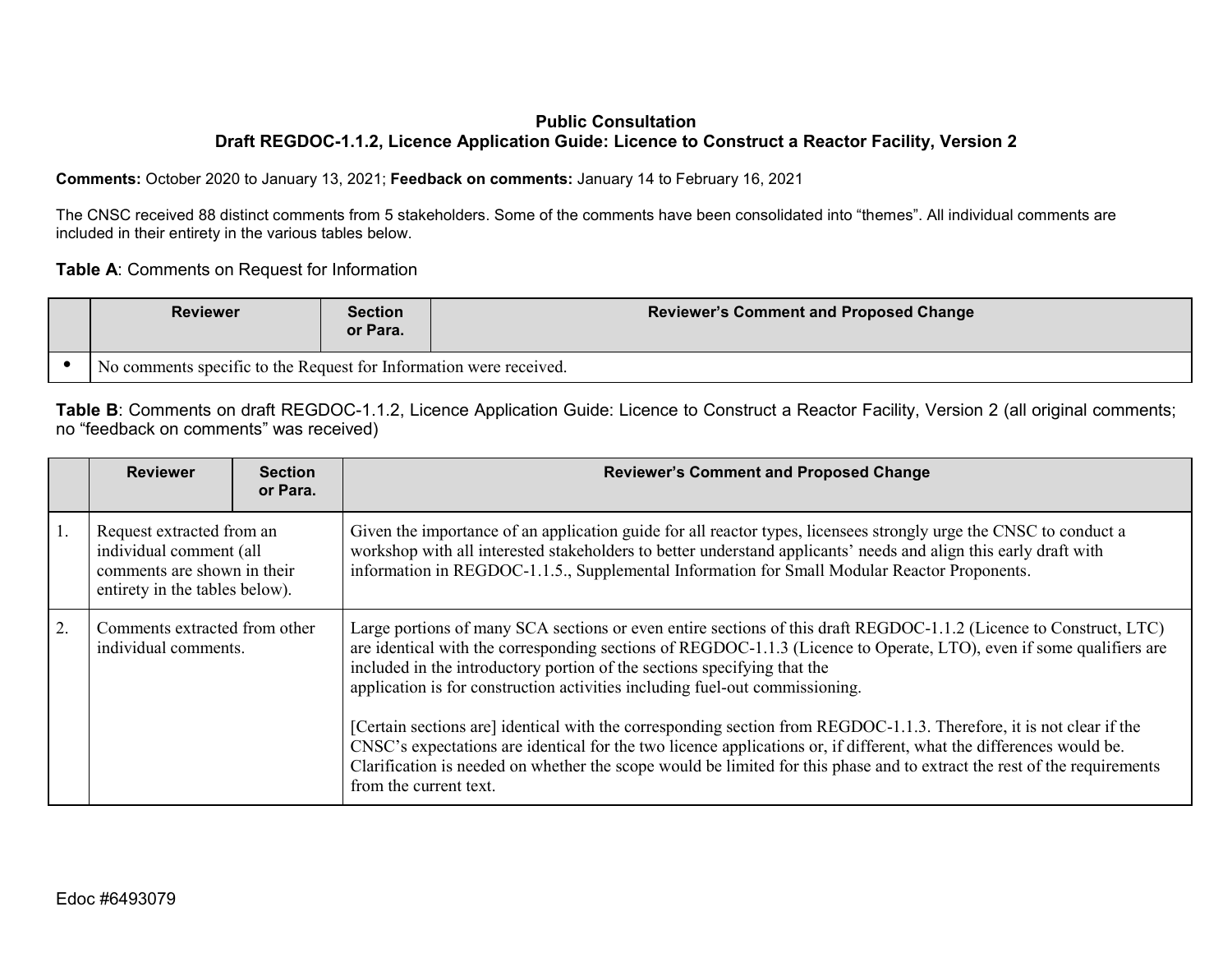|    | <b>Reviewer</b>                                                                                             | <b>Section</b><br>or Para. | <b>Reviewer's Comment and Proposed Change</b>                                                                                                                                                                                                                                                                                                                                                                                                                                                                                                                                                                                                                                                                                                                                                                                                                                                                                                                                                                                                                                                                                                                                                                                                                                                                                                                                                                                                                                                                                                                                                                                                                                                                                                                                                                                                                                                                                                                                                                                                                                                     |
|----|-------------------------------------------------------------------------------------------------------------|----------------------------|---------------------------------------------------------------------------------------------------------------------------------------------------------------------------------------------------------------------------------------------------------------------------------------------------------------------------------------------------------------------------------------------------------------------------------------------------------------------------------------------------------------------------------------------------------------------------------------------------------------------------------------------------------------------------------------------------------------------------------------------------------------------------------------------------------------------------------------------------------------------------------------------------------------------------------------------------------------------------------------------------------------------------------------------------------------------------------------------------------------------------------------------------------------------------------------------------------------------------------------------------------------------------------------------------------------------------------------------------------------------------------------------------------------------------------------------------------------------------------------------------------------------------------------------------------------------------------------------------------------------------------------------------------------------------------------------------------------------------------------------------------------------------------------------------------------------------------------------------------------------------------------------------------------------------------------------------------------------------------------------------------------------------------------------------------------------------------------------------|
| 3. | Consolidated theme from<br>individual comments (which are<br>shown in their entirety in Table C,<br>below). |                            | As Canada looks to emerging technologies, such as Small Modular Reactors (SMR), to meet its future energy and<br>environmental challenges, there is a pressing need for a contextual, up-to-date licence application guide to construct<br>reactor facilities of all types. As currently written, this draft REGDOC does not meet that need.<br>Many SMR designs have enhanced safety features in addition to those of traditional reactor designs. Consequently, their<br>risk profile is even further reduced. Regulatory requirements stipulated for such advanced reactor designs need to take<br>these enhancements into consideration. Unless that difference is reflected in an application guide, Canada's ability to<br>encourage new reactor proponents and attract necessary financial investment will be inappropriately impacted.<br>Unlike other recently-issued REGDOCs, the use of a "risk-informed graded approach" is barely mentioned in this draft.<br>Though referenced in REGDOC-1.1.5, the concept of a risk-informed graded<br>approach is particularly important for emerging technologies such as SMRs and should be more explicitly stated at the<br>beginning of this REGDOC.<br>The regulatory framework should not restrict innovation. Specifically, innovative new nuclear technologies may not meet<br>the proscriptive requirements in the REGDOC framework<br>An inability to apply concepts/requirements outlined in this REGDOC in a risk informed graded approach will likely<br>preclude small/micro SMRs from being deployed by proponents other than existing large nuclear utilities. This will, in<br>effect, stop any potential SMR deployment, particularly at the smaller end of the spectrum and put Canada's ability to<br>capitalize on first-mover advantage at risk as outlined in the SMR Roadmap.<br>In an extreme example, if the licence application guide indicates that the application "shall" comply with a specific<br>REGDOC, but the applicant proposes to use new technology that cannot meet all the requirements of that REGDOC, |
|    |                                                                                                             |                            | then an applicant may make a business decision not to proceed with the entire project.                                                                                                                                                                                                                                                                                                                                                                                                                                                                                                                                                                                                                                                                                                                                                                                                                                                                                                                                                                                                                                                                                                                                                                                                                                                                                                                                                                                                                                                                                                                                                                                                                                                                                                                                                                                                                                                                                                                                                                                                            |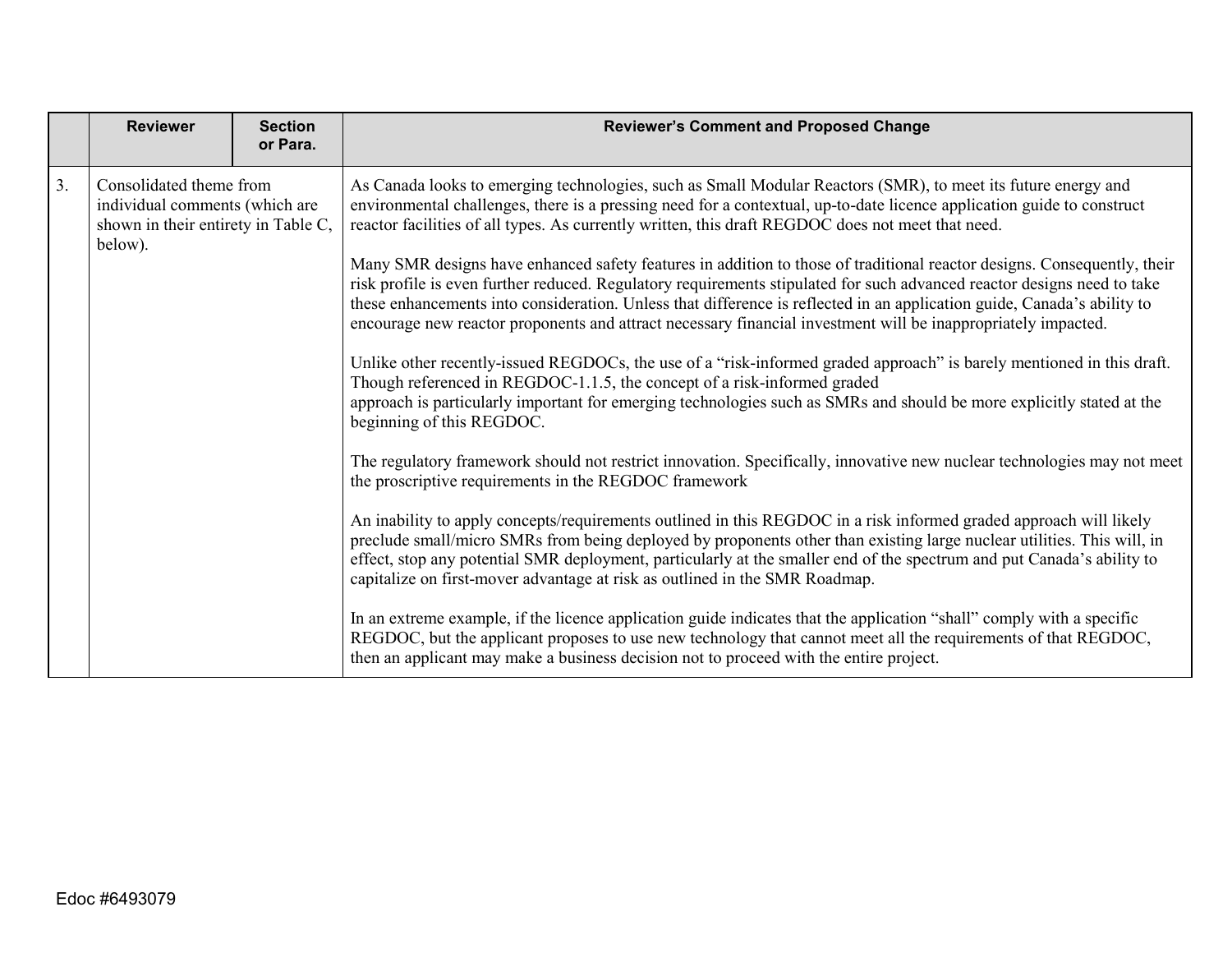|    | <b>Reviewer</b>                                                                                             | <b>Section</b><br>or Para. | <b>Reviewer's Comment and Proposed Change</b>                                                                                                                                                                                                                                                                                                                                                                                                                                                                                                                                                                                                                                                                                                                                                                                                                                                                                                                                                                                                                                                                                                                                                                                                                                                                                                                                                                                                                                                                                                                                                                                                                                                                                                                          |
|----|-------------------------------------------------------------------------------------------------------------|----------------------------|------------------------------------------------------------------------------------------------------------------------------------------------------------------------------------------------------------------------------------------------------------------------------------------------------------------------------------------------------------------------------------------------------------------------------------------------------------------------------------------------------------------------------------------------------------------------------------------------------------------------------------------------------------------------------------------------------------------------------------------------------------------------------------------------------------------------------------------------------------------------------------------------------------------------------------------------------------------------------------------------------------------------------------------------------------------------------------------------------------------------------------------------------------------------------------------------------------------------------------------------------------------------------------------------------------------------------------------------------------------------------------------------------------------------------------------------------------------------------------------------------------------------------------------------------------------------------------------------------------------------------------------------------------------------------------------------------------------------------------------------------------------------|
| 4. | Consolidated theme from<br>individual comments (which are<br>shown in their entirety in Table D,<br>below). |                            | The draft REGDOC mixes requirements ("shall" statements) that have a basis under the NSCA with expectations<br>("should" statements) that have no basis under the NSCA. For example, the draft REGDOC states "the applicant shall<br>describe how their proposed public information and disclosure program meets the requirements in REGDOC-3.2.1."<br>While submission of a proposed public information and disclosure program is indeed a statutory requirement (a "shall"<br>statement is appropriate), the requirement to meet REGDOC-3.2.1 is not a statutory requirement. In other words, this<br>sentence has mixed statutory requirements with general expectations. Accordingly, all statements that mix requirements<br>("shall") with expectations ("should") must be rewritten to clearly delineate requirements from expectations.<br>The intent of this comment is to note that the REGDOC cannot and should not create [additional] requirements [],<br>beyond any requirement specified in the NSCA. Accordingly, this statement must be revised to reflect guidance, not<br>requirement.<br><b>Suggested Change:</b><br>Review and revise the REGDOC to eliminate "shall" statements that are not fully aligned with the statutory requirements<br>under the NSCA. Where those statements go beyond the requirements of the NSCA, they should be rewritten as<br>guidance, not requirements. Specific examples of these statements are identified in [other comments].<br><b>MAJOR</b> Impact on Industry:<br>In order for the overall regulatory framework to not unduly burden business decisions, it is absolutely critical to clearly<br>distinguish statutory requirements ("shall" statements) from general expectations ("should" statements). |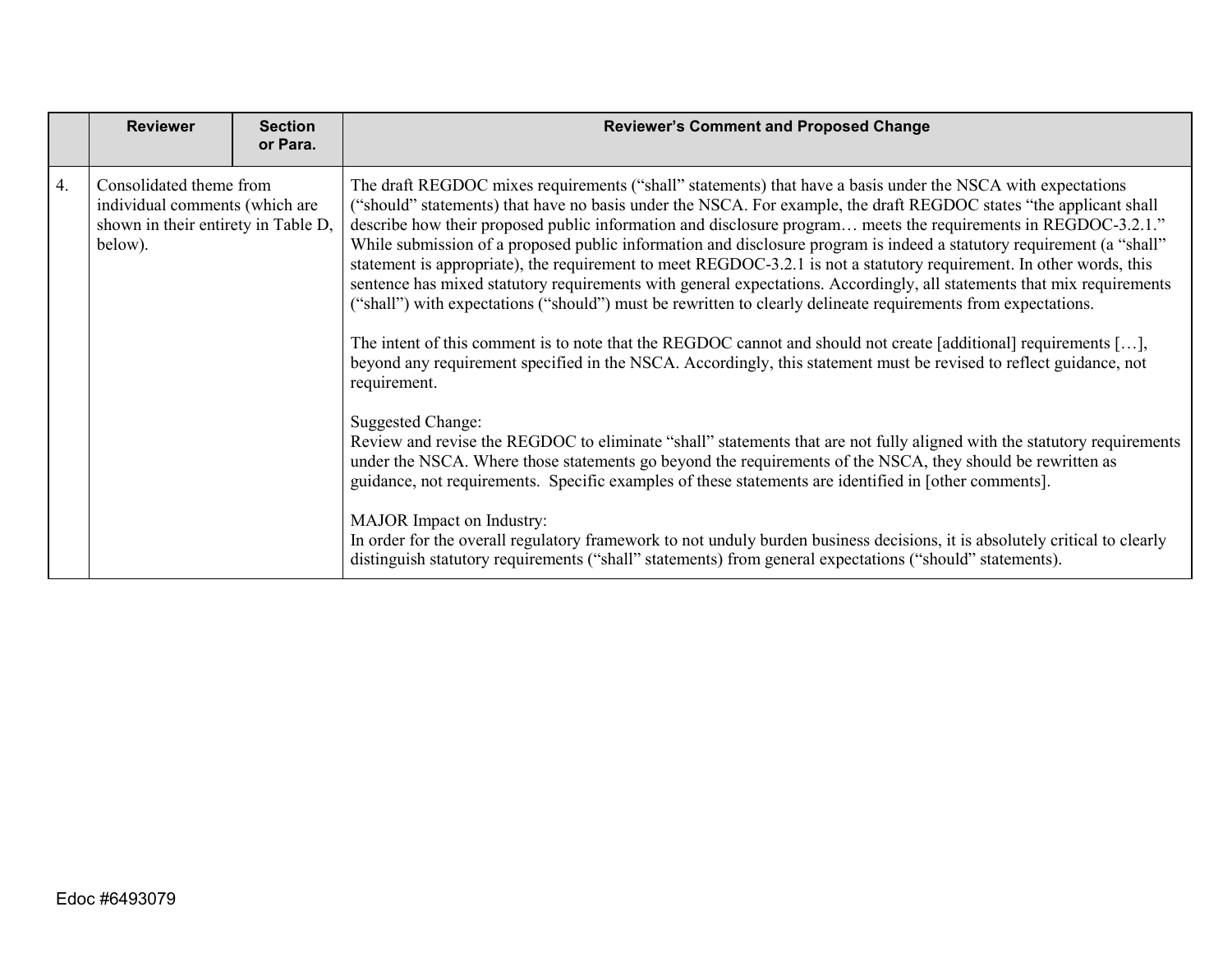| <b>Reviewer</b>                                                                                                   | <b>Reviewer's Comment and Proposed Change</b>                                                                                                                                                                                                                                                                                                                                                                                                                                                                                                                                                                                                                                                                                                                                                                                                                                                                                                                                                                                                                                                                                                                                                                                                                                                                                                                                                                                   | <b>Section</b><br>or Para. |
|-------------------------------------------------------------------------------------------------------------------|---------------------------------------------------------------------------------------------------------------------------------------------------------------------------------------------------------------------------------------------------------------------------------------------------------------------------------------------------------------------------------------------------------------------------------------------------------------------------------------------------------------------------------------------------------------------------------------------------------------------------------------------------------------------------------------------------------------------------------------------------------------------------------------------------------------------------------------------------------------------------------------------------------------------------------------------------------------------------------------------------------------------------------------------------------------------------------------------------------------------------------------------------------------------------------------------------------------------------------------------------------------------------------------------------------------------------------------------------------------------------------------------------------------------------------|----------------------------|
| 5.<br>Consolidated theme from<br>individual comments (which are<br>shown in their entirety in Table E,<br>below). | Licensees believe [some of the information in this draft] is not appropriate guidance at [the construction] phase of a<br>It is important to maintain a clear distinction between requirements and guidance in all aspects of the regulatory<br>framework. [] this draft does not seem to recognize these are construction projects not ongoing operations.<br>The level of detail expected in this section is unrealistic at time of licence to construct application.  It is unlikely the<br>requested detail will be finalized at the time of a licence to construct application.<br>This is overly broad at this phase of a potential project. A proponent's inability to provide requested detail at the time of<br>a licence to construct application will delay licensing timelines and cause undue delays to projects.<br>Licensees believe [certain sections] do not belong in a licence to construct. These are more appropriate during licence<br>renewals, or licences to operate. The REGDOC is asking for information that would not exist for first constructors.<br>First time constructors cannot be required to submit information that will not exist.<br>Without [the requested] guidance and clarification, it is left to the applicant to interpret, which most likely would lead to<br>unnecessary and inefficient iterations between the applicant and the CNSC. See also further detailed and specific |                            |
|                                                                                                                   | comments on this aspect [see Table E for all individual comments related to this theme].                                                                                                                                                                                                                                                                                                                                                                                                                                                                                                                                                                                                                                                                                                                                                                                                                                                                                                                                                                                                                                                                                                                                                                                                                                                                                                                                        |                            |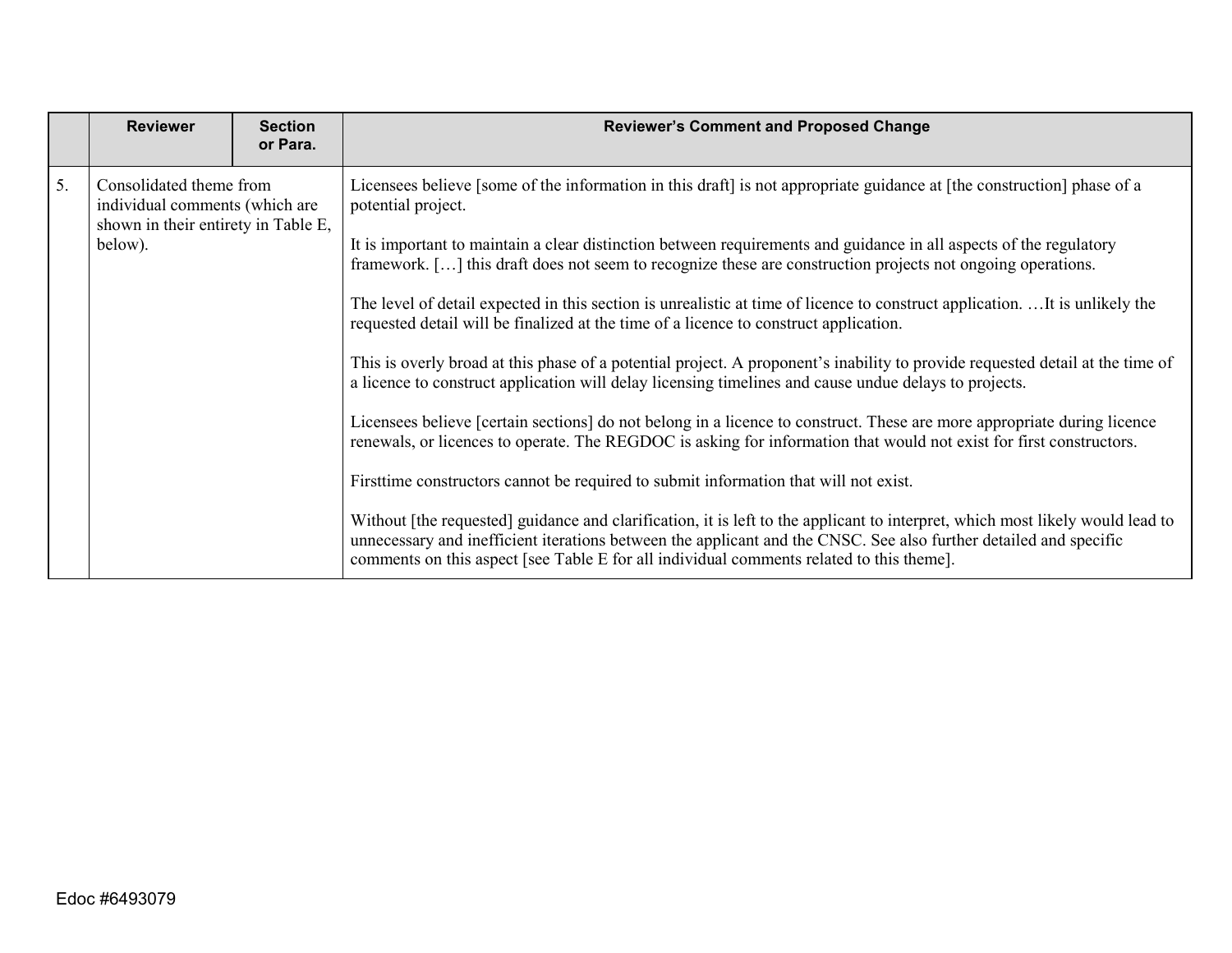|    | <b>Reviewer</b>                                                                                                                                                                | <b>Section</b><br>or Para.                            | <b>Reviewer's Comment and Proposed Change</b>                                                                                                                                                                                                                                                                                                                                                                                                                                                                                                                                                                                                                                                                                                                                                                                                                                                                                                                                                                                                                                                                                                                                                                                                                                                  |
|----|--------------------------------------------------------------------------------------------------------------------------------------------------------------------------------|-------------------------------------------------------|------------------------------------------------------------------------------------------------------------------------------------------------------------------------------------------------------------------------------------------------------------------------------------------------------------------------------------------------------------------------------------------------------------------------------------------------------------------------------------------------------------------------------------------------------------------------------------------------------------------------------------------------------------------------------------------------------------------------------------------------------------------------------------------------------------------------------------------------------------------------------------------------------------------------------------------------------------------------------------------------------------------------------------------------------------------------------------------------------------------------------------------------------------------------------------------------------------------------------------------------------------------------------------------------|
| 6. | Bruce Power,<br>Canadian Nuclear<br>Laboratories<br>(CNL), Global<br>First Power, New<br><b>Brunswick Power</b><br>(NB Power), and<br><b>Ontario Power</b><br>Generation (OPG) | Section 1.5,<br><b>CNSC</b><br>contact<br>information | The REGDOC says the "licensing process is initiated when the applicant submits a licence application" but also states<br>that "early engagement with CNSC staff is encouraged." It is not clear what is meant by early engagement. Specifically,<br>are potential applicants encouraged to engage with CNSC staff prior to the submission of the application, or should<br>potential applicants wait until the application is submitted and the licensing process is initiated?<br>In fact, the statement is inconsistent with subsequent text. Section 2.5 states that the CNSC will provide the applicant<br>with appropriate versions of relevant REGDOCs. This could only be done if the licensing process begins before<br>submission of the application. Additionally, Section 4.13.1 notes that the applicant is encouraged to contact the CNSC<br>"before" submission of the application. Finally, REGDOC-3.5.1 also recommends communication with the CNSC prior<br>to submission of an application. This REGDOC should clearly recommend contacting the CNSC prior to submission of<br>the application. For example, it may be helpful to recommend submission of a formal letter of intent to the Secretariat.<br>This would also allow CNSC staff to plan their review activities. |
|    |                                                                                                                                                                                |                                                       | <b>Suggested Change:</b><br>Revise Section 1.5 to read, 'the applicant should contact the CNSC prior to formal submission of the application.'<br>MAJOR Impact on Industry:<br>"The clarification would likely benefit applicants as well as CNSC staff. Early engagement—meaning prior to<br>submission of the application—will increase the likelihood of a successful application, and will allow the CNSC to<br>manage and deploy resources appropriately.<br>Additionally, it would give the CNSC an opportunity to provide expectations in advance of receipt of an application (for<br>example, a more current and site-specific listing of "other matters of regulatory interest").<br>The clarification would also benefit new entrants to the industry (for example, companies that may wish to apply for a<br>combined site preparation/construction licence and do not have contacts at the CNSC as per an existing site preparation<br>licence).                                                                                                                                                                                                                                                                                                                                  |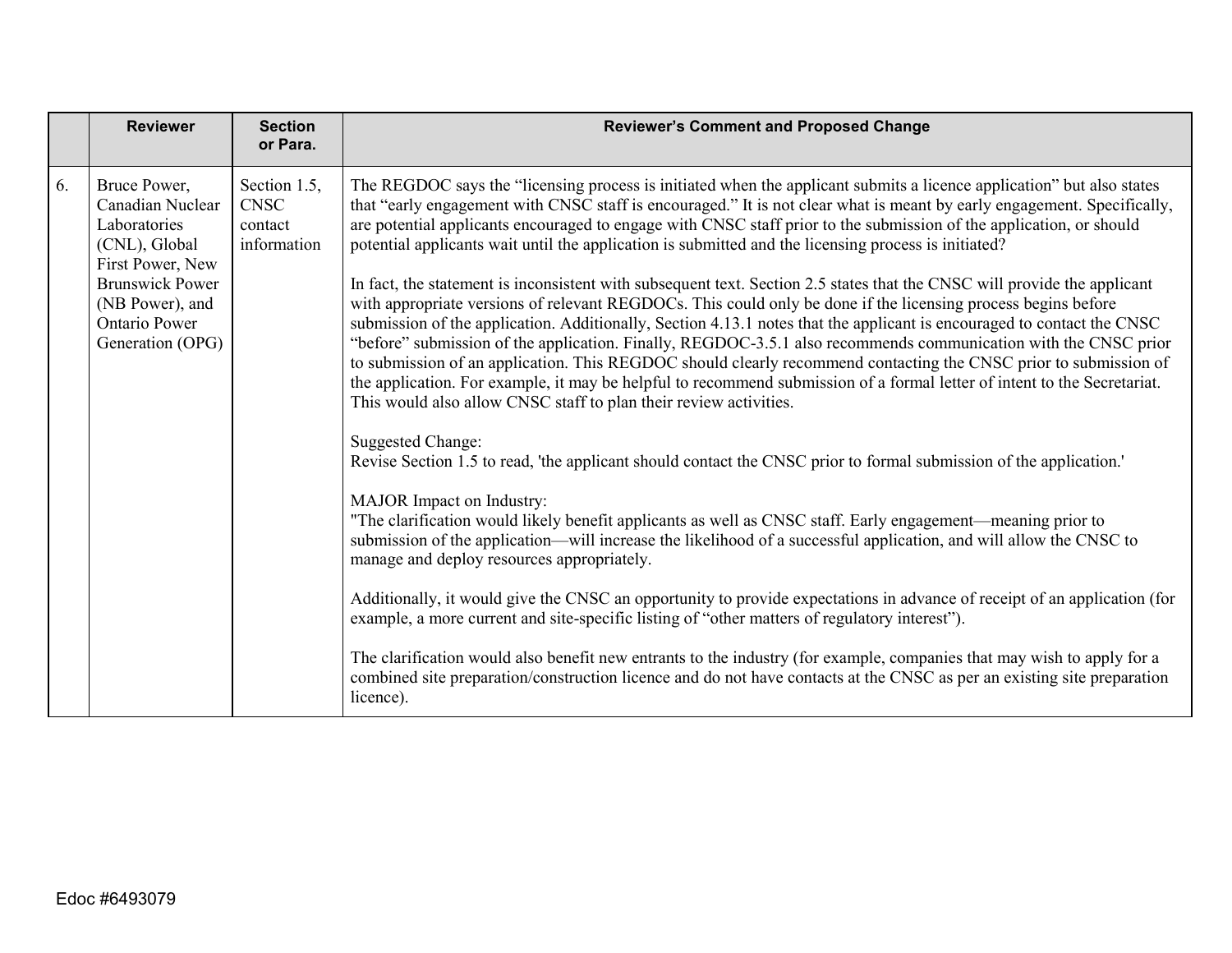| <b>Reviewer</b>                                                                                                                                                                      | <b>Section</b><br>or Para.                                                                     | <b>Reviewer's Comment and Proposed Change</b>                                                                                                                                                                                                                                                                                                                                                                                                                                                                                                                                                                                                                                                                                                                                                                                                                                                                                                                                                                                                                                                                                                                                                                                                                                         |
|--------------------------------------------------------------------------------------------------------------------------------------------------------------------------------------|------------------------------------------------------------------------------------------------|---------------------------------------------------------------------------------------------------------------------------------------------------------------------------------------------------------------------------------------------------------------------------------------------------------------------------------------------------------------------------------------------------------------------------------------------------------------------------------------------------------------------------------------------------------------------------------------------------------------------------------------------------------------------------------------------------------------------------------------------------------------------------------------------------------------------------------------------------------------------------------------------------------------------------------------------------------------------------------------------------------------------------------------------------------------------------------------------------------------------------------------------------------------------------------------------------------------------------------------------------------------------------------------|
| 7.<br>Bruce Power,<br>Canadian Nuclear<br>Laboratories<br>(CNL), Global<br>First Power, New<br><b>Brunswick Power</b><br>(NB Power), and<br><b>Ontario Power</b><br>Generation (OPG) | Sections 2.0,<br>Licensing<br>Basis,<br>Process and<br>Submission<br>and $2.1$ ,<br>Background | As currently written:<br>1. The document does not clearly express that many aspects of the construction and the future operation of a reactor<br>facility are dependent on the intended location and other external factors.<br>2. The passage, "Licenses can be combined to permit multiple activities. The applicant shall address all regulatory<br>requirements pertaining to each stage of the reactor facility's lifecycle in the licence application" is unclear.<br><b>Suggested Change:</b><br>For clarity, the document should:<br>1. State if the application for a licence to construct must be preceded by or combined with any other licence applications,<br>or if any endorsements by the Commission are required prior its submission (e.g., licence to prepare a site for new reactor<br>facilities).<br>2. Clarify whether the 2nd paragraph means:<br>a) requirements for all stages of the facility's lifecycle shall be addressed in this application,<br>or<br>b) Only the regulatory requirements for the lifecycle stages covered by the current licence being applied for need to<br>addressed.<br>MAJOR Impact on Industry:<br>Clarity will allow for a more efficient licence application process and minimize financial burden for potential proponents. |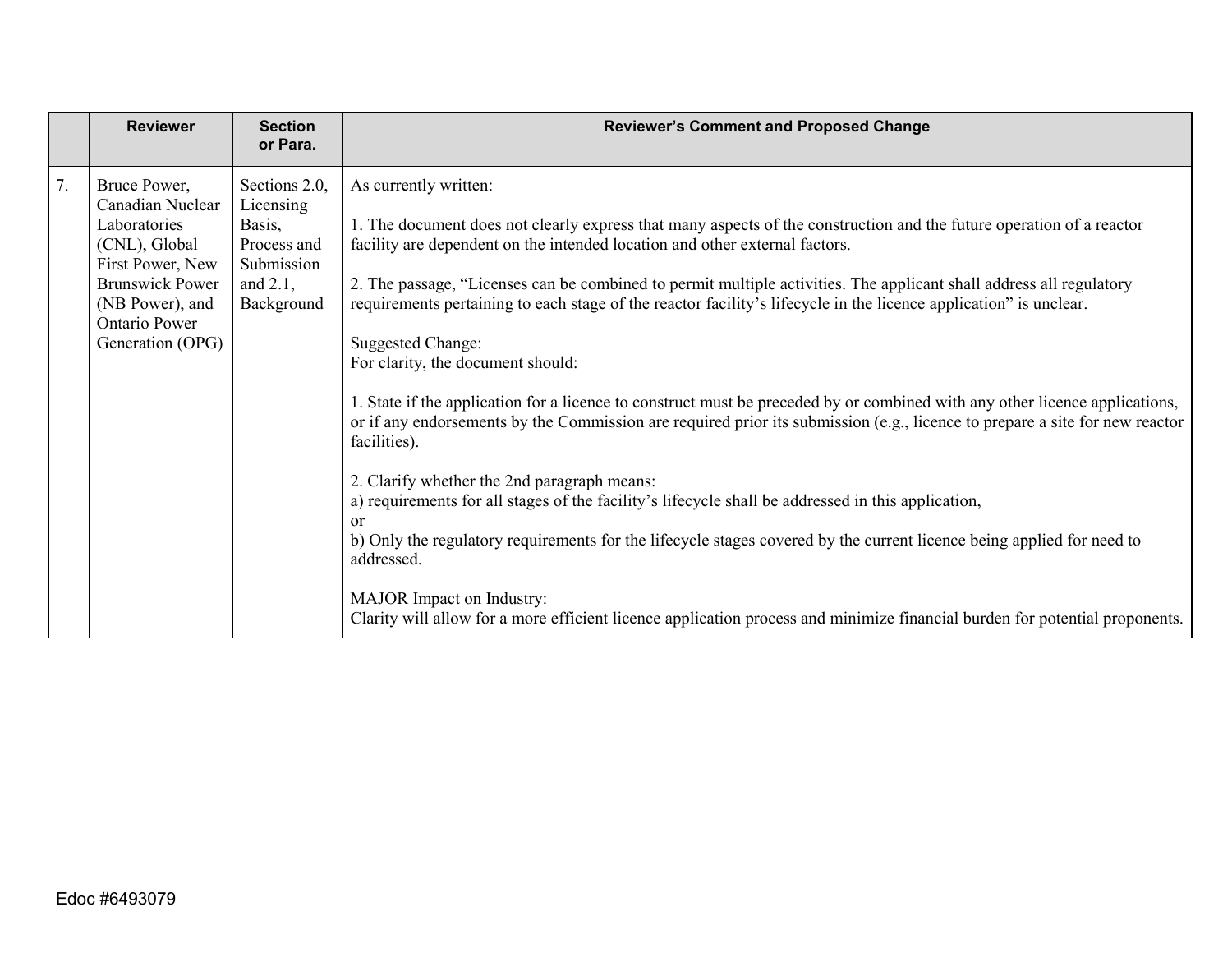|    | <b>Reviewer</b>                                                                                                                                                         | <b>Section</b><br>or Para.           | <b>Reviewer's Comment and Proposed Change</b>                                                                                                                                                                                                                                                                                                                                                                                                                                                                                                                                                                                                                                                                                                                                                                                                                                                                                                                                                                                                                                                                                                                                                                                                                                                                                                                                                                                                                                                                                                                                                                                                                                                                                                                                                                                                                                                                                                                                                                                                                                                                                                                                                                                                                                                                                                                                                                                                                                                          |
|----|-------------------------------------------------------------------------------------------------------------------------------------------------------------------------|--------------------------------------|--------------------------------------------------------------------------------------------------------------------------------------------------------------------------------------------------------------------------------------------------------------------------------------------------------------------------------------------------------------------------------------------------------------------------------------------------------------------------------------------------------------------------------------------------------------------------------------------------------------------------------------------------------------------------------------------------------------------------------------------------------------------------------------------------------------------------------------------------------------------------------------------------------------------------------------------------------------------------------------------------------------------------------------------------------------------------------------------------------------------------------------------------------------------------------------------------------------------------------------------------------------------------------------------------------------------------------------------------------------------------------------------------------------------------------------------------------------------------------------------------------------------------------------------------------------------------------------------------------------------------------------------------------------------------------------------------------------------------------------------------------------------------------------------------------------------------------------------------------------------------------------------------------------------------------------------------------------------------------------------------------------------------------------------------------------------------------------------------------------------------------------------------------------------------------------------------------------------------------------------------------------------------------------------------------------------------------------------------------------------------------------------------------------------------------------------------------------------------------------------------------|
| 8. | Bruce Power,<br>Canadian Nuclear<br>Laboratories<br>(CNL), Global<br>First Power, New<br><b>Brunswick Power</b><br>(NB Power), and<br>Ontario Power<br>Generation (OPG) | Section 2.3,<br>Licensing<br>process | The REGDOC says the "licensing process is initiated when the applicant submits a licence application" but also states<br>that "early engagement with CNSC staff is encouraged." It is not clear what is meant by early engagement. Specifically,<br>are potential applicants encouraged to engage with CNSC staff prior to the submission of the application, or should<br>potential applicants wait until the application is submitted and the licensing process is initiated?<br>In fact, the statement is inconsistent with subsequent text. Section 2.5 states that the CNSC will provide the applicant<br>with appropriate versions of relevant REGDOCs. This could only be done if the licensing process begins before<br>submission of the application. Additionally, Section 4.13.1 notes that the applicant is encouraged to contact the CNSC<br>"before" submission of the application. Finally, REGDOC-3.5.1 also recommends communication with the CNSC prior<br>to submission of an application. This REGDOC should clearly recommend contacting the CNSC prior to submission of<br>the application. For example, it may be helpful to recommend submission of a formal letter of intent to the Secretariat.<br>This would also allow CNSC staff to plan their review activities.<br><b>Suggested Change:</b><br>Revise section 2.3 to read. 'Engagement with CNSC staff prior to formal submission of the application is encouraged. If<br>the applicant does not have an existing CNSC licence (and associated contact information), the applicant should submit a<br>formal letter of intent submitted to the Secretariat in advance of preparation of the application.'<br>MAJOR Impact on Industry:<br>The clarification would likely benefit applicants as well as CNSC staff. Early engagement-meaning prior to submission<br>of the application—will increase the likelihood of a successful application, and will allow the CNSC to manage and<br>deploy resources appropriately.<br>Additionally, it would give the CNSC an opportunity to provide expectations in advance of receipt of an application (for<br>example, a more current and site-specific listing of "other matters of regulatory interest").<br>The clarification would also benefit new entrants to the industry (for example, companies that may wish to apply for a<br>combined site preparation/construction licence and do not have contacts at the CNSC as per an existing site preparation<br>licence). |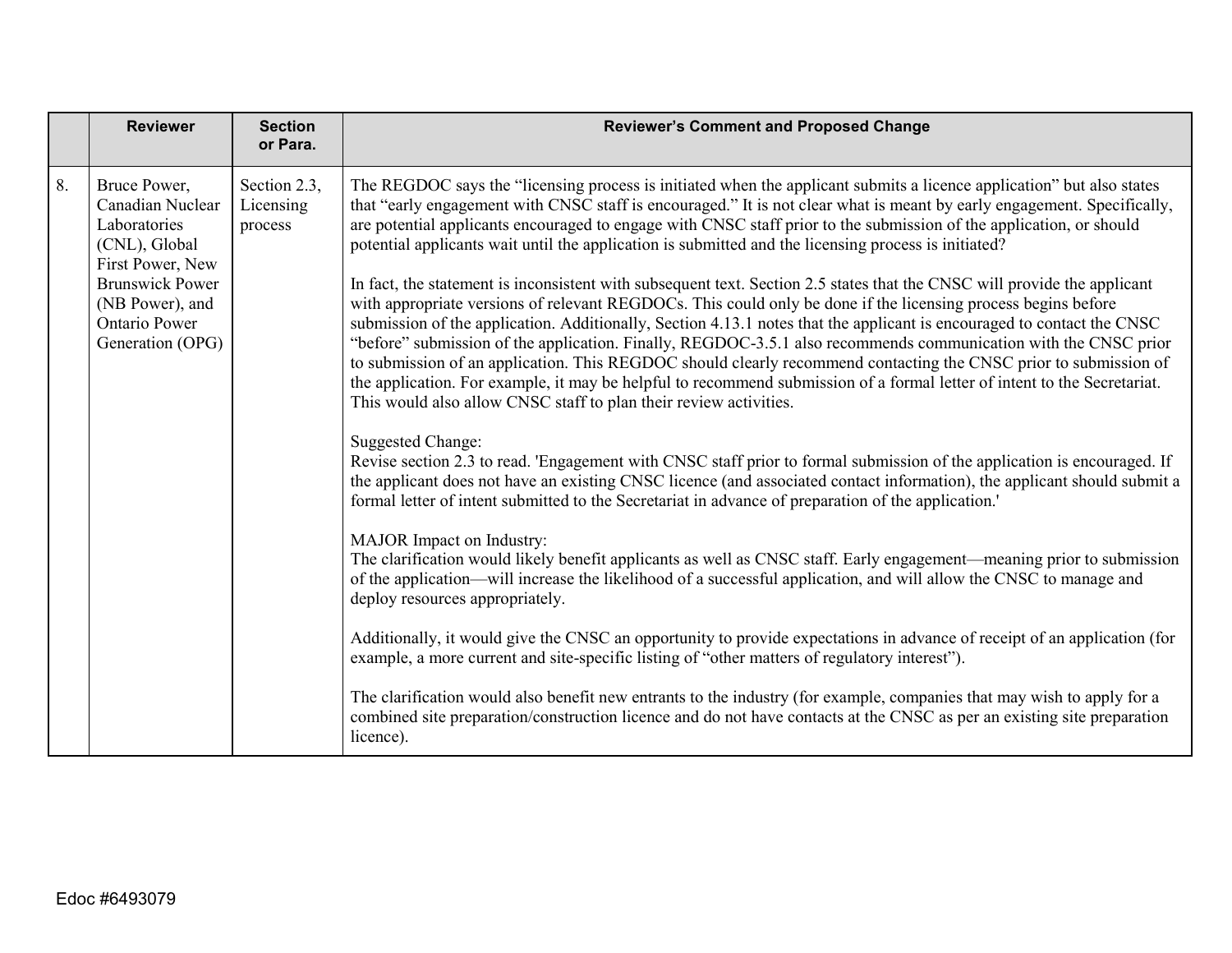|    | <b>Reviewer</b>                                                                                                 | <b>Section</b><br>or Para.                                                            | <b>Reviewer's Comment and Proposed Change</b>                                                                                                                                                                                                                                                                                                                                                                                                                                                                         |
|----|-----------------------------------------------------------------------------------------------------------------|---------------------------------------------------------------------------------------|-----------------------------------------------------------------------------------------------------------------------------------------------------------------------------------------------------------------------------------------------------------------------------------------------------------------------------------------------------------------------------------------------------------------------------------------------------------------------------------------------------------------------|
| 9. | Bruce Power,<br>Canadian Nuclear<br>Laboratories<br>(CNL), Global<br>First Power, New<br><b>Brunswick Power</b> | Section 2.3,<br>Licensing<br>process and<br>Section 2.5,<br>Completing<br>the license | The REGDOC says the CNSC will provide the applicant with appropriate versions of relevant REGDOCs. This is<br>inconsistent with the statement in Section 2.3 that states the licensing process begins with submission of the application.<br>Additionally, this is inconsistent with the philosophy that the applicant is free to meet statutory requirements through<br>alternative means, and REGDOCs are not statutory requirements unless and until they are cited by a licence under the<br>NSCA.                |
|    | (NB Power), and<br><b>Ontario Power</b><br>Generation (OPG)                                                     | application                                                                           | Also, licensees seek additional clarity on the passage in 2.5 which reads, "Early in the licensing process, the CNSC will<br>provide the applicant with the appropriate version (publication date and revision number) of each document to be cited<br>through supplemental Guidance." At what point in the process will this information be provided? Given the level of<br>effort needed to carry out a compliance review and for licence application preparation, early access to this information is<br>critical. |
|    |                                                                                                                 |                                                                                       | <b>Suggested Change:</b><br>Clarify both Section 2.3 and Section 2.5 to note (a) the applicant may request guidance from the CNSC prior to<br>submission of the application, (b) if requested, the CNSC may provide REGDOCs that would typically be expected to<br>form part of the facility's licensing basis, and—critically— $(c)$ the applicant is free to propose alternatives.                                                                                                                                  |
|    |                                                                                                                 |                                                                                       | Also, define the starting point of the licensing process. Clarity in process will minimize misalignment in expectations and<br>compliance criteria.                                                                                                                                                                                                                                                                                                                                                                   |
|    |                                                                                                                 |                                                                                       | MAJOR Impact on Industry:<br>It is important to clarify both the process and the philosophy. With respect to process, this REGDOC does not make clear<br>that engagement with the CNSC prior to the application is a key element of the licensing process. An applicant who waits<br>until submission of the application before engaging with the CNSC may place their overall project scope and schedule at<br>risk.                                                                                                 |
|    |                                                                                                                 |                                                                                       | This identical comment was submitted for sections 2.3 and 2.5.                                                                                                                                                                                                                                                                                                                                                                                                                                                        |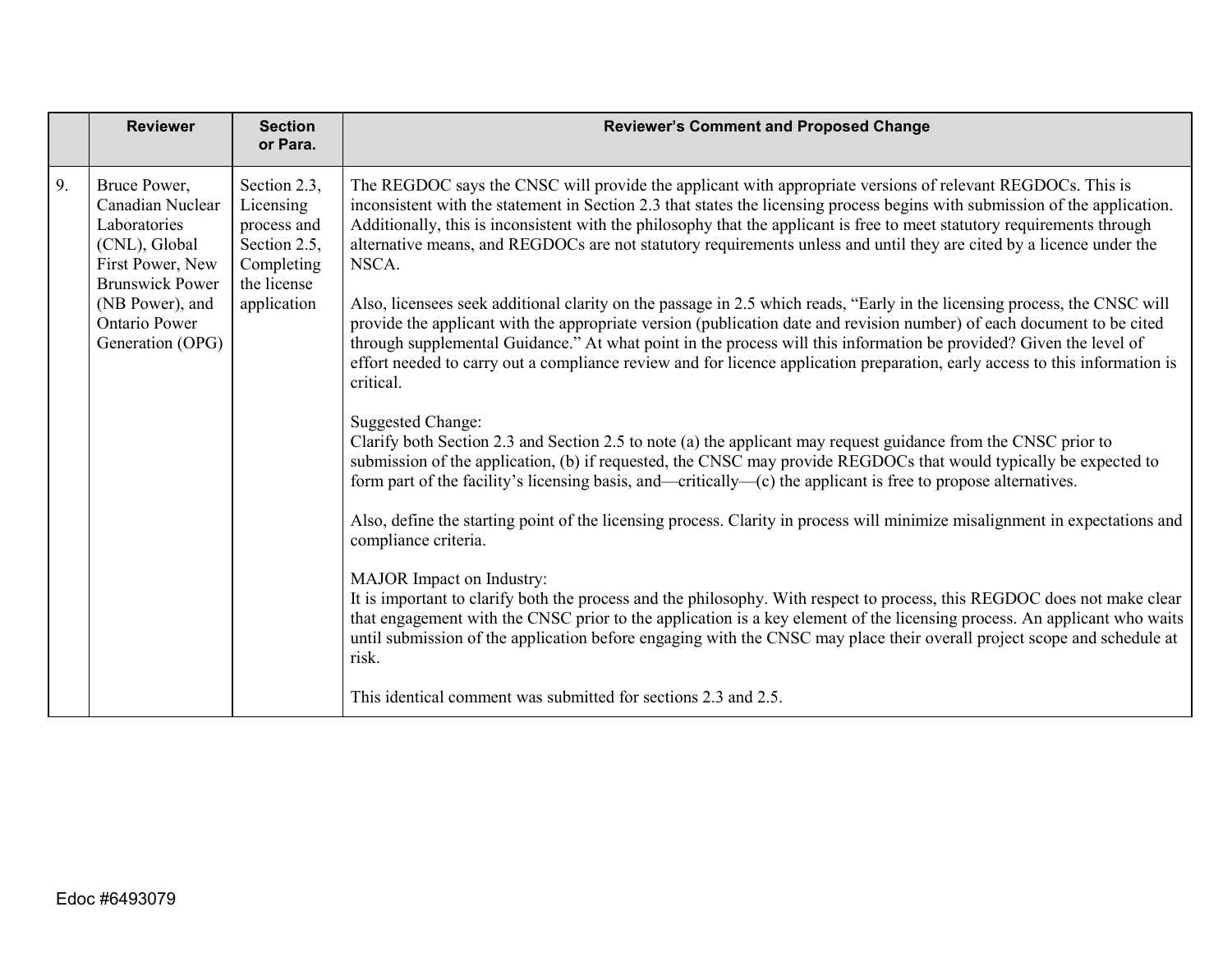|     | <b>Reviewer</b>       | <b>Section</b><br>or Para.           | <b>Reviewer's Comment and Proposed Change</b>                                                                                                                                                                                                                                                                                                                                                                                                          |
|-----|-----------------------|--------------------------------------|--------------------------------------------------------------------------------------------------------------------------------------------------------------------------------------------------------------------------------------------------------------------------------------------------------------------------------------------------------------------------------------------------------------------------------------------------------|
| 10. | Global First<br>Power | Section 2.3,<br>Licensing<br>process | 'the CNSC may request additional information by sending supplemental, facility-specific guidance to the applicant<br>prior to the beginning of the licensing process.'                                                                                                                                                                                                                                                                                 |
|     |                       |                                      | Since the formal licensing process starts with the application, it is not clear under what process and on what basis this<br>'additional information' request and 'facility-specific guidance' will be developed and sent by the CNSC to the applicant.<br>(Until an application is submitted, there is no applicant, only a proponent).                                                                                                               |
|     |                       |                                      | Section 3.1, Para 1 of REGDOC-3.5.1 is very vague on this subject and does not provide any details of such process. The<br>only other process that may be better described is in REGDOC-1.1.5, section 4.2.1. However, it is limited to SMRs with<br>novel technologies preparing for Licence to Prepare Site applications. Moreover, that process seems to focus on<br>application assessment strategies rather than on 'facility-specific guidance.' |
|     |                       |                                      | <b>Suggested Change:</b><br>CNSC to clarify the process by which 'the CNSC may request additional information by sending supplemental, facility-<br>specific guidance to the applicant prior to the beginning of the licensing process.                                                                                                                                                                                                                |
| 11. | Global First<br>Power | Section 2.3,<br>Licensing<br>process | 'Note: The information provided in this document does not prevent applicants from proposing alternatives ways to meet a<br>requirement. However, any proposed alternative should appropriately reflect the complexities and hazards of the<br>proposed activities, and should must be demonstrated by supporting information.'                                                                                                                         |
|     |                       |                                      | This note may be better suited to be included with the note from Section 1.3.                                                                                                                                                                                                                                                                                                                                                                          |
|     |                       |                                      | Suggested Change: Consider re-locating note to Section 1.3.                                                                                                                                                                                                                                                                                                                                                                                            |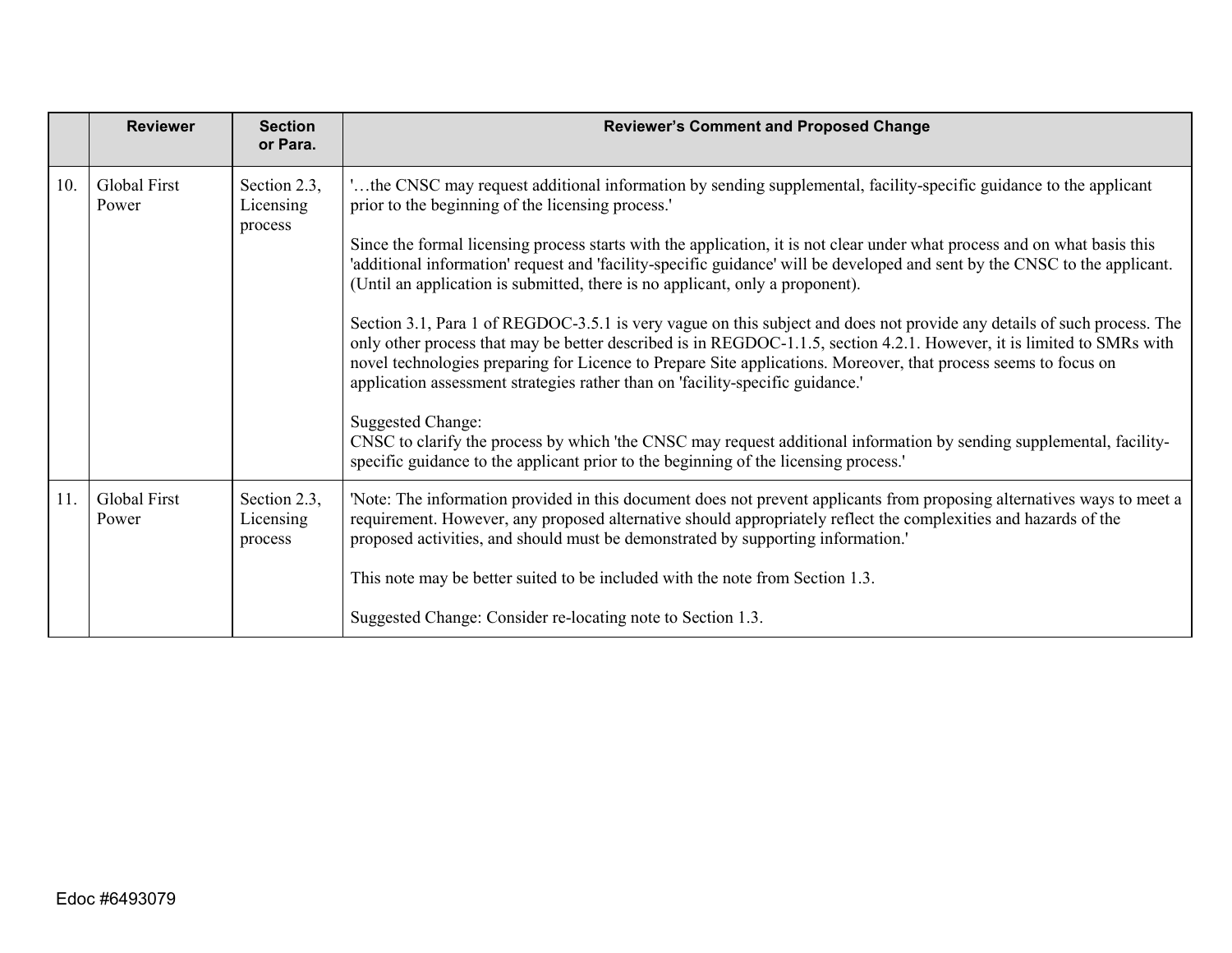|     | <b>Reviewer</b>                                                                                                                                                                | <b>Section</b><br>or Para.                               | <b>Reviewer's Comment and Proposed Change</b>                                                                                                                                                                                                                                                                                                                                                                                                                                                                                                                                                                                                                                                                                                                                                                                                                                                                                                                                                                                                                                                                                                                                                                                                                                                                                                                                                                                                                                                                                                                                                                                                                                                                                                                                                                                                                                                                                                                                                                                                                                                                                                                                                                                      |
|-----|--------------------------------------------------------------------------------------------------------------------------------------------------------------------------------|----------------------------------------------------------|------------------------------------------------------------------------------------------------------------------------------------------------------------------------------------------------------------------------------------------------------------------------------------------------------------------------------------------------------------------------------------------------------------------------------------------------------------------------------------------------------------------------------------------------------------------------------------------------------------------------------------------------------------------------------------------------------------------------------------------------------------------------------------------------------------------------------------------------------------------------------------------------------------------------------------------------------------------------------------------------------------------------------------------------------------------------------------------------------------------------------------------------------------------------------------------------------------------------------------------------------------------------------------------------------------------------------------------------------------------------------------------------------------------------------------------------------------------------------------------------------------------------------------------------------------------------------------------------------------------------------------------------------------------------------------------------------------------------------------------------------------------------------------------------------------------------------------------------------------------------------------------------------------------------------------------------------------------------------------------------------------------------------------------------------------------------------------------------------------------------------------------------------------------------------------------------------------------------------------|
| 12. | Bruce Power,<br>Canadian Nuclear<br>Laboratories<br>(CNL), Global<br>First Power, New<br><b>Brunswick Power</b><br>(NB Power), and<br><b>Ontario Power</b><br>Generation (OPG) | Section 2.5,<br>Completing<br>the licence<br>application | Licensees have significant concerns with the following passages:<br>1. The REGDOC says the applicant "shall" submit improvement plans and "shall" identify standards to be met.<br>Additionally, it says the applicant "shall" provide a performance assessment. The mandatory "shall" does not have a<br>statutory basis. Unless REGDOC-1.1.2 is cited in a licence, the "shall" has no weight in this context<br>2. More importantly, improvement plans and performance assessments do not belong in a licence to construct. These are<br>more appropriate during licence renewals, or licences to operate. The REGDOC is asking for information that would not<br>exist for first constructors3. The need to cite 'other' codes and standards as per the 1 <sup>st</sup> sentence of the 2nd paragraph<br>should be clarified. Codes and standards are not regulatory documents, per se.<br><b>Suggested Change:</b><br>CNSC staff is urged to:<br>1. Either remove the references to improvement plans and performance assessments or note that, in the case of a licence<br>renewal, 'the applicant should submit improvement plans' and where changes are planned, 'the applicant should identify<br>the standard to be met.'<br>2. Correct Section 2.5 to note that, in the case of a licence renewal, 'the applicant should provide a statement of<br>performance assessment where warranted.'<br>3. Amend the 1st sentence of the 2nd paragraph to read, 'The application should cite CNSC regulatory documents, and<br>other codes and standards that will govern program objectives that demonstrate the applicant's ability to implement the<br>safety and control measures.'<br>MAJOR Impact on Industry:<br>It is important to maintain a clear distinction between requirements and guidance in all aspects of the regulatory<br>framework. By citing items like improvement plans and performance assessments, this draft does not seem to recognize<br>these are construction projects not ongoing operations. Firsttime constructors cannot be required to submit information<br>that will not exist. A requirement to submit an improvement plan, if not warranted, will result in unnecessary project<br>work. |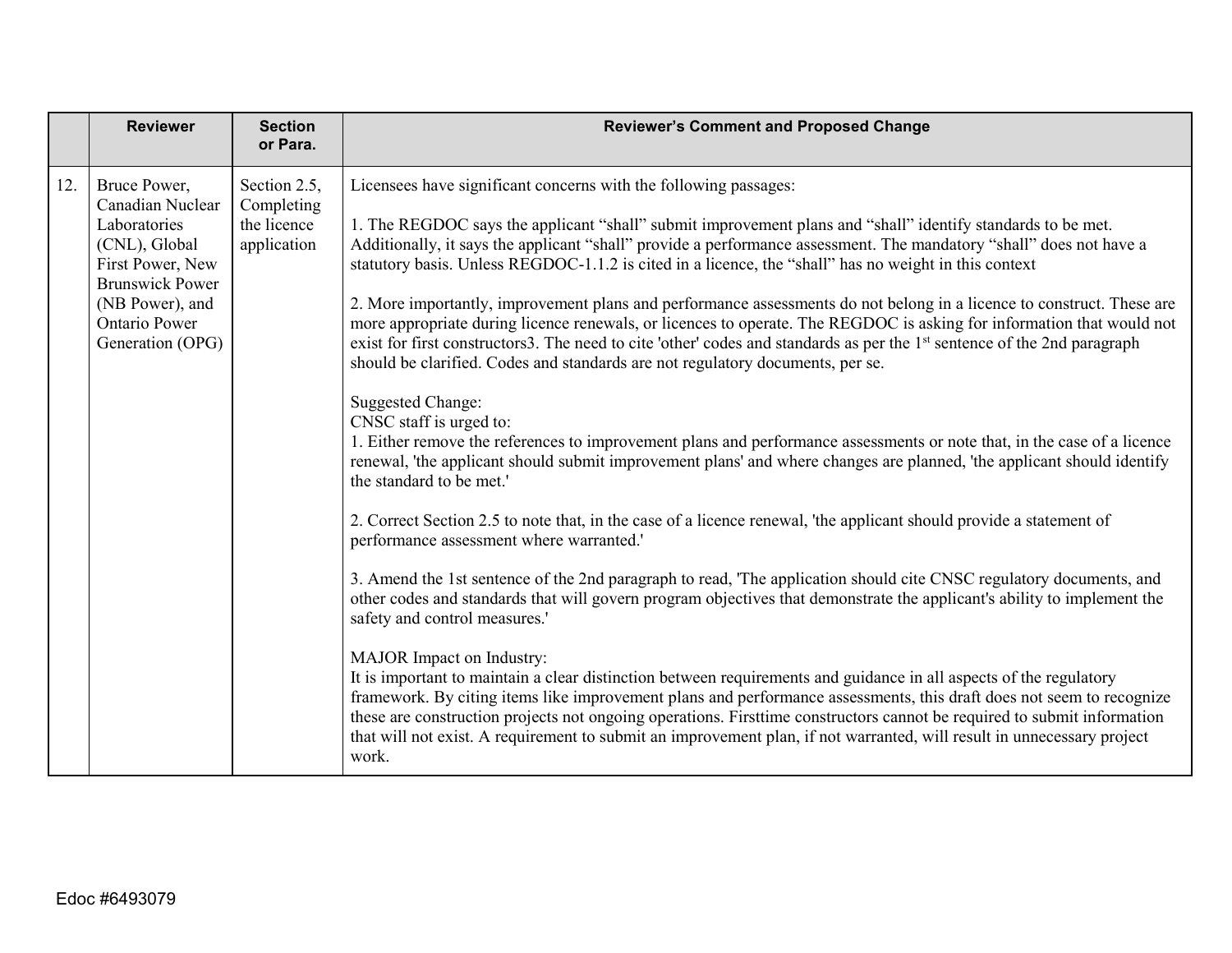|     | <b>Reviewer</b>              | <b>Section</b><br>or Para.                | <b>Reviewer's Comment and Proposed Change</b>                                                                                                                                                                                                                                                                                                                       |
|-----|------------------------------|-------------------------------------------|---------------------------------------------------------------------------------------------------------------------------------------------------------------------------------------------------------------------------------------------------------------------------------------------------------------------------------------------------------------------|
| 13. | <b>Global First</b><br>Power | Section 2.5,<br>Completing                | 'Appendix C provides a sample format for applicants to map their supporting documents to the SCA framework.'                                                                                                                                                                                                                                                        |
|     |                              | the licence<br>application                | Appendix D provides the format for mapping not Appendix C."                                                                                                                                                                                                                                                                                                         |
|     |                              |                                           | Suggested Change: Typo - Appendix C should be Appendix D.                                                                                                                                                                                                                                                                                                           |
| 14. | <b>Global First</b><br>Power | Section 2.5,<br>Completing                | The applicant may provide cross-references to detailed information in other sections as appropriate.                                                                                                                                                                                                                                                                |
|     |                              | the licence<br>application                | In the context of paragraph 1 of Section 2.5, it is not clear what is meant by 'in other sections' since in previous section<br>2.4 CNSC stated 'The applicant may choose to organize the information in any structure.'                                                                                                                                            |
|     |                              |                                           | Suggested Change: Suggest ' in other sections' is replaced by ' in other application materials'.                                                                                                                                                                                                                                                                    |
| 15. | <b>Global First</b><br>Power | Section 2.5,<br>Completing                | 'The application should cite CNSC regulatory documents, and other codes and standards.'                                                                                                                                                                                                                                                                             |
|     |                              | the licence<br>application                | The CNSC regulatory documents are not codes, nor standards, thus the word 'other' is not appropriate.                                                                                                                                                                                                                                                               |
|     |                              |                                           | Suggested Change: Re-word                                                                                                                                                                                                                                                                                                                                           |
| 16. | <b>Global First</b><br>Power | Section 2.5,<br>Completing<br>the licence | 'Note: If the document version in the supporting information has changed, the applicant must provide the CNSC with the<br>new version number and a revised copy of the document.'                                                                                                                                                                                   |
|     |                              | application                               | It is suggested CNSC also require that the applicant to provide a summary of major changes between the new document<br>version and the version that CNSC staff has previously reviewed. This is to focus CNSC's staff review on what was not<br>previously already reviewed, rather than re-reviewing the same (and entire) material.                               |
|     |                              |                                           | Suggested Change: Re-word                                                                                                                                                                                                                                                                                                                                           |
|     |                              |                                           | MAJOR Impact on Industry:<br>Subsequent regulatory reviews should focus on the changes in the revisions where appropriate and not re-visit all<br>previously submitted and reviewed material. Reviewing all material beyond the identified major changes will cause<br>delays in licensing progression and potentially re-visit previously agreed upon conclusions. |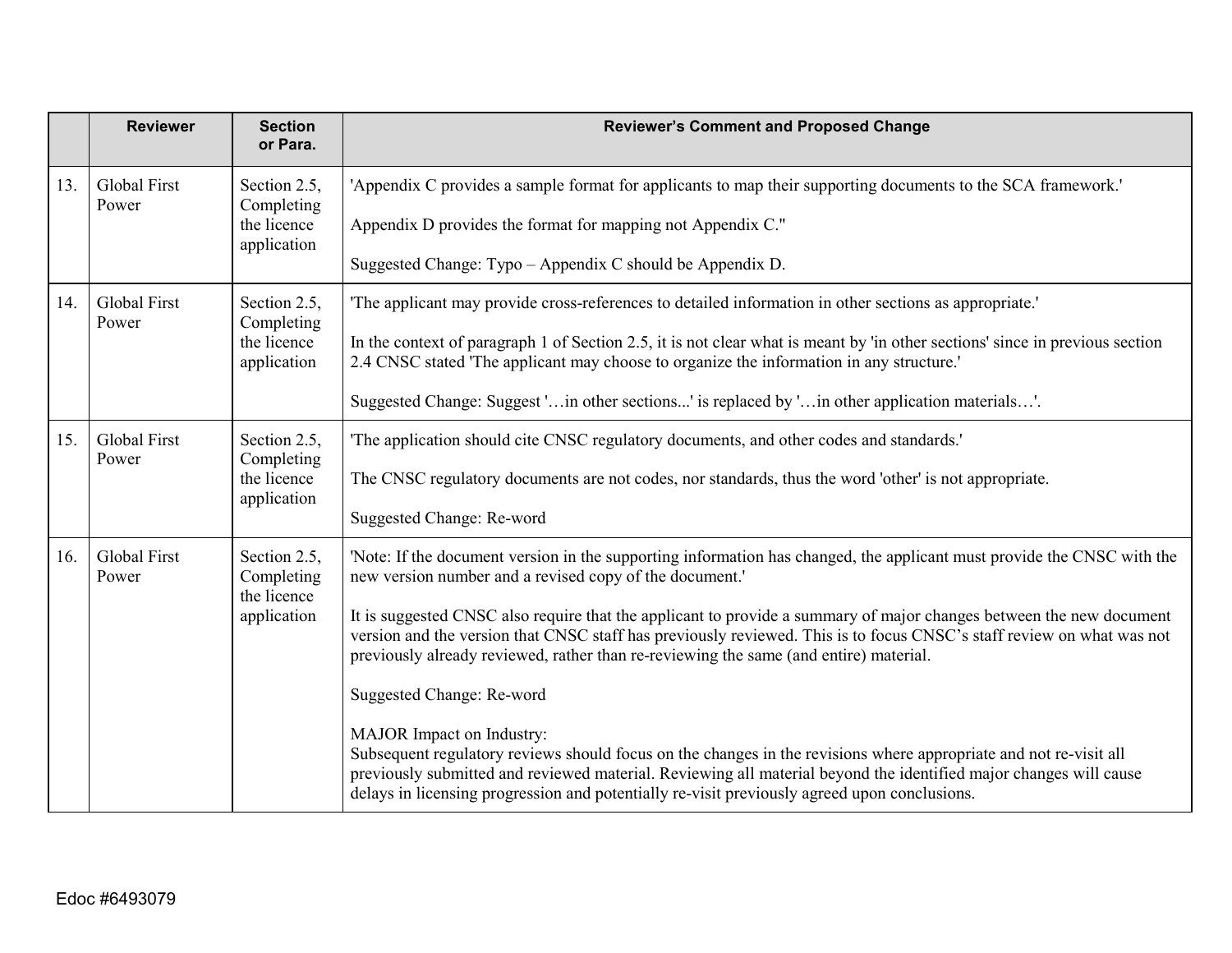|     | <b>Reviewer</b>                                                                                                                                                                | <b>Section</b><br>or Para.                               | <b>Reviewer's Comment and Proposed Change</b>                                                                                                                                                                                                                                                                                                                                                                                                                                                                                                                                                                                                                                                                                                                                                                                                                                                                                                                                                                                                   |
|-----|--------------------------------------------------------------------------------------------------------------------------------------------------------------------------------|----------------------------------------------------------|-------------------------------------------------------------------------------------------------------------------------------------------------------------------------------------------------------------------------------------------------------------------------------------------------------------------------------------------------------------------------------------------------------------------------------------------------------------------------------------------------------------------------------------------------------------------------------------------------------------------------------------------------------------------------------------------------------------------------------------------------------------------------------------------------------------------------------------------------------------------------------------------------------------------------------------------------------------------------------------------------------------------------------------------------|
| 17. | <b>Global First</b><br>Power                                                                                                                                                   | Section 2.5,<br>Completing<br>the licence<br>application | These sections do not seem to allow for a partial application for a Licence to Construct, similar to REGDOC-1.1.1 that<br>allows for a partial licence to prepare site application.<br><b>Suggested Change:</b><br>It is suggested a partial application for LTC is allowed under REGDOC-1.1.2. This would allow flexibility to both the<br>applicant when preparing documentation and to the CNSC staff when reviewing documentation. This is especially useful<br>if the review of the entire scope of the application by CNSC staff is not expected to be done in parallel all at the same<br>time.<br>MAJOR Impact on Industry:<br>A proponent's inability to provide all requested detail at the time of a licence to construct application will delay licensing<br>timelines and cause undue delays to projects. Partial application similar to REGDOC 1.1.1 provides for a staged release<br>of submittal packages and better reflects the reality of project progression.<br>This identical comment was also submitted for section 2.6. |
| 18. | Bruce Power,<br>Canadian Nuclear<br>Laboratories<br>(CNL), Global<br>First Power, New<br><b>Brunswick Power</b><br>(NB Power), and<br><b>Ontario Power</b><br>Generation (OPG) | Section 2.6,<br>Submitting<br>the licence<br>application | The REGDOC notes that applicants are encouraged to submit applications electronically, but provides no email or web<br>address for that purpose.<br><b>Suggested Change:</b><br>Provide an email address or web address to permit electronic submission.<br>Request for clarification                                                                                                                                                                                                                                                                                                                                                                                                                                                                                                                                                                                                                                                                                                                                                           |
| 19. | Bruce Power,<br>Canadian Nuclear<br>Laboratories<br>(CNL), Global<br>First Power, New<br><b>Brunswick Power</b><br>(NB Power), and<br>Ontario Power<br>Generation (OPG)        | Section 2.6,<br>Submitting<br>the licence<br>application | The Treasury Board Secretariat Policy on Government Security (effective July 1, 2019) was reviewed. This policy does<br>not provide 'guidance for the protection and transmission of prescribed information.'<br><b>Suggested Change:</b><br>Remove the reference to the Policy on Government Security.<br>Request for clarification                                                                                                                                                                                                                                                                                                                                                                                                                                                                                                                                                                                                                                                                                                            |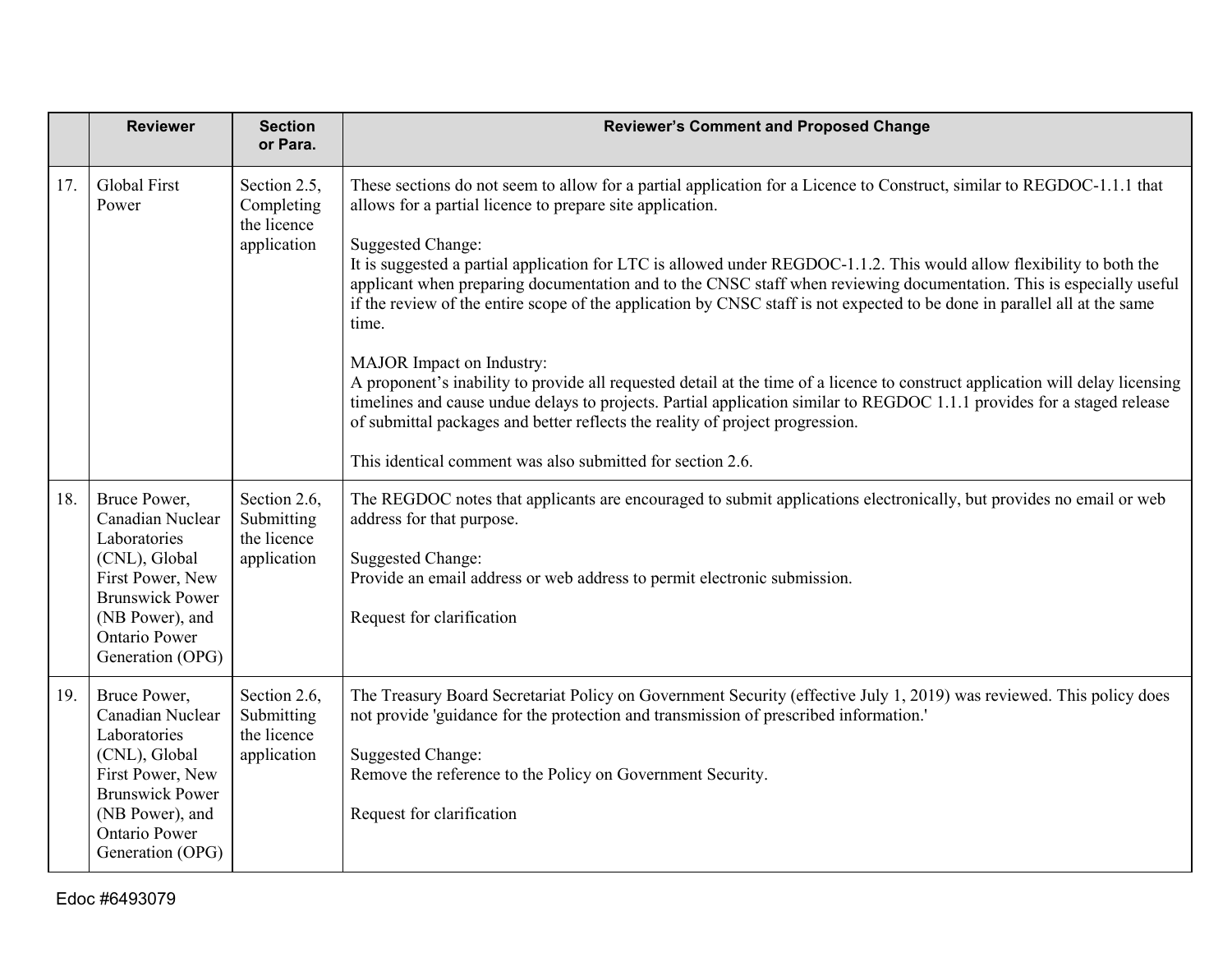|     | <b>Reviewer</b>                                                                                                                                                                | <b>Section</b><br>or Para.                                                   | <b>Reviewer's Comment and Proposed Change</b>                                                                                                                                                                                                                                                                                                                                                                                                                                                                                                                                                                                                                                                                                                                                                                                                                                                                                                                                                                                                                                                                                                                                                                                                                                                          |
|-----|--------------------------------------------------------------------------------------------------------------------------------------------------------------------------------|------------------------------------------------------------------------------|--------------------------------------------------------------------------------------------------------------------------------------------------------------------------------------------------------------------------------------------------------------------------------------------------------------------------------------------------------------------------------------------------------------------------------------------------------------------------------------------------------------------------------------------------------------------------------------------------------------------------------------------------------------------------------------------------------------------------------------------------------------------------------------------------------------------------------------------------------------------------------------------------------------------------------------------------------------------------------------------------------------------------------------------------------------------------------------------------------------------------------------------------------------------------------------------------------------------------------------------------------------------------------------------------------|
| 20. | <b>Global First</b><br>Power                                                                                                                                                   | Section 2.6,<br>Submitting<br>the licence<br>application                     | These sections do not seem to allow for a partial application for a Licence to Construct, similar to REGDOC-1.1.1 that<br>allows for a partial licence to prepare site application.<br><b>Suggested Change:</b><br>It is suggested a partial application for LTC is allowed under REGDOC-1.1.2. This would allow flexibility to both the<br>applicant when preparing documentation and to the CNSC staff when reviewing documentation. This is especially useful<br>if the review of the entire scope of the application by CNSC staff is not expected to be done in parallel all at the same<br>time.<br>MAJOR Impact on Industry:<br>A proponent's inability to provide all requested detail at the time of a licence to construct application will delay licensing<br>timelines and cause undue delays to projects. Partial application similar to REGDOC 1.1.1 provides for a staged release<br>of submittal packages and better reflects the reality of project progression.<br>This identical comment was also submitted for section 2.5.                                                                                                                                                                                                                                                        |
| 21. | Bruce Power,<br>Canadian Nuclear<br>Laboratories<br>(CNL), Global<br>First Power, New<br><b>Brunswick Power</b><br>(NB Power), and<br><b>Ontario Power</b><br>Generation (OPG) | Sections<br>3.1.2,<br>Mailing<br>address and<br>3.1.3, All<br>persons<br>who | The REGDOC says applicants "should provide a list of names  of all persons authorized by the applicant to interact<br>with the CNSC." The REGDOC further recommends that the information is subject to confidentiality requirements.<br>Unless the draft REGDOC intends the word interact to mean act for the applicant, this is likely to be a very broad list.<br>Even if the two are intended to be synonymous, it is unlikely that a list of names, positions, and contact information<br>would be subject to exemption from release under the Access to Information Act. Instead, this information should not be<br>provided.<br>It is unclear why this information should be submitted with an application, addressed to the Secretariat. Licensees<br>acknowledge and support the practices of informal contact between CNSC staff and applicants/licensees, but note that<br>this interaction may be in support of an application and need not be supplied directly to the Secretariat (and public) as<br>part of an application.<br><b>Suggested Change:</b><br>Remove the following paragraph: 'The applicant should provide a list of names, positions and contact information<br>subject to confidentiality requirements.'<br>Alternatively, change 'interact' to 'act for the applicant.' |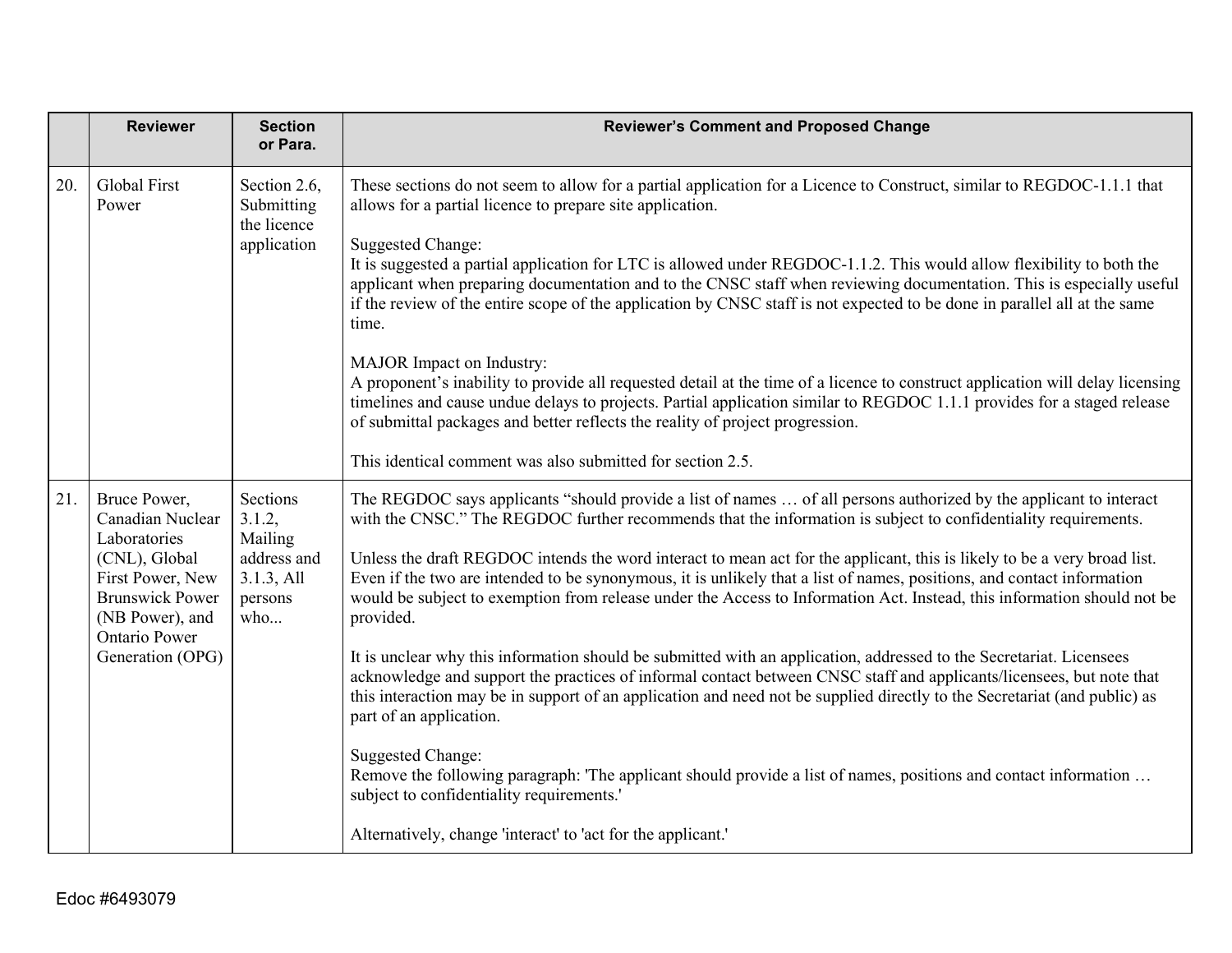|     | <b>Reviewer</b>                                                                                                                                                                | <b>Section</b><br>or Para.                                                                                                                                                             | <b>Reviewer's Comment and Proposed Change</b>                                                                                                                                                                                                                                                                                                                                                                                                                                                                                                                                                                                                                                                                                                                                                                                                                                                                                                                                                                                                                                                                                                                                                                                                                                                |
|-----|--------------------------------------------------------------------------------------------------------------------------------------------------------------------------------|----------------------------------------------------------------------------------------------------------------------------------------------------------------------------------------|----------------------------------------------------------------------------------------------------------------------------------------------------------------------------------------------------------------------------------------------------------------------------------------------------------------------------------------------------------------------------------------------------------------------------------------------------------------------------------------------------------------------------------------------------------------------------------------------------------------------------------------------------------------------------------------------------------------------------------------------------------------------------------------------------------------------------------------------------------------------------------------------------------------------------------------------------------------------------------------------------------------------------------------------------------------------------------------------------------------------------------------------------------------------------------------------------------------------------------------------------------------------------------------------|
| 22. | Bruce Power,<br>Canadian Nuclear<br>Laboratories<br>(CNL), Global<br>First Power, New<br><b>Brunswick Power</b><br>(NB Power), and<br><b>Ontario Power</b><br>Generation (OPG) | Sections<br>3.1.4, Proof<br>of legal<br>status and<br>3.1.5,<br>Evidence that<br>the applicant<br>is                                                                                   | The REGDOC says applicants should provide revised proof of legal status if an organization wishing to renew a licence<br>has had a change of name. This guidance may be inconsistent with the NSCA. If an organization changes its name,<br>would that new organization be licensed under the NSCA? It is industry's understanding that a transfer of licence would<br>be required. As such, proof of legal status should presumably be provided when applying to transfer a licence, not when<br>renewing a licence.<br><b>Suggested Change:</b><br>Remove the sentence: 'When submitting an application to renew a licence organization name has changed.'                                                                                                                                                                                                                                                                                                                                                                                                                                                                                                                                                                                                                                 |
| 23. | Bruce Power,<br>Canadian Nuclear<br>Laboratories<br>(CNL), Global<br>First Power, New<br><b>Brunswick Power</b><br>(NB Power), and<br><b>Ontario Power</b><br>Generation (OPG) | Sections<br>3.2.3,<br>Description<br>of site, 3.2.4,<br>Description<br>of the<br>facility's<br>existing<br>licensing<br>status and<br>3.2.5,<br>Nuclear and<br>hazardous<br>substances | Pursuant to the Class I NFR, Section 3, the REGDOC correctly notes that the application "shall" contain the name of any<br>hazardous substance that may be on the site. This requirement is extremely broad and challenging to apply. Specifically,<br>what is a hazardous substance? While Section 1 provides a definition, it is not adequate from the perspective of technical<br>staff who must understand this requirement and prepare a complete application. Note that a complete list may be<br>impossible to generate in advance, given the wide variety of activities required during construction.<br><b>Suggested Change:</b><br>Add guidance to Section 3.2.5 to more clearly define the scope of hazardous substances.<br>MAJOR Impact on Industry:<br>The CNSC has the opportunity to clarify a particularly vexing issue that is encountered regularly by the industry. (While<br>the REGDOC focuses specifically on applications to construct a nuclear facility, the same requirement applies to<br>applications to renew licences for existing facilities.) Guidance would be particularly appreciated as technical staff will<br>be required to wrestle with this issue when preparing a future licence to construct (or similarly, when preparing licence<br>renewals). |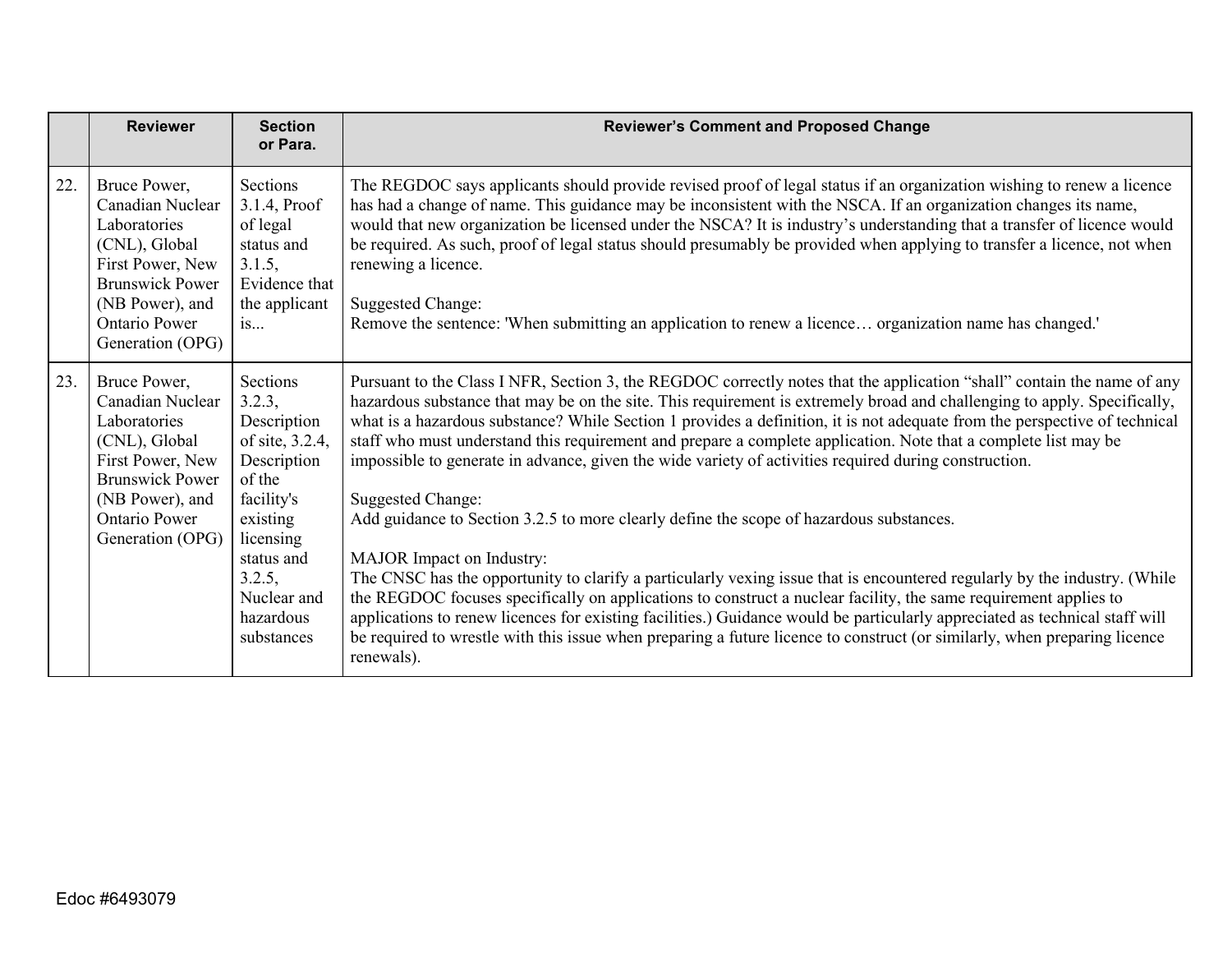|     | <b>Reviewer</b>                                                                                                                                                                | <b>Section</b><br>or Para.                                                                                                                                                             | <b>Reviewer's Comment and Proposed Change</b>                                                                                                                                                                         |
|-----|--------------------------------------------------------------------------------------------------------------------------------------------------------------------------------|----------------------------------------------------------------------------------------------------------------------------------------------------------------------------------------|-----------------------------------------------------------------------------------------------------------------------------------------------------------------------------------------------------------------------|
| 24. | Global First<br>Power                                                                                                                                                          | Sections<br>3.2.3,<br>Description<br>of site, 3.2.4,<br>Description<br>of the<br>facility's<br>existing<br>licensing<br>status and<br>3.2.5,<br>Nuclear and<br>hazardous<br>substances | (for section 3.2.3): Is inner area and vital area defined somewhere, they are not included in the glossary of this<br>REGDOC?<br>Requesting clarification on the definitions for inner and vital areas.               |
| 25. | Bruce Power,<br>Canadian Nuclear<br>Laboratories<br>(CNL), Global<br>First Power, New<br><b>Brunswick Power</b><br>(NB Power), and<br><b>Ontario Power</b><br>Generation (OPG) | Sections 3.3:<br>3.3.1,<br>Certificates<br>and other<br>licences,<br>3.3.2, Similar<br>facilities and<br>3.3.3,<br>Supporting<br>information                                           | The heading of this section refers to 'certificates.' However, the content of the section makes no reference to certificates.<br><b>Suggested Change:</b><br>Remove 'certificates' from the heading of Section 3.3.1. |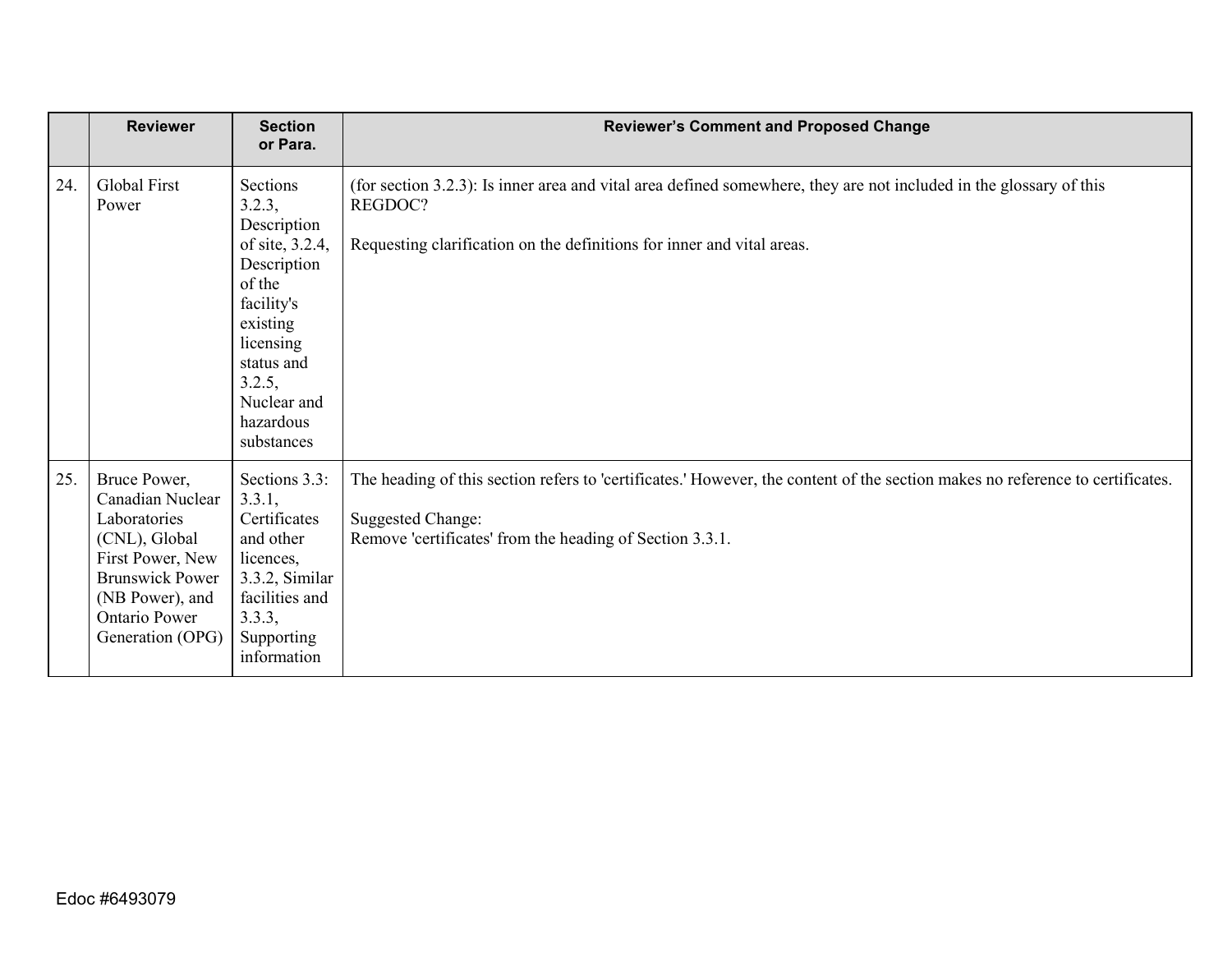|     | <b>Reviewer</b>                                                                                                                                                         | <b>Section</b><br>or Para.                                                                                                                   | <b>Reviewer's Comment and Proposed Change</b>                                                                                                                                                                                                                                                                                                                                                                                                                                                                                                                                                                                                                                                                                                                                                                                                                                                                                                                                                                                                                                          |
|-----|-------------------------------------------------------------------------------------------------------------------------------------------------------------------------|----------------------------------------------------------------------------------------------------------------------------------------------|----------------------------------------------------------------------------------------------------------------------------------------------------------------------------------------------------------------------------------------------------------------------------------------------------------------------------------------------------------------------------------------------------------------------------------------------------------------------------------------------------------------------------------------------------------------------------------------------------------------------------------------------------------------------------------------------------------------------------------------------------------------------------------------------------------------------------------------------------------------------------------------------------------------------------------------------------------------------------------------------------------------------------------------------------------------------------------------|
| 26. | Bruce Power,<br>Canadian Nuclear<br>Laboratories<br>(CNL), Global<br>First Power, New<br><b>Brunswick Power</b><br>(NB Power), and<br>Ontario Power<br>Generation (OPG) | Sections 3.3:<br>3.3.1,<br>Certificates<br>and other<br>licences,<br>3.3.2, Similar<br>facilities and<br>3.3.3,<br>Supporting<br>information | The content of this section does not specify whether the supporting information is required or recommended. In order to<br>prepare a complete application that meets statutory requirements, it is critical to specify "shall", "should", or "may", as<br>applicable. Please note that this information is likely to be mandatory, pursuant to GNSCR, Section 3(1)(i).<br>Also, a word may be missing from the second bullet: 'Supporting information includes:  those [???] that have been<br>submitted to, received from, or published by a foreign national regulatory body.' This statement appears to be<br>fragmentary and needs to be revised for clarity.<br>Suggested Change:<br>Revise Section 3.3.3 to note that "supporting information shall be included, including the results of experimental<br>programs, tests or analyses "<br>Include the missing word(s) from the 2nd bullet and revise to read: "Supporting information may be included, including<br>those [???] that have been submitted to, received from, or published by a foreign national regulatory body. |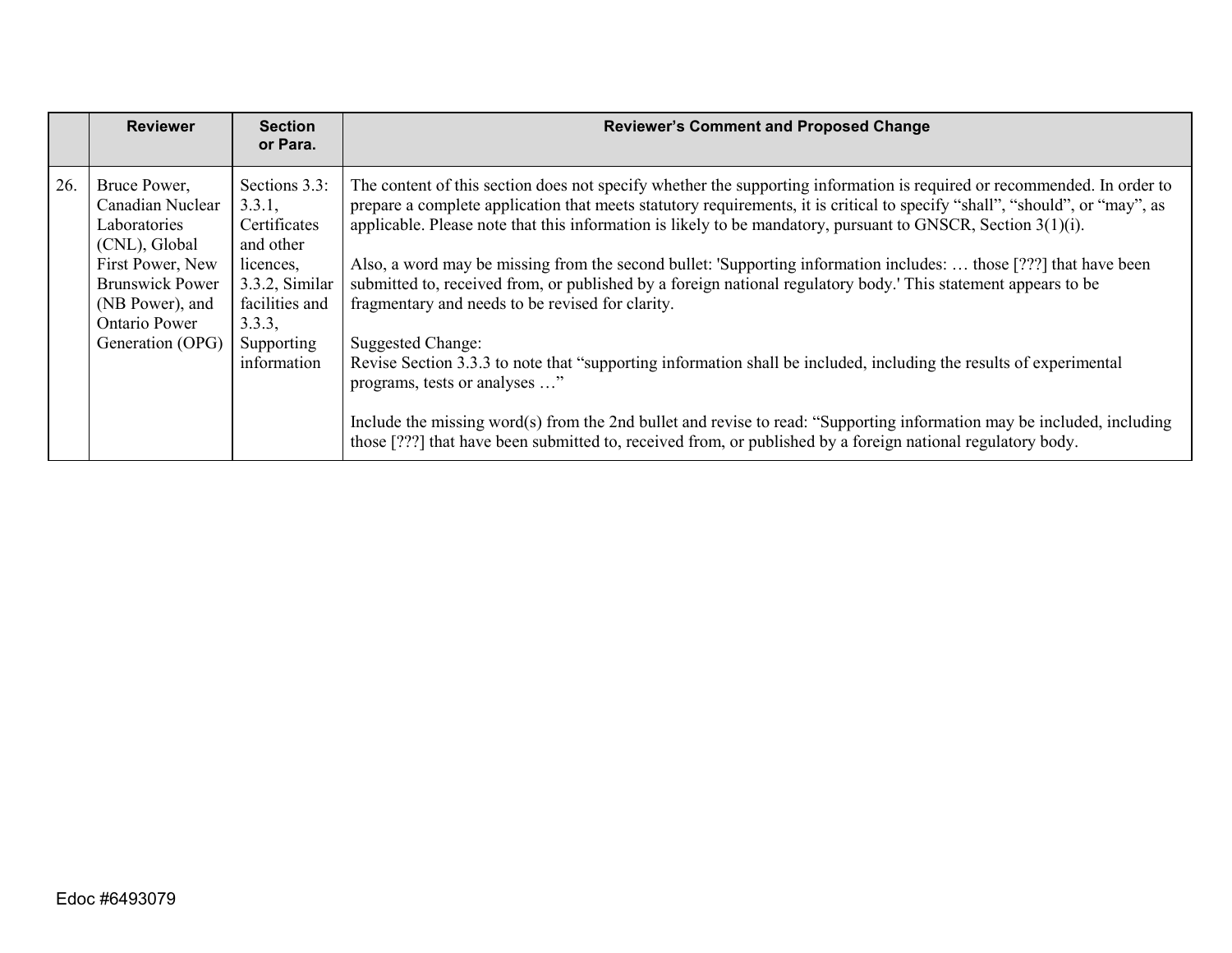|     | <b>Reviewer</b>                                                                                                                                                         | <b>Section</b><br>or Para.                                                                                                     | <b>Reviewer's Comment and Proposed Change</b>                                                                                                                                                                                                                                                                                                                                                                                                                                                                                                                                                                                                                                                                                                                                                                                                                                                                                                                                                                                                                                                                                                                                                                                                                                                                         |
|-----|-------------------------------------------------------------------------------------------------------------------------------------------------------------------------|--------------------------------------------------------------------------------------------------------------------------------|-----------------------------------------------------------------------------------------------------------------------------------------------------------------------------------------------------------------------------------------------------------------------------------------------------------------------------------------------------------------------------------------------------------------------------------------------------------------------------------------------------------------------------------------------------------------------------------------------------------------------------------------------------------------------------------------------------------------------------------------------------------------------------------------------------------------------------------------------------------------------------------------------------------------------------------------------------------------------------------------------------------------------------------------------------------------------------------------------------------------------------------------------------------------------------------------------------------------------------------------------------------------------------------------------------------------------|
| 27. | Bruce Power,<br>Canadian Nuclear<br>Laboratories<br>(CNL), Global<br>First Power, New<br><b>Brunswick Power</b><br>(NB Power), and<br>Ontario Power<br>Generation (OPG) | Section 4.0,<br>Safety<br>Policies,<br>Programs,<br>Processes,<br>Procedures<br>and Other<br>Safety and<br>Control<br>Measures | The introductory paragraphs are unclear. If read literally, the introductory paragraphs express requirements that are not<br>statutory requirements and should not be included in this REGDOC.<br>The two initial sentences make three separate statements, which are unclear at best. Specifically:<br>1. "The applicant's safety policies [etc] shall address all relevant sections in the NSCA"<br>On the surface, this appears to state that the applicant shall follow the law. It may be that this statement is intended to<br>mean that the application shall address all relevant sections of the NSCA. As this is the purpose of the licence application<br>guide, such a statement is redundant at best.<br>2. "The applicant's safety policies, etc.] shall also address the CNSC's safety and control areas."<br>On the surface, this appears to state that the applicant's management system should address the CNSC's regulatory<br>framework. Other than meeting legal requirements, it is not clear how to do so. Should the management system be<br>structured to align with the CNSC's regulatory framework? Such a requirement would be unduly burdensome. Instead, it<br>is assumed that this statement is intended to mean that the application shall address all CNSC safety and control areas. |
|     |                                                                                                                                                                         |                                                                                                                                | However, no such requirement exists under the NSCA, and the application guide is intended to provide that structure (as<br>a guide, not a requirement). This statement is redundant at best.<br>3. "The applicant's policies, programs, [etc] shall also address other matters of regulatory interest."<br>On the surface, this appears to state that the applicant's management system should address the CNSC's regulatory<br>framework. Other than meeting legal requirements, it is not clear how to do so. Should the management system be<br>structured to align with the CNSC's regulatory framework? Such a requirement ("shall") would be unduly burdensome.<br>Instead, it is assumed that this statement is intended to mean that the application shall address other matters of regulatory<br>interest. However, no such requirement exists under the NSCA, and the application guide is intended to provide that<br>structure (as a guide, not a requirement). This statement is redundant at best.<br><b>Suggested Change:</b><br>Remove introductory paragraphs) to Section 4 or revise to clarify their intent.                                                                                                                                                                                       |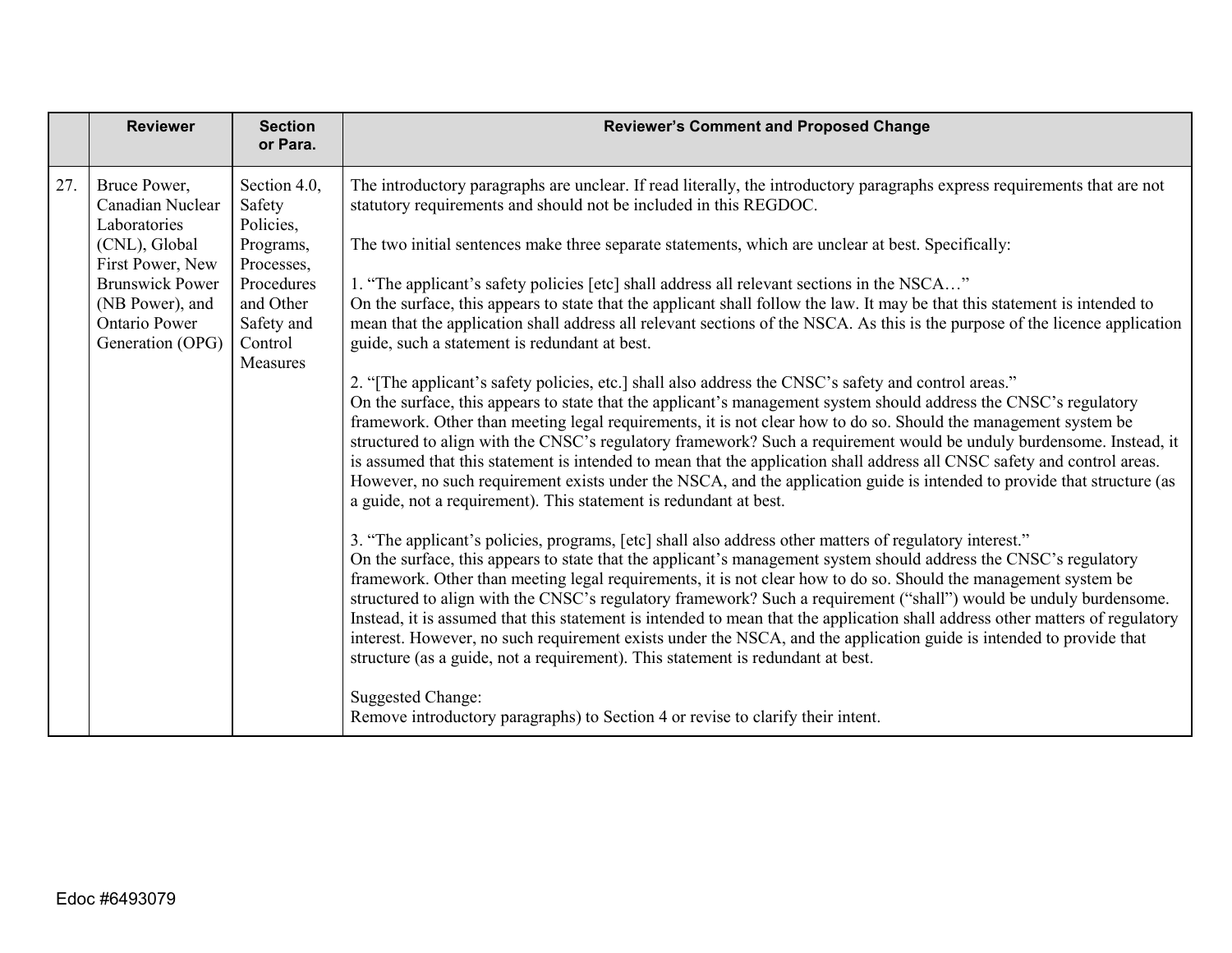|     | <b>Reviewer</b>                                                                                                                                                         | <b>Section</b><br>or Para.                                                                                                     | <b>Reviewer's Comment and Proposed Change</b>                                                                                                                                                                                                                                                                                                                                                                                                                                                                                                                                                                                                                                              |
|-----|-------------------------------------------------------------------------------------------------------------------------------------------------------------------------|--------------------------------------------------------------------------------------------------------------------------------|--------------------------------------------------------------------------------------------------------------------------------------------------------------------------------------------------------------------------------------------------------------------------------------------------------------------------------------------------------------------------------------------------------------------------------------------------------------------------------------------------------------------------------------------------------------------------------------------------------------------------------------------------------------------------------------------|
| 28. | Bruce Power,<br>Canadian Nuclear<br>Laboratories<br>(CNL), Global<br>First Power, New<br><b>Brunswick Power</b><br>(NB Power), and<br>Ontario Power<br>Generation (OPG) | Section 4.0,<br>Safety<br>Policies,<br>Programs,<br>Processes,<br>Procedures<br>and Other<br>Safety and<br>Control<br>Measures | To avoid ambiguity, the subsections of 4.1 and 4.2 must clearly state where the information suggested to be provided has<br>to be relevant to the construction phase or/and to the future commissioning and operation of the plant.<br><b>Suggested Change:</b><br>The CNSC is urged to provide rationales, guidance, and examples on what information is to be provided at the various<br>phases of a project including the construction, commissioning and operation stages.<br>MAJOR Impact on Industry:<br>A proponent's inability to provide requested detail at the time of a licence to construct application will delay licensing<br>timelines and cause undue delays to projects. |
| 29. | <b>Global First</b><br>Power                                                                                                                                            | Section 4.0,<br>Safety<br>Policies,<br>Programs,<br>Processes,<br>Procedures<br>and Other<br>Safety and<br>Control<br>Measures | The applicant's safety policies, programs, processes, procedures and other safety and control measures shall address all<br>relevant sections in the NSCA and the regulations made under the NSCA (see appendix A), and shall also address the<br>CNSC's safety and control areas (SCA's).'<br>Not all 14 SCA's may be applicable to support a license to construct a reactor facility. Statement is made such that all 14<br>SCA's must be addressed.<br><b>Suggested Change:</b><br>Suggest that this paragraph be reviewed from the perspective of allowing the applicable SCA's to support a LTC phase<br>for Reactor Facility.                                                        |
| 30. | <b>Global First</b><br>Power                                                                                                                                            | Sections 4.1,<br>Management<br>system, 4.1.1,<br>General<br>consideration<br>S                                                 | The management system SCA covers the framework that establishes the process and programs required to ensure an<br>organization achieves its safety objectives'<br>A management system under this SCA is established to ensure that the business objectives are met through an integrated<br>approach. The business must satisfy the safety objectives as required for an integrated management system, not 'an<br>organization.'<br><b>Suggested Change:</b><br>Suggest rewording this paragraph with a focus on the business' rather than an 'organization'.                                                                                                                              |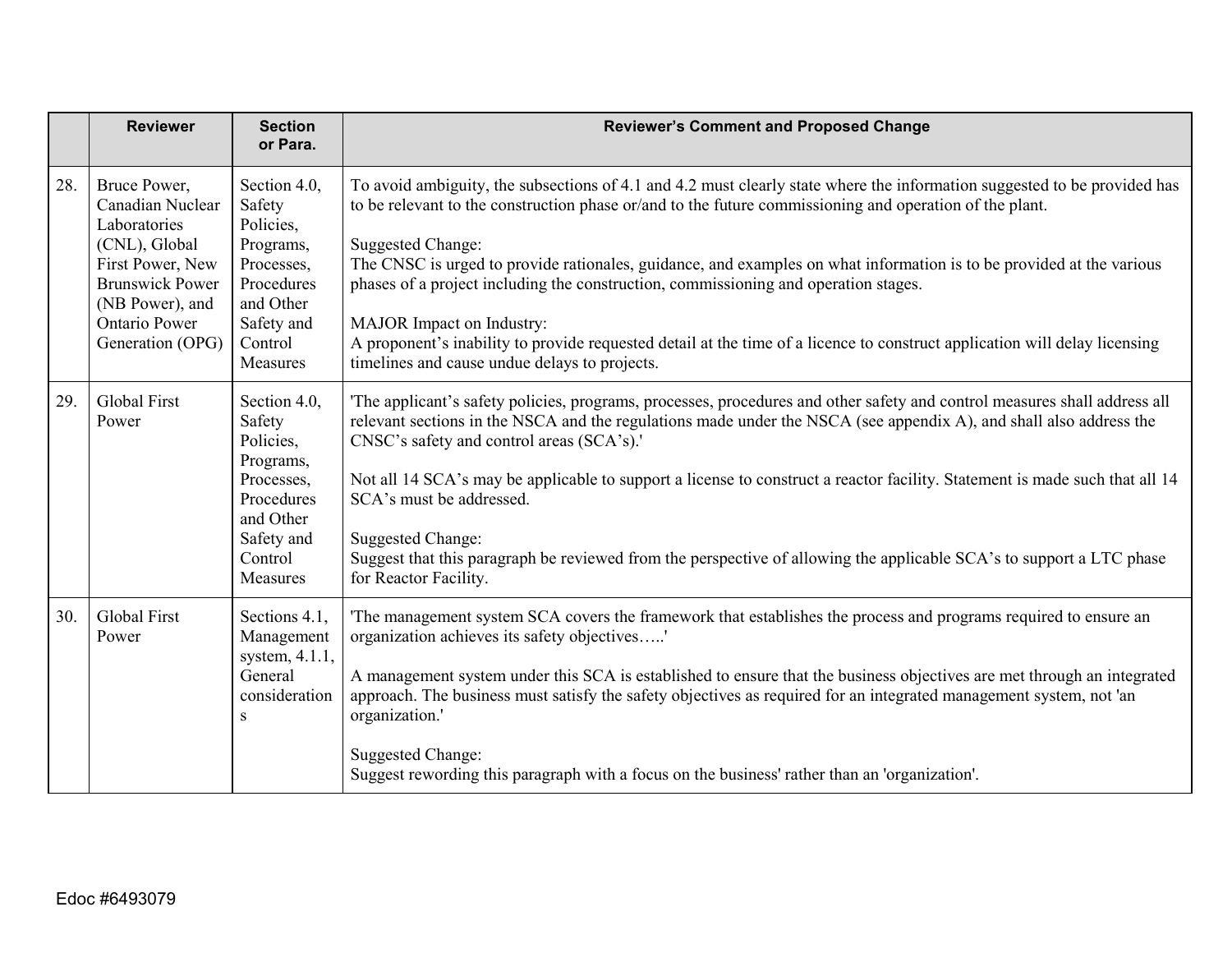|     | <b>Reviewer</b>              | <b>Section</b><br>or Para.                                                             | <b>Reviewer's Comment and Proposed Change</b>                                                                                                                                                                                                                                                                                                                                       |
|-----|------------------------------|----------------------------------------------------------------------------------------|-------------------------------------------------------------------------------------------------------------------------------------------------------------------------------------------------------------------------------------------------------------------------------------------------------------------------------------------------------------------------------------|
| 31. | Global First<br>Power        | Sections 4.1,<br>Management<br>system, 4.1.1,<br>General<br>consideration<br>${\bf S}$ | 'An integrated management system includes health, safety, environment, security, economics, and quality.'<br>The paragraph has limited the management system to health, safety and environment only.<br><b>Suggested Change:</b><br>Suggest rewording this paragraph on the bases of an integrated management system applied in the industry.                                       |
| 32. | Global First<br>Power        | Sections 4.1,<br>Management<br>system, 4.1.1,<br>General<br>consideration<br>S         | The application should also describe the safety policies, the roles of external safety assessment organizations'<br>It is not clear if the vendor/designer organization performing safety analysis/assessments in support of the licence<br>application will be considered as 'external' to the applicant/operator.                                                                 |
| 33. | <b>Global First</b><br>Power | Section 4.1.2.<br>Management<br>system                                                 | As a point of clarity, REGDOC 2.1.1 is an 'informational' regulatory document, as opposed to a 'requirement'.<br>Consider rewording this paragraph to clarify that REGDOC 2.1.1 is informational and not a requirement.                                                                                                                                                             |
| 34. | <b>Global First</b><br>Power | Section 4.1.2,<br>Management<br>system                                                 | The 1st bullet that states the management system is integrated to the applicant's business purpose and safety culture<br>should be the basis for the management system SCA rather than that as described in section 4.1 above.<br>These 2 statements, that in 4.1 and this bullet are not aligned.<br><b>Suggested Change:</b><br>Bullet support the change requested in 4.1 above. |
| 35. | <b>Global First</b><br>Power | Section 4.1.2,<br>Management<br>system                                                 | The application should describe how the system will address internal and external factors while ensuring that safety is<br>maintained.'<br>It is not clear what it is referred to by 'internal and external factors' in the context of this paragraph and the management<br>system, especially for construction activities.                                                         |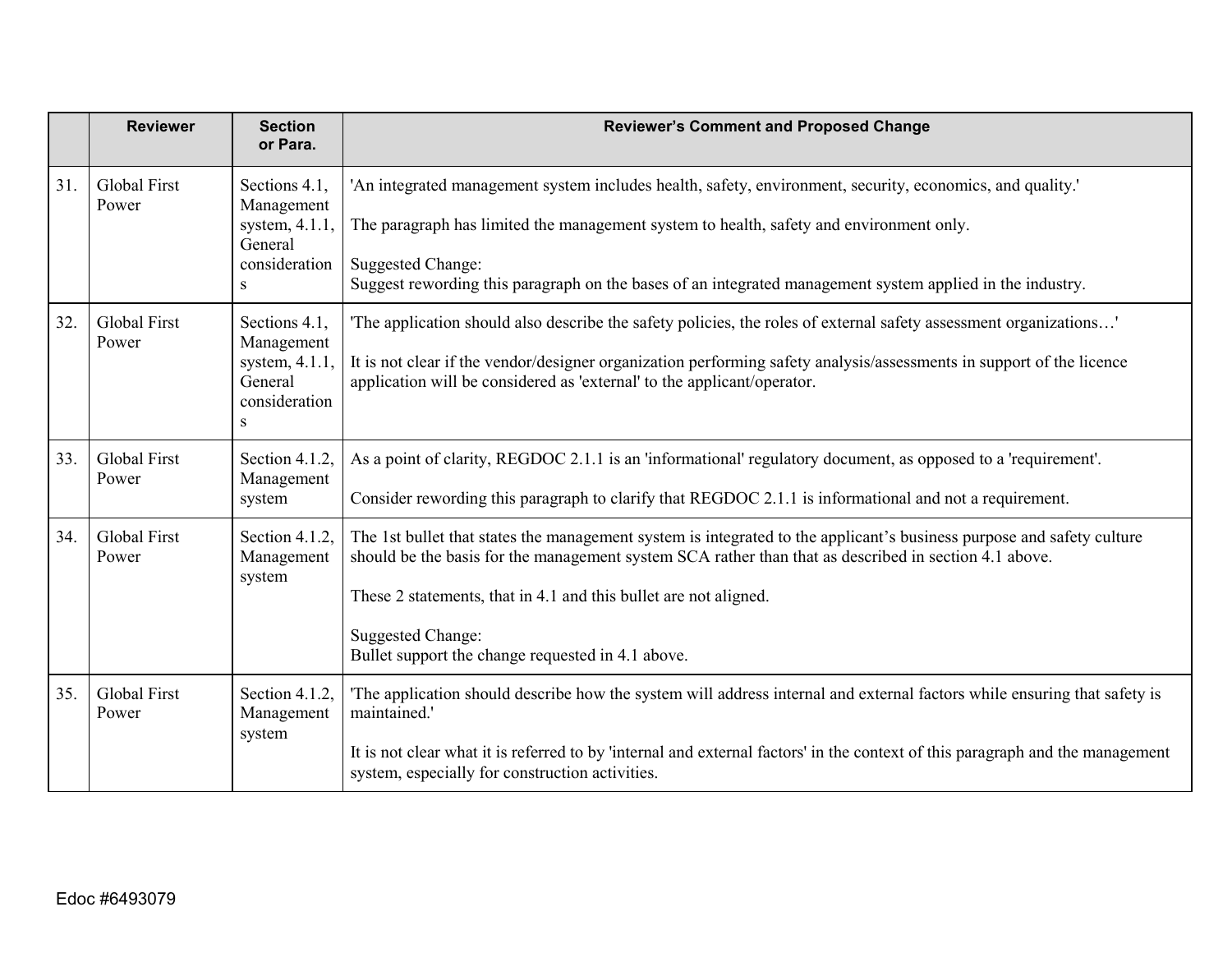|     | <b>Reviewer</b>                                                                                                                                                                | <b>Section</b><br>or Para.     | <b>Reviewer's Comment and Proposed Change</b>                                                                                                                                                                                                                                                                                                                                                                                                                                                                                                                                                                                                                                                                                                                                                                                                                                                                                                                                                                                                                                                                                                                                                                                                                                                                                                                                                                                                                                                                                                                                                                                                                                                               |
|-----|--------------------------------------------------------------------------------------------------------------------------------------------------------------------------------|--------------------------------|-------------------------------------------------------------------------------------------------------------------------------------------------------------------------------------------------------------------------------------------------------------------------------------------------------------------------------------------------------------------------------------------------------------------------------------------------------------------------------------------------------------------------------------------------------------------------------------------------------------------------------------------------------------------------------------------------------------------------------------------------------------------------------------------------------------------------------------------------------------------------------------------------------------------------------------------------------------------------------------------------------------------------------------------------------------------------------------------------------------------------------------------------------------------------------------------------------------------------------------------------------------------------------------------------------------------------------------------------------------------------------------------------------------------------------------------------------------------------------------------------------------------------------------------------------------------------------------------------------------------------------------------------------------------------------------------------------------|
| 36. | Bruce Power,<br>Canadian Nuclear<br>Laboratories<br>(CNL), Global<br>First Power, New<br><b>Brunswick Power</b><br>(NB Power), and<br><b>Ontario Power</b><br>Generation (OPG) | Section 4.1.3,<br>Organization | The REGDOC says an applicant 'shall ensure that, as a contractual obligation, the applicant and the CNSC will have right<br>of access to the premises of any supplier to the construction program.<br>This requirement ("shall") is not based on the statutory requirements of the NSCA, and is not relevant to the application.<br>This REGDOC should not—indeed, barring a specific licence condition, cannot— create requirements. There are<br>appropriate times for the future licensee to visit supplier premises. However, this comment is intended to note that such<br>visits are not appropriate for all suppliers. If taken literally, this requirement is unduly burdensome to the future licensee<br>and may interfere with contractual relationships. The requirement for the CNSC to have right of access must be<br>explained further.<br>This comment has already noted that the REGDOC cannot create requirements. Taken literally, this new requirement<br>envisions CNSC access to a wide variety of commercial suppliers, but does not provide context or limitations to the<br>scope of that access. Under the NSCA, CNSC inspectors have wide authority and latitude to conduct inspections related<br>to the mandate of the NSCA. If the proposed site visits fall within the mandate of the NSCA, such contractual obligations<br>would not be necessary. If the proposed site visits do not fall within the mandate of the NSCA, such contractual<br>obligations are not appropriate. Also, the CNSC has no legal mandate outside Canada. Therefore, should a supplier be<br>located outside Canada's border, this requirement cannot be enforceable.<br><b>Suggested Change:</b> |
|     |                                                                                                                                                                                |                                | Remove this statement or change 'shall' to 'should'.<br>MAJOR Impact on Industry:<br>This is an overly broad, unnecessary, and burdensome requirement. As the REGDOC should not, and cannot, create<br>requirements, the statement must at minimum be clarified to reflect guidance, not requirement.                                                                                                                                                                                                                                                                                                                                                                                                                                                                                                                                                                                                                                                                                                                                                                                                                                                                                                                                                                                                                                                                                                                                                                                                                                                                                                                                                                                                       |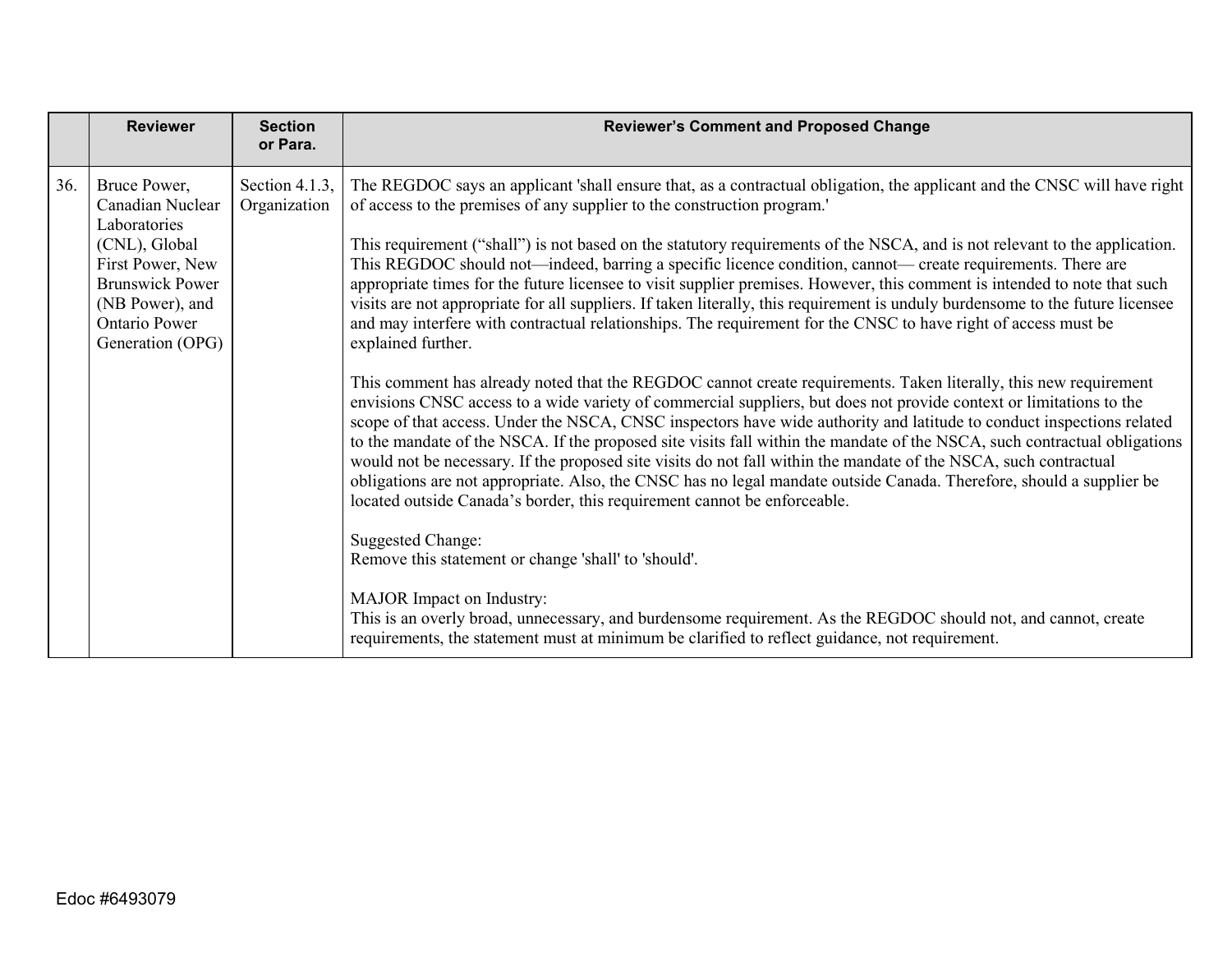|     | <b>Reviewer</b>                                                                                                                                                                | <b>Section</b><br>or Para.                       | <b>Reviewer's Comment and Proposed Change</b>                                                                                                                                                                                                                                                                                                                                                                                                                                                                                                                                                                                                                                                                                                                                                                                                                                     |
|-----|--------------------------------------------------------------------------------------------------------------------------------------------------------------------------------|--------------------------------------------------|-----------------------------------------------------------------------------------------------------------------------------------------------------------------------------------------------------------------------------------------------------------------------------------------------------------------------------------------------------------------------------------------------------------------------------------------------------------------------------------------------------------------------------------------------------------------------------------------------------------------------------------------------------------------------------------------------------------------------------------------------------------------------------------------------------------------------------------------------------------------------------------|
| 37. | Bruce Power,<br>Canadian Nuclear<br>Laboratories<br>(CNL), Global<br>First Power, New<br><b>Brunswick Power</b><br>(NB Power), and<br><b>Ontario Power</b><br>Generation (OPG) | Section 4.1.3,<br>Organization;<br>Section 4.4.1 | Licensees believe the following do not align with current standards and regulatory guidance:<br>• 'maintaining an "intelligent customer" capability for all work that may affect nuclear safety that is carried out on its<br>behalf by any of the Tier 1 (main) contractors and suppliers (that is, engineering, procurement and construction (EPC);<br>engineering, procurement and construction management (EPCM); and project management consultants and contractors<br>$(PMC+C))$<br>• ensuring the EPC, EPCM or PMC+C contractor maintains an "intelligent customer" capability for all work carried out<br>by the contractor's supply chain that may affect nuclear safety; for example, where a Tier 2 contractor (subcontractor)<br>may use its own supply chain to meet the needs of its Tier 1 customer, and will need to procure items or services<br>appropriately'. |
|     |                                                                                                                                                                                |                                                  | <b>Suggested Change:</b><br>The requirements of the intelligent customer need to flow through the supply chain as applicable and should be aligned<br>with CSA N286.<br>MAJOR Impact on Industry:<br>Implementation would cause misalignment with CSA N286, REGDOC-2.1.1 and current industry practices.<br>This identical comment was submitted for sections 4.1.3 and 4.4.1.                                                                                                                                                                                                                                                                                                                                                                                                                                                                                                    |
| 38. | Global First<br>Power                                                                                                                                                          | Section 4.1.3,<br>Organization                   | Readiness for operation 'The application should describe the applicant's management system and organizational<br>arrangements for the transition from construction to commissioning to operation. This transition plan should'<br>This sentence suggests that the applicant should have a management system for this transition. Recommend rewording<br>this sentence such that the transition period is to be described in the applicant's management system. This same comment<br>applies to bullets mentioned. All suggest that a separate management system is needed, when in fact, an applicant's<br>overall management system will be able to describe these transition periods.<br>Suggested Change: Reword                                                                                                                                                               |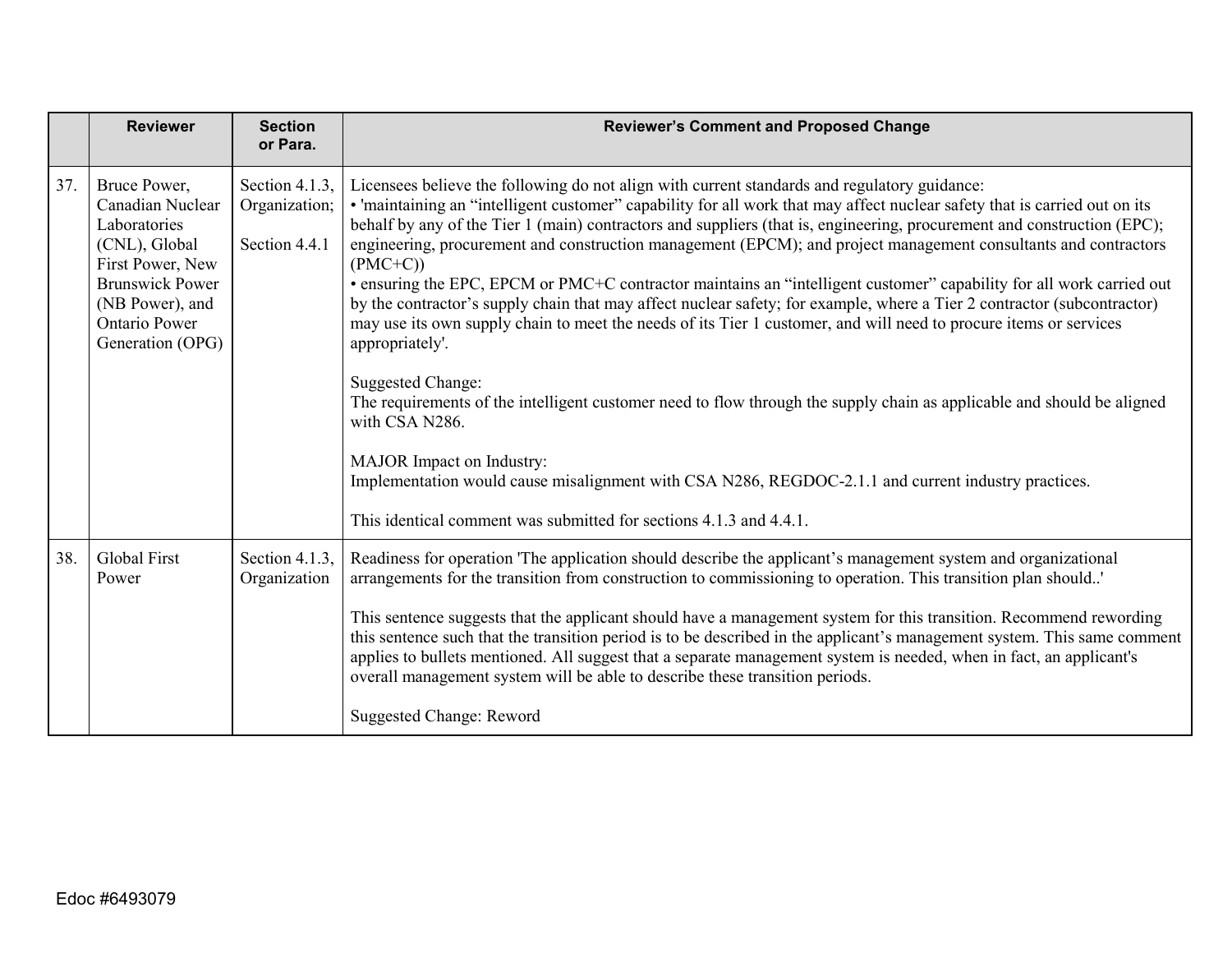|     | <b>Reviewer</b>              | <b>Section</b><br>or Para.                | <b>Reviewer's Comment and Proposed Change</b>                                                                                                                                                      |
|-----|------------------------------|-------------------------------------------|----------------------------------------------------------------------------------------------------------------------------------------------------------------------------------------------------|
| 39. | Global First<br>Power        | Section 4.1.3,<br>Organization            | 'the applicant must provide sufficient information to show that adequate provisions have been made in the design to<br>address readiness for operation'.                                           |
|     |                              |                                           | Since this REGDOC is for a construction licence, should it rather be that 'adequate provisions have been made in the<br>construction phase to address readiness for operation"?                    |
|     |                              |                                           | Suggested Change: Re-word                                                                                                                                                                          |
| 40. | <b>Global First</b><br>Power | Section 4.1.4,<br>Performance             | 'internal self-evaluation program supported by periodic external reviews'                                                                                                                          |
|     |                              | assessment,<br>improvement<br>and         | This REGDOC is for the construction phase activities for a project. For SMRs with very short construction schedules, it<br>may not be feasible to have periodic external reviews.                  |
|     |                              | management<br>review                      | Suggested Change: Re-word                                                                                                                                                                          |
| 41. | <b>Global First</b><br>Power | Section 4.1.4,<br>Performance             | 'The applicant should describe the program'                                                                                                                                                        |
|     | and<br>review                | assessment,<br>improvement                | Suggest replacing programs with 'processes'. It doesn't need to be a program, a procedure or process can suffice. This<br>comment applies wherever [sic] the term program is used in this section. |
|     |                              | management                                | Suggested Change: Re-word                                                                                                                                                                          |
|     |                              | Section 4.1.5,<br>Operating<br>experience | Operating experience, paragraph - 'The application should describe how the program'                                                                                                                |
|     |                              |                                           | Same comment as in the previous section, request that this term 'Program' not be used in this section or other sections.<br>Recommended replace is process or procedure.                           |
|     |                              |                                           | What is meant by 'high quality'? Recommend deleting 'high'.                                                                                                                                        |
|     |                              |                                           | <b>Suggested Change:</b><br>Re-word                                                                                                                                                                |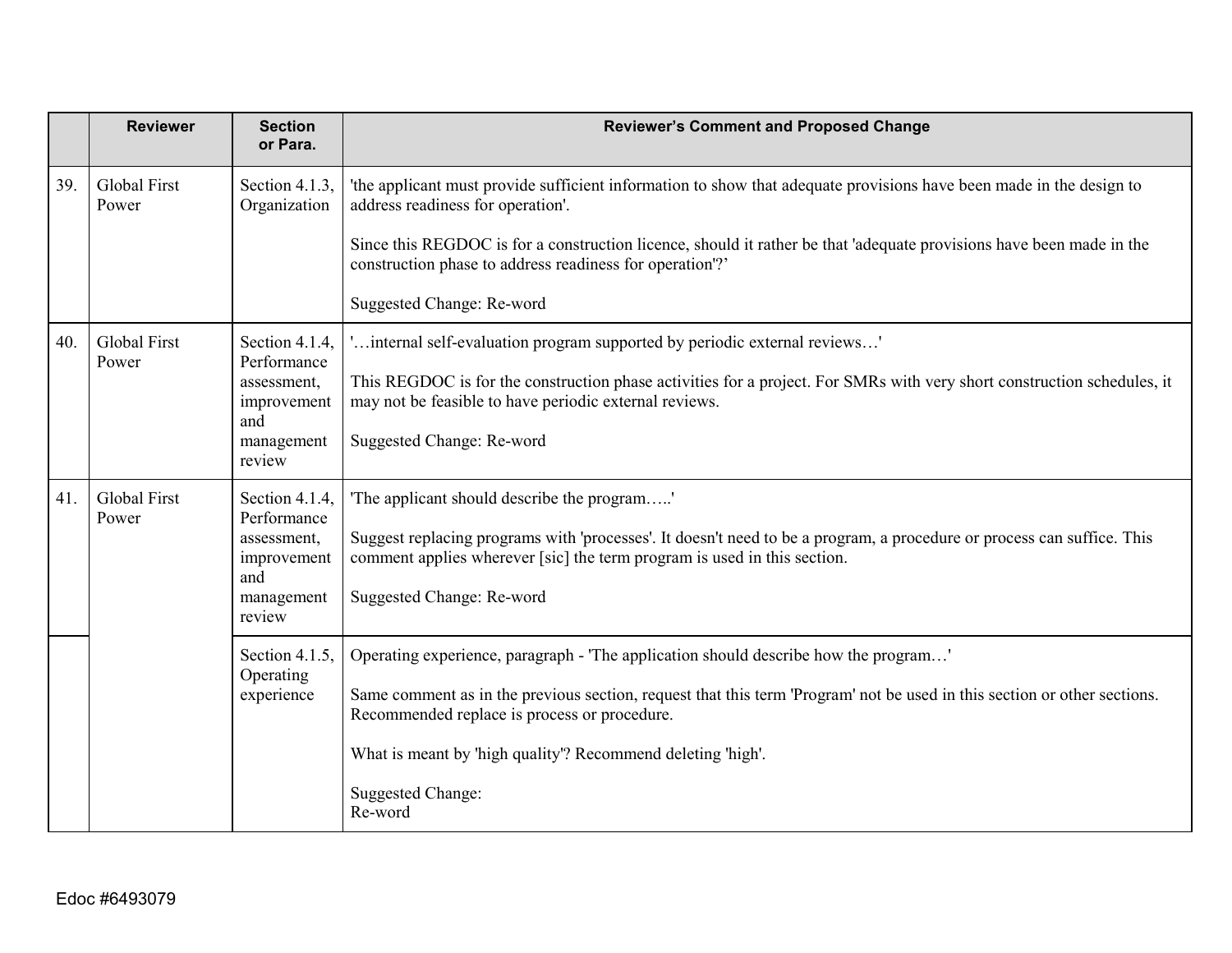|     | <b>Reviewer</b>                                                                                                                                                                | <b>Section</b><br>or Para.                                                                | <b>Reviewer's Comment and Proposed Change</b>                                                                                                                                                                                                                                                                                                                                                                                                                                                                                                                                                                                                                                                                                                                                                                                                                        |
|-----|--------------------------------------------------------------------------------------------------------------------------------------------------------------------------------|-------------------------------------------------------------------------------------------|----------------------------------------------------------------------------------------------------------------------------------------------------------------------------------------------------------------------------------------------------------------------------------------------------------------------------------------------------------------------------------------------------------------------------------------------------------------------------------------------------------------------------------------------------------------------------------------------------------------------------------------------------------------------------------------------------------------------------------------------------------------------------------------------------------------------------------------------------------------------|
|     |                                                                                                                                                                                | Sections<br>4.2.2, Human<br>performance<br>program and<br>4.2.3,<br>Personnel<br>training | Human performance program, and the term "program" in this section.<br>This is general a comment through out this REGDOC, where the term "program" is used for a particular area. In many<br>cases a requirement can be met through a "process" or "procedure" a "program" is not required. Request that in the entire<br>REGDOC the term "program" is replaced with "process" or "procedure" where applicable."<br><b>Suggested Change:</b><br>Replace the term "program" with "process" or "procedure" where applicable.                                                                                                                                                                                                                                                                                                                                            |
| 42. | <b>Global First</b><br>Power                                                                                                                                                   | Sections<br>4.2.2, Human<br>performance<br>program and<br>4.2.3,<br>Personnel<br>training | 'to remove human performance-related root causes of events.'<br>Removing something, means that the something already exists prior to trying to remove it. If human performance related<br>causes already exist, they cannot be removed. One can "remove" future similar errors, which means the measures to do<br>that will focus on past causes/events."<br><b>Suggested Change:</b><br>A more meaningful aim would be 'to prevent human performance-related causes of events.' This means the measures<br>will focus both on past experiences but also on proactive thinking.                                                                                                                                                                                                                                                                                      |
| 43. | Bruce Power,<br>Canadian Nuclear<br>Laboratories<br>(CNL), Global<br>First Power, New<br><b>Brunswick Power</b><br>(NB Power), and<br><b>Ontario Power</b><br>Generation (OPG) | Section 4.2.4,<br>Personnel<br>certification                                              | Licensees believe the following is not appropriate guidance at this phase of a potential project: 'The application should<br>describe the program and schedule established for the certification of personnel for work relating to fuel-in<br>commissioning and operation of the reactor facility.'<br>References to certified positions and fuel loading in a licence to construct application are misplaced and cause more<br>confusion than clarity.<br><b>Suggested Change:</b><br>Remove this section.<br>MAJOR Impact on Industry:<br>This draft does recognize these are construction projects. This creates a large overlap of requirements (redundant)<br>between Construction & Operating licences. As presently written, draft REGDOC-1.1.2 is nearly identical to REGDOC-<br>1.1.3, Licence Application Guide: Licence to Operate a Nuclear Power Plant. |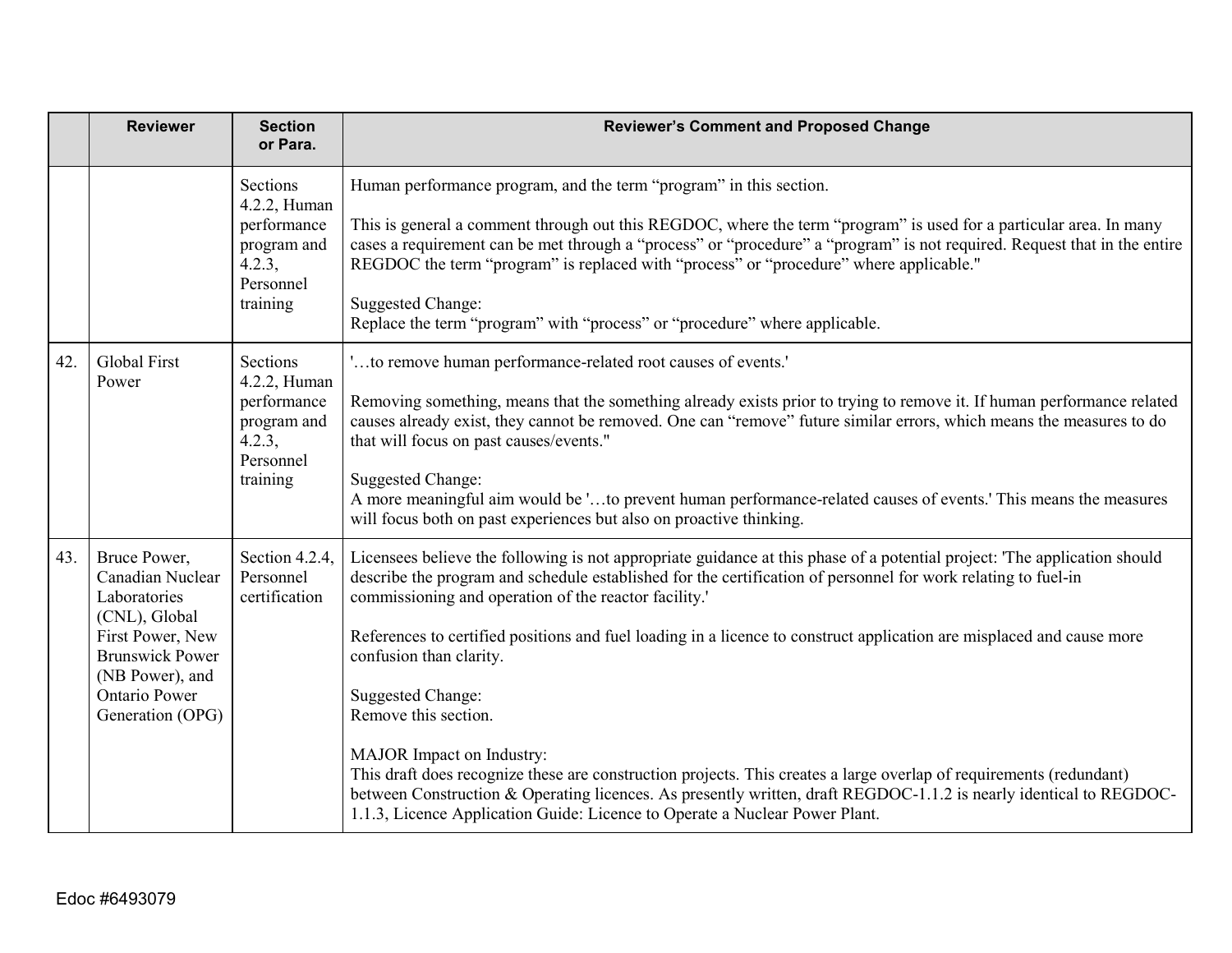|     | <b>Reviewer</b>                                                                                                                                                                | <b>Section</b><br>or Para.                                                                                                                                                                                                                                    | <b>Reviewer's Comment and Proposed Change</b>                                                                                                                                                                                                                                                                                                                                                                                                                                                                                                   |
|-----|--------------------------------------------------------------------------------------------------------------------------------------------------------------------------------|---------------------------------------------------------------------------------------------------------------------------------------------------------------------------------------------------------------------------------------------------------------|-------------------------------------------------------------------------------------------------------------------------------------------------------------------------------------------------------------------------------------------------------------------------------------------------------------------------------------------------------------------------------------------------------------------------------------------------------------------------------------------------------------------------------------------------|
| 44. | <b>Global First</b><br>Power                                                                                                                                                   | Section 4.2.6,<br>Work<br>organization<br>and job<br>design                                                                                                                                                                                                   | 1st paragraph last 2 words, 'systematic analysis'.<br>Clarification in needed on what is meant by 'systematic analysis'?                                                                                                                                                                                                                                                                                                                                                                                                                        |
| 45. | Bruce Power,<br>Canadian Nuclear<br>Laboratories<br>(CNL), Global<br>First Power, New<br><b>Brunswick Power</b><br>(NB Power), and<br><b>Ontario Power</b><br>Generation (OPG) | Section 4.2.7,<br>Fitness for<br>duty, and<br>4.3.3, Safe<br>operating<br>envelope,<br>4.3.4, Outage<br>management<br>performance<br>and 4.3.5,<br>Accident and<br>severe<br>accident<br>management<br>and recovery,<br>4.4, Safety<br>analysis, and<br>4.5.3 | Regarding the section on Fitness for Duty, industry has invested considerable effort to implement the various volumes of<br>REGDOC-2.2.4, (Managing Worker Fatigue; Managing Alcohol and Drug Use; Nuclear Security Officer Medical,<br>Physical and Psychological Fitness). It is important that future drafts of REGDOC-1.1.2 not circumvent existing fitness<br>for duty programs or implementation plans related to any of these elements.<br>This identical comment was submitted for sections 4.2.7, 4.3.3, 4.3.4, 4.3.5, 4.4, and 4.5.3. |
| 46. | <b>Global First</b><br>Power                                                                                                                                                   | Section 4.3.2,<br>Procedures                                                                                                                                                                                                                                  | Section on concrete structures.<br>The use of off-site pre-cast concrete is not addressed. This activity can also be performed prior to the construction phase,<br>ie before a LTC is in place which does not seem to be covered by the wording.<br><b>Suggested Change:</b><br>Re-word to include reference to pre-cast concrete.<br>Pre-cast concrete is important in order to reduce construction time and improve quality control by performing it off-site.<br>This would also include concrete for important to safety structures.        |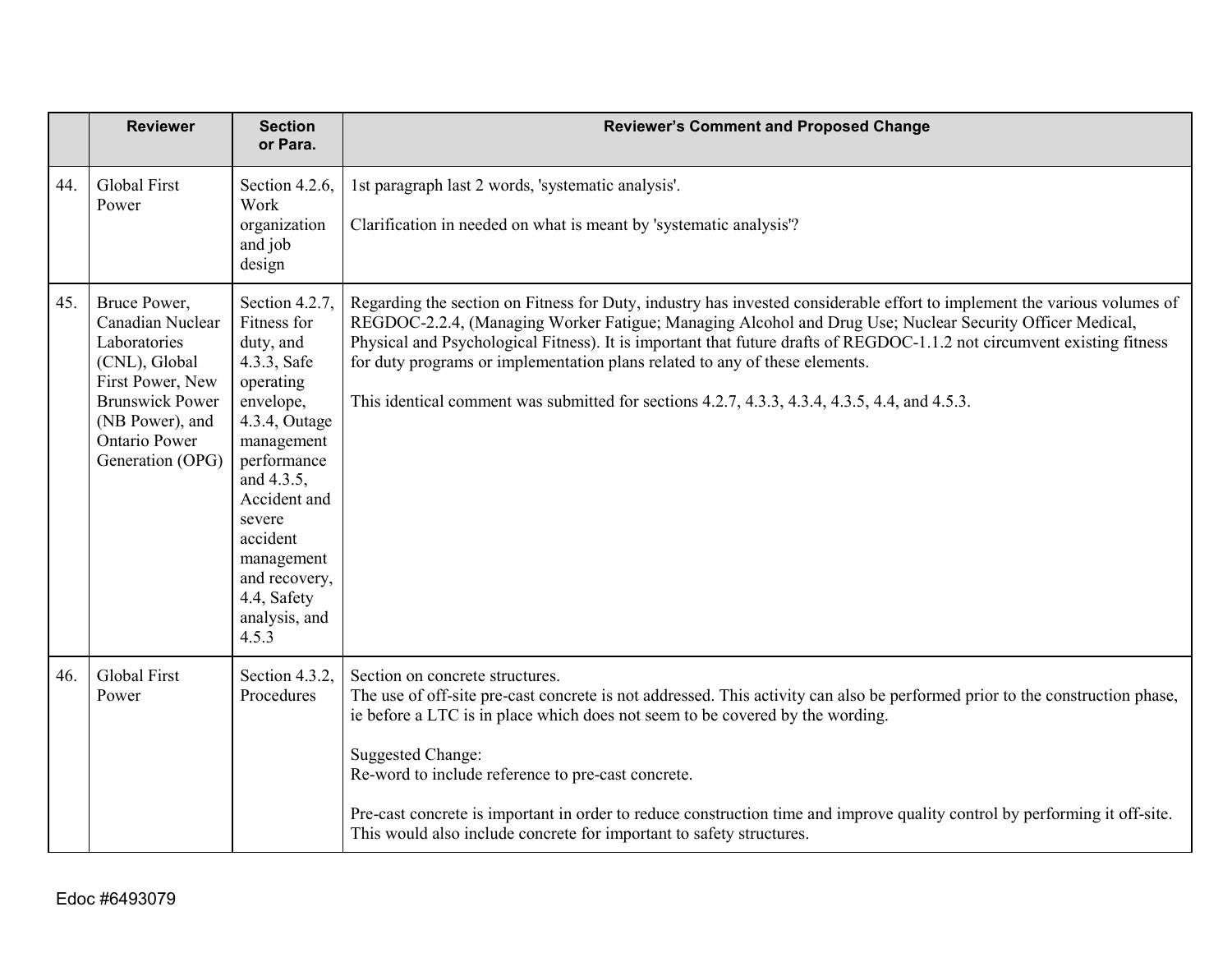|     | <b>Reviewer</b>              | <b>Section</b><br>or Para.                                                                                                                                                        | <b>Reviewer's Comment and Proposed Change</b>                                                                                                                                                                                                                                                                                                                                                                                                                                                                                                                                                                                                                                                                                                                                                                                             |
|-----|------------------------------|-----------------------------------------------------------------------------------------------------------------------------------------------------------------------------------|-------------------------------------------------------------------------------------------------------------------------------------------------------------------------------------------------------------------------------------------------------------------------------------------------------------------------------------------------------------------------------------------------------------------------------------------------------------------------------------------------------------------------------------------------------------------------------------------------------------------------------------------------------------------------------------------------------------------------------------------------------------------------------------------------------------------------------------------|
| 47. | <b>Global First</b><br>Power | Sections<br>4.3.3, Safe<br>operating<br>envelope,<br>4.3.4, Outage<br>management<br>performance<br>and 4.3.5,<br>Accident and<br>severe<br>accident<br>management<br>and recovery | (for section 3.3.3) The wording on fuel bundle, fuel channel etc. is not applicable to advanced reactor designs. The<br>requirements cannot be met or measured as required in some advanced reactor designs. The intent of the requirements<br>should rather be stated.<br><b>Suggested Change:</b><br>Re-word to consider designs which do not include these components.                                                                                                                                                                                                                                                                                                                                                                                                                                                                 |
| 48. | <b>Global First</b><br>Power | Sections<br>4.3.3, Safe<br>operating<br>envelope,<br>4.3.4, Outage<br>management<br>performance<br>and 4.3.5,<br>Accident and<br>severe<br>accident<br>management<br>and recovery | Safe operating envelope.<br>The application should state the safe operating limits and conditions pertaining to reactor core, channel and fuel bundle<br>powers. The information submitted should describe how the applicant will comply with limits imposed by the design and<br>safety analysis assumptions - for example, the total power generated in any one fuel bundle, the total power generated in<br>any fuel channel, and the total thermal power from the reactor fuel. The application should clearly describe the actions to<br>be taken if the limits and conditions are not met.<br>Suggested Change:<br>Should be reworded to accommodate advanced reactors that don't have traditional channels and bundles, in some the fuel<br>is carried by a liquid. The requirement as it stands is written for CANDU type plants. |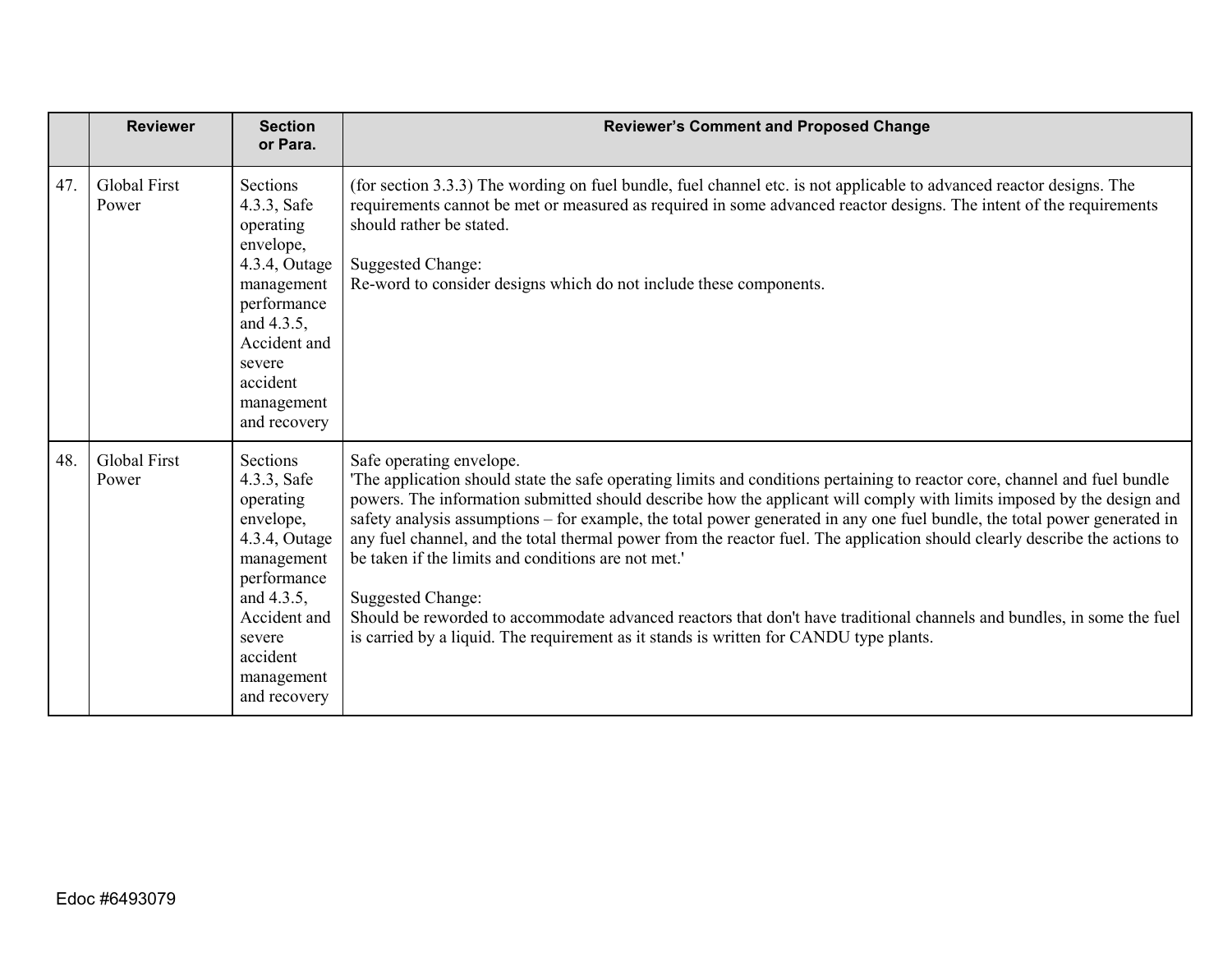|     | <b>Reviewer</b>              | <b>Section</b><br>or Para.                                                         | <b>Reviewer's Comment and Proposed Change</b>                                                                                                                                                                                                                                                                                                                                                                                                                                                                                                                                                                                                                                                                                                                                                                                                                                              |
|-----|------------------------------|------------------------------------------------------------------------------------|--------------------------------------------------------------------------------------------------------------------------------------------------------------------------------------------------------------------------------------------------------------------------------------------------------------------------------------------------------------------------------------------------------------------------------------------------------------------------------------------------------------------------------------------------------------------------------------------------------------------------------------------------------------------------------------------------------------------------------------------------------------------------------------------------------------------------------------------------------------------------------------------|
| 49. | Global First<br>Power        | Sections 4.4,<br>Safety<br>analysis and<br>4.4.1,<br>General<br>consideration<br>S | so that the final safety analyses reflect the finished reactor facility design to ensure that the design intent will be<br>achieved in the "as built" reactor facility.'<br>This seems to request a final safety analysis at the construction application time. The "final" safety analysis reflecting the<br>finished reactor facility design was traditionally included in a Final Safety Analysis Report (FSAR) and expected to be<br>included in the operating licence application. The "final" safety analysis will indeed reflect the facility "as built", but it<br>should be expected for an operating licence application (in REGDOC-1.1.3), not for a construction licence application<br>(REGDOC-1.1.2).<br>Suggested Change:<br>CNSC is expected to clarify what is meant by "final safety analyses" in the context of this guidance for construction<br>licence applications. |
| 50. | <b>Global First</b><br>Power | Sections 4.4,<br>Safety<br>analysis and<br>4.4.1,<br>General<br>consideration<br>S | 'and in accordance with "intelligent customer" principles.'<br>The CNSC is requested to clarify in the document what is meant and expected by this statement in the context of that<br>particular paragraph. A clarification note will ensure clarity regarding the expectations.<br><b>Suggested Change:</b><br>Clarification required.                                                                                                                                                                                                                                                                                                                                                                                                                                                                                                                                                   |
| 51. | Global First<br>Power        | Sections 4.4,<br>Safety<br>analysis and<br>4.4.1,<br>General<br>consideration<br>S | The concept of "intelligent customer" is new and should be defined in the glossary.<br><b>Suggested Change:</b><br>Define in the Glossary.                                                                                                                                                                                                                                                                                                                                                                                                                                                                                                                                                                                                                                                                                                                                                 |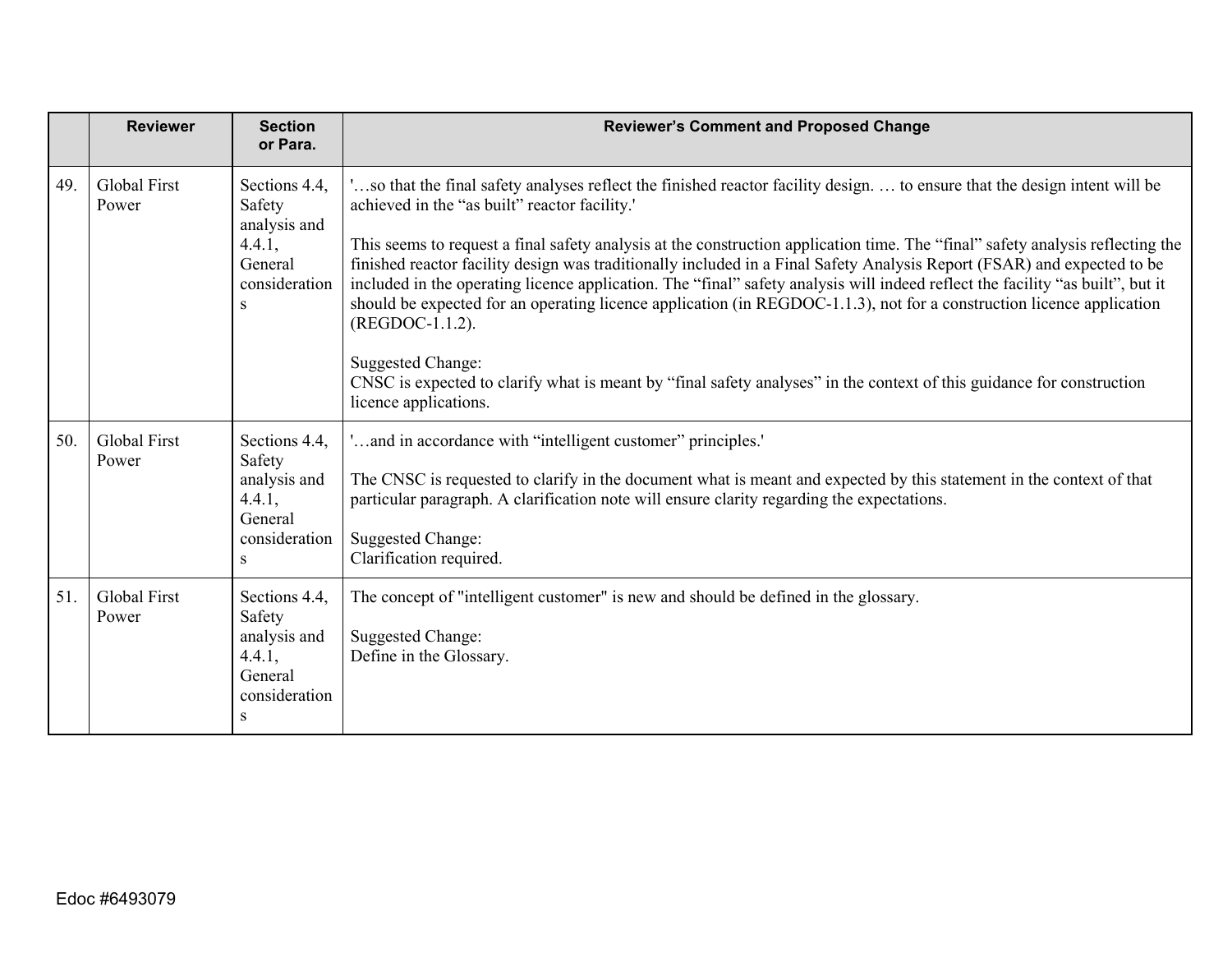|     | <b>Reviewer</b>              | <b>Section</b><br>or Para.                       | <b>Reviewer's Comment and Proposed Change</b>                                                                                                                                                                                                                                                                                                          |
|-----|------------------------------|--------------------------------------------------|--------------------------------------------------------------------------------------------------------------------------------------------------------------------------------------------------------------------------------------------------------------------------------------------------------------------------------------------------------|
| 52. | <b>Global First</b><br>Power | Section 4.4.6,<br>Severe<br>accident<br>analysis | The beginning of Section 4.4.6 (Severe accident analysis) mentions REGDOC-2.3.2 Accident Management as a<br>requirement (shall) when performing severe accident analysis:<br>The applicant shall demonstrate that a severe accident analysis has been performed in accordance with the requirements<br>of: REGDOC-2.3.2.'                              |
|     |                              |                                                  | REGDOC-2.3.2 is not a guidance for performing severe accident analysis; severe accident analysis results can be inputs<br>into accident management (which is the scope of REGDOC-2.3.2). REGDOC-2.3.2 is already sufficiently and adequately<br>used as a reference in Sections 4.3.5 and 4.4.8.                                                       |
|     |                              |                                                  | In the context of section 4.4.6 how does the CNSC anticipate an applicant for a construction licence demonstrating<br>compliance with REGDOC-2.3.2.                                                                                                                                                                                                    |
|     |                              |                                                  | <b>Suggested Change:</b><br>CNSC is requested to remove the reference to REGDOC-2.3.2 here as the clause in section 4.3.5 is sufficient.<br>Alternatively, provide additional clarification on what specifically is required or meant in this section 4.4.6 with respect<br>to REGDOC-2.3.2.                                                           |
| 53. | <b>Global First</b><br>Power | Section 4.4.6,<br>Severe<br>accident<br>analysis | BDBA description - The description and requirements on BDBAs do not seem to be technology independent.<br><b>Suggested Change:</b><br>Re-word section to make technology independent.                                                                                                                                                                  |
| 54. | <b>Global First</b><br>Power | Section 4.4.6,<br>Severe<br>accident<br>analysis | The severe accident analysis is one of the areas where it is important to mention that a risk informed graded approach can<br>be applied. For most SMRs and Advanced Reactors, there will be very few or maybe even no 'accidents that can lead to<br>significant core damage, and/or offsite releases of radioactive<br>material (severe accidents)'. |
|     |                              |                                                  | <b>Suggested Change:</b><br>The CNSC should mention that a risk informed graded approach to severe accident analysis can be used, especially for<br>advanced reactors.                                                                                                                                                                                 |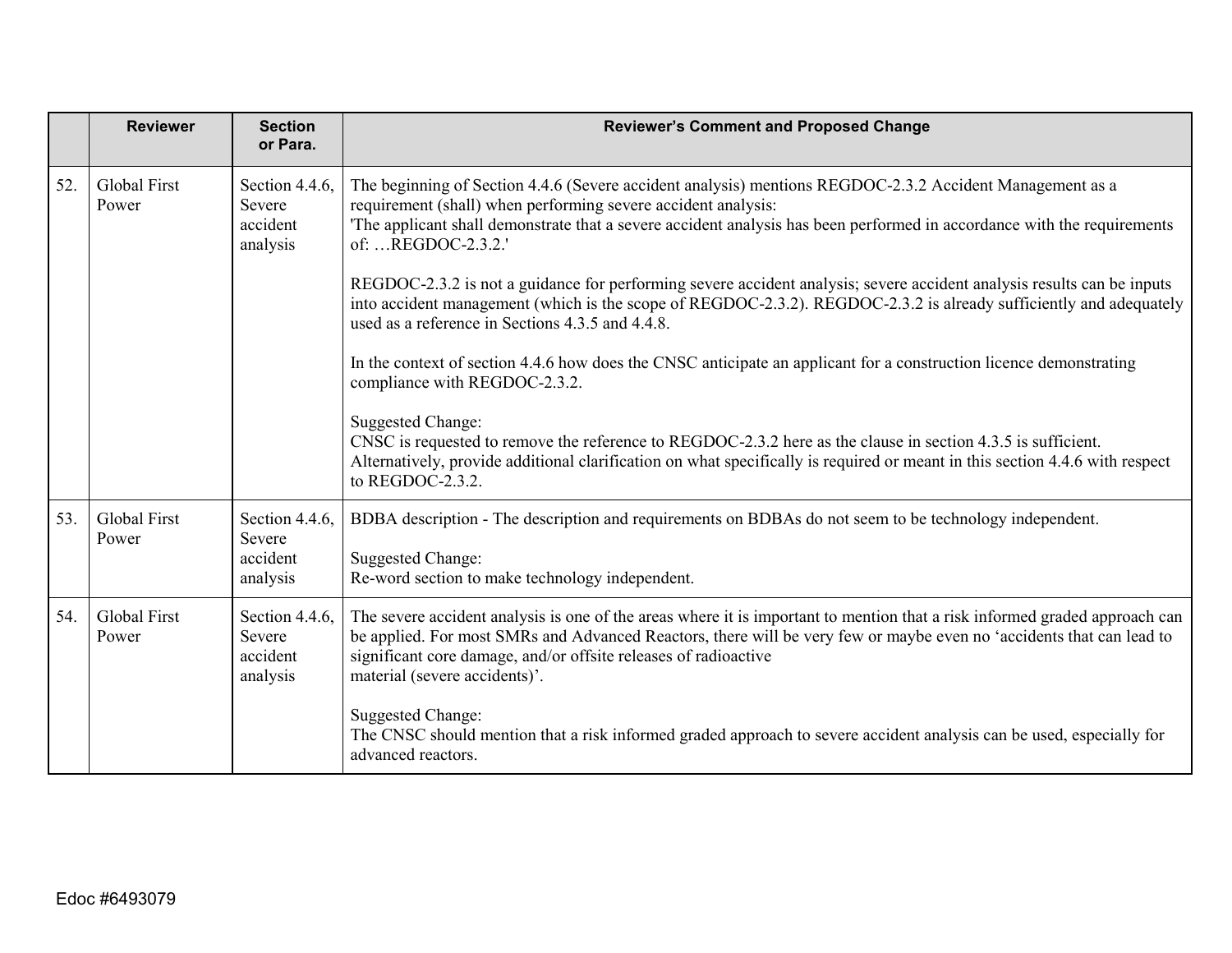|     | <b>Reviewer</b>              | <b>Section</b><br>or Para.                              | <b>Reviewer's Comment and Proposed Change</b>                                                                                                                                                                                                                                                                                                                                                                                                                                                                                                                                                                                                                                                                                                                                                                                                                                                                         |
|-----|------------------------------|---------------------------------------------------------|-----------------------------------------------------------------------------------------------------------------------------------------------------------------------------------------------------------------------------------------------------------------------------------------------------------------------------------------------------------------------------------------------------------------------------------------------------------------------------------------------------------------------------------------------------------------------------------------------------------------------------------------------------------------------------------------------------------------------------------------------------------------------------------------------------------------------------------------------------------------------------------------------------------------------|
| 55. | <b>Global First</b><br>Power | Section 4.4.6,<br>Severe<br>accident<br>analysis        | The format and content of the beyond-design-basis accident (BDBA) analyses should be consistent with the presentation<br>of the analyses for anticipated operational occurrences and design-basis events.'<br>The format and content of risk informed graded approach severe accident analysis may likely not be consistent with the<br>analysis for AOOs and DBAs.<br><b>Suggested Change:</b><br>The CNSC is asked to adjust or remove this expectation.                                                                                                                                                                                                                                                                                                                                                                                                                                                            |
| 56. | Global First<br>Power        | Section 4.5.1,<br>General<br>consideration<br>S         | The application should also describe the programs and oversight in place to ensure that the design is carried out by<br>technically qualified and appropriately trained staff, and is in accordance with the management system program<br>supporting design and in accordance with "intelligent customer" principles. The information should demonstrate that all<br>contractors and subcontractors involved in the design are qualified to carry out their respective activities.'<br>The requirements of this paragraph overlap with some of the requirements in Section 4.1.3. The requirements from<br>section 4.1.3 include also the design scope in addition to the pre-construction, construction, commissioning scopes.<br><b>Suggested Change:</b><br>It is suggested this paragraph is removed or it is clarified what is it asked here in addition to or different from what is<br>asked in Section 4.1.3. |
| 57. | <b>Global First</b><br>Power | Section 4.5.1,<br>General<br>consideration<br>S         | 'conforms to high standards'<br>Please explain what is required to conform to 'high standards.'<br><b>Suggested Change:</b><br>Clarify what is meant by 'high standards' to avoid ambiguity.                                                                                                                                                                                                                                                                                                                                                                                                                                                                                                                                                                                                                                                                                                                          |
| 58. | <b>Global First</b><br>Power | Section 4.5.1,<br>General<br>consideration<br>${\bf S}$ | Description of SSC - It is unclear how the requirements take into consideration the safety classification of SSC or allow<br>for a graded approach in level of detail provided in these sections.<br><b>Suggested Change:</b><br>Provide clarification.                                                                                                                                                                                                                                                                                                                                                                                                                                                                                                                                                                                                                                                               |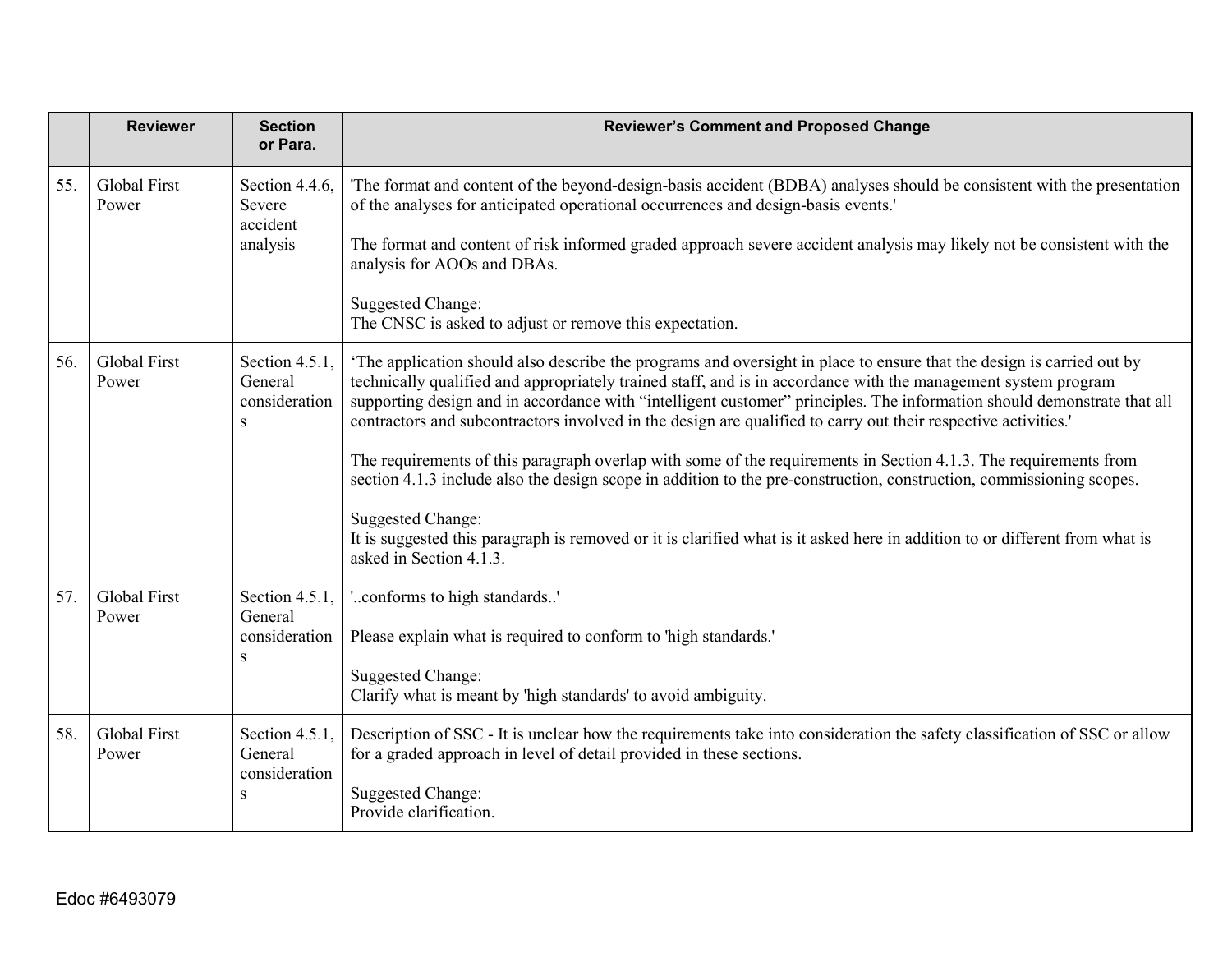|     | <b>Reviewer</b>                                                                                                                                                                | <b>Section</b><br>or Para.                                    | <b>Reviewer's Comment and Proposed Change</b>                                                                                                                                                                                                                                                                                                                                                                                                                                                                                        |
|-----|--------------------------------------------------------------------------------------------------------------------------------------------------------------------------------|---------------------------------------------------------------|--------------------------------------------------------------------------------------------------------------------------------------------------------------------------------------------------------------------------------------------------------------------------------------------------------------------------------------------------------------------------------------------------------------------------------------------------------------------------------------------------------------------------------------|
| 59. | Global First<br>Power                                                                                                                                                          | Section 4.5.1,<br>General<br>consideration<br>S               | 'behaves as predicted for novel aspects of the design'<br>'Novel' can have a negative connotation that invites scrutiny and is open to interpretation.<br><b>Suggested Change:</b><br>Re-word                                                                                                                                                                                                                                                                                                                                        |
| 60. | Bruce Power,<br>Canadian Nuclear<br>Laboratories<br>(CNL), Global<br>First Power, New<br><b>Brunswick Power</b><br>(NB Power), and<br><b>Ontario Power</b><br>Generation (OPG) | Section 4.5.3,<br>Design<br>principles<br>and<br>requirements | Section 4.5.3, Design principles and requirements, sub-section "Robustness against malevolent acts" says the Treasury<br>Board Secretariat Policy on Government Security (effective July 1, 2019) was reviewed. This policy does not provide<br>"guidance for the protection and transmission of prescribed information."<br><b>Suggested Change:</b><br>Revise Section 4.5.3, Design principles and requirements, sub-section "Robustness against malevolent acts" to remove<br>the reference to the Policy on Government Security. |
| 61. | Global First<br>Power                                                                                                                                                          | Section 4.5.3,<br>Design<br>principles<br>and<br>requirements | 'conforms to high quality levels'<br>Suggest 'appropriate quality levels'. High is open to interpretation and comparison to existing NPPs.<br>Suggested Change:<br>Re-word                                                                                                                                                                                                                                                                                                                                                           |
| 62. | Global First<br>Power                                                                                                                                                          | Section 4.5.3,<br>Design<br>principles<br>and<br>requirements | "Safety goals include qualitative and quantitative safety goals, core damage frequency, and small and large release<br>frequencies'<br>For many SMRs core damage frequency and small and large release frequencies do not apply.<br><b>Suggested Change:</b><br>Suggest following wording - 'The quantitative safety goals for the SMRs may be expressed in terms of frequency of<br>radionuclide releases and represented on a frequency / consequence diagram.'                                                                    |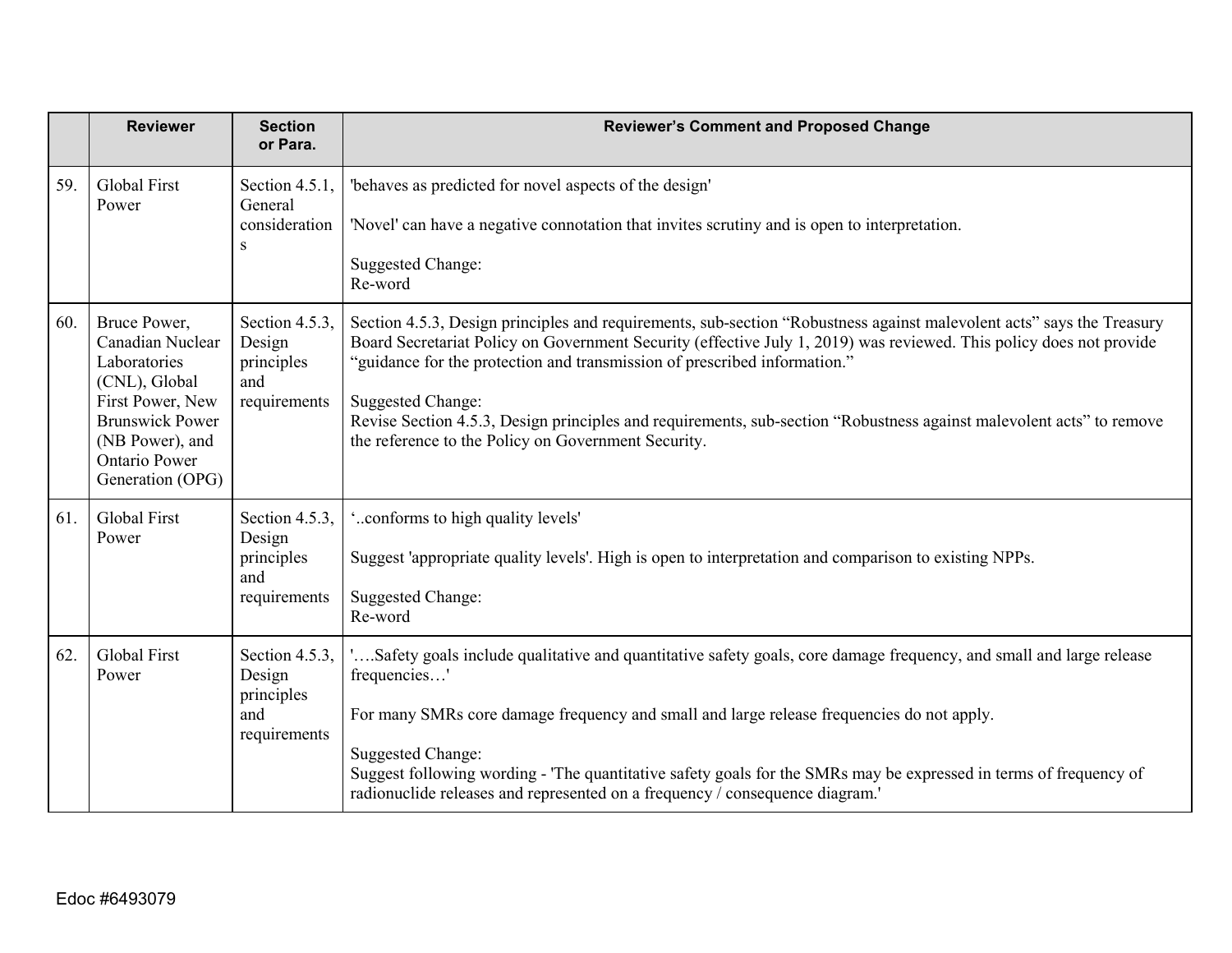|     | <b>Reviewer</b>              | <b>Section</b><br>or Para.                                              | <b>Reviewer's Comment and Proposed Change</b>                                                                                                                                                                                                                                                                                                                                                                                                                                                  |
|-----|------------------------------|-------------------------------------------------------------------------|------------------------------------------------------------------------------------------------------------------------------------------------------------------------------------------------------------------------------------------------------------------------------------------------------------------------------------------------------------------------------------------------------------------------------------------------------------------------------------------------|
| 63. | <b>Global First</b><br>Power | Section 4.5.8,<br>Reactor and<br>reactor<br>coolant<br>system           | This section assumes a PWR design.<br><b>Suggested Change:</b><br>Requirement should be generalized to be applicable to SMRs as well.                                                                                                                                                                                                                                                                                                                                                          |
|     |                              |                                                                         | MAJOR Impact on Industry:<br>This section appears to have been written exclusively for water-cooled current designs.                                                                                                                                                                                                                                                                                                                                                                           |
|     |                              |                                                                         | Many SMR designs have enhanced safety features in addition to those of traditional reactor designs. Consequently, their<br>risk profile is even further reduced. Regulatory requirements stipulated for such advanced reactor designs need to take<br>these enhancements into consideration. Unless that difference is reflected in an application guide, Canada's ability to<br>encourage new reactor proponents and attract necessary financial investment will be inappropriately impacted. |
| 64. | Global First<br>Power        | Section 4.5.9,<br>Safety<br>systems and<br>safety<br>support<br>systems | 'when the reactor power control system and the inherent characteristics are insufficient or incapable of maintaining<br>reactor power within the requirements of the SOE.'                                                                                                                                                                                                                                                                                                                     |
|     |                              |                                                                         | SMRs make use of inherent and intrinsic features to achieve a controlled or safe state. These are typically material<br>properties that are not expected to fail or change significantly over time. The assumption that an additional active safety<br>system is required as DiD for an inherent or intrinsic feature is excessive.                                                                                                                                                            |
|     |                              |                                                                         | <b>Suggested Change:</b><br>Requirement should be generalized to be applicable to SMRs as well and consider enhanced safety features built into<br>new designs.                                                                                                                                                                                                                                                                                                                                |
|     |                              |                                                                         | MAJOR Impact on Industry:<br>This section appears to have been written exclusively for water-cooled current designs.                                                                                                                                                                                                                                                                                                                                                                           |
|     |                              |                                                                         | Many SMR designs have enhanced safety features in addition to those of traditional reactor designs. Consequently, their<br>risk profile is even further reduced. Regulatory requirements stipulated for such advanced reactor designs need to take<br>these enhancements into consideration. Unless that difference is reflected in an application guide, Canada's ability to<br>encourage new reactor proponents and attract necessary financial investment will be inappropriately impacted. |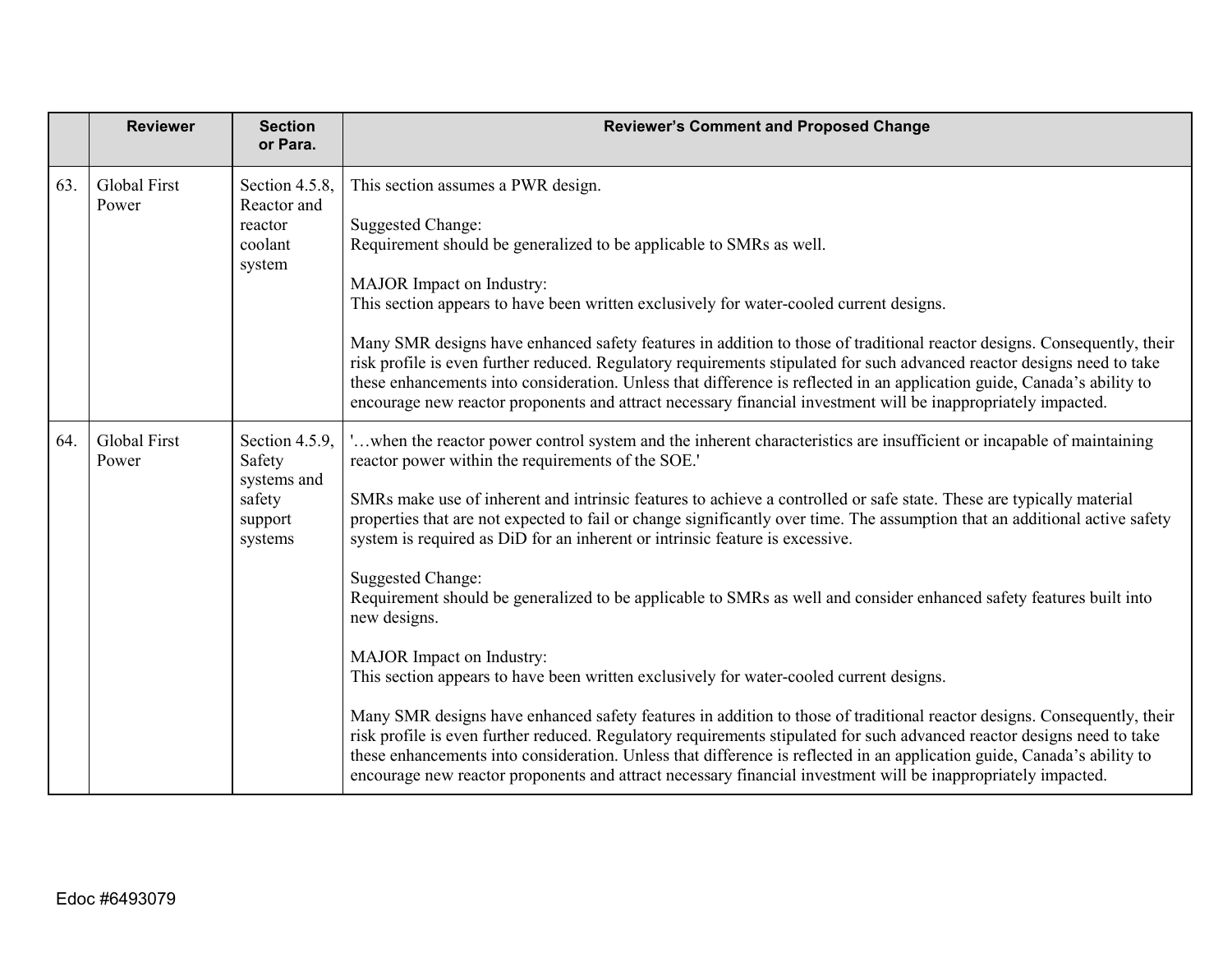|     | <b>Reviewer</b>                                                                                                                                                         | <b>Section</b><br>or Para.                                              | <b>Reviewer's Comment and Proposed Change</b>                                                                                                                                                                                                                                                                                                                                                                                                                                                                                                                                                                                                                                                                                                                                                               |
|-----|-------------------------------------------------------------------------------------------------------------------------------------------------------------------------|-------------------------------------------------------------------------|-------------------------------------------------------------------------------------------------------------------------------------------------------------------------------------------------------------------------------------------------------------------------------------------------------------------------------------------------------------------------------------------------------------------------------------------------------------------------------------------------------------------------------------------------------------------------------------------------------------------------------------------------------------------------------------------------------------------------------------------------------------------------------------------------------------|
| 65. | <b>Global First</b><br>Power                                                                                                                                            | Section 4.5.9,<br>Safety<br>systems and<br>safety<br>support<br>systems | Systems supporting Confinement and Containment - This section has a strong LWR focus. SMRs may have one or more<br>of the listed systems depending on the technology.<br><b>Suggested Change:</b><br>Requirement should be generalized to be applicable to SMRs as well and consider enhanced safety features built into<br>new designs.<br>MAJOR Impact on Industry:<br>This section appears to have been written exclusively for water-cooled current designs.                                                                                                                                                                                                                                                                                                                                            |
|     |                                                                                                                                                                         |                                                                         | Many SMR designs have enhanced safety features in addition to those of traditional reactor designs. Consequently, their<br>risk profile is even further reduced. Regulatory requirements stipulated for such advanced reactor designs need to take<br>these enhancements into consideration. Unless that difference is reflected in an application guide, Canada's ability to<br>encourage new reactor proponents and attract necessary financial investment will be inappropriately impacted.                                                                                                                                                                                                                                                                                                              |
| 66. | Bruce Power,<br>Canadian Nuclear<br>Laboratories<br>(CNL), Global<br>First Power, New<br><b>Brunswick Power</b><br>(NB Power), and<br>Ontario Power<br>Generation (OPG) | Section 4.5.2,<br>Site<br>characterizati<br>on                          | Similar to [the comments for sections 2.5 and 4.2.4], Section 4.6 and its subsections expect a level of refinement on<br>component health programs that may not be available at time of construction licence application. Furthermore, these<br>requirements are typically refined and adjusted based on OPEX from running facilities. It is questionable whether this<br>level of detail will be available for first-of-a-kind technology early in the construction licence application when detailed<br>design is not yet finalized.<br>Suggested Change:<br>The level of effort should be commensurate with the amount of information available in this area. Many of the<br>requirements are not required until PROL application and should be removed from this document.<br>MAJOR Impact on Industry: |
|     |                                                                                                                                                                         |                                                                         | Expectations for information of this kind, which is out of sequence for a potential project, would require significant<br>resources with no corresponding improvement to nuclear safety.<br>Any guidance in future drafts needs to provide some flexibility with regards to the level of development needed for a<br>construction licence application. A proponent's inability to provide the requested detail at time of licence to construct<br>application will delay licensing timeline and cause undue delay to projects.                                                                                                                                                                                                                                                                              |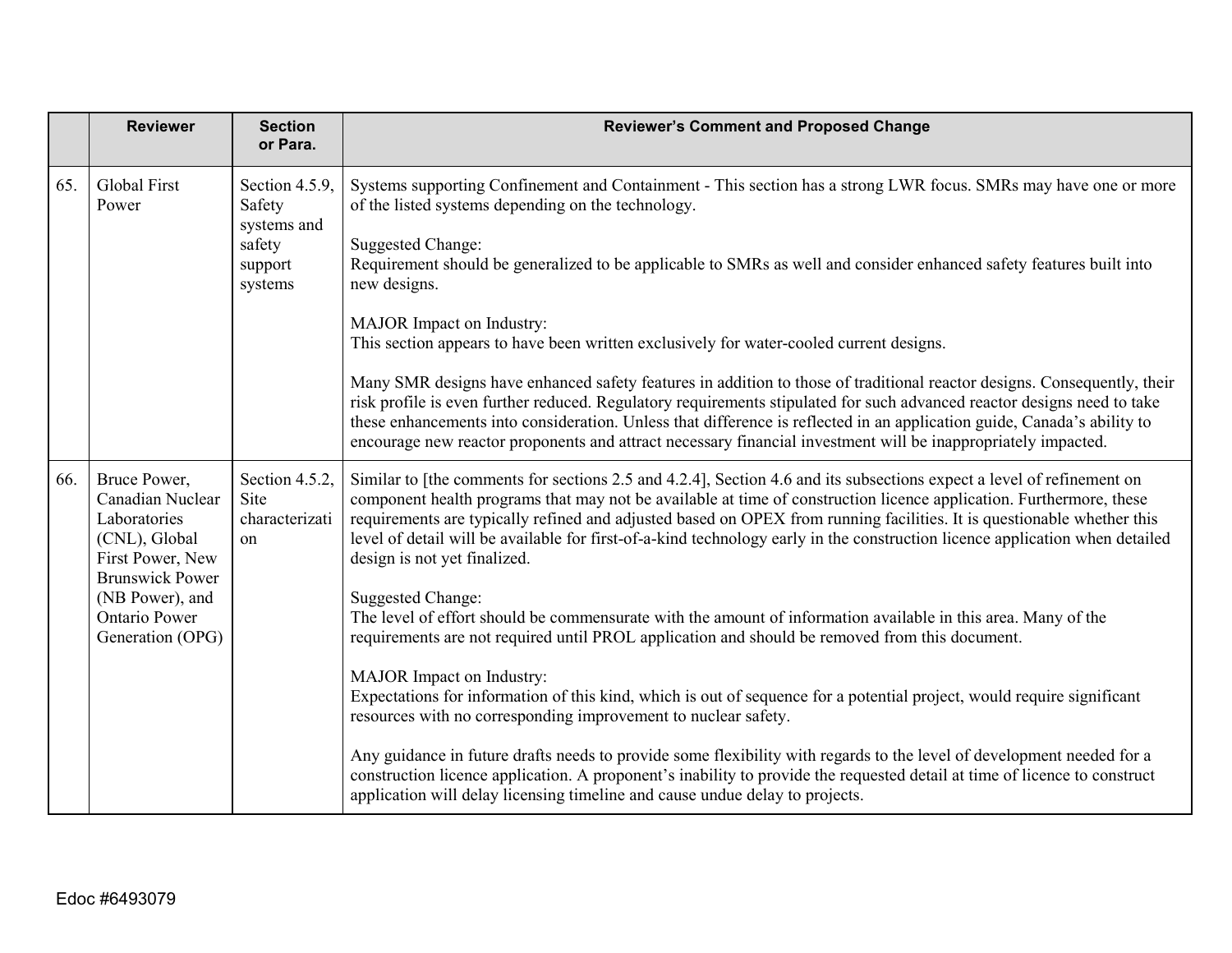|     | <b>Reviewer</b>                                                                                                                                                                | <b>Section</b><br>or Para.                                                                                                                                                                                                    | <b>Reviewer's Comment and Proposed Change</b>                                                                                                                                                                                                                                                                                                                                                                                                                                                                                                                                                                                                    |
|-----|--------------------------------------------------------------------------------------------------------------------------------------------------------------------------------|-------------------------------------------------------------------------------------------------------------------------------------------------------------------------------------------------------------------------------|--------------------------------------------------------------------------------------------------------------------------------------------------------------------------------------------------------------------------------------------------------------------------------------------------------------------------------------------------------------------------------------------------------------------------------------------------------------------------------------------------------------------------------------------------------------------------------------------------------------------------------------------------|
| 67. | Bruce Power,<br>Canadian Nuclear<br>Laboratories<br>(CNL), Global<br>First Power, New<br><b>Brunswick Power</b><br>(NB Power), and<br><b>Ontario Power</b><br>Generation (OPG) | Sections 4.7,<br>Radiation<br>protection,<br>4.7.1,<br>Radiological<br>hazard<br>identification<br>and<br>assessment<br>and 4.7.2,<br>Application<br>of ALARA                                                                 | The section on Radiological hazard identification and assessment, which says, "The application shall describe a nuclear<br>criticality safety program that meets the requirements in REGDOC-2.4.3, Nuclear Criticality Safety [29]" should be in<br>Section 4.4.<br><b>Suggested Change:</b><br>Criticality safety is typically covered under the Safety Analysis Safety and Control Area. In Table B.1 in Appendix B:<br>Safety and Control Areas of draft REGDOC-1.1.2 document, Criticality Safety is listed under Safety Analysis. Thus, the<br>sentence in Section 4.7.1 should be moved under Section 4.4 Safety Analysis of REGDOC-1.1.2. |
| 68. | Bruce Power,<br>Canadian Nuclear<br>Laboratories<br>(CNL), Global<br>First Power, New<br><b>Brunswick Power</b><br>(NB Power), and<br><b>Ontario Power</b><br>Generation (OPG) | The scope of what is required to be included in the licence to construct application is not clear. Each of the following sections under<br>Environmental Protection indicates the operation phase is to be included in scope: |                                                                                                                                                                                                                                                                                                                                                                                                                                                                                                                                                                                                                                                  |
|     |                                                                                                                                                                                | Sections<br>4.9.1                                                                                                                                                                                                             | • Section 4.9.1: The application shall provide proposed timelines and milestones for development of provisions for<br>environmental protection during fuel-in commissioning and reactor facility operation.                                                                                                                                                                                                                                                                                                                                                                                                                                      |
|     |                                                                                                                                                                                | Section 4.9.2,                                                                                                                                                                                                                | • Section 4.9.2: The application should describe the effluent monitoring program that will be the primary indicator of<br>reactor facility performance in terms of releases to air, surface waters, groundwater and soils, from both operation and<br>waste management activities.'                                                                                                                                                                                                                                                                                                                                                              |
|     |                                                                                                                                                                                | Section 4.9.3,                                                                                                                                                                                                                | • Section 4.9.3: The application should describe the environmental management system established to ensure protection<br>of the environment throughout operation.'                                                                                                                                                                                                                                                                                                                                                                                                                                                                               |
|     |                                                                                                                                                                                | Section 4.9.4,                                                                                                                                                                                                                | • Section 4.9.4: 'The application should describe the monitoring system established to cover all environmental monitoring<br>measures on the site during operation.'                                                                                                                                                                                                                                                                                                                                                                                                                                                                             |
|     |                                                                                                                                                                                | Sections<br>4.9.5,                                                                                                                                                                                                            | • Section 4.9.5: 'The application should identify and describe all the radiological and non-radiological aspects of site<br>activities that could have environmental effects, including exposure to members of the public during operation.'                                                                                                                                                                                                                                                                                                                                                                                                     |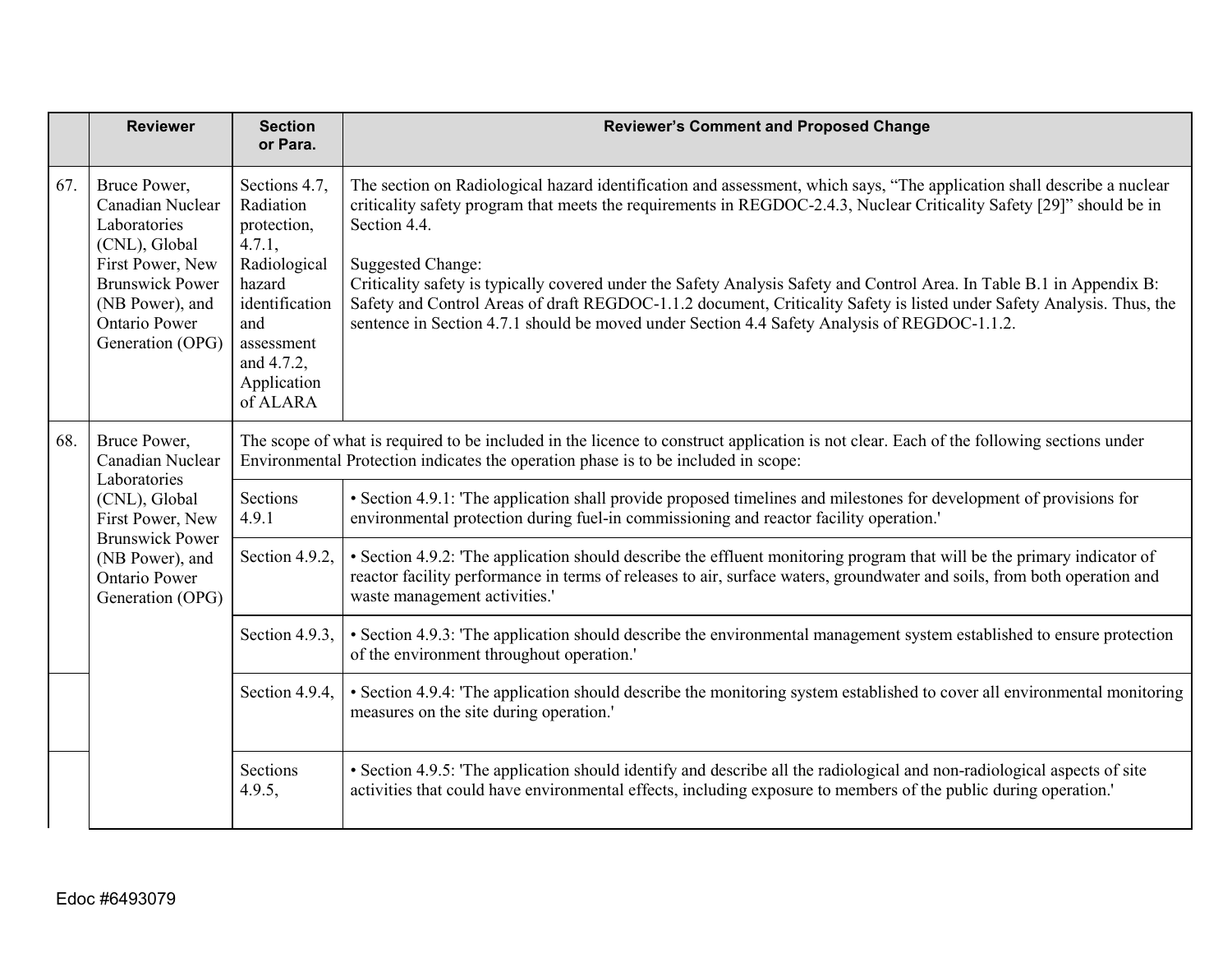|     | <b>Reviewer</b>                                                                                                                                                                | <b>Section</b><br>or Para.                                                                              | <b>Reviewer's Comment and Proposed Change</b>                                                                                                                                                                                                                                                                                                                                                                                                                                                                                                                                                                                                                                                                                                                                                                                                                                                                                                                                                                                                                                                                                                                                                                                                                |
|-----|--------------------------------------------------------------------------------------------------------------------------------------------------------------------------------|---------------------------------------------------------------------------------------------------------|--------------------------------------------------------------------------------------------------------------------------------------------------------------------------------------------------------------------------------------------------------------------------------------------------------------------------------------------------------------------------------------------------------------------------------------------------------------------------------------------------------------------------------------------------------------------------------------------------------------------------------------------------------------------------------------------------------------------------------------------------------------------------------------------------------------------------------------------------------------------------------------------------------------------------------------------------------------------------------------------------------------------------------------------------------------------------------------------------------------------------------------------------------------------------------------------------------------------------------------------------------------|
|     |                                                                                                                                                                                |                                                                                                         | <b>Suggested Change:</b><br>Clarify the scope of requirements at the time of application for a licence to construct. Transition plans and information to<br>demonstrate readiness for operation are reasonable requirements; however having complete programs meant for the<br>operational phase already established at the time of application for licence to construct is not a reasonable expectation.<br>MAJOR Impact on Industry:<br>Misalignment in the requested detail at time of a licence to construct application will delay licensing timelines and cause<br>undue delay to projects.                                                                                                                                                                                                                                                                                                                                                                                                                                                                                                                                                                                                                                                            |
| 69. | Bruce Power,<br>Canadian Nuclear<br>Laboratories<br>(CNL), Global<br>First Power, New<br><b>Brunswick Power</b><br>(NB Power), and<br>Ontario Power<br>Generation (OPG)        | Section 4.9.4,<br>Assessment<br>and<br>monitoring                                                       | Licensees seek additional clarity on the passage which reads:<br>The application should also describe the provisions for monitoring the site-related parameters affected by:<br>- seismic events, atmospheric events, and water- and groundwater-related events<br>- demographic, industrial and transport-related developments.<br>'This description should be sufficiently detailed to provide the information necessary to support emergency actions in<br>response to external events, to support a periodic review of safety at the site, and to develop dispersion modeling for<br>radioactive material. The description should also serve as confirmation of the completeness of the set of site-specific<br>hazards that have been taken into account.'<br>This paragraph seems to refer to monitoring that is related to external hazards/events. This does not seem to belong in the<br>Environmental Protection section. Is this a new requirement or is it meant to be captured under a different program?<br><b>Suggested Change:</b><br>Clarify the scope of requirements, and the appropriate program under which it belongs, at the time a licence to construct<br>is applied for and what program is the appropriate place for this clause. |
| 70. | Bruce Power,<br>Canadian Nuclear<br>Laboratories<br>(CNL), Global<br>First Power, New<br><b>Brunswick Power</b><br>(NB Power), and<br><b>Ontario Power</b><br>Generation (OPG) | Sections<br>4.9.5,<br>Protection of<br>the public<br>and 4.9.6,<br>Environment<br>al risk<br>assessment | (for section 4.9.6):<br>Licensees seek clarity on the following, 'The application shall include an environmental risk assessment (ERA). The<br>applicant should review the ERA that was developed under their application for a licence to prepare the site, and update<br>the information as necessary to reflect any changes to the site or the situation.'<br>Can it be clarified whether the reference to an ERA in this section is referring to a retrospective or a predictive ERA?<br><b>Suggested Change:</b><br>Clarify whether the ERA described here is intended to be a retrospective or predictive ERA.                                                                                                                                                                                                                                                                                                                                                                                                                                                                                                                                                                                                                                         |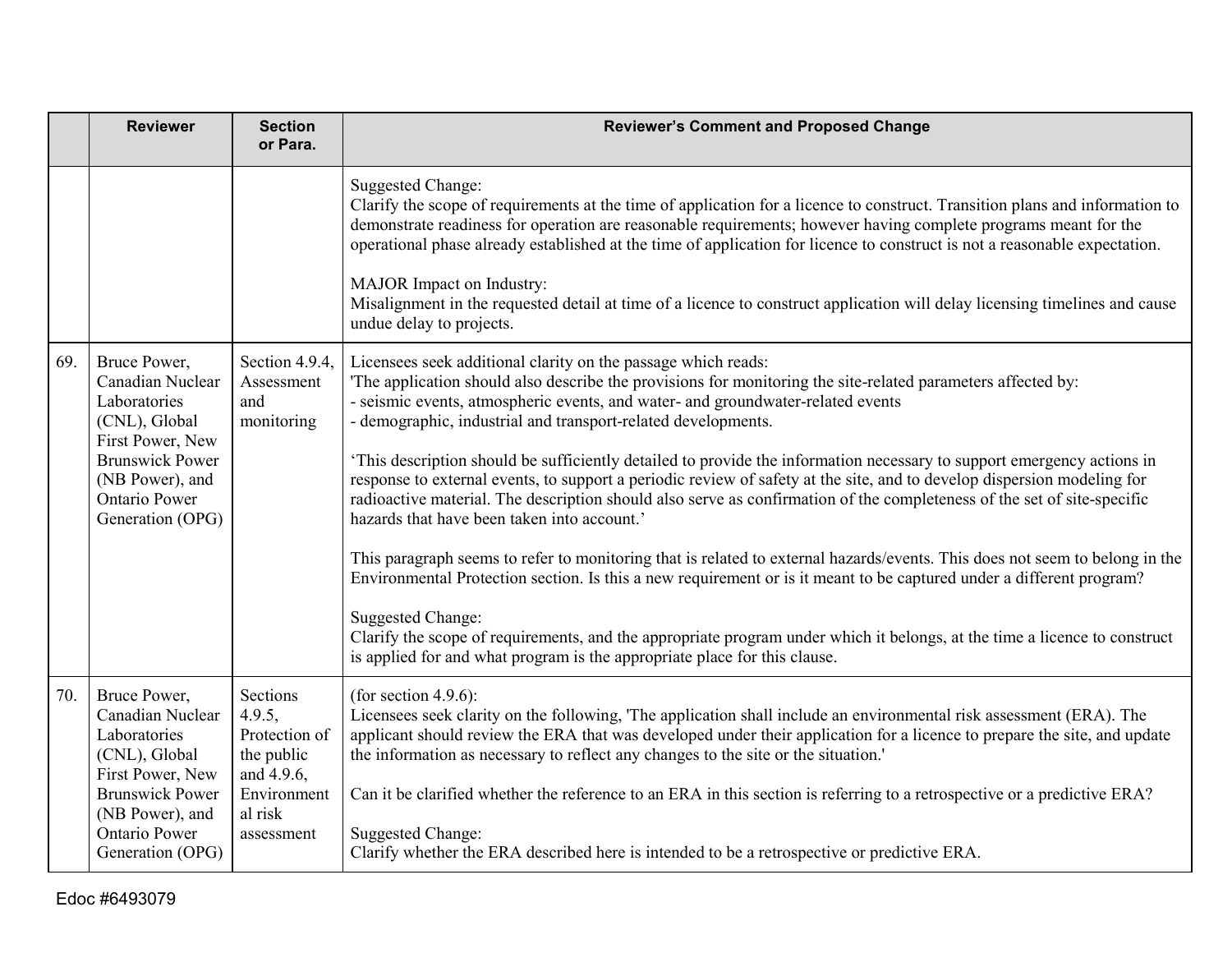|     | <b>Reviewer</b>       | <b>Section</b><br>or Para.                                                                                                    | <b>Reviewer's Comment and Proposed Change</b>                                                                                                                                                                                                                                                                                                                                                                                                                                                                                                                                                                                  |
|-----|-----------------------|-------------------------------------------------------------------------------------------------------------------------------|--------------------------------------------------------------------------------------------------------------------------------------------------------------------------------------------------------------------------------------------------------------------------------------------------------------------------------------------------------------------------------------------------------------------------------------------------------------------------------------------------------------------------------------------------------------------------------------------------------------------------------|
| 71. | Global First<br>Power | Sections<br>4.10,<br>Emergency<br>management<br>and fire<br>protection<br>and 4.10.1,<br>General<br>consideration<br><b>S</b> | This area also includes any results of participation in exercises.<br>It is not clear if the CNSC expects the applicant to be engaged in and perform emergency exercises before a licence to<br>construct is granted (such that the exercises' results be included in the licence application). If that is the case, 1) it would<br>be difficult to imagine how such exercises would take place on a cleared site (assuming a LTPS was granted and the site<br>is being prepared) and what the benefits would be for construction activities, and most importantly 2) the CNSC should<br>make a reference to such requirement. |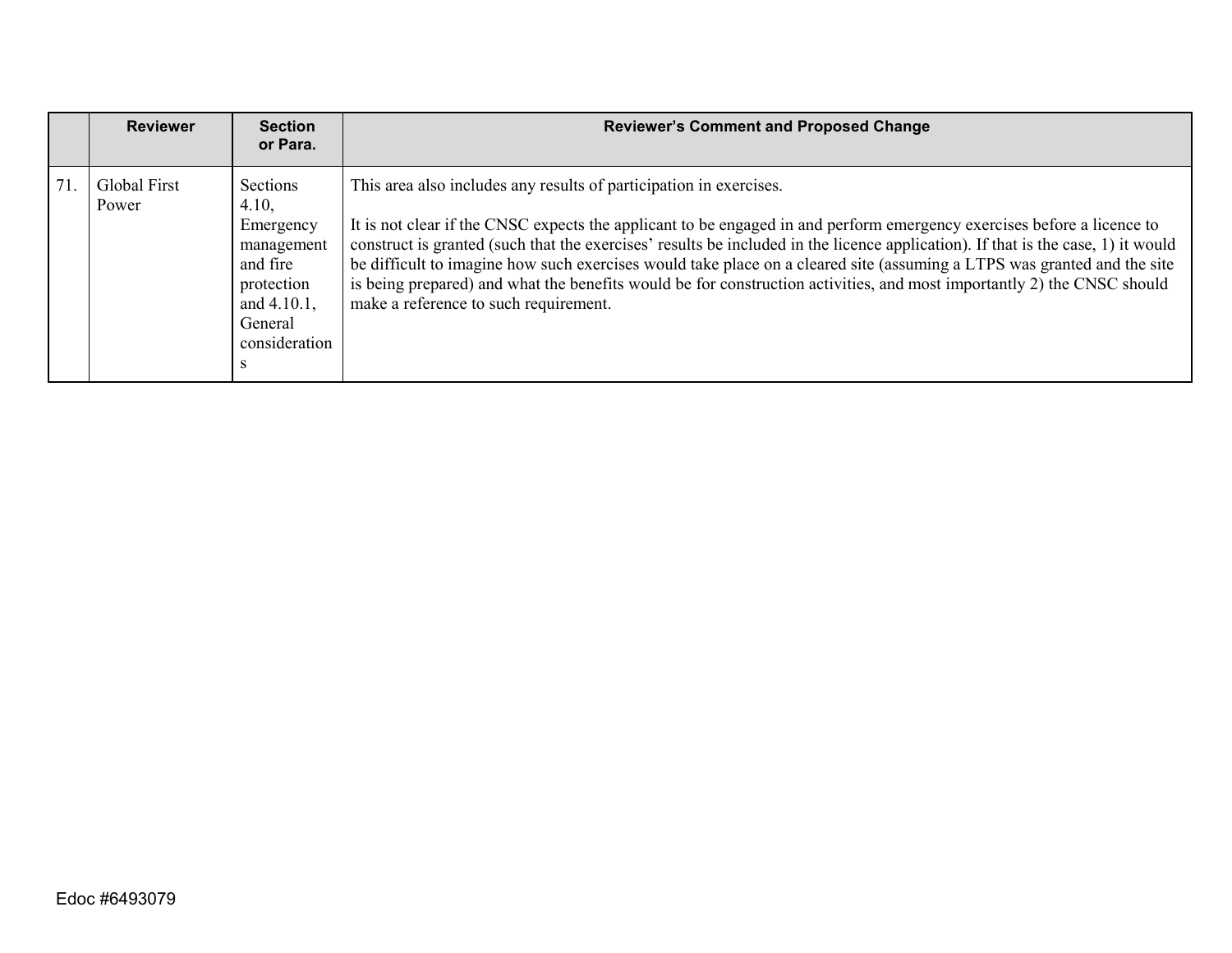|     | <b>Reviewer</b>                                                                                                                                                                | <b>Section</b><br>or Para.                                                 | <b>Reviewer's Comment and Proposed Change</b>                                                                                                                                                                                                                                                                                                                                                                                                                                                                                                                                                                                                                                                                                                                                                                                                                                                                                                                                                                                                                                                                                                                                                                                                                                                                                                                                                                                                                                                                             |
|-----|--------------------------------------------------------------------------------------------------------------------------------------------------------------------------------|----------------------------------------------------------------------------|---------------------------------------------------------------------------------------------------------------------------------------------------------------------------------------------------------------------------------------------------------------------------------------------------------------------------------------------------------------------------------------------------------------------------------------------------------------------------------------------------------------------------------------------------------------------------------------------------------------------------------------------------------------------------------------------------------------------------------------------------------------------------------------------------------------------------------------------------------------------------------------------------------------------------------------------------------------------------------------------------------------------------------------------------------------------------------------------------------------------------------------------------------------------------------------------------------------------------------------------------------------------------------------------------------------------------------------------------------------------------------------------------------------------------------------------------------------------------------------------------------------------------|
| 72. | Bruce Power,<br>Canadian Nuclear<br>Laboratories<br>(CNL), Global<br>First Power, New<br><b>Brunswick Power</b><br>(NB Power), and<br><b>Ontario Power</b><br>Generation (OPG) | Section<br>4.10.2,<br>Nuclear<br>emergency<br>preparedness<br>and response | For clarity, licensees believe this section requires:<br>1. A description of any natural or artificial 'events' rather than 'hazards'<br>2. A revised list of bullets to align with N1600.<br><b>Suggested Change:</b><br>Revise the section to:<br>1. Require a description of any natural or artificial "hazards".<br>2. Include the following bullets to describe an emergency plan that aligns with those plan elements described in N1600:<br>a) emergency response organization, including staffing, roles and responsibilities, and activation;<br>b) concept of operations;<br>c) categorization and notification;<br>d) emergency assessment;<br>e) protection strategy, including reference levels, generic criteria, operational intervention levels, and protective actions;<br>f) interface with and support between response organizations;<br>g) emergency personnel protection;<br>h) critical facilities and support resources;<br>i) communication and information flow;<br>j) public alerting process;<br>k) continuity of nuclear emergency response operations;<br>l) process for deviation from the nuclear emergency response plan;<br>m) supporting agreements, plans, and procedures;<br>n) validation of the nuclear emergency response plan and procedures; and<br>o) nuclear emergency response plan maintenance.<br>MAJOR Impact on Industry:<br>These amendments will clarify the scope align this document with the program requirements listed in N1600 Section<br>7.2.1.2 Plan Elements. |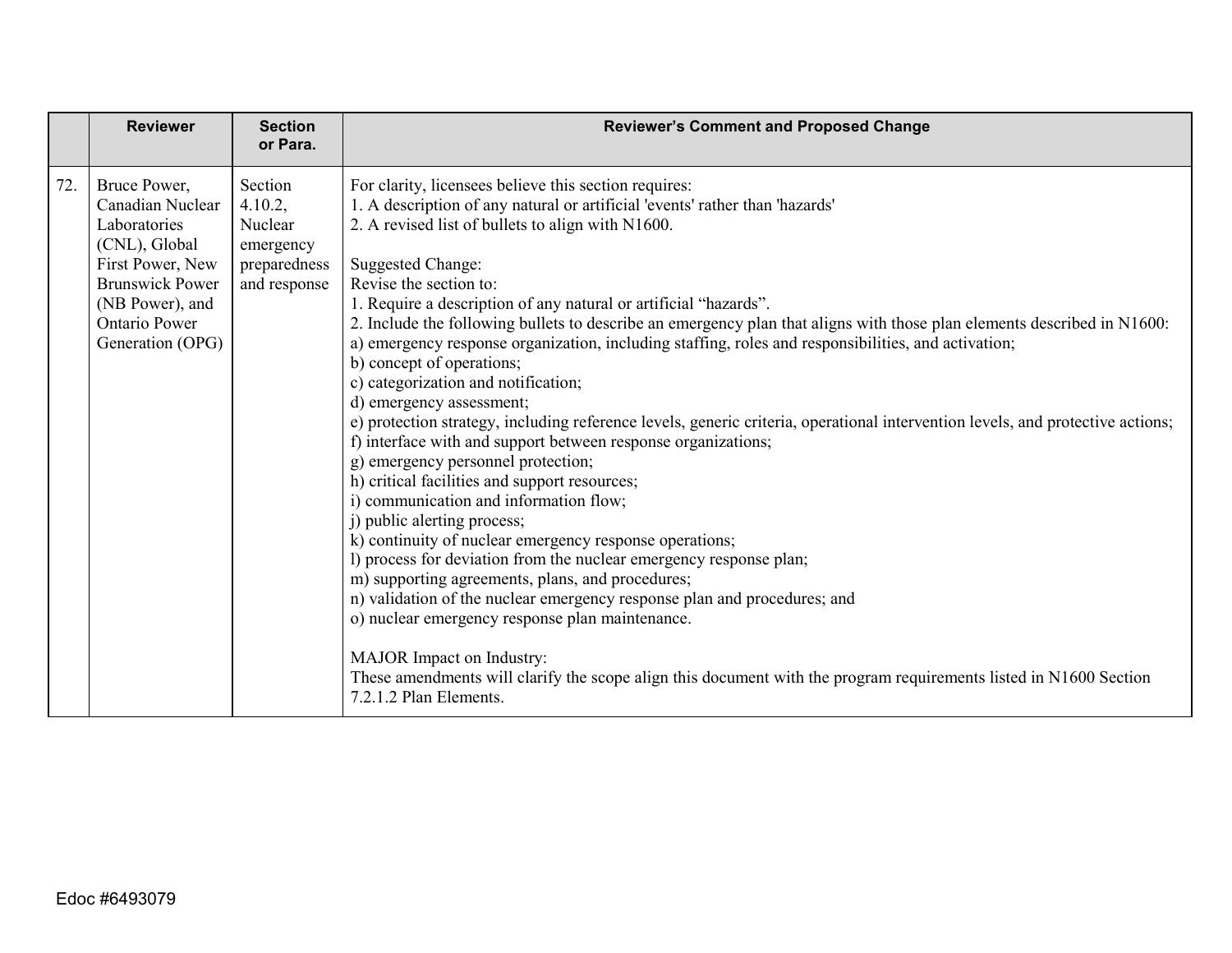|     | <b>Reviewer</b>                                                                                                                                                         | <b>Section</b><br>or Para.                                                                                                                           | <b>Reviewer's Comment and Proposed Change</b>                                                                                                                                                                                                                                                                                                                                                                                                                                                                                                                                                                                                                                                                                                                                                     |
|-----|-------------------------------------------------------------------------------------------------------------------------------------------------------------------------|------------------------------------------------------------------------------------------------------------------------------------------------------|---------------------------------------------------------------------------------------------------------------------------------------------------------------------------------------------------------------------------------------------------------------------------------------------------------------------------------------------------------------------------------------------------------------------------------------------------------------------------------------------------------------------------------------------------------------------------------------------------------------------------------------------------------------------------------------------------------------------------------------------------------------------------------------------------|
| 73. | Bruce Power,<br>Canadian Nuclear<br>Laboratories<br>(CNL), New<br><b>Brunswick Power</b><br>(NB Power), and<br>Ontario Power<br>Generation (OPG)                        | Section<br>4.10.2,<br>Nuclear<br>emergency<br>preparedness<br>and response                                                                           | Per the note at the beginning of section 4.10, 'This SCA includes conventional emergency and fire response.' However,<br>section 4.10.2 is on 'Nuclear emergency preparedness and response' and is an identical copy of the similar section from<br>REGDOC-1.1.3 and a licence to operate.<br><b>Suggested Change:</b><br>Section 4.10.2 should be removed from REGDOC-1.1.2 to avoid confusion for licence applicants and other users of this<br>REGDOC.<br>MAJOR Impact on Industry:<br>Unless removed, this would inappropriately affect the scope of an application.                                                                                                                                                                                                                          |
|     | <b>Global First</b><br>Power                                                                                                                                            |                                                                                                                                                      | Per the note at the beginning of section 4.10, "This SCA includes conventional emergency and fire response." However,<br>section 4.10.2 is on "Nuclear emergency preparedness and response" and is an identical copy of the similar section from<br>REGDOC-1.1.3 (re Licence to Operate)<br><b>Suggested Change:</b><br>Section 4.10.2 should be removed from REGDOC-1.1.2, otherwise will be very confusing for licence applicants and<br>users of this REGDOC.<br>Major Impact on industry:<br>This draft does not appropriately recognize these are construction projects, not ongoing operations. Expectations for<br>information of this kind, which is out of sequence for a potential project, would require significant resources with no<br>corresponding improvement to nuclear safety. |
| 74. | Bruce Power,<br>Canadian Nuclear<br>Laboratories<br>(CNL), Global<br>First Power, New<br><b>Brunswick Power</b><br>(NB Power), and<br>Ontario Power<br>Generation (OPG) | Sections<br>4.10.3,<br>Conventional<br>emergency<br>preparedness<br>and response<br>and 4.10.4,<br>Fire<br>emergency<br>preparedness<br>and response | (for section 4.10.4):<br>Requirements in this section should be based on the FSSA/FHA of the facility design and should consider new and<br>unique features related to fire detection/suppression.<br><b>Suggested Change:</b><br>Base this section on the FSSA/FHA of the facility design.<br>MAJOR Impact on Industry:<br>Licensees want to ensure that fire response requirements are based on FSSA/FHA for the facility design taking into<br>consideration that robustly-designed fire detection and suppression systems can eliminate the need for a dedicated onsite<br>industrial fire brigade.                                                                                                                                                                                           |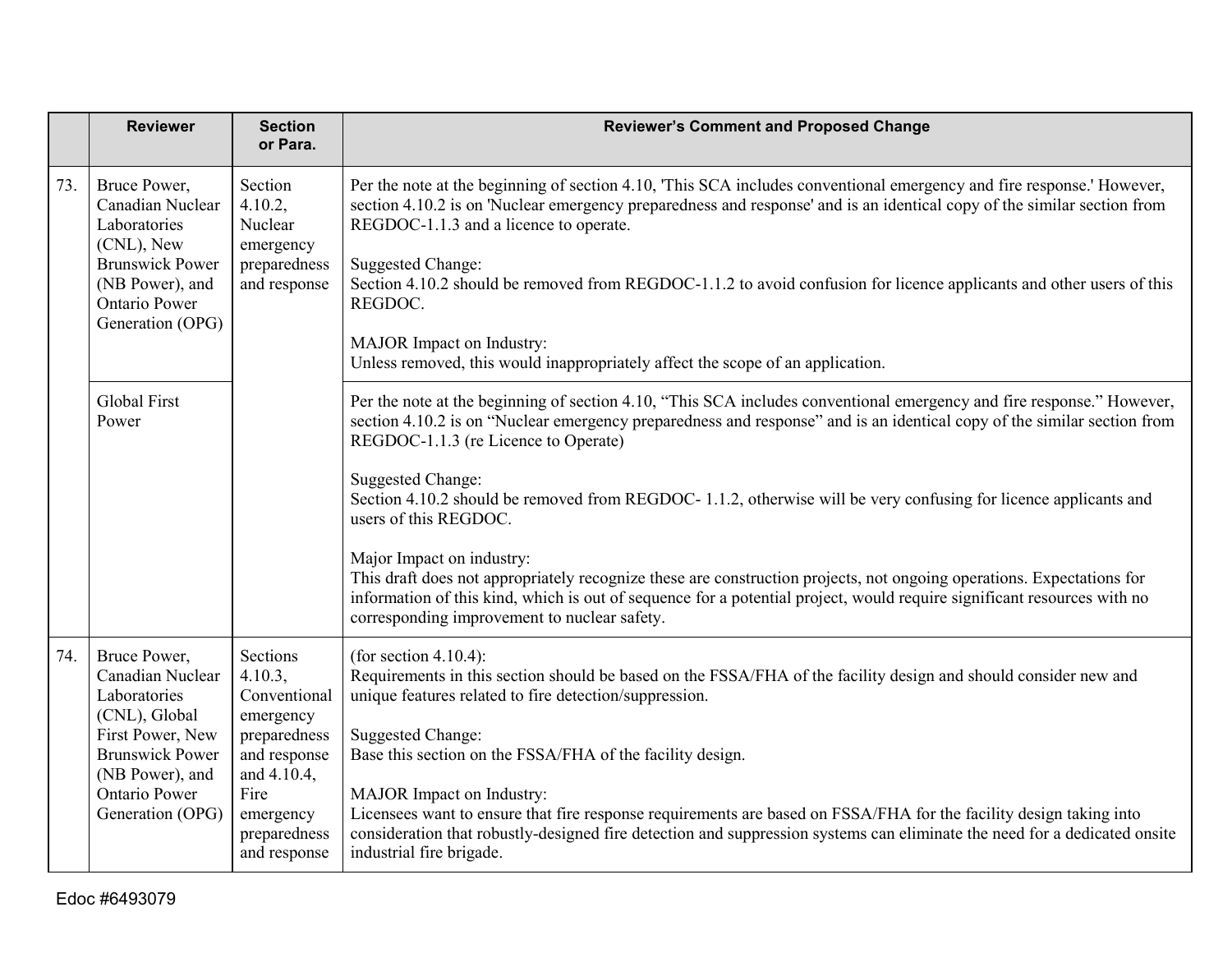|     | <b>Reviewer</b>              | <b>Section</b><br>or Para.                                                            | <b>Reviewer's Comment and Proposed Change</b>                                                                                                                                                                                                                                                                                                                                                                                                                                                                                                                                                                                                                                                                                                                                                                                                                                                                                                                                                                                                                                                                                                                                                                                                                                                                                                                                                                                                                                                                                                                                                                                                                                                                                                                                                                                                                                                                                                                                                                                                                                                                                                                                                                                                                                                                                    |
|-----|------------------------------|---------------------------------------------------------------------------------------|----------------------------------------------------------------------------------------------------------------------------------------------------------------------------------------------------------------------------------------------------------------------------------------------------------------------------------------------------------------------------------------------------------------------------------------------------------------------------------------------------------------------------------------------------------------------------------------------------------------------------------------------------------------------------------------------------------------------------------------------------------------------------------------------------------------------------------------------------------------------------------------------------------------------------------------------------------------------------------------------------------------------------------------------------------------------------------------------------------------------------------------------------------------------------------------------------------------------------------------------------------------------------------------------------------------------------------------------------------------------------------------------------------------------------------------------------------------------------------------------------------------------------------------------------------------------------------------------------------------------------------------------------------------------------------------------------------------------------------------------------------------------------------------------------------------------------------------------------------------------------------------------------------------------------------------------------------------------------------------------------------------------------------------------------------------------------------------------------------------------------------------------------------------------------------------------------------------------------------------------------------------------------------------------------------------------------------|
| 75. | Global First<br>Power        | Sections<br>4.11, Waste<br>management<br>and 4.11.1,<br>General<br>consideration<br>S | Paragraph 3 of Section 4.11.1 requires a description of 'the overall waste program to address waste generated during day-<br>to-day operation'; the adjective 'overall' can have two different meanings, i.e. 'general' and 'comprehensive'.<br><b>Suggested Change:</b><br>CNSC should clarify that general description rather than a comprehensive description is expected in this context.                                                                                                                                                                                                                                                                                                                                                                                                                                                                                                                                                                                                                                                                                                                                                                                                                                                                                                                                                                                                                                                                                                                                                                                                                                                                                                                                                                                                                                                                                                                                                                                                                                                                                                                                                                                                                                                                                                                                    |
| 76. | <b>Global First</b><br>Power | Sections<br>4.11, Waste<br>management<br>and 4.11.1,<br>General<br>consideration<br>S | Paragraph 1 of Section 4.11.1 requires the applicant to 'address management of hazardous substance wastes', i.e. not<br>including radioactive waste recognizing that the application's scope is construction including fuel-out (or phase A)<br>commissioning.<br>Paragraph 2 of Section 4.11.1 then requires the application to 'provide proposed timelines and milestones for<br>development of provisions for waste management during fuel in commissioning and reactor facility operation.' (thus, it is<br>limited to timelines and milestones).<br>However, the rest of Section 4.11.1 and the entire following sections 4.11.2 through and including 4.11.4 are almost<br>identical with the corresponding sections of REGDOC-1.1.3 (for Licence to Operate) and notwithstanding that 'overall'<br>could mean 'general' (see above), it seems that CNSC is requiring the construction licence application to include the same<br>scope on waste management as for the operating licence application; that is - to include also information on radioactive<br>wastes (which contradicts the first paragraph of Section 4.11.1).<br><b>Suggested Change:</b><br>CNSC is requested to revise the entire sections 4.11.1 to 4.11.4 and scrub them to remove all unnecessary references to<br>radioactive wastes and associated requirements/expectations, or limit requesting radioactive waste information only to<br>'timelines and milestones'. Otherwise, the entire section will remain very confusing for licence applicants and users of<br>this REGDOC.<br>MAJOR Impact on Industry:<br>During construction, waste management would be limited to conventional waste. As such, this draft does not<br>appropriately recognize these are construction projects, not ongoing operations. Expectations for information of this kind,<br>which is out of sequence for a potential project, would require significant resources with no corresponding improvement<br>to nuclear safety. Any guidance in future drafts needs to provide some flexibility with regards to the level of development<br>needed for a construction licence application. A proponent's inability to provide the requested detail at time of licence to<br>construct application will delay licensing timeline and cause undue delay to projects. |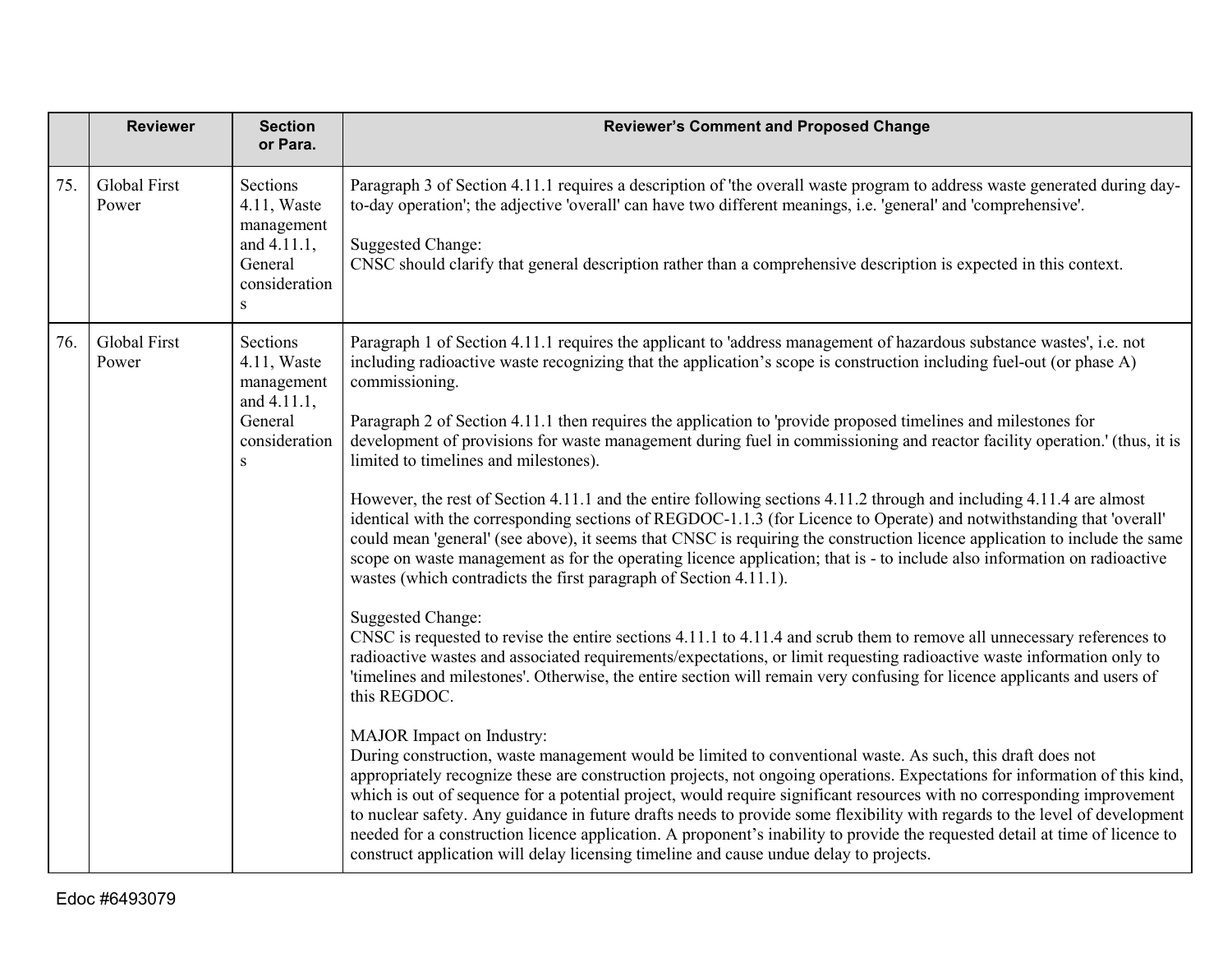|     | <b>Reviewer</b>                                                                                                                                                                | <b>Section</b><br>or Para.                          | <b>Reviewer's Comment and Proposed Change</b>                                                                                                                                                                                                                                                                                                                                                                                                                                                                                                                                                                                                                                                                                                                                                                                                                                                                                                                                                                                                                                                                                                                                                                                                                                                                                                                                                                                                                                                                                                                                                                                                                                                                                                                                                         |
|-----|--------------------------------------------------------------------------------------------------------------------------------------------------------------------------------|-----------------------------------------------------|-------------------------------------------------------------------------------------------------------------------------------------------------------------------------------------------------------------------------------------------------------------------------------------------------------------------------------------------------------------------------------------------------------------------------------------------------------------------------------------------------------------------------------------------------------------------------------------------------------------------------------------------------------------------------------------------------------------------------------------------------------------------------------------------------------------------------------------------------------------------------------------------------------------------------------------------------------------------------------------------------------------------------------------------------------------------------------------------------------------------------------------------------------------------------------------------------------------------------------------------------------------------------------------------------------------------------------------------------------------------------------------------------------------------------------------------------------------------------------------------------------------------------------------------------------------------------------------------------------------------------------------------------------------------------------------------------------------------------------------------------------------------------------------------------------|
| 77. | Bruce Power,<br>Canadian Nuclear<br>Laboratories<br>(CNL), Global<br>First Power, New<br><b>Brunswick Power</b><br>(NB Power), and<br><b>Ontario Power</b><br>Generation (OPG) | Section<br>4.11.2, Waste<br>management<br>practices | Licensees feel the following passage is subject to interpretation: 'The application should include provisions to reduce the<br>waste to a level that is as low as practicable.' How low is low enough? To<br>what extent does the proponent have to minimize $-$ at all costs regardless of the benefits? The costs of waste processing<br>and minimization are not insignificant and the proponent must be able to balance these costs against the volume<br>reduction achieved.<br><b>Suggested Change:</b><br>Amend to read, 'The application should include provisions to reduce the waste to a level that is as low as reasonably<br>practicable.'<br>MAJOR Impact on Industry:<br>If left to interpretation, this could delay the licensing process and construction schedules due to a misalignment of<br>expectations.                                                                                                                                                                                                                                                                                                                                                                                                                                                                                                                                                                                                                                                                                                                                                                                                                                                                                                                                                                        |
| 78. | Bruce Power,<br>Canadian Nuclear<br>Laboratories<br>(CNL), Global<br>First Power, New<br><b>Brunswick Power</b><br>(NB Power), and<br><b>Ontario Power</b><br>Generation (OPG) | Section<br>4.11.2, Waste<br>management<br>practices | Licensees have several other concerns with the clarity of this section. Specifically:<br>1. The use of the terms 'storage', 'disposal' and 'long-term storage' in various contexts lead to some confusion. For<br>example, the 2nd sentence of the 1st paragraph says, 'The measures taken for the safe management and disposal of these<br>wastes throughout operation should be described.' In this case, the use of the term 'disposal' implies that throughout the<br>operating period, final disposal (such as in a repository) must have already been considered. Yet, those disposal facilities<br>may be several decades in the future. While of course, final disposal needs to be a consideration - it appears that what is<br>actually meant in the context of this sentence is 'interim storage.'<br>2. The word 'accumulated' in the 2nd paragraph in not appropriate in this context.<br>3. In the 4th paragraph, the use of the word 'disposal' in this context seems to indicate that disposal (such as in a<br>repository) needs to be consolidated for example with the new reactor's PROL. This paragraph also presumes that fuel<br>will be transferred from wet storage to dry. What if there is a future reactor design that enables fuel transfer directly to<br>disposal? Or what if the fuel does not need wet storage at all and goes straight to cask storage?<br>4. In the 5th paragraph, things like retrievability are applicable to disposal. Is that what 'longer term' is meant in this<br>context?<br>5. In the 6th paragraph, some of the bulleted items appear to relate more to final disposal rather than storage. Specifically,<br>'multi-barrier containment approach' is typically more applicable to disposal. Similarly, 'retrievability' is applicable to |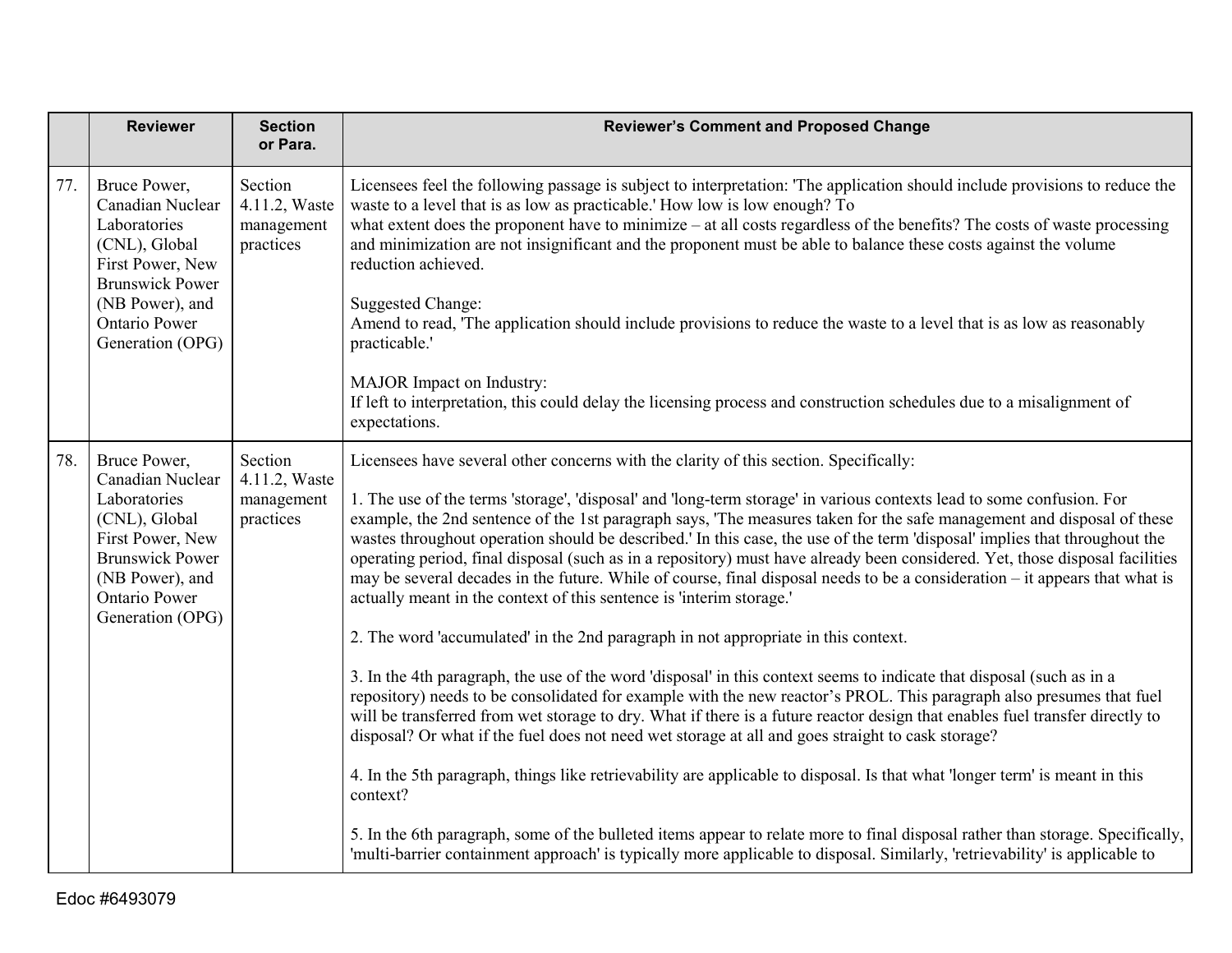| <b>Reviewer</b> | <b>Section</b><br>or Para. | <b>Reviewer's Comment and Proposed Change</b>                                                                                                                                                                                                                                                                                                                                                                                                                                       |
|-----------------|----------------------------|-------------------------------------------------------------------------------------------------------------------------------------------------------------------------------------------------------------------------------------------------------------------------------------------------------------------------------------------------------------------------------------------------------------------------------------------------------------------------------------|
|                 |                            | disposal because by its very nature, waste in interim storage is retrievable as it still needs to be retrieved and sent to final<br>storage.                                                                                                                                                                                                                                                                                                                                        |
|                 |                            | 6. The 7th paragraph says, 'The application should describe how the program takes into account the possible need to<br>retrieve waste at some point in the future, including during the decommissioning stage.' Again, retrievability is typically<br>applicable to disposal – so the initial reactor application must address potential future retrievability from a disposal<br>facility, which will likely be licensed separately, most likely by a different project proponent. |
|                 |                            | <b>Suggested Changes:</b><br>Amend:<br>1. The 2nd sentence of the 1st paragraph to read, 'The measures taken for the safe management and storage of these<br>wastes throughout operation should be described.                                                                                                                                                                                                                                                                       |
|                 |                            | 2. The 2nd paragraph to read, 'The application should describe the types, quantities and volumes of radioactive and<br>hazardous waste that will be generated.                                                                                                                                                                                                                                                                                                                      |
|                 |                            | 3. The 4th paragraph to read, 'Where the application includes the consolidation of the waste management facility into an<br>operating licence, the application should describe the process for handling (including receipt, transfer and loading of<br>waste), and storage and disposal of the solid radioactive waste and the management of spent fuel from the spent fuel bay<br>to the dry storage facility.                                                                     |
|                 |                            | 4. The 5th paragraph to clarify what 'longer term' is meant in this context.                                                                                                                                                                                                                                                                                                                                                                                                        |
|                 |                            | 5. The bulleted list to delete 'multi-barrier containment approach' and 'retrievability.'                                                                                                                                                                                                                                                                                                                                                                                           |
|                 |                            | 6. Similarly clarify the context around 'the need to retrieve waste.'                                                                                                                                                                                                                                                                                                                                                                                                               |
|                 |                            | MAJOR Impact on Industry:<br>Lack of clarity could delay the licensing process and project schedules while overly prescriptive 'guidance' could stifle<br>innovative approaches.                                                                                                                                                                                                                                                                                                    |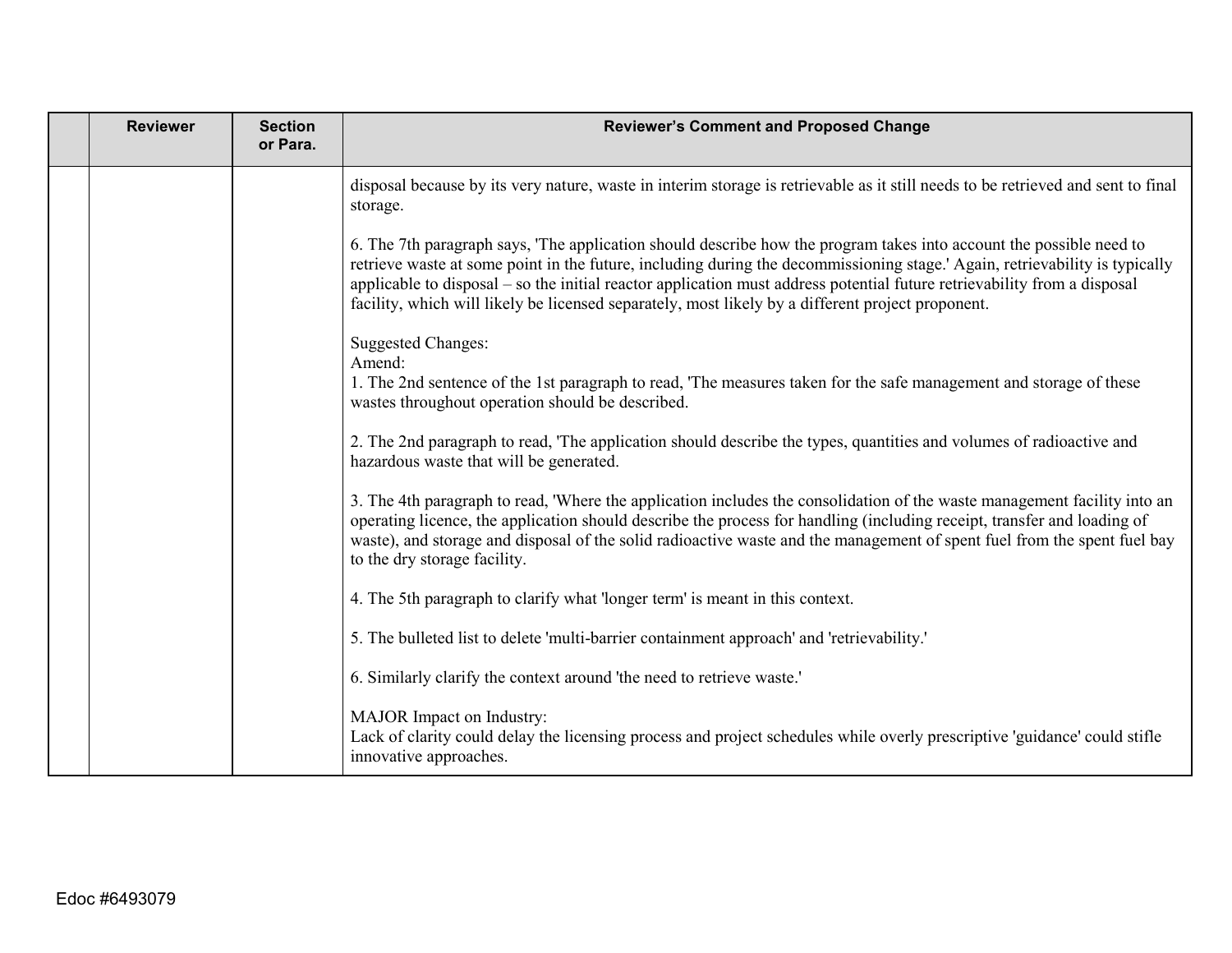|     | <b>Reviewer</b>                                                                                                                                                         | <b>Section</b><br>or Para.                                                                                                                      | <b>Reviewer's Comment and Proposed Change</b>                                                                                                                                                                                                                                                                                                                                                                                                                                                                                                                          |
|-----|-------------------------------------------------------------------------------------------------------------------------------------------------------------------------|-------------------------------------------------------------------------------------------------------------------------------------------------|------------------------------------------------------------------------------------------------------------------------------------------------------------------------------------------------------------------------------------------------------------------------------------------------------------------------------------------------------------------------------------------------------------------------------------------------------------------------------------------------------------------------------------------------------------------------|
| 79. | Bruce Power,<br>Canadian Nuclear<br>Laboratories<br>(CNL), Global<br>First Power, New<br><b>Brunswick Power</b><br>(NB Power), and<br>Ontario Power<br>Generation (OPG) | Sections<br>4.11.3, Waste<br>characterizati<br>on, 4.11.4,<br>Waste<br>minimization<br>and 4.11.5,<br>Decommissio<br>$\sin \theta$<br>practices | (for section 4.11.3):<br>Not all waste types are conditioned, though this section says, 'The application should also describe the measures taken to<br>condition the waste produced during operation, and describe the procedures for processing the waste.'<br>Suggested Change:<br>Amend to read, 'The application should also describe the measures taken to condition where applicable the waste<br>produced during operation, and describe the procedures for processing the waste.'                                                                              |
| 80. | Bruce Power,<br>Canadian Nuclear<br>Laboratories<br>(CNL), Global<br>First Power, New<br><b>Brunswick Power</b><br>(NB Power), and<br>Ontario Power<br>Generation (OPG) | Sections<br>4.12.4,<br>Security<br>practices,<br>4.12.5,<br>Security<br>training and<br>qualification<br>and 4.12.6,<br>Cyber<br>security       | The REGDOC states 'the application shall describe the measures in place to ensure response workers are trained and<br>capable of performing the duties described in Section 30 of the Nuclear Security Regulations and in accordance with<br>[REGDOC-2.12.1, Volume I].'<br>There is no statutory requirement for the security program to comply with REGDOC-2.12.1, Volume I and no need for<br>this information during the construction phase.<br><b>Suggested Change:</b><br>Remove this section as this does not apply during the construction phase of a project. |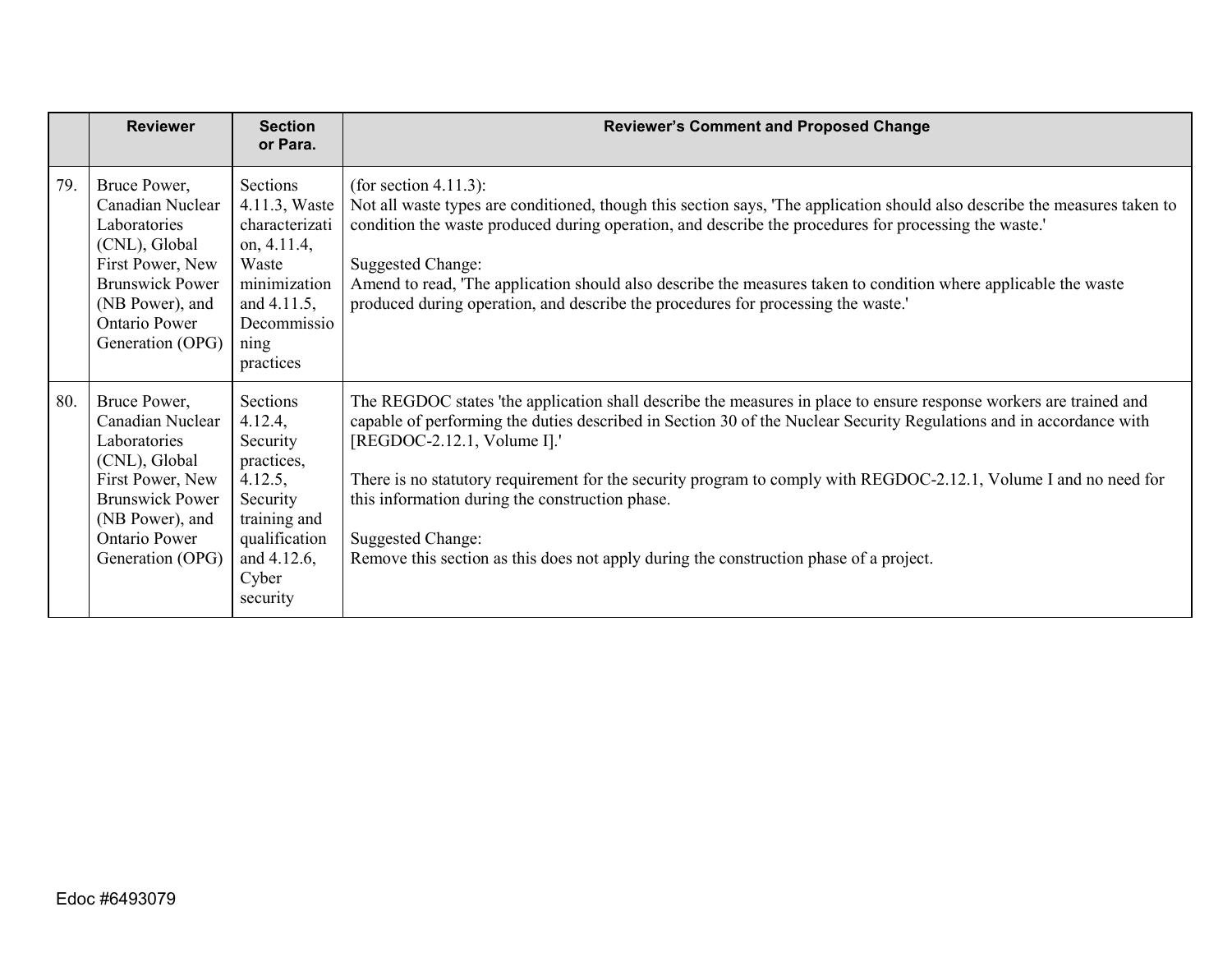|     | <b>Reviewer</b>                                                                                                                                                                | <b>Section</b><br>or Para.                                                                                                                                                                              | <b>Reviewer's Comment and Proposed Change</b>                                                                                                                                                                                                                                                                                                                                                                                                                                                                                                                                                                                                                                                                                                                                                                                                                                                                                                                                                                                                                                                                                                                                                                                                                                                                                                                                                                        |
|-----|--------------------------------------------------------------------------------------------------------------------------------------------------------------------------------|---------------------------------------------------------------------------------------------------------------------------------------------------------------------------------------------------------|----------------------------------------------------------------------------------------------------------------------------------------------------------------------------------------------------------------------------------------------------------------------------------------------------------------------------------------------------------------------------------------------------------------------------------------------------------------------------------------------------------------------------------------------------------------------------------------------------------------------------------------------------------------------------------------------------------------------------------------------------------------------------------------------------------------------------------------------------------------------------------------------------------------------------------------------------------------------------------------------------------------------------------------------------------------------------------------------------------------------------------------------------------------------------------------------------------------------------------------------------------------------------------------------------------------------------------------------------------------------------------------------------------------------|
| 81. | Global First<br>Power                                                                                                                                                          | Sections<br>4.13.3,<br>Access and<br>assistance to<br>the IAEA,<br>4.13.4,<br>Operational<br>and design<br>information<br>and 4.13.5,<br>Safeguards<br>equipment,<br>containment<br>and<br>surveillance | The application should describe how the program ensures that the IAEA is able, upon request, to access the facility for<br>inspections and other verification activities. Additionally, the application should describe how the program ensures that<br>such activities are supported by facility workers and resources.'<br><b>Suggested Change:</b><br>Suggest that an addition of a provision to allow for IAEA remote access, would be preferable for remote sites.                                                                                                                                                                                                                                                                                                                                                                                                                                                                                                                                                                                                                                                                                                                                                                                                                                                                                                                                              |
| 82. | Bruce Power,<br>Canadian Nuclear<br>Laboratories<br>(CNL), Global<br>First Power, New<br><b>Brunswick Power</b><br>(NB Power), and<br><b>Ontario Power</b><br>Generation (OPG) | Sections 5.3,<br>Indigenous<br>engagement<br>and 5.4, Cost<br>recovery and<br>financial<br>guarantees                                                                                                   | The terminology is this section needs to be updated. Also, this section discusses Indigenous engagement in general, but<br>provides no guidance for the applicant to address this element. REGDOC-3.2.2 is referenced, but it is not clearly listed as<br>guidance for an application. This comment acknowledges that REGDOC-3.2.2 may provide requirements and/or<br>guidance for a licensee (as noted by the REGDOC), if REGDOC-3.2.2 is cited in a licence or LCH. However, this<br>statement of fact has no direct relevance to the requirements or guidance for an application.<br><b>Suggested Changes:</b><br>Revise to ensure proper terminology such as 'Aboriginal' or 'treaty' rights vs. 'Indigenous treaty rights.' For consistency,<br>the phrase meaningful consultation with 'Indigenous groups' should be expressed as ' Indigenous peoples and<br>communities.'<br>Also revise the section, to provide guidance for the applicant, or remove it altogether. The revision should make clear<br>that there is no statutory requirement for REGDOC-3.2.2 to apply to an Indigenous engagement program, nor to an<br>application for a licence.<br>MAJOR Impact on Industry:<br>Although REGDOC 3.2.2 is entitled Indigenous Engagement, when referring to rights under Section 35 of the 1982<br>Constitution Act, it should be rendered as Aboriginal and treaty rights in this particular instance. |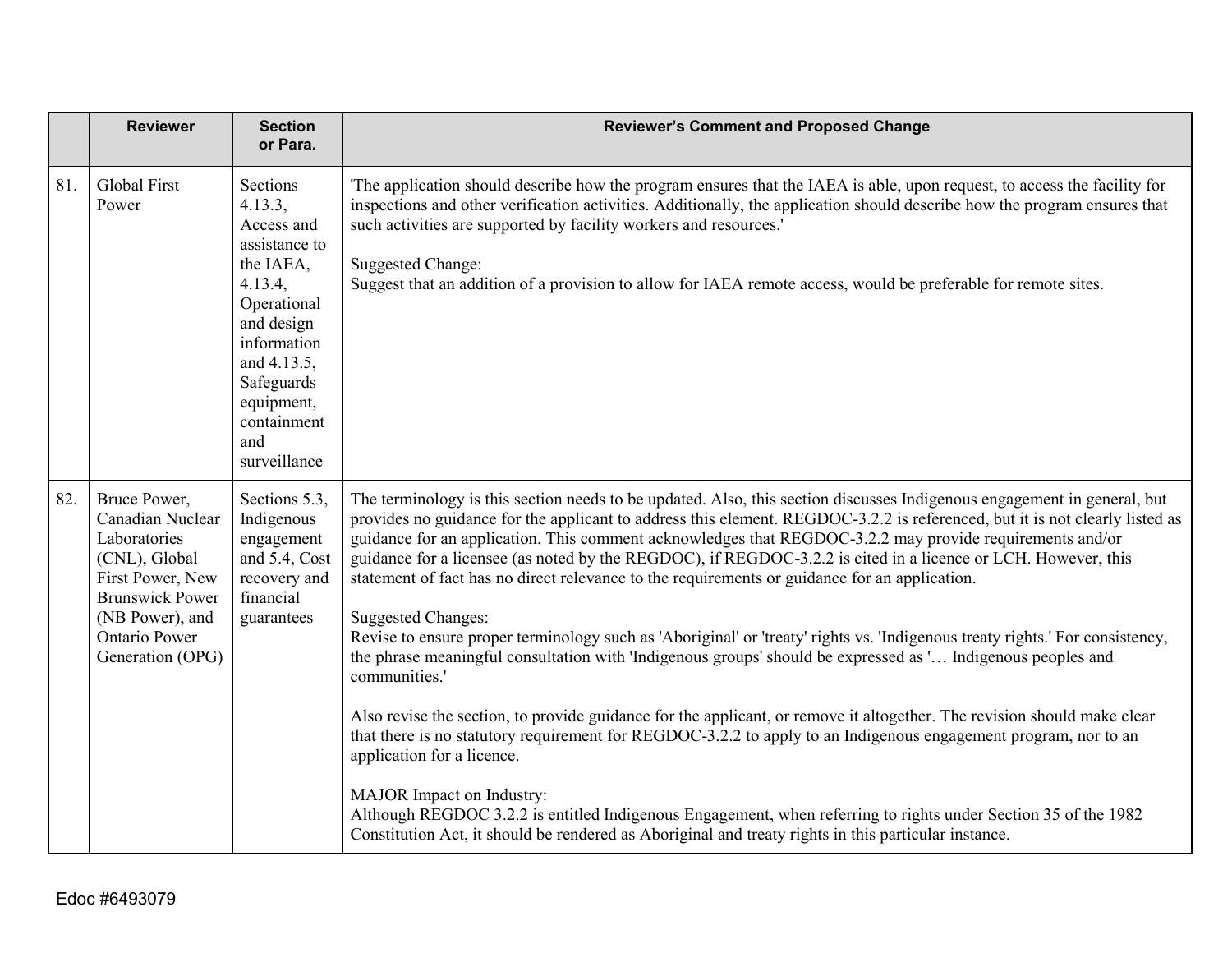|     | <b>Reviewer</b>                                                                                                                                                                | <b>Section</b><br>or Para.            | <b>Reviewer's Comment and Proposed Change</b>                                                                                                                                                                                                                                                                                                                                                                                                                                                                                                                                                                                                                                                                                                                                                                                                                                                                  |
|-----|--------------------------------------------------------------------------------------------------------------------------------------------------------------------------------|---------------------------------------|----------------------------------------------------------------------------------------------------------------------------------------------------------------------------------------------------------------------------------------------------------------------------------------------------------------------------------------------------------------------------------------------------------------------------------------------------------------------------------------------------------------------------------------------------------------------------------------------------------------------------------------------------------------------------------------------------------------------------------------------------------------------------------------------------------------------------------------------------------------------------------------------------------------|
| 83. | Bruce Power,<br>Canadian Nuclear<br>Laboratories<br>(CNL), Global<br>First Power, New<br><b>Brunswick Power</b><br>(NB Power), and<br><b>Ontario Power</b><br>Generation (OPG) | Appendix A:<br>Legislative<br>Clauses | Appendix A maps clauses of the NSCA and associated regulations to the various sections of the REGDOC. However,<br>these clauses may or may not refer to licence applications, but generally refer to<br>obligations of licensees.<br>Nuclear Security Regulations: Appendix A cites "all" and Clause 3(b). The REGDOC should cite Clause 3 and Clause 4<br>directly.<br>Nuclear Substances and Radiation Devices Regulations: Appendix A cites clause 5. However, Clause 5 does not refer to<br>requirements. In fact, Clause 5 specifically exempts certain activities from a licence.<br>Appendix A should be revised to more clearly focus solely on requirements that apply to an application for a licence to<br>construct a nuclear facility.<br>Suggested Change:<br>Revise Appendix A to remove clauses that do not apply directly to an application for a licence to construct a nuclear<br>facility. |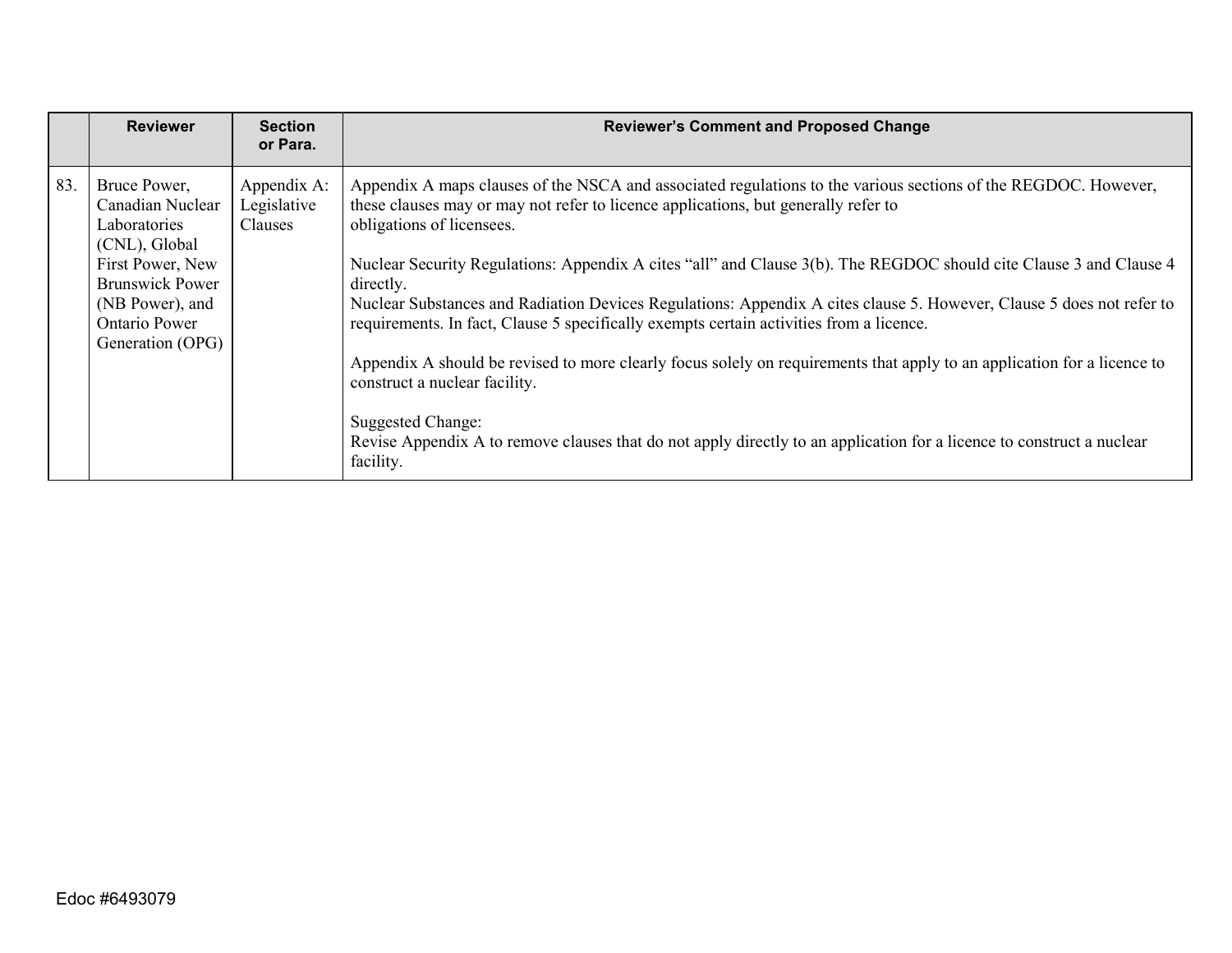|     | <b>Reviewer</b>                                                                                                                    | <b>Section</b><br>or Para.                             | <b>Reviewer's Comment and Proposed Change</b>                                                                                                                                                                                                                                                                                                                                                                                                                                                                                                                                                                                  |
|-----|------------------------------------------------------------------------------------------------------------------------------------|--------------------------------------------------------|--------------------------------------------------------------------------------------------------------------------------------------------------------------------------------------------------------------------------------------------------------------------------------------------------------------------------------------------------------------------------------------------------------------------------------------------------------------------------------------------------------------------------------------------------------------------------------------------------------------------------------|
| 84. | Bruce Power,<br>Canadian Nuclear<br>Laboratories<br>(CNL), Global<br>First Power, New<br><b>Brunswick Power</b><br>(NB Power), and | Appendix A:<br>Legislative<br>Clauses                  | Several paragraphs from the Class I NFR have not been fully addressed in the draft REGDOC. The schedule for<br>construction is required to be provided, pursuant to the Class I NFR, Section $5(c)$ , but has not specifically been addressed<br>in the REGDOC. The proposed quality assurance program is required to be provided, pursuant to the Class I NFR,<br>Section $5(g)$ , but has not specifically been addressed in the REGDOC. (Section 4.1.2 does provide guidance to address<br>N286, but does not explicitly provide a requirement to identify the quality assurance program, which may or may not be<br>N286.) |
|     | <b>Ontario Power</b><br>Generation (OPG)                                                                                           |                                                        | At various locations, the draft REGDOC mentions monitoring and controlling releases, but at no point does the<br>REGDOC specifically address the requirement from the Class I NFR, Section 5(j), including point of release, maximum<br>quantities and concentrations, volumes, flow rates, and characteristics. Section 4.2.3 provides guidance to provide the<br>program and schedule for recruiting, training, and qualifying workers. However, Class I NFR, Section 5(1), requires this<br>information.                                                                                                                    |
|     |                                                                                                                                    |                                                        | Suggested Change:<br>Revise the REGDOC to more precisely align with the exact requirements of the Class I Nuclear Facilities Regulations,<br>Section 5. However, "shall" statements should not also include guidance or<br>expectation that goes beyond the specific requirements of the Class I Nuclear Facilities Regulations.                                                                                                                                                                                                                                                                                               |
|     |                                                                                                                                    |                                                        | MAJOR Impact on Industry:<br>Misalignment between requirements, guidance and expectations; artificially raises the profile of guidance to equate to<br>requirement per regulation - unnecessary regulatory burden.                                                                                                                                                                                                                                                                                                                                                                                                             |
| 85. | Global First<br>Power                                                                                                              | Appendix C:<br>Review<br>Objectives                    | (in section C.3): "meeting the design safety objective means satisfying the relevant expectations outlined in:<br>REGDOC 1.1.1, Site Evaluation and Site Preparation for New Reactor Facilities"                                                                                                                                                                                                                                                                                                                                                                                                                               |
|     |                                                                                                                                    | for an<br>Application<br>for a Licence<br>to Construct | It is not clear why REGDOC-1.1.1 is mentioned here for meeting the design safety objectives for a Licence to Construct.<br>The expectations from REGDOC-1.1.1 would have already been assessed by the CNSC staff during the review of the<br>Licence to Prepare Site application and may have been already reflected in the granted licence to prepare site.                                                                                                                                                                                                                                                                   |
|     |                                                                                                                                    | a Reactor<br>Facility                                  | Is the CNSC staff assuming that an applicant/licensee may apply for a Licence to Construct before a Site Licence is<br>granted?                                                                                                                                                                                                                                                                                                                                                                                                                                                                                                |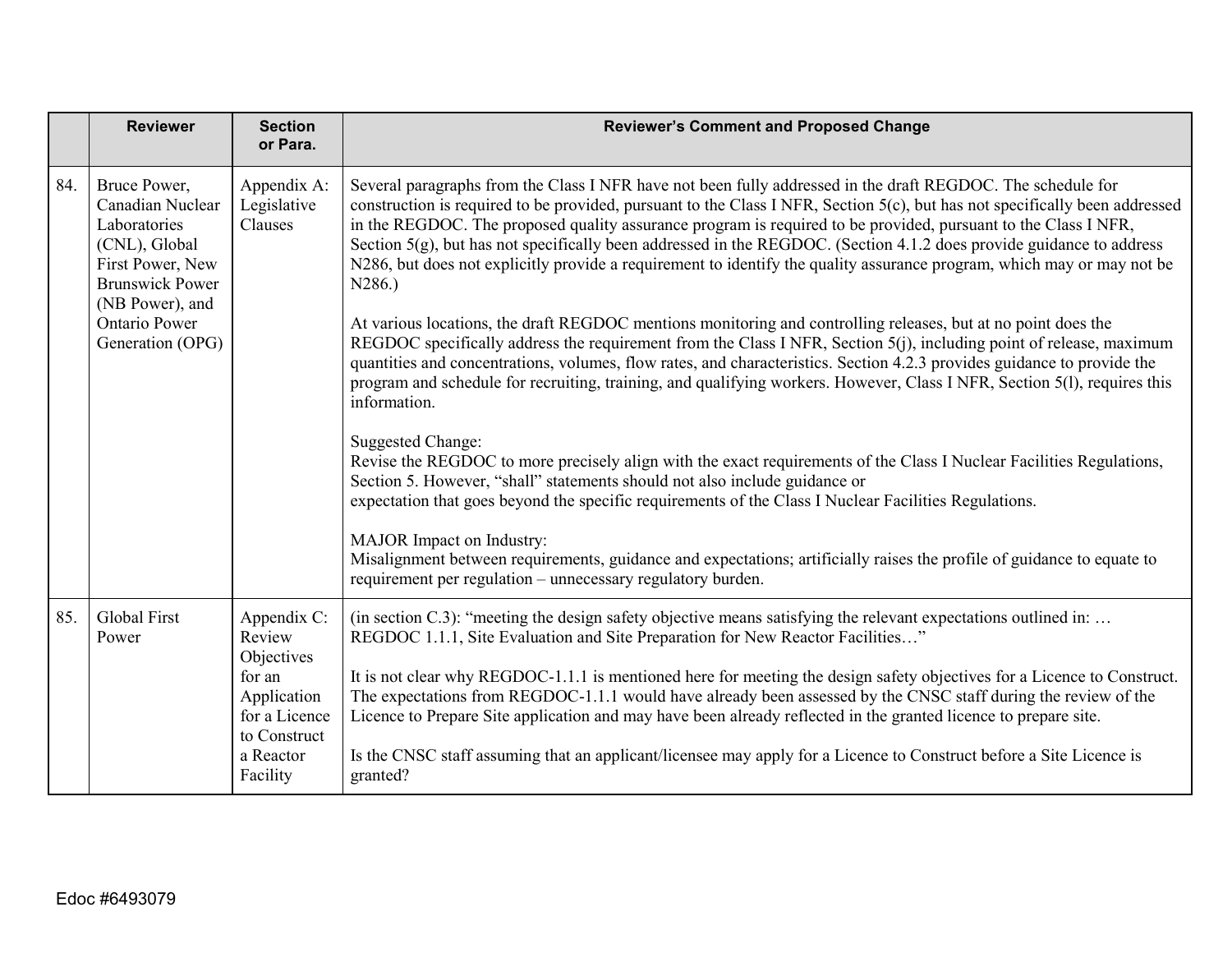|     | <b>Reviewer</b>                                                                                                                                                                | <b>Section</b><br>or Para.                                                                                             | <b>Reviewer's Comment and Proposed Change</b>                                                                                                                                                                                                                                                                                                                                                                                                                                                                                                                                                                                                                                                                 |
|-----|--------------------------------------------------------------------------------------------------------------------------------------------------------------------------------|------------------------------------------------------------------------------------------------------------------------|---------------------------------------------------------------------------------------------------------------------------------------------------------------------------------------------------------------------------------------------------------------------------------------------------------------------------------------------------------------------------------------------------------------------------------------------------------------------------------------------------------------------------------------------------------------------------------------------------------------------------------------------------------------------------------------------------------------|
| 86. | Global First<br>Power                                                                                                                                                          | Appendix C:<br>Review<br>Objectives<br>for an<br>Application<br>for a Licence<br>to Construct<br>a Reactor<br>Facility | (in section C.3): "At an intermediate level, the expectations of REGDOC 2.5.2 [9] may be grouped in several main<br>categories, which can be thought of as the third-level objectives."<br>It is not clear what is meant by this statement in general, and by "an intermediate level" in particular."<br><b>Suggested Change:</b><br>CNSC is requested to clarify the meaning of "intermediate level" in this context.                                                                                                                                                                                                                                                                                        |
| 87. | Bruce Power,<br>Canadian Nuclear<br>Laboratories<br>(CNL), Global<br>First Power, New<br><b>Brunswick Power</b><br>(NB Power), and<br><b>Ontario Power</b><br>Generation (OPG) | Appendix D:<br>Sample<br>Format for<br>Listing the<br>Supporting<br>Documentati<br><sub>on</sub>                       | The REGDOC states that the 'applicant will have already provided supporting documentation in an application for a<br>licence for site preparation.<br>This is not strictly accurate, as an applicant could apply for a licence to prepare a site and construct a facility at the same<br>time, as noted in Section 2.1."<br><b>Suggested Change:</b><br>Change the text to: 'If the applicant has previously applied for a licence to prepare a site, then some of<br>the supporting documentation may already have been provided.'<br>MAJOR Impact on Industry:<br>The change will help clarify requirements for some applicants who may wish to apply for multiple related activities at the<br>same time." |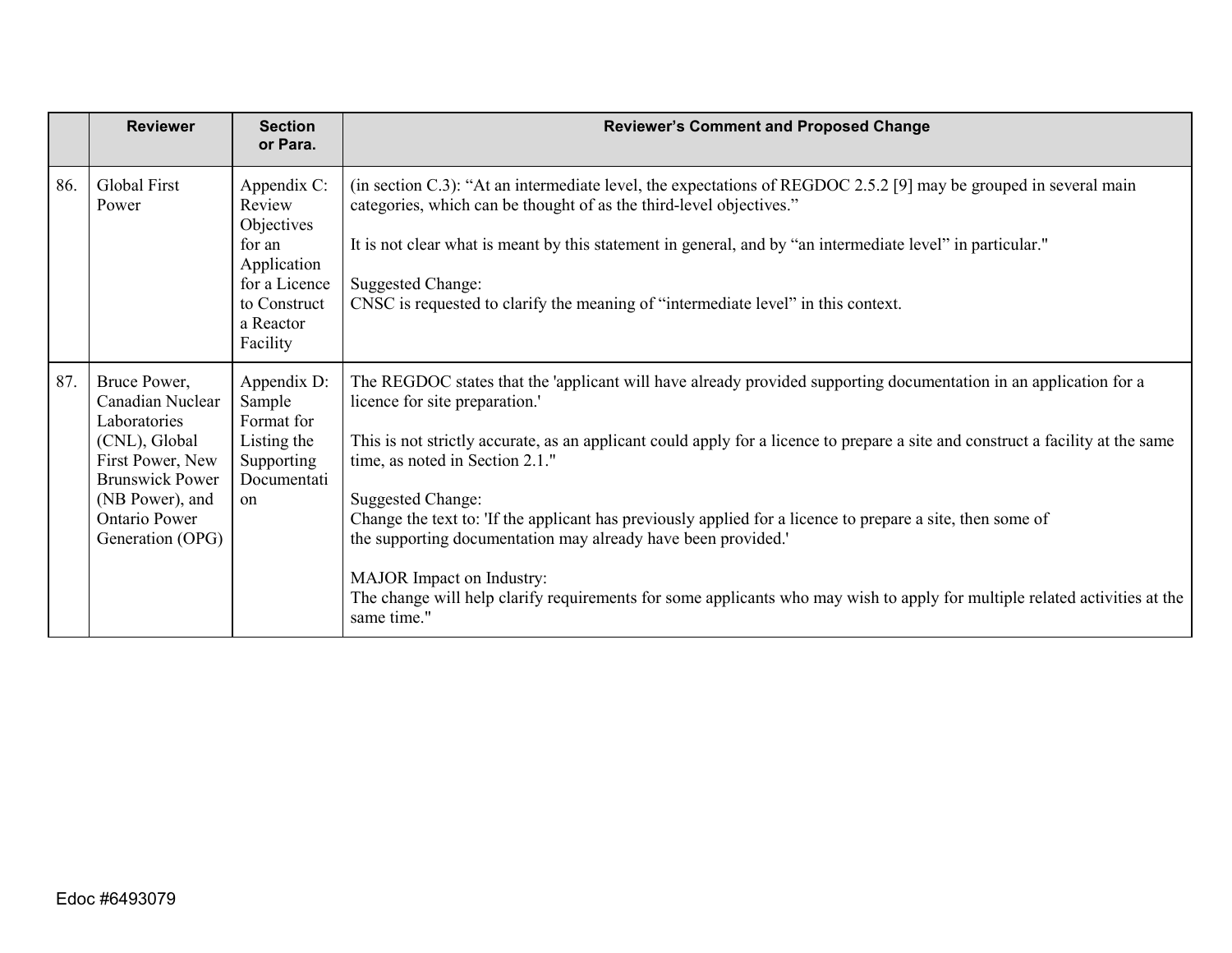|     | <b>Reviewer</b>                                                                                                                                         | <b>Section</b><br>or Para. | <b>Reviewer's Comment and Proposed Change</b>                                                                                                                                                                                                                                                                                                                                                                                                                                                                                                                                                                                                                                                                                                                                                                                           |
|-----|---------------------------------------------------------------------------------------------------------------------------------------------------------|----------------------------|-----------------------------------------------------------------------------------------------------------------------------------------------------------------------------------------------------------------------------------------------------------------------------------------------------------------------------------------------------------------------------------------------------------------------------------------------------------------------------------------------------------------------------------------------------------------------------------------------------------------------------------------------------------------------------------------------------------------------------------------------------------------------------------------------------------------------------------------|
| 88. | Bruce Power,<br>Canadian Nuclear<br>Laboratories<br>(CNL), New<br><b>Brunswick Power</b><br>(NB Power), and<br><b>Ontario Power</b><br>Generation (OPG) | Glossary                   | Definition of Intelligent Customer:<br>The REGDOC states that "As an intelligent customer, in the context of nuclear safety, the organization should<br>supervise the work and should technically review the output before, during and after the work". There is oversight of<br>contracted work rather than supervision, and the output is reviewed and accepted to ensure that it meets the intended<br>purpose. This also aligns with CSA N286-12.<br>Suggested Change:<br>Change the text to: "As an intelligent customer, in the context of nuclear safety, the organization should oversee the<br>work and should review and accept the output to ensure that it meets the intended purpose."<br>Major Impact on Industry:<br>Implementation would cause misalignment with CSA N286, REGDOC-2.1.1 and current industry practices. |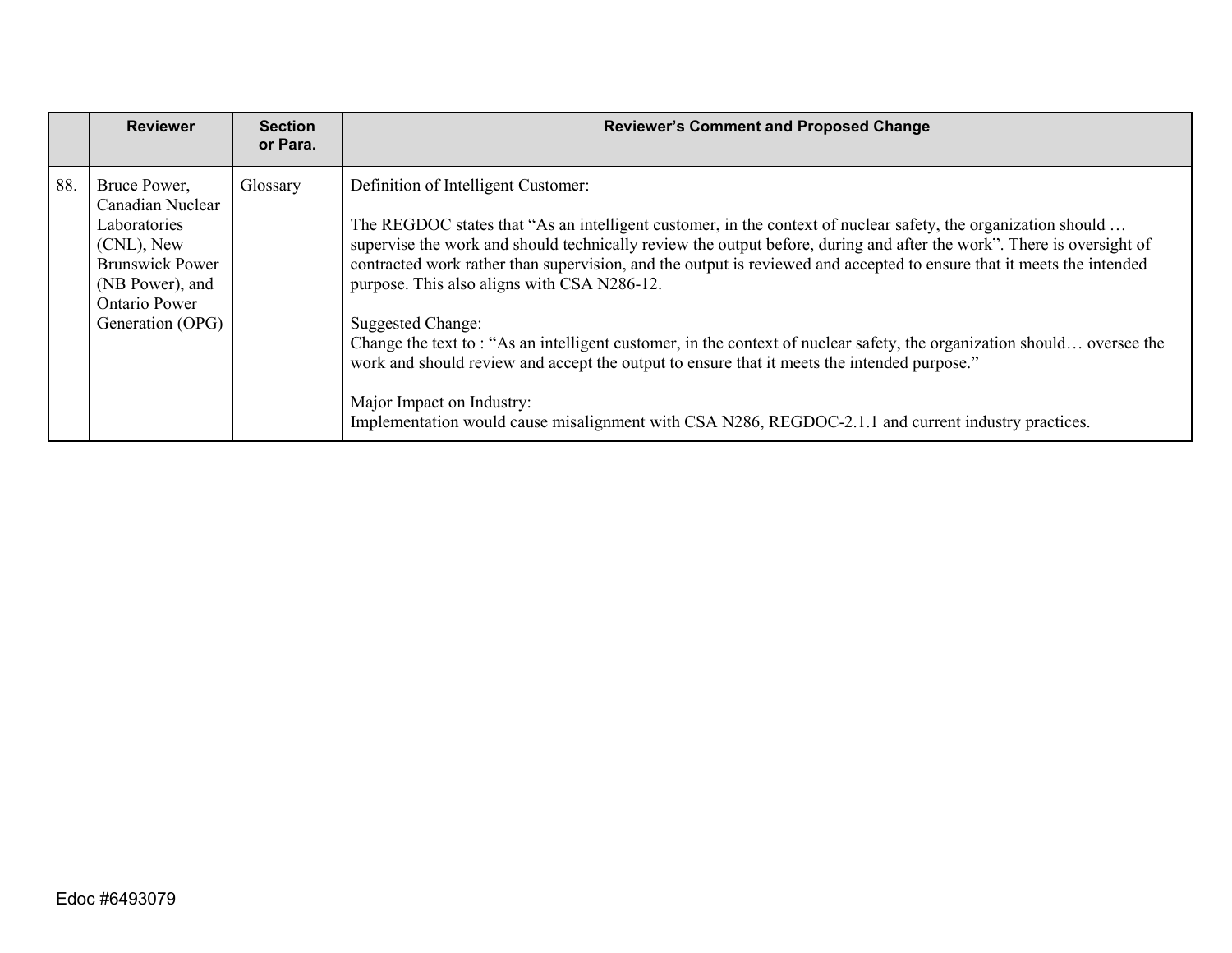**Table C**: Theme: Applicants must have the option of applying a graded approach or alternative methods; this draft is not clear on whether or how that is permitted

(this table consolidates all specific comments received that have been consolidated into comment #NN)

|                | <b>Reviewer</b>    | <b>Section</b><br>or Para. | <b>Reviewer's Comment and Proposed Change</b>                                                                                                                                                                                                                                                                                                                                                                                                                                                                                                                                                                                                                                                                                      |
|----------------|--------------------|----------------------------|------------------------------------------------------------------------------------------------------------------------------------------------------------------------------------------------------------------------------------------------------------------------------------------------------------------------------------------------------------------------------------------------------------------------------------------------------------------------------------------------------------------------------------------------------------------------------------------------------------------------------------------------------------------------------------------------------------------------------------|
| $\mathbf{1}$ . | <b>Bruce Power</b> | General                    | As Canada looks to emerging technologies, such as Small Modular Reactors (SMR), to meet its future energy and<br>environmental challenges, there is a pressing need for a contextual, up-to-date licence application guide to construct<br>reactor facilities of all types. As currently written, this draft REGDOC does not meet that need.                                                                                                                                                                                                                                                                                                                                                                                       |
|                |                    |                            | Rather than guide potential new proponents on how to apply for a construction licence, this document contains a level of<br>detail and requirements more in keeping with the scale of existing Canadian nuclear power plants. Too often, this early<br>draft refers to requirements under Safety and Control Areas that would not apply to the construction phase, but would be<br>addressed in subsequent applications such as license renewals, or licences to operate.                                                                                                                                                                                                                                                          |
|                |                    |                            | <b>Suggested Change:</b><br>Given the importance of an application guide for all reactor types, licensees strongly urge the CNSC to conduct a<br>workshop with all interested stakeholders to better understand applicants' needs and align this early draft with<br>information in REGDOC-1.1.5., Supplemental Information for Small Modular Reactor Proponents.                                                                                                                                                                                                                                                                                                                                                                  |
|                |                    |                            | MAJOR Impact on Industry:<br>Many SMR designs have enhanced safety features in addition to those of traditional reactor designs. Consequently, their<br>risk profile is even further reduced. Regulatory requirements stipulated for such advanced reactor designs need to take<br>these enhancements into consideration. Unless that difference is reflected in an application guide, Canada's ability to<br>encourage new reactor proponents and attract necessary financial investment will be inappropriately impacted. This<br>document appears to have been written exclusively for current designs and construction by large utilities; though it's<br>unlikely it will be used for this purpose in the foreseeable future. |
|                |                    |                            | Will there be another licence to construct for SMRs, or is this exclusive to all makes of nuclear models? Future drafts<br>would benefit from additional insights on possible "mass production" of SMRs from a single site and the site preparation<br>aspect by another organization. A flexible approach is not currently evident in this initial draft REGDOC."                                                                                                                                                                                                                                                                                                                                                                 |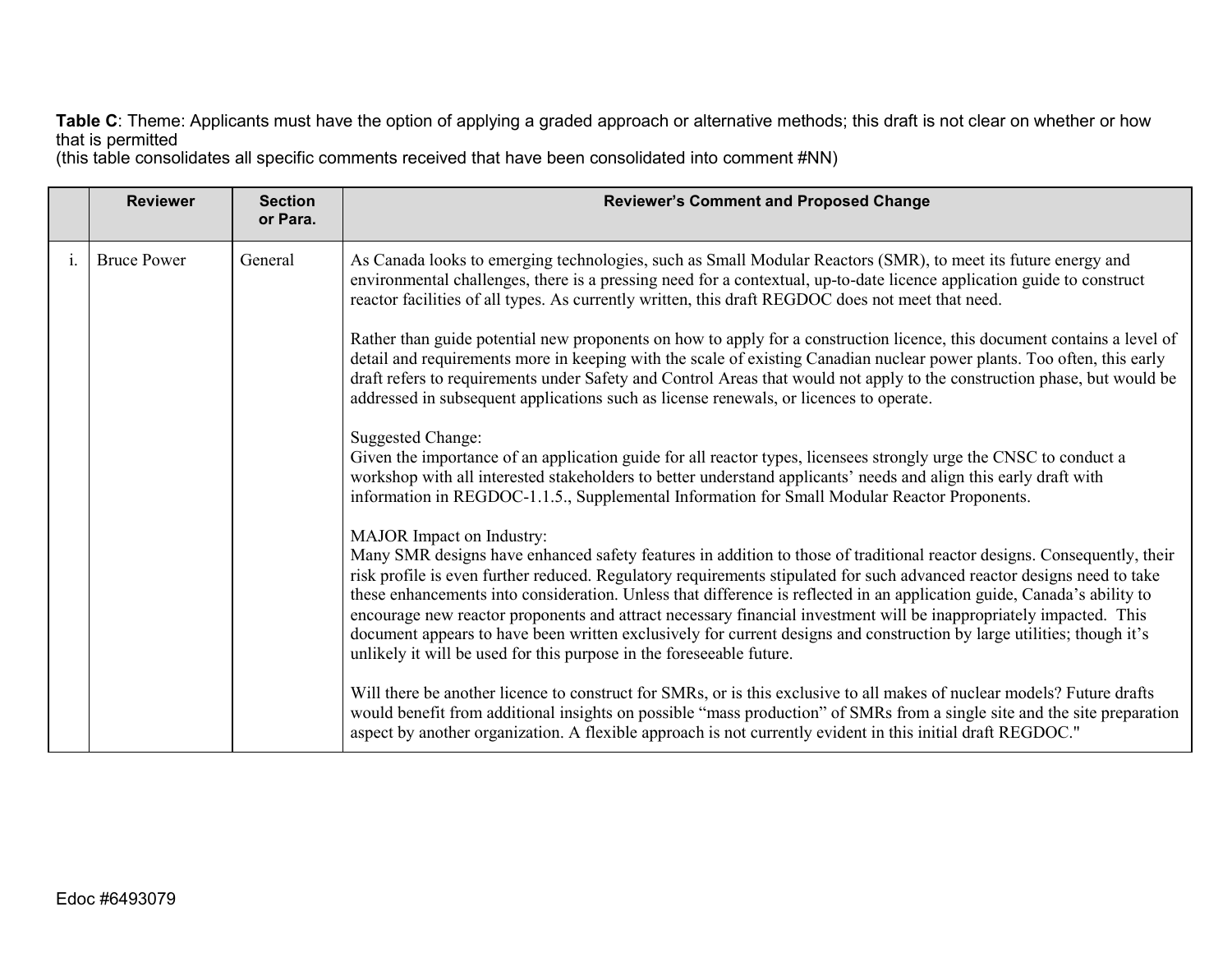|      | <b>Reviewer</b>                                                                                                                                                                | <b>Section</b><br>or Para.                                                                           | <b>Reviewer's Comment and Proposed Change</b>                                                                                                                                                                                                                                                                                                                                                                                                                                                                                                                                                                                                                                                                                                         |
|------|--------------------------------------------------------------------------------------------------------------------------------------------------------------------------------|------------------------------------------------------------------------------------------------------|-------------------------------------------------------------------------------------------------------------------------------------------------------------------------------------------------------------------------------------------------------------------------------------------------------------------------------------------------------------------------------------------------------------------------------------------------------------------------------------------------------------------------------------------------------------------------------------------------------------------------------------------------------------------------------------------------------------------------------------------------------|
| ii.  | <b>Bruce Power</b>                                                                                                                                                             | Overall<br>regulatory<br>document                                                                    | Unlike other recently-issued REGDOCs, the use of a "risk-informed graded approach" is barely mentioned in this draft.<br>Though referenced in REGDOC-1.1.5, the concept of a risk-informed graded<br>approach is particularly important for emerging technologies such as SMRs and should be more explicitly stated at the<br>beginning of this REGDOC.                                                                                                                                                                                                                                                                                                                                                                                               |
|      |                                                                                                                                                                                |                                                                                                      | <b>Suggested Change:</b><br>Align future drafts of this document with all current REGDOCs to include wording around "risk-informed graded"<br>approach." Provide context early in the text as to why this approach is important given the difference in risk profiles for<br>SMRs.                                                                                                                                                                                                                                                                                                                                                                                                                                                                    |
|      |                                                                                                                                                                                |                                                                                                      | <b>MAJOR</b> Industry Impact:<br>Similar to comment #1, an inability to apply concepts/requirements outlined in this REGDOC in a risk informed graded<br>approach will likely preclude small/micro SMRs from being deployed by proponents other than existing large nuclear<br>utilities. This will, in effect, stop any potential SMR deployment, particularly at the smaller end of the spectrum and put<br>Canada's ability to capitalize on first-mover advantage at risk as outlined in the SMR Roadmap.                                                                                                                                                                                                                                         |
| iii. | Bruce Power,<br>Canadian Nuclear<br>Laboratories<br>(CNL), Global<br>First Power, New<br><b>Brunswick Power</b><br>(NB Power), and<br><b>Ontario Power</b><br>Generation (OPG) | Section 2.3,<br>Licensing<br>process and<br>Section 2.5,<br>Completing<br>the licence<br>application | The regulatory framework should not restrict innovation. Specifically, innovative new nuclear technologies may not meet<br>the proscriptive requirements in the REGDOC framework (for example, but not limited to, REGDOC-2.5.2). This is, of<br>course, an area of ongoing discussion with the CNSC, but the licence application guide should make it clear that existing<br>REGDOCs do not necessarily reflect requirements in all cases. If this is not made clear (or, if the CNSC does not agree<br>with this interpretation of how to apply the regulatory framework), then the overall framework may provide a barrier to<br>innovation, which may be of detriment to Canada.<br>his identical comment was submitted for sections 2.3 and 2.5. |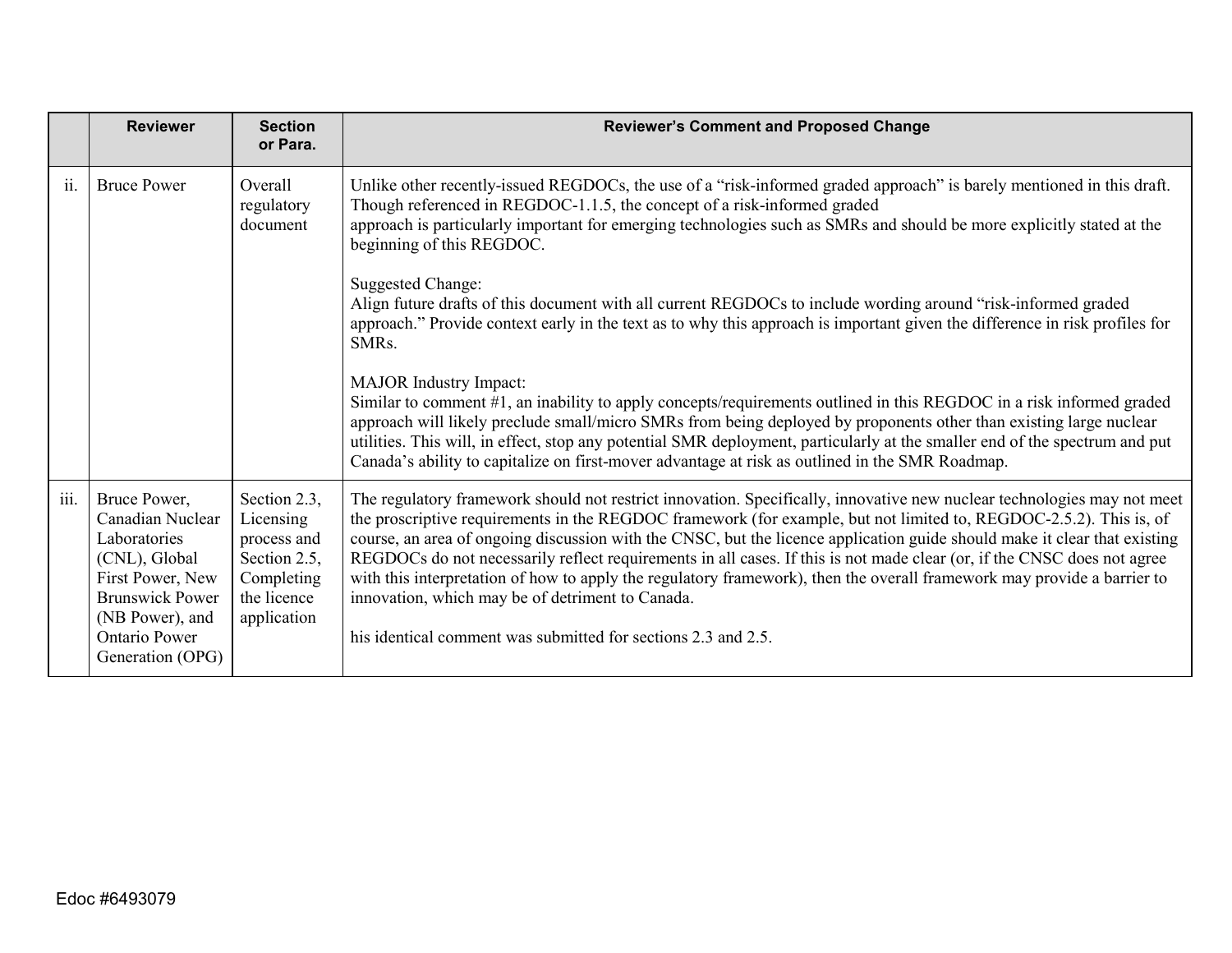|     | <b>Reviewer</b>                                                                                                                                                         | <b>Section</b><br>or Para.     | <b>Reviewer's Comment and Proposed Change</b>                                                                                                                                                                                                                                                                                                                                                                                                                                                                                                                                                                                                                                                                                                                                                                                                                                                                                                           |
|-----|-------------------------------------------------------------------------------------------------------------------------------------------------------------------------|--------------------------------|---------------------------------------------------------------------------------------------------------------------------------------------------------------------------------------------------------------------------------------------------------------------------------------------------------------------------------------------------------------------------------------------------------------------------------------------------------------------------------------------------------------------------------------------------------------------------------------------------------------------------------------------------------------------------------------------------------------------------------------------------------------------------------------------------------------------------------------------------------------------------------------------------------------------------------------------------------|
| iv. | Bruce Power,<br>Canadian Nuclear<br>Laboratories<br>(CNL), Global<br>First Power, New<br><b>Brunswick Power</b><br>(NB Power), and<br>Ontario Power<br>Generation (OPG) | Section 4.1.3,<br>Organization | Licensees have a series of significant concerns and requests for clarity with the sub-section on Organization. Once again,<br>this draft document is seeking information that is either overly broad, not available in the construction phase, speculative<br>or geared toward existing, large-scale organizations.<br>Suggested Change:<br>CNSC staff is urged to revisit this entire section to ensure it seeks information that is applicable to all potential applicants<br>and available at the time of a licence to construct application.<br><b>MAJOR</b> Impact on Industry:<br>This document appears to have been written exclusively for current CANDU designs and construction by large utilities.<br>Will there be another licence to construct for SMRs, or is this exclusive to all makes of nuclear models? This lack of<br>clarity could weaken Canada's ability to capitalize on first-mover advantage as outlined in the SMR Roadmap. |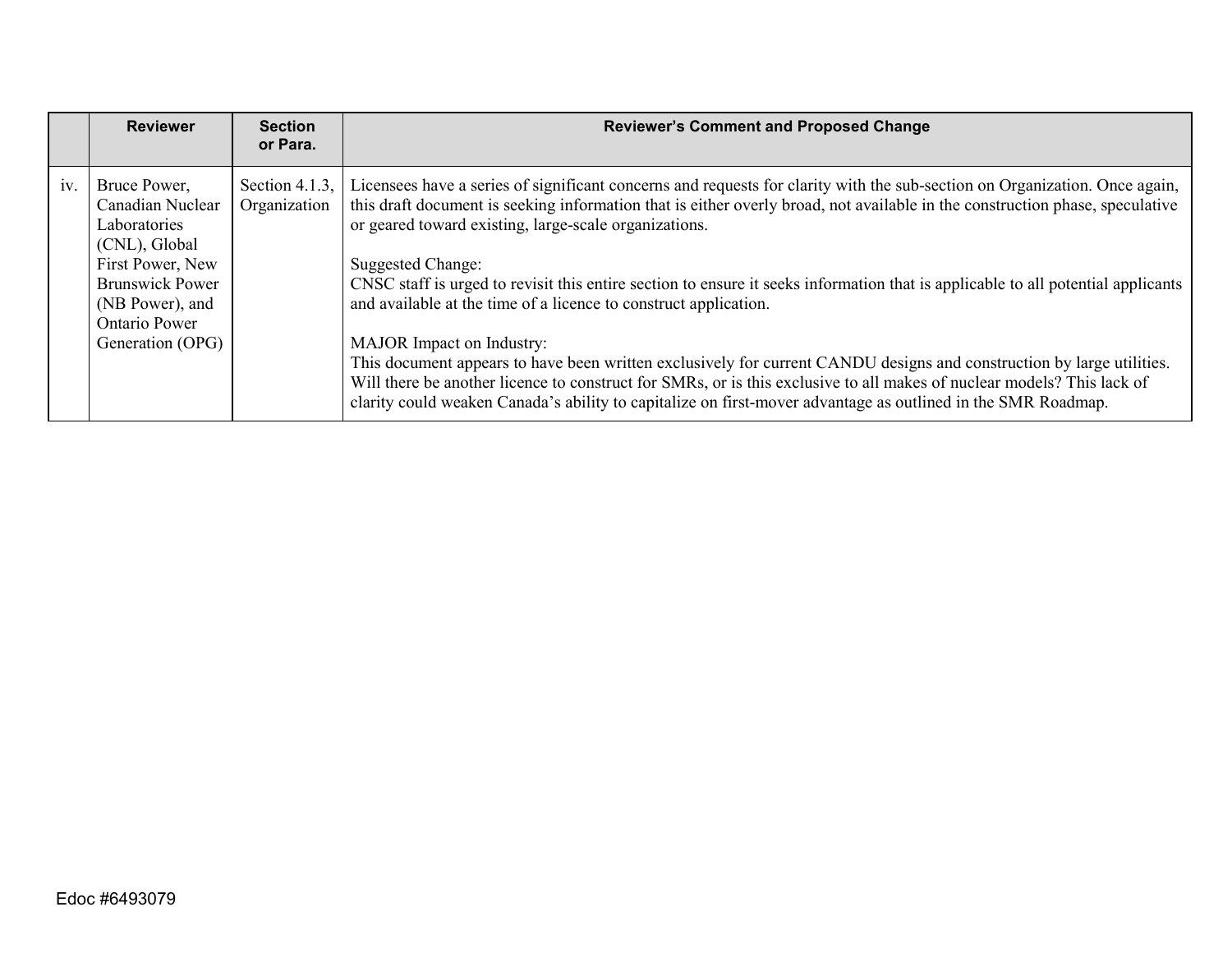**Table D**: Theme: What is the regulatory basis for the CNSC's requirements on specific items? (this table consolidates all specific comments received that have been consolidated into comment #NN) (Note that comments in this table may include comments included in Table E, because some individual comments include information relevant to both themes)

|    | <b>Reviewer</b>    | <b>Section</b><br>or Para.                                     | <b>Reviewer's Comment and Proposed Change</b>                                                                                                                                                                                                                                                                                                                                                                                                                                                                                                                                                                                                                                                                                                                                                                                                                                                                                                                                      |
|----|--------------------|----------------------------------------------------------------|------------------------------------------------------------------------------------------------------------------------------------------------------------------------------------------------------------------------------------------------------------------------------------------------------------------------------------------------------------------------------------------------------------------------------------------------------------------------------------------------------------------------------------------------------------------------------------------------------------------------------------------------------------------------------------------------------------------------------------------------------------------------------------------------------------------------------------------------------------------------------------------------------------------------------------------------------------------------------------|
| b. | <b>Bruce Power</b> | Submit<br>comments on<br>the overall<br>regulatory<br>document | The draft REGDOC mixes requirements ("shall" statements) that have a basis under the NSCA with expectations<br>("should" statements) that have no basis under the NSCA. For example, the draft REGDOC states "the applicant shall<br>describe how their proposed public information and disclosure program meets the requirements in REGDOC-3.2.1."<br>While submission of a proposed public information and disclosure program is indeed a statutory requirement (a "shall"<br>statement is appropriate), the requirement to meet REGDOC-3.2.1 is not a statutory requirement. In other words, this<br>sentence has mixed statutory requirements with general expectations. Accordingly, all statements that mix requirements<br>("shall") with expectations ("should") must be rewritten to clearly delineate requirements from expectations.<br>Suggested Change:<br>Review and revise the REGDOC to eliminate "shall" statements that are not fully aligned with the statutory |
|    |                    |                                                                | requirements under the NSCA. Where those statements go beyond the requirements of the NSCA, they should be<br>rewritten as guidance, not requirements. Specific examples of these statements are identified in [other comments].                                                                                                                                                                                                                                                                                                                                                                                                                                                                                                                                                                                                                                                                                                                                                   |
|    |                    |                                                                | MAJOR Impact on Industry:<br>In order for the overall regulatory framework to not unduly burden business decisions, it is absolutely critical to clearly<br>distinguish statutory requirements ("shall" statements) from general expectations ("should" statements).                                                                                                                                                                                                                                                                                                                                                                                                                                                                                                                                                                                                                                                                                                               |
|    |                    |                                                                | In an extreme example, if the licence application guide indicates that the application "shall" comply with a specific<br>REGDOC, but the applicant proposes to use new technology that cannot meet all the requirements of that REGDOC,<br>then an applicant may make a business decision not to proceed with the entire project.                                                                                                                                                                                                                                                                                                                                                                                                                                                                                                                                                                                                                                                  |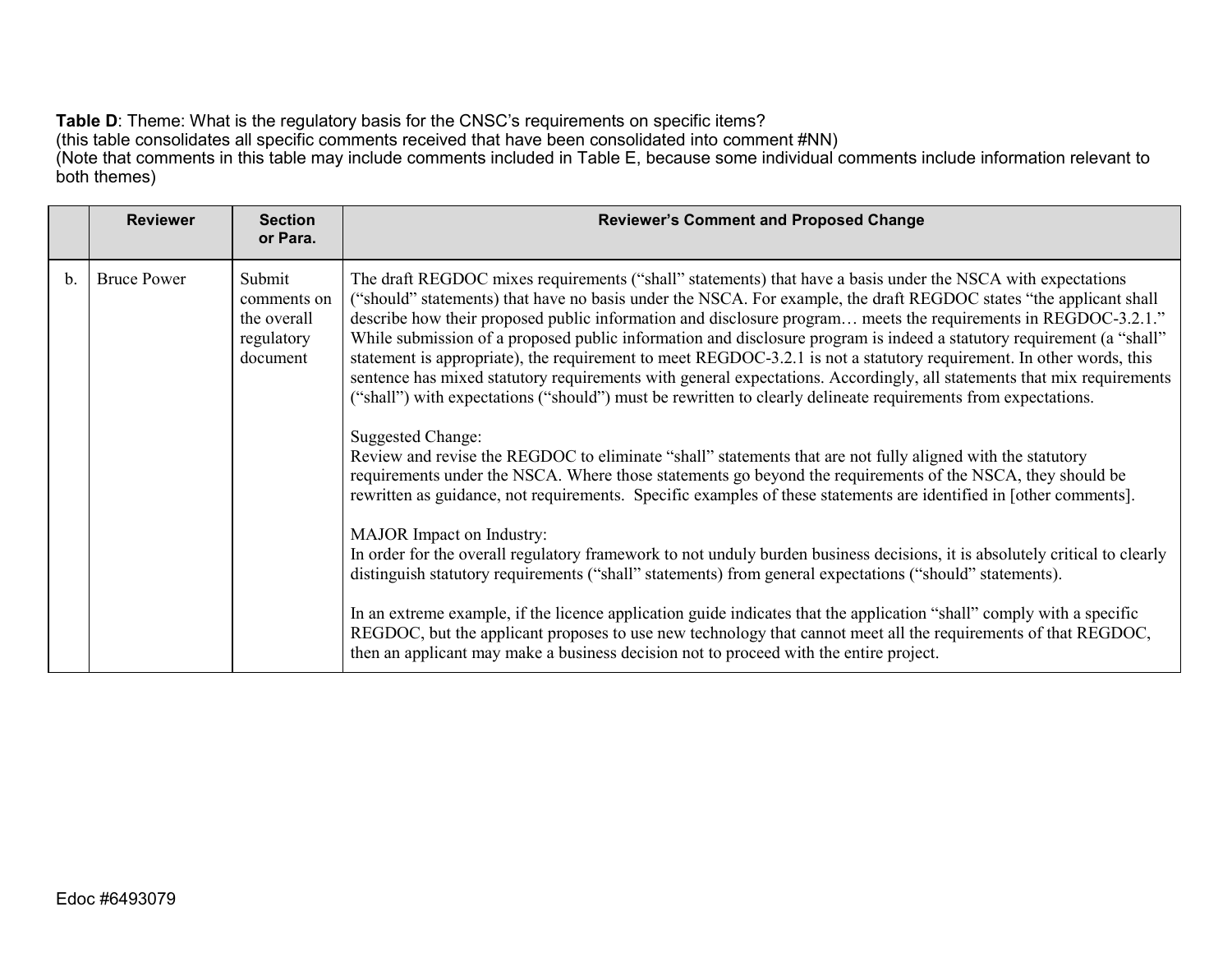|    | <b>Reviewer</b>                                                                                                                                                         | <b>Section</b><br>or Para.                               | <b>Reviewer's Comment and Proposed Change</b>                                                                                                                                                                                                                                                                                                                                                                                                                                                                                                                                                                                                                                                                                                                                                                                                                                                                                                                                                                                                                                                                                                                                                                                                                                                                                                                                                                                                                                                                                                                                                                                                                                                                                                                                                                                                                                                                                                                                                                                                                                                                                                                                                                                       |
|----|-------------------------------------------------------------------------------------------------------------------------------------------------------------------------|----------------------------------------------------------|-------------------------------------------------------------------------------------------------------------------------------------------------------------------------------------------------------------------------------------------------------------------------------------------------------------------------------------------------------------------------------------------------------------------------------------------------------------------------------------------------------------------------------------------------------------------------------------------------------------------------------------------------------------------------------------------------------------------------------------------------------------------------------------------------------------------------------------------------------------------------------------------------------------------------------------------------------------------------------------------------------------------------------------------------------------------------------------------------------------------------------------------------------------------------------------------------------------------------------------------------------------------------------------------------------------------------------------------------------------------------------------------------------------------------------------------------------------------------------------------------------------------------------------------------------------------------------------------------------------------------------------------------------------------------------------------------------------------------------------------------------------------------------------------------------------------------------------------------------------------------------------------------------------------------------------------------------------------------------------------------------------------------------------------------------------------------------------------------------------------------------------------------------------------------------------------------------------------------------------|
| c. | Bruce Power,<br>Canadian Nuclear<br>Laboratories<br>(CNL), Global<br>First Power, New<br><b>Brunswick Power</b><br>(NB Power), and<br>Ontario Power<br>Generation (OPG) | Section 2.5,<br>Completing<br>the licence<br>application | Licensees have significant concerns with the following passages:<br>1. The REGDOC says the applicant "shall" submit improvement plans and "shall" identify standards to be met.<br>Additionally, it says the applicant "shall" provide a performance assessment. The mandatory "shall" does not have a<br>statutory basis. Unless REGDOC-1.1.2 is cited in a licence, the "shall" has no weight in this context<br>2. More importantly, improvement plans and performance assessments do not belong in a licence to construct. These<br>are more appropriate during licence renewals, or licences to operate. The REGDOC is asking for information that<br>would not exist for first constructors3. The need to cite 'other' codes and standards as per the 1 <sup>st</sup> sentence of the 2nd<br>paragraph should be clarified. Codes and standards are not regulatory documents, per se.<br><b>Suggested Change:</b><br>CNSC staff is urged to:<br>1. Either remove the references to improvement plans and performance assessments or note that, in the case of a licence<br>renewal, 'the applicant should submit improvement plans' and where changes are planned, 'the applicant should identify<br>the standard to be met.'<br>2. Correct Section 2.5 to note that, in the case of a licence renewal, 'the applicant should provide a statement of<br>performance assessment where warranted.'<br>3. Amend the 1st sentence of the 2nd paragraph to read, 'The application should cite CNSC regulatory documents, and<br>other codes and standards that will govern program objectives that demonstrate the applicant's ability to implement the<br>safety and control measures.'<br>MAJOR Impact on Industry:<br>It is important to maintain a clear distinction between requirements and guidance in all aspects of the regulatory<br>framework. By citing items like improvement plans and performance assessments, this draft does not seem to recognize<br>these are construction projects not ongoing operations. First time constructors cannot be required to submit information<br>that will not exist. A requirement to submit an improvement plan, if not warranted, will result in unnecessary project<br>work. |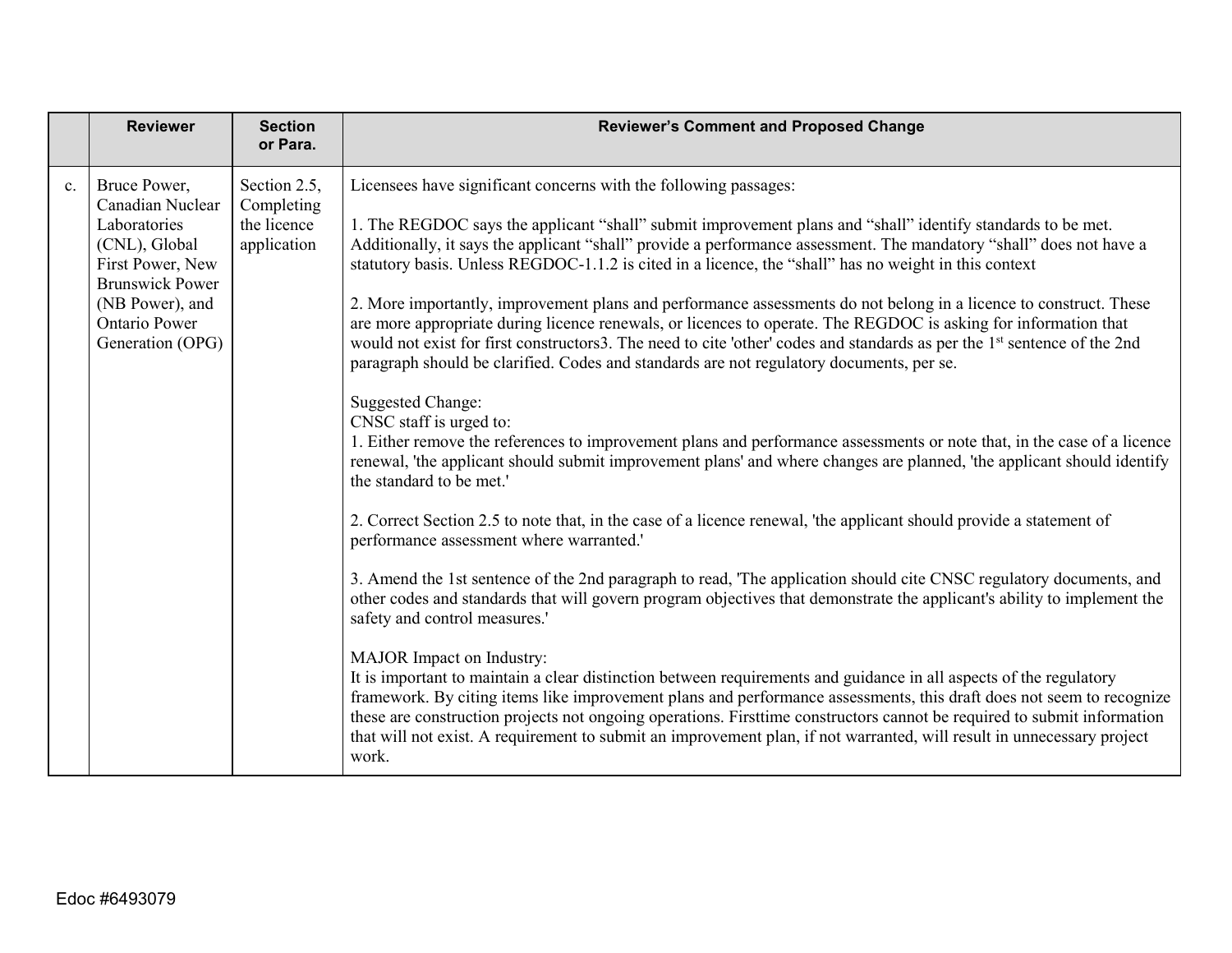|             | <b>Reviewer</b>                                                                                                                                                         | <b>Section</b><br>or Para.                                                                                                                                                             | <b>Reviewer's Comment and Proposed Change</b>                                                                                                                                                                                                                                                                                                                                                                                                                                                                                                                                                                                                                                                                                                                                                                                                                                                                                                                                                                                                                                                                                                                                                                                                                                                                                                                                                                                                                                                                                                                                                                                                                                                    |
|-------------|-------------------------------------------------------------------------------------------------------------------------------------------------------------------------|----------------------------------------------------------------------------------------------------------------------------------------------------------------------------------------|--------------------------------------------------------------------------------------------------------------------------------------------------------------------------------------------------------------------------------------------------------------------------------------------------------------------------------------------------------------------------------------------------------------------------------------------------------------------------------------------------------------------------------------------------------------------------------------------------------------------------------------------------------------------------------------------------------------------------------------------------------------------------------------------------------------------------------------------------------------------------------------------------------------------------------------------------------------------------------------------------------------------------------------------------------------------------------------------------------------------------------------------------------------------------------------------------------------------------------------------------------------------------------------------------------------------------------------------------------------------------------------------------------------------------------------------------------------------------------------------------------------------------------------------------------------------------------------------------------------------------------------------------------------------------------------------------|
| $d_{\cdot}$ | Bruce Power,<br>Canadian Nuclear<br>Laboratories<br>(CNL), Global<br>First Power, New<br><b>Brunswick Power</b><br>(NB Power), and<br>Ontario Power<br>Generation (OPG) | Sections<br>3.2.3,<br>Description<br>of site, 3.2.4,<br>Description<br>of the<br>facility's<br>existing<br>licensing<br>status and<br>3.2.5,<br>Nuclear and<br>hazardous<br>substances | The REGDOC says the application "shall" contain a site plan that includes a description of various security-related<br>elements. Having reviewed GNSCR, Section 3, Class INFR, Section 3, and the NSR, Section 3, licensees do not see<br>statutory requirements for describing the unobstructed areas, barriers enclosing inner areas, inner areas, and/or vital<br>areas. Therefore, this information is not mandatory as per the NSCA.<br>Note that this comment fully agrees that the application "shall" contain a site plan. The intent of this comment is to note<br>that the REGDOC cannot and should not create requirements for the content of the site plan, beyond any requirement<br>specified in the NSCA. Accordingly, this statement must be revised to reflect guidance, not requirement. Also, was it<br>the CNSC's expectation that all of these elements be required for SMRs with no provision for a risk-informed graded<br>approach?<br>Suggested Change:<br>Amend Section 3.2.3 to note that the site plan should contain a description of the unobstructed areas, inner areas, and/or<br>vital areas and consider a graded approach to these requirements for SMRs based on risk.<br>MAJOR Impact on Industry:<br>An inability to apply concepts/requirements outlined in this REGDOC in a risk-informed graded approach will likely<br>preclude small/micro SMRs from being deployed by proponents other than existing large nuclear utilities. This will, in<br>effect, stop any potential SMR deployment, particularly at the smaller end of the spectrum and put Canada's ability to<br>capitalize on first-mover advantage at risk as outlined in the SMR Roadmap. |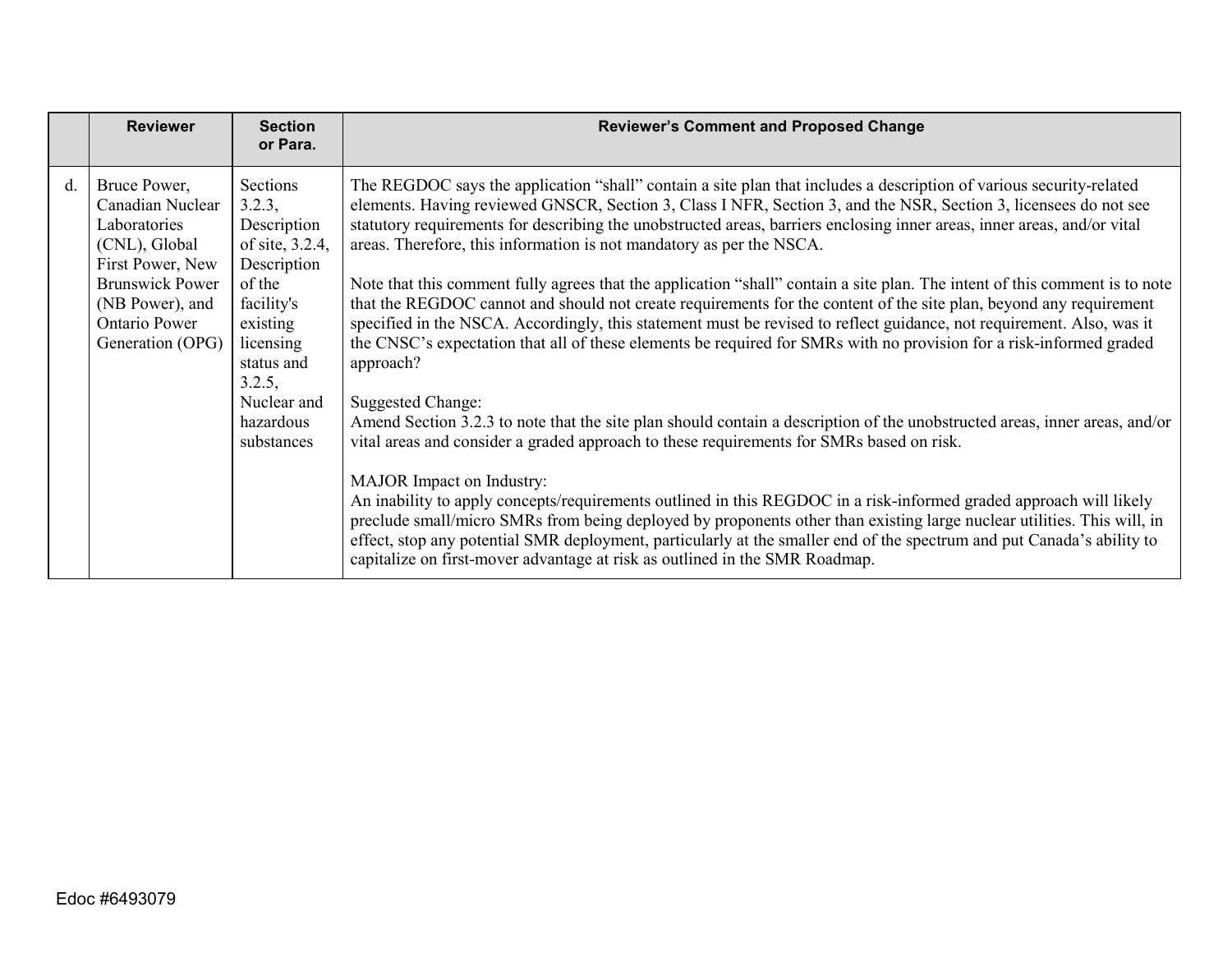|    | <b>Reviewer</b>                                             | <b>Section</b><br>or Para.                     | <b>Reviewer's Comment and Proposed Change</b>                                                                                                                                                                                                                                                                                                                                                                                                                                                                                                                                                                                                                                                                                                                                                                    |
|----|-------------------------------------------------------------|------------------------------------------------|------------------------------------------------------------------------------------------------------------------------------------------------------------------------------------------------------------------------------------------------------------------------------------------------------------------------------------------------------------------------------------------------------------------------------------------------------------------------------------------------------------------------------------------------------------------------------------------------------------------------------------------------------------------------------------------------------------------------------------------------------------------------------------------------------------------|
| e. | Bruce Power,<br>Canadian Nuclear<br>Laboratories            | Section 4.0,<br>Safety<br>Policies,            | The introductory paragraphs are unclear. If read literally, the introductory paragraphs express requirements that are not<br>statutory requirements and should not be included in this REGDOC.                                                                                                                                                                                                                                                                                                                                                                                                                                                                                                                                                                                                                   |
|    | (CNL), Global<br>First Power, New                           | Programs,<br>Processes,                        | The two initial sentences make three separate statements, which are unclear at best. Specifically:                                                                                                                                                                                                                                                                                                                                                                                                                                                                                                                                                                                                                                                                                                               |
|    | <b>Brunswick Power</b>                                      | Procedures                                     | 1. "The applicant's safety policies [etc] shall address all relevant sections in the NSCA"                                                                                                                                                                                                                                                                                                                                                                                                                                                                                                                                                                                                                                                                                                                       |
|    | (NB Power), and<br><b>Ontario Power</b><br>Generation (OPG) | and Other<br>Safety and<br>Control<br>Measures | On the surface, this appears to state that the applicant shall follow the law. It may be that this statement is intended to<br>mean that the application shall address all relevant sections of the NSCA. As this is the purpose of the licence<br>application guide, such a statement is redundant at best.                                                                                                                                                                                                                                                                                                                                                                                                                                                                                                     |
|    |                                                             |                                                | 2. "[The applicant's safety policies, etc.] shall also address the CNSC's safety and control areas."<br>On the surface, this appears to state that the applicant's management system should address the CNSC's regulatory<br>framework. Other than meeting legal requirements, it is not clear how to do so. Should the management system be<br>structured to align with the CNSC's regulatory framework? Such a requirement would be unduly burdensome. Instead,<br>it is assumed that this statement is intended to mean that the application shall address all CNSC safety and control<br>areas. However, no such requirement exists under the NSCA, and the application guide is intended to provide that<br>structure (as a guide, not a requirement). This statement is redundant at best.                 |
|    |                                                             |                                                | 3. "The applicant's policies, programs, [etc] shall also address other matters of regulatory interest."<br>On the surface, this appears to state that the applicant's management system should address the CNSC's regulatory<br>framework. Other than meeting legal requirements, it is not clear how to do so. Should the management system be<br>structured to align with the CNSC's regulatory framework? Such a requirement ("shall") would be unduly burdensome.<br>Instead, it is assumed that this statement is intended to mean that the application shall address other matters of<br>regulatory interest. However, no such requirement exists under the NSCA, and the application guide is intended to<br>provide that structure (as a guide, not a requirement). This statement is redundant at best. |
|    |                                                             |                                                | <b>Suggested Change:</b><br>Remove introductory paragraphs) to Section 4 or revise to clarify their intent.                                                                                                                                                                                                                                                                                                                                                                                                                                                                                                                                                                                                                                                                                                      |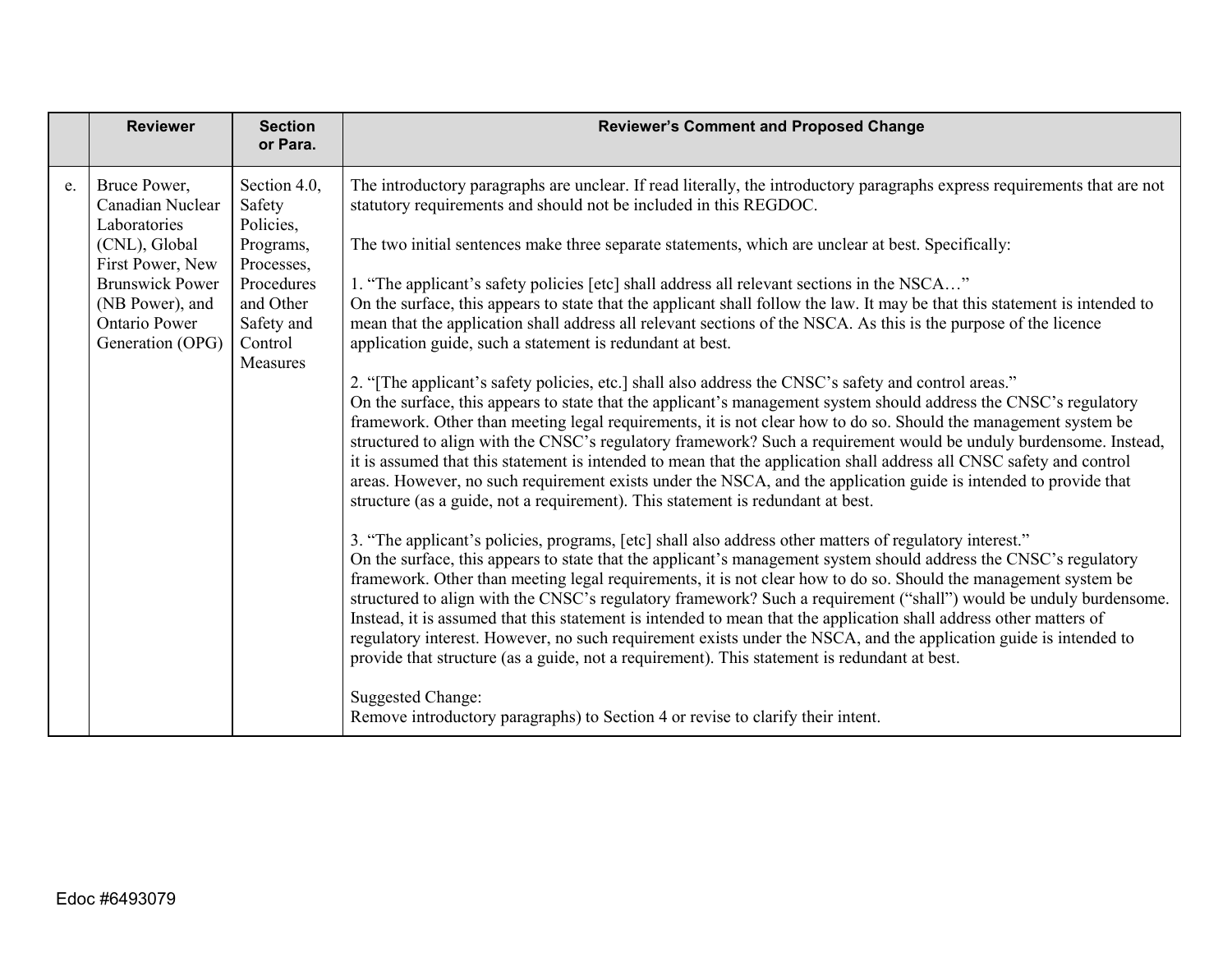|    | <b>Reviewer</b>                                                                                                                                                                | <b>Section</b><br>or Para.     | <b>Reviewer's Comment and Proposed Change</b>                                                                                                                                                                                                                                                                                                                                                                                                                                                                                                                                                                                                                                                                                                                                                                                                                                                                                                                                                                                                                                                                                                                                                                                                                                                                                                                                                                                                                                                                                                                                                                                                                                                                                                                                                                                                                                                                                                                                                                         |
|----|--------------------------------------------------------------------------------------------------------------------------------------------------------------------------------|--------------------------------|-----------------------------------------------------------------------------------------------------------------------------------------------------------------------------------------------------------------------------------------------------------------------------------------------------------------------------------------------------------------------------------------------------------------------------------------------------------------------------------------------------------------------------------------------------------------------------------------------------------------------------------------------------------------------------------------------------------------------------------------------------------------------------------------------------------------------------------------------------------------------------------------------------------------------------------------------------------------------------------------------------------------------------------------------------------------------------------------------------------------------------------------------------------------------------------------------------------------------------------------------------------------------------------------------------------------------------------------------------------------------------------------------------------------------------------------------------------------------------------------------------------------------------------------------------------------------------------------------------------------------------------------------------------------------------------------------------------------------------------------------------------------------------------------------------------------------------------------------------------------------------------------------------------------------------------------------------------------------------------------------------------------------|
| f. | Bruce Power,<br>Canadian Nuclear<br>Laboratories<br>(CNL), Global<br>First Power, New<br><b>Brunswick Power</b><br>(NB Power), and<br><b>Ontario Power</b><br>Generation (OPG) | Section 4.1.3,<br>Organization | The REGDOC says an applicant 'shall ensure that, as a contractual obligation, the applicant and the CNSC will have<br>right of access to the premises of any supplier to the construction program.'<br>This requirement ("shall") is not based on the statutory requirements of the NSCA, and is not relevant to the<br>application. This REGDOC should not—indeed, barring a specific licence condition, cannot— create requirements.<br>There are appropriate times for the future licensee to visit supplier premises. However, this comment is intended to note<br>that such visits are not appropriate for all suppliers. If taken literally, this requirement is unduly burdensome to the<br>future licensee and may interfere with contractual relationships. The requirement for the CNSC to have right of access<br>must be explained further.<br>This comment has already noted that the REGDOC cannot create requirements. Taken literally, this new requirement<br>envisions CNSC access to a wide variety of commercial suppliers, but does not provide context or limitations to the<br>scope of that access. Under the NSCA, CNSC inspectors have wide authority and latitude to conduct inspections related<br>to the mandate of the NSCA. If the proposed site visits fall within the mandate of the NSCA, such contractual<br>obligations would not be necessary. If the proposed site visits do not fall within the mandate of the NSCA, such<br>contractual obligations are not appropriate. Also, the CNSC has no legal mandate outside Canada. Therefore, should a<br>supplier be located outside Canada's border, this requirement cannot be enforceable.<br><b>Suggested Change:</b><br>Remove this statement or change 'shall' to 'should'.<br>MAJOR Impact on Industry:<br>This is an overly broad, unnecessary, and burdensome requirement. As the REGDOC should not, and cannot, create<br>requirements, the statement must at minimum be clarified to reflect guidance, not requirement. |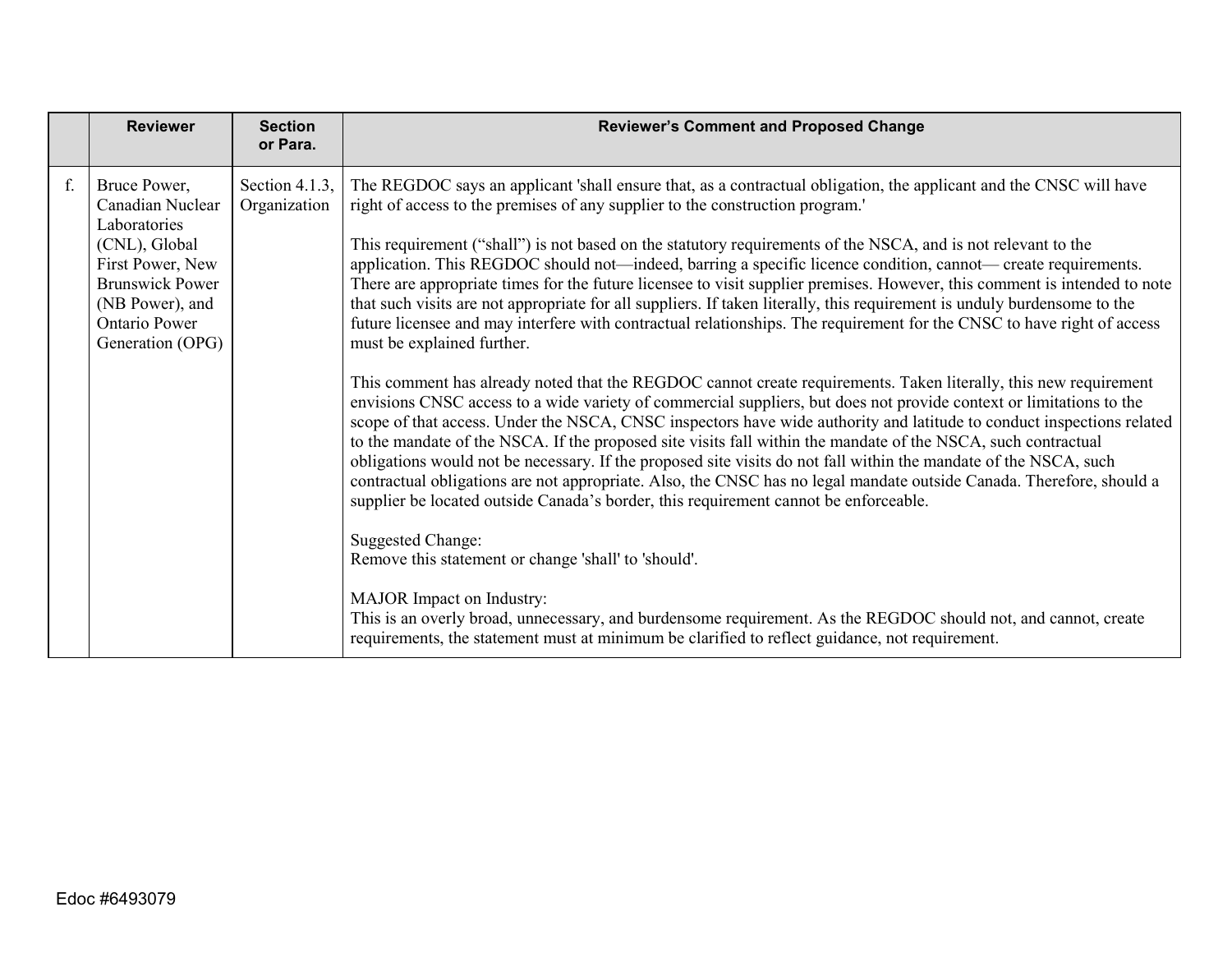|    | <b>Reviewer</b>                                                                                                                                                                | <b>Section</b><br>or Para.                                                                | <b>Reviewer's Comment and Proposed Change</b>                                                                                                                                                                                                                                                                                                                                                                                                                                                                                                                                                                                                                                                                                                                                                                                                                                                                                                                                                                                                                                                                                                                                                                                                                                                                  |
|----|--------------------------------------------------------------------------------------------------------------------------------------------------------------------------------|-------------------------------------------------------------------------------------------|----------------------------------------------------------------------------------------------------------------------------------------------------------------------------------------------------------------------------------------------------------------------------------------------------------------------------------------------------------------------------------------------------------------------------------------------------------------------------------------------------------------------------------------------------------------------------------------------------------------------------------------------------------------------------------------------------------------------------------------------------------------------------------------------------------------------------------------------------------------------------------------------------------------------------------------------------------------------------------------------------------------------------------------------------------------------------------------------------------------------------------------------------------------------------------------------------------------------------------------------------------------------------------------------------------------|
| g. | Bruce Power,<br>Canadian Nuclear<br>Laboratories<br>(CNL), Global<br>First Power, New<br><b>Brunswick Power</b><br>(NB Power), and<br><b>Ontario Power</b><br>Generation (OPG) | Sections<br>4.2.2, Human<br>performance<br>program and<br>4.2.3,<br>Personnel<br>training | The REGDOC states that the applicant 'shall describe a training system that is in accordance with REGDOC-2.2.2.'<br>There is no statutory requirement to comply with REGDOC-2.2.2. Accordingly, this statement should reflect guidance,<br>not requirement. This section also suggests, 'The applicant should describe the qualification and training requirements<br>for personnel engaged in the design activities, and the proposed program and schedule for recruiting, training and<br>qualifying workers for work relating to construction, commissioning, operation and maintenance.' This is not applicable<br>to the licence to construct phase."<br><b>Suggested Change:</b><br>Remove the statement. Otherwise, revise Section 4.2.3 to say, 'the application should describe a training system that is<br>in accordance with REGDOC-2.2.2' or clarify that the requirement is to describe 'the proposed program and schedule<br>for recruiting, training and qualifying workers in respect of the operation and maintenance of the nuclear facility' and<br>that compliance with REGDOC-2.2.2 may be used to partially meet that requirement."<br><b>MAJOR</b> Impact on Industry:<br>This is not appropriate for this phase of a potential project, but more applicable for an operating licence. |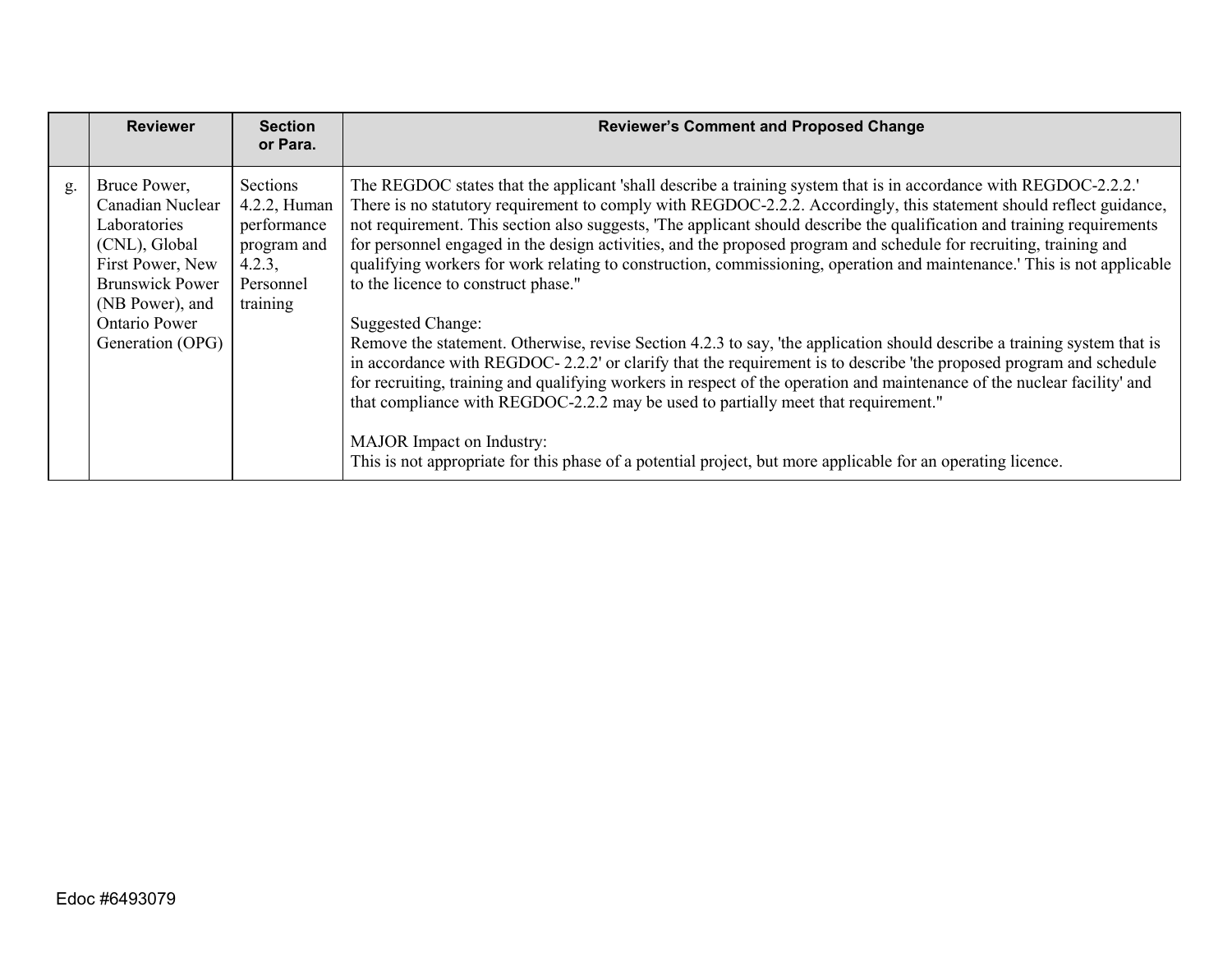|    | <b>Reviewer</b>                                                                                                                                                         | <b>Section</b><br>or Para.                   | <b>Reviewer's Comment and Proposed Change</b>                                                                                                                                                                                                                                                                                                                                                                                                                                                                                                                                                                                                                                                                                                                                                                                                                                                                                                                                                                                                                                                                                                                                                                                                                                                                                                                                                                                                                                                                                                                                                                                                                                                                                                                                                          |
|----|-------------------------------------------------------------------------------------------------------------------------------------------------------------------------|----------------------------------------------|--------------------------------------------------------------------------------------------------------------------------------------------------------------------------------------------------------------------------------------------------------------------------------------------------------------------------------------------------------------------------------------------------------------------------------------------------------------------------------------------------------------------------------------------------------------------------------------------------------------------------------------------------------------------------------------------------------------------------------------------------------------------------------------------------------------------------------------------------------------------------------------------------------------------------------------------------------------------------------------------------------------------------------------------------------------------------------------------------------------------------------------------------------------------------------------------------------------------------------------------------------------------------------------------------------------------------------------------------------------------------------------------------------------------------------------------------------------------------------------------------------------------------------------------------------------------------------------------------------------------------------------------------------------------------------------------------------------------------------------------------------------------------------------------------------|
| h. | Bruce Power,<br>Canadian Nuclear<br>Laboratories<br>(CNL), Global<br>First Power, New<br><b>Brunswick Power</b><br>(NB Power), and<br>Ontario Power<br>Generation (OPG) | Section 4.2.4,<br>Personnel<br>certification | The REGDOC states 'for positions requiring certification as set out in REGDOC-2.2.3, Volume III  the application<br>shall include details '<br>However, neither REGDOC-1.1.2 nor REGDOC-2.2.3 Volume III can create requirements. There is no statutory<br>requirement for persons to be certified as per REGDOC-2.2.3 Volume III. (This comment acknowledges the statutory<br>authority of the Commission to impose certification requirements, but notes that authority is not necessarily linked<br>directly to REGDOC-2.2.3 Volume III.)<br>The applicant is, and should be, free to propose approaches that are not fully in alignment with REGDOC-2.2.3,<br>particularly for novel reactor designs such as SMRs. For example, a requirement for oneyear plant experience cannot be<br>demonstrated for a new design. In addition, details of operator certification may not be available at time of licence<br>application, particularly for large projects which could take multiple years for construction. It is unclear what level of<br>detail is being requested at this stage of a project.<br><b>Suggested Change:</b><br>Revise Section 4.2.4 to say, 'for positions requiring certification as set out in REGDOC-2.2.3, Volume III  the<br>application should include details ' It should also include guidance or the use of graded approach on how REGDOC-<br>2.2.3, Volume III is applicable to other reactor designs.<br><b>MAJOR</b> Impact on Industry:<br>The regulatory requirements should be technology neutral and be able to account of personnel certification<br>requirements for SMR design and operation. Inability to provide requested detail at the time of a licence to construct<br>application will delay licensing timelines and cause undue delay to projects. |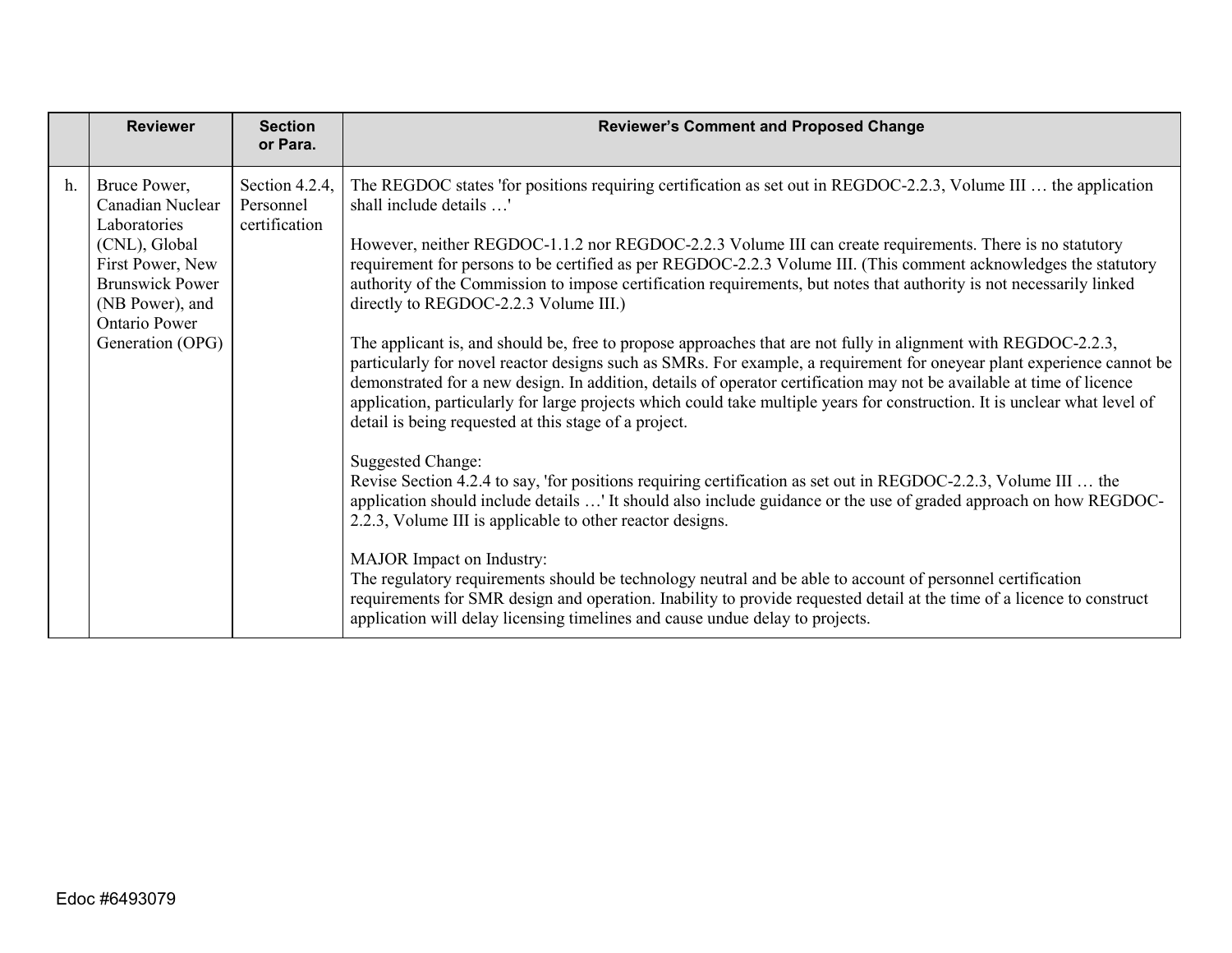|                | <b>Reviewer</b>                                                                                                                                                         | <b>Section</b><br>or Para.                                                                     | <b>Reviewer's Comment and Proposed Change</b>                                                                                                                                                                                                                                                                                                                                                                                                                                                                                                                                                                                                                                                                                                                                                                                                                                                                                                                                                                                                                                                                                                                                                                                                                                                                  |
|----------------|-------------------------------------------------------------------------------------------------------------------------------------------------------------------------|------------------------------------------------------------------------------------------------|----------------------------------------------------------------------------------------------------------------------------------------------------------------------------------------------------------------------------------------------------------------------------------------------------------------------------------------------------------------------------------------------------------------------------------------------------------------------------------------------------------------------------------------------------------------------------------------------------------------------------------------------------------------------------------------------------------------------------------------------------------------------------------------------------------------------------------------------------------------------------------------------------------------------------------------------------------------------------------------------------------------------------------------------------------------------------------------------------------------------------------------------------------------------------------------------------------------------------------------------------------------------------------------------------------------|
| $\mathbf{i}$ . | Bruce Power,<br>Canadian Nuclear<br>Laboratories<br>(CNL), Global<br>First Power, New<br><b>Brunswick Power</b><br>(NB Power), and<br>Ontario Power<br>Generation (OPG) | Section 4.2.5,<br>Initial<br>certification<br>examinations<br>and<br>requalificatio<br>n tests | The REGDOC states 'the application shall describe an examination program  in accordance with REGDOC-2.2.3<br>Volume III ' and 'the application shall address the CNSC examination guides EG1  and EG2'<br>There is no statutory requirement for the examination program to comply with REGDOC-2.2., Volume III, EG1, and/or<br>EG2. Accordingly, these statements should be removed to reflect guidance, not requirements.<br>Also, these three CNSC documents are CANDU specific:<br>• EG1, Requirements and Guidelines for Written and Oral Certification Examinations for Shift Personnel<br>· EG2, Requirements and Guidance for Simulator-based Certification Examinations for Shift Personnel at NPPs<br>• Requirements for the Requalification Testing of Certified Shift Personnel at Nuclear Power Plants, revision 2.<br>Suggested Change:<br>Remove this section.<br><b>MAJOR</b> Impact on Industry:<br>The regulatory requirements should be technology neutral. Also, this draft does recognize these are construction<br>projects. This creates a large overlap of requirements (redundant) between Construction & Operating licences. As<br>presently written, draft REGDOC-1.1.2 is nearly identical to REGDOC-1.1.3, Licence Application Guide: Licence to<br>Operate a Nuclear Power Plant. |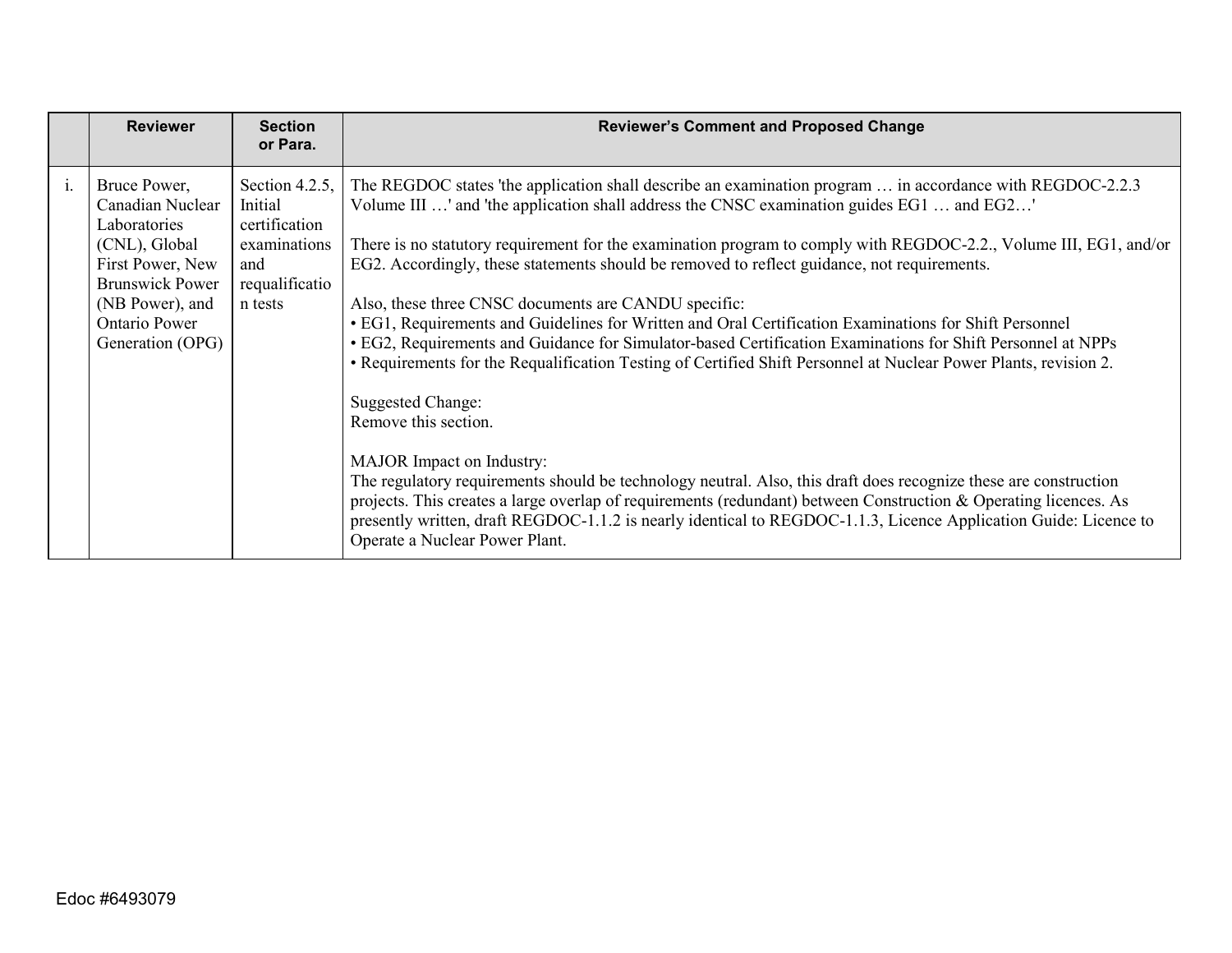|    | <b>Reviewer</b>                                                                                                                                                                | <b>Section</b><br>or Para.                                                                | <b>Reviewer's Comment and Proposed Change</b>                                                                                                                                                                                                                                                                                                                                                                                                                                                                                                                                                                                                                                                                                                                                                                                                                                                                                                                                                                                                                                                         |
|----|--------------------------------------------------------------------------------------------------------------------------------------------------------------------------------|-------------------------------------------------------------------------------------------|-------------------------------------------------------------------------------------------------------------------------------------------------------------------------------------------------------------------------------------------------------------------------------------------------------------------------------------------------------------------------------------------------------------------------------------------------------------------------------------------------------------------------------------------------------------------------------------------------------------------------------------------------------------------------------------------------------------------------------------------------------------------------------------------------------------------------------------------------------------------------------------------------------------------------------------------------------------------------------------------------------------------------------------------------------------------------------------------------------|
| j. | Bruce Power,<br>Canadian Nuclear<br>Laboratories<br>(CNL), Global<br>First Power, New<br><b>Brunswick Power</b><br>(NB Power), and<br><b>Ontario Power</b><br>Generation (OPG) | Sections 4.3,<br>Operating<br>Performance<br>and 4.3.1,<br>General<br>consideration<br>S. | The REGDOC states 'the application shall include information on how the nuclear facility will adhere to any applicable<br>provincial legislation or other applicable codes and standards.'<br>There is no statutory requirement to provide this information with an application to construct a nuclear facility.<br>Additionally, the statement is far too broad. Extensive provincial legislation applies to activities required to construct a<br>nuclear facility. While some of that provincial legislation could hypothetically fall within the mandate of the NSCA,<br>much of it would not. Instead, if the CNSC has general expectations for the application of a licence to construct, those<br>expectations should be made explicit.<br><b>Suggested Change:</b><br>Remove the statement.<br>MAJOR Impact on Industry:<br>This statement goes well beyond the mandate of the NSCA and includes items of provincial authority. Should the<br>CNSC have general expectations relating a licence application, those expectations can and should be listed in the<br>licence application guide. |
| k. | Bruce Power,<br>Canadian Nuclear<br>Laboratories<br>(CNL), Global<br>First Power, New<br><b>Brunswick Power</b><br>(NB Power), and<br><b>Ontario Power</b><br>Generation (OPG) | Sections 4.4,<br>Safety<br>analysis and<br>4.4.1,<br>General<br>consideration<br>S.       | The REGDOC states that the 'PSAR includes a deterministic safety analysis, a probabilistic safety assessment (PSA)<br>and a hazards analysis.' As written, it is not clear if this is requirement or guidance. As there is no statutory requirement<br>to provide any of these three elements, the sentence must reflect guidance as to the content of the PSAR. This sentence<br>should be revised to use the word 'should.'<br><b>Suggested Change:</b><br>Revise Section 4.4.1 to state 'the PSAR should include a deterministic safety analysis, a probabilistic safety assessment<br>(PSA) and a hazards analysis.'                                                                                                                                                                                                                                                                                                                                                                                                                                                                              |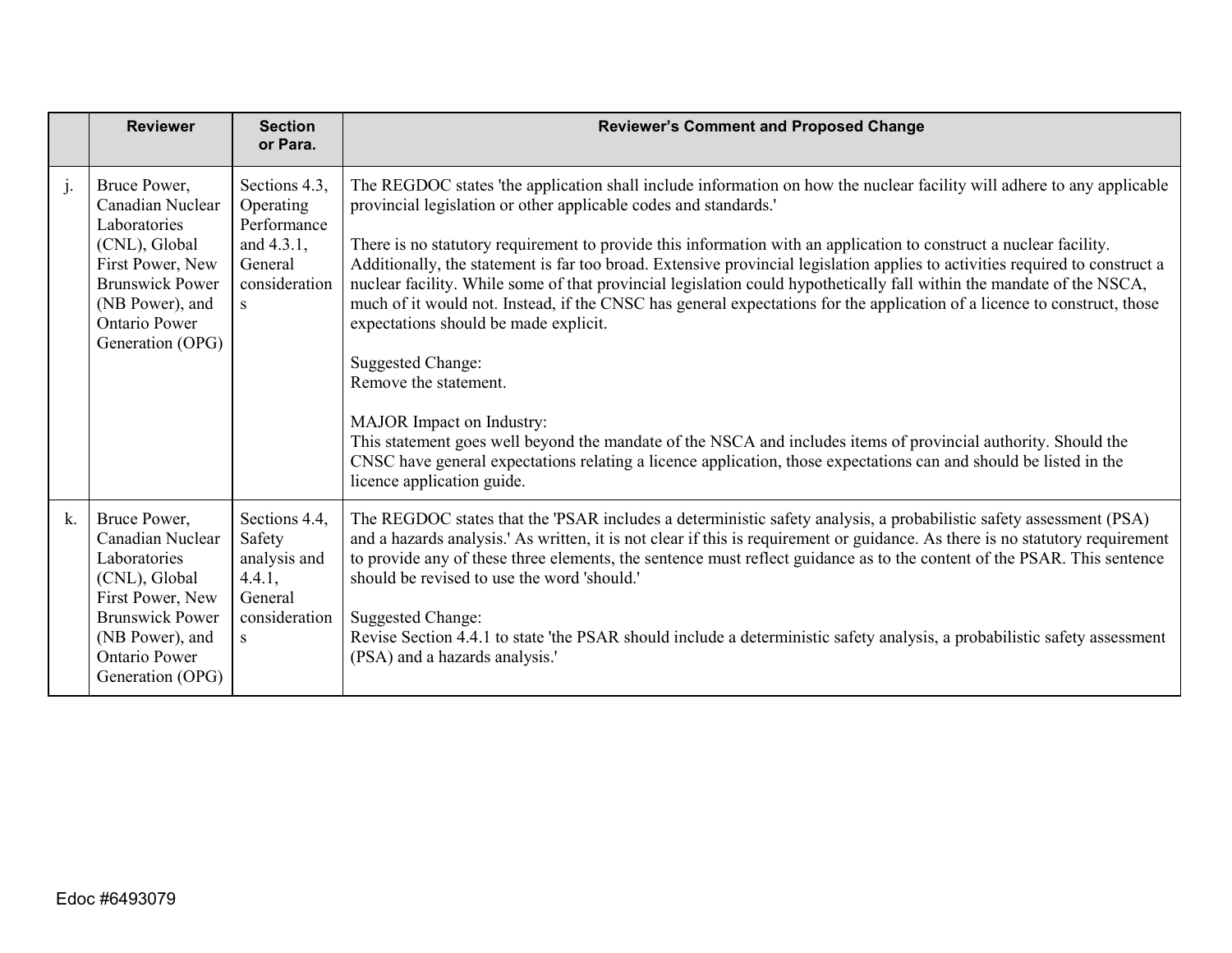|    | <b>Reviewer</b>                                                                                                                                                                | <b>Section</b><br>or Para.                                                                                    | <b>Reviewer's Comment and Proposed Change</b>                                                                                                                                                                                                                                                                                                                                                                                                                                                                                                                                                                                                                                                                                                                                                                               |
|----|--------------------------------------------------------------------------------------------------------------------------------------------------------------------------------|---------------------------------------------------------------------------------------------------------------|-----------------------------------------------------------------------------------------------------------------------------------------------------------------------------------------------------------------------------------------------------------------------------------------------------------------------------------------------------------------------------------------------------------------------------------------------------------------------------------------------------------------------------------------------------------------------------------------------------------------------------------------------------------------------------------------------------------------------------------------------------------------------------------------------------------------------------|
| 1. | Bruce Power,<br>Canadian Nuclear<br>Laboratories<br>(CNL), Global<br>First Power, New<br><b>Brunswick Power</b><br>(NB Power), and<br><b>Ontario Power</b><br>Generation (OPG) | Sections<br>4.4.2,<br>Postulated<br>initiating<br>events and<br>4.4.3,<br>Deterministic<br>safety<br>analysis | The REGDOC states that "the safety analysis shall identify postulated initiating events" and "the scope and<br>classification of PIEs shall meet the requirements specified in" There is no statutory requirement for the safety<br>analysis to identify postulated initiating events, nor is there any statutory requirement for the safety analysis to comply<br>with the cited REGDOCs. Accordingly, these two sentences must be revised to reflect guidance, not requirement.<br><b>Suggested Change:</b><br>Revise Section 4.4.2 to 'The safety analysis should identify postulated initiating events (PIEs) using a systematic<br>methodology  The scope and classification of PIEs in the application should meet the requirements specified in'.                                                                    |
| m. | Bruce Power,<br>Canadian Nuclear<br>Laboratories<br>(CNL), Global<br>First Power, New<br><b>Brunswick Power</b><br>(NB Power), and<br><b>Ontario Power</b><br>Generation (OPG) | Sections<br>4.4.2,<br>Postulated<br>initiating<br>events and<br>4.4.3,<br>Deterministic<br>safety<br>analysis | The REGDOC states that 'the application shall include a deterministic safety analysis  conducted in accordance with<br>REGDOC-2.4.1. There is no statutory requirement for the application to include a deterministic safety analysis,<br>although it is acknowledged that the Class I NFR requires submission of a "preliminary safety analysis report". In<br>addition, there is no statutory requirement for deterministic safety analysis to comply with REGDOC-2.4.1.<br>Accordingly, this sentence must be revised to reflect guidance, not requirement.<br><b>Suggested Change:</b><br>Revise Section 4.4.3 to 'The application should include a deterministic safety analysis to evaluate and justify safety and<br>the reactor facility, conducted in accordance with REGDOC-2.4.1, Deterministic Safety Analysis. |
| n. | Bruce Power,<br>Canadian Nuclear<br>Laboratories<br>(CNL), Global<br>First Power, New<br><b>Brunswick Power</b><br>(NB Power), and<br><b>Ontario Power</b><br>Generation (OPG) | Sections<br>4.4.4, Hazard<br>analysis and<br>4.4.5,<br>Probabilistic<br>safety<br>analysis                    | The REGDOC states that "the applicant shall provide a hazard analysis that has been performed in accordance with the<br>requirements of " There is no statutory requirement for the application to include a hazard analysis, although it is<br>acknowledged that the Class I NFR requires submission of a "preliminary safety analysis report". In addition, there is<br>no statutory requirement for the hazard analysis to comply with the cited REGDOCs. Accordingly, this sentence must<br>be revised to reflect guidance, not requirement.<br><b>Suggested Change:</b><br>Revise Section 4.4.4 to 'the applicant should provide a hazard analysis that has been performed in accordance with the<br>requirements of '.                                                                                                |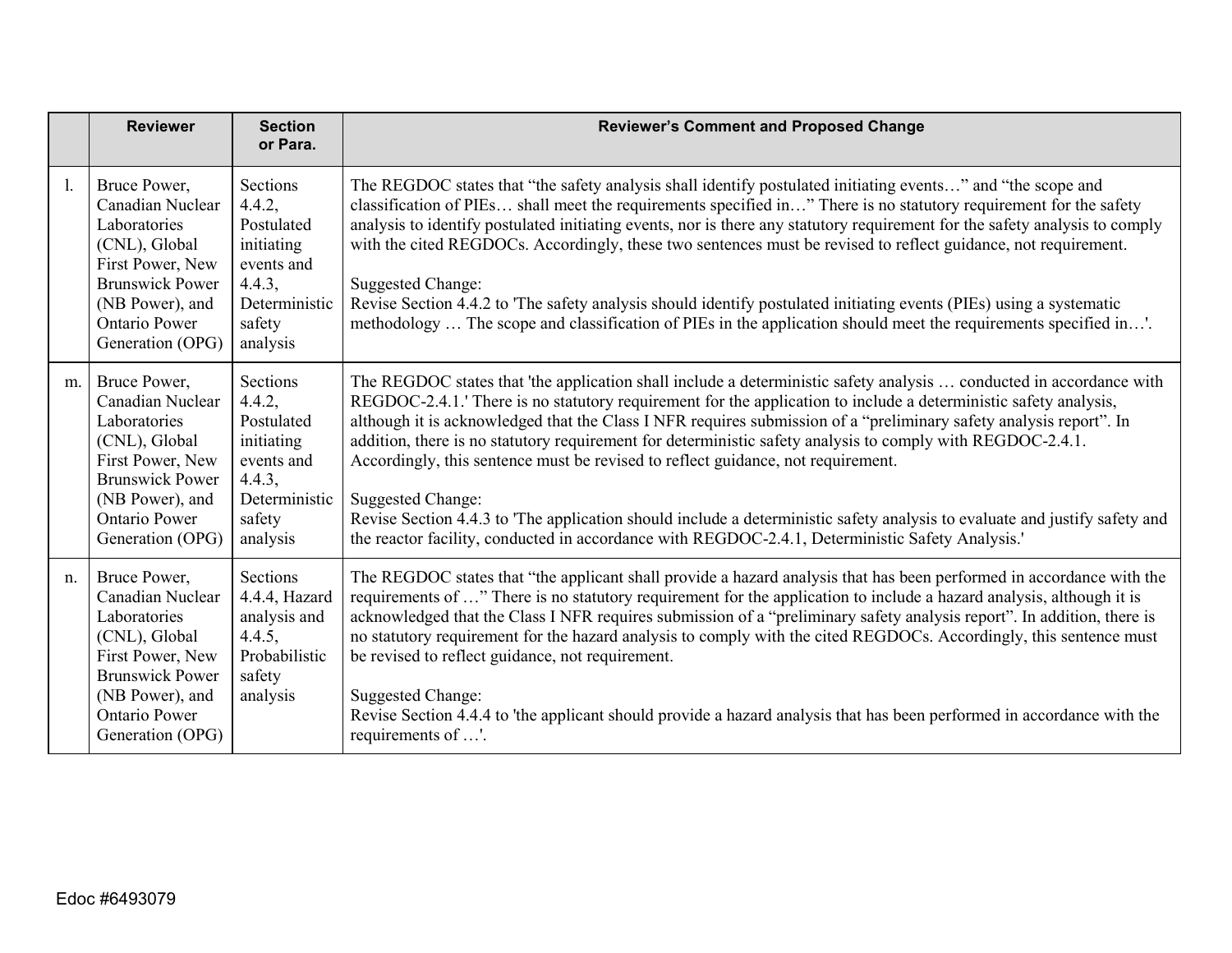|            | <b>Reviewer</b>                                                                                                                                                                | <b>Section</b><br>or Para.                                                                 | <b>Reviewer's Comment and Proposed Change</b>                                                                                                                                                                                                                                                                                                                                                                                                                                                                                                                                                                                                                                                                                                                                                        |
|------------|--------------------------------------------------------------------------------------------------------------------------------------------------------------------------------|--------------------------------------------------------------------------------------------|------------------------------------------------------------------------------------------------------------------------------------------------------------------------------------------------------------------------------------------------------------------------------------------------------------------------------------------------------------------------------------------------------------------------------------------------------------------------------------------------------------------------------------------------------------------------------------------------------------------------------------------------------------------------------------------------------------------------------------------------------------------------------------------------------|
| $\Omega$ . | Bruce Power,<br>Canadian Nuclear<br>Laboratories<br>(CNL), Global<br>First Power, New<br><b>Brunswick Power</b><br>(NB Power), and<br><b>Ontario Power</b><br>Generation (OPG) | Sections<br>4.4.4, Hazard<br>analysis and<br>4.4.5,<br>Probabilistic<br>safety<br>analysis | The REGDOC states that "the application shall include a probabilistic safety assessment (PSA) conducted in<br>accordance with the requirements specified in REGDOC-2.4.2" There is no statutory requirement for the application<br>to include a PSA, although it is acknowledged that the Class I NFR requires submission of a "preliminary safety<br>analysis report". In addition, there is no statutory requirement for the PSA to comply with REGDOC-2.4.2.<br>Accordingly, this sentence must be revised to<br>reflect guidance, not requirement.<br><b>Suggested Change:</b><br>Revise Section 4.4.5 to 'the application should include a probabilistic safety assessment (PSA) conducted in accordance<br>with the requirements specified in REGDOC-2.4.2'.                                   |
| p.         | Bruce Power,<br>Canadian Nuclear<br>Laboratories<br>(CNL), Global<br>First Power, New<br><b>Brunswick Power</b><br>(NB Power), and<br><b>Ontario Power</b><br>Generation (OPG) | Section 4.4.6,<br>Severe<br>accident<br>analysis                                           | The REGDOC states that "the applicant shall demonstrate that a severe accident analysis has been performed in<br>accordance with the requirements of " There is no statutory requirement for the application to include a severe<br>accident analysis, although it is acknowledged that the Class I NFR requires submission of a "preliminary safety<br>analysis report". In addition, there is no statutory requirement for the severe accident analysis to comply with the cited<br>REGDOCs. Accordingly, this sentence must be revised to reflect guidance, not requirement.<br><b>Suggested Change:</b><br>Revise Section 4.4.6 to 'the applicant should demonstrate that a severe accident analysis has been performed in<br>accordance with the requirements of '.                             |
| q.         | Bruce Power,<br>Canadian Nuclear<br>Laboratories<br>(CNL), Global<br>First Power, New<br><b>Brunswick Power</b><br>(NB Power), and<br><b>Ontario Power</b><br>Generation (OPG) | Sections<br>4.4.7,<br>Summary<br>analysis and<br>4.4.8, Event<br>mitigation                | The REGDOC states "the application shall provide the results of a review of event mitigation measures in accordance<br>with the requirements of REGDOC-2.3.2" There is no statutory requirement for the application to include the results<br>of a review of event mitigation measures, although it is acknowledged that the Class I NFR requires submission of a<br>"preliminary safety analysis report". In addition, there is no statutory requirement for such a review to comply with<br>REGDOC-2.3.2. Accordingly, this sentence<br>must be revised to reflect guidance, not requirement.<br><b>Suggested Change:</b><br>Revise Section 4.4.8 to 'the application should provide the results of a review of event mitigation measures in<br>accordance with the requirements of REGDOC-2.3.2'. |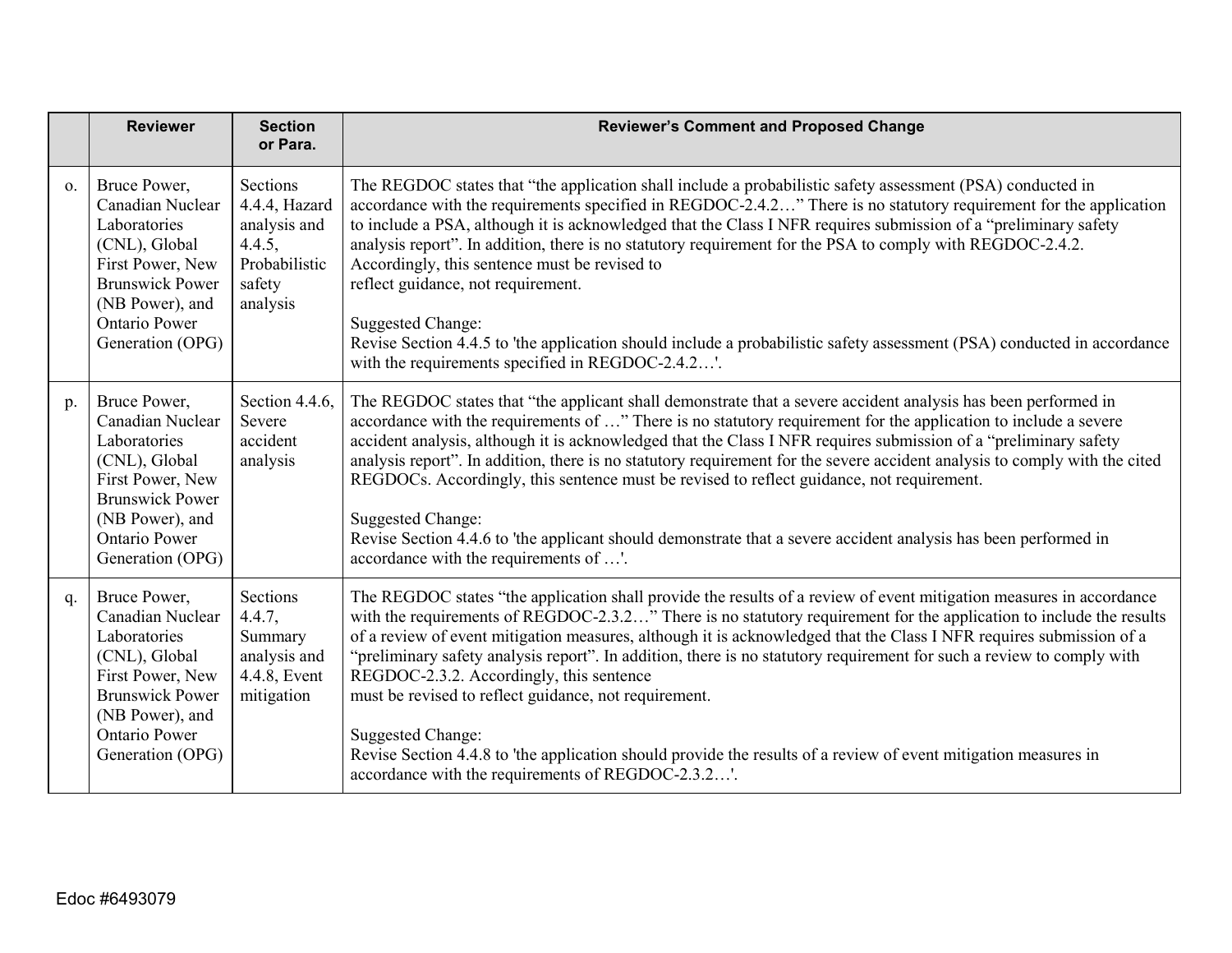|    | <b>Reviewer</b>                                                                                                                                                                | <b>Section</b><br>or Para.                                    | <b>Reviewer's Comment and Proposed Change</b>                                                                                                                                                                                                                                                                                                                                                                                                                                                                                                                                                                                                                                                                                                                                                                                                                                                                                                                                                                                                                                                                                                                                                                                                                                                                                                                                                  |
|----|--------------------------------------------------------------------------------------------------------------------------------------------------------------------------------|---------------------------------------------------------------|------------------------------------------------------------------------------------------------------------------------------------------------------------------------------------------------------------------------------------------------------------------------------------------------------------------------------------------------------------------------------------------------------------------------------------------------------------------------------------------------------------------------------------------------------------------------------------------------------------------------------------------------------------------------------------------------------------------------------------------------------------------------------------------------------------------------------------------------------------------------------------------------------------------------------------------------------------------------------------------------------------------------------------------------------------------------------------------------------------------------------------------------------------------------------------------------------------------------------------------------------------------------------------------------------------------------------------------------------------------------------------------------|
| r. | Bruce Power,<br>Canadian Nuclear<br>Laboratories<br>(CNL), Global<br>First Power, New<br><b>Brunswick Power</b><br>(NB Power), and<br><b>Ontario Power</b><br>Generation (OPG) | Section 4.5.3,<br>Design<br>principles<br>and<br>requirements | Section 4.5.3, Design principles and requirements, sub-section "Design for reliability" states "the application shall<br>include the basis for reliability targets that meet the requirements in section 7.6 of REGDOC-2.5.2."<br>There is no statutory requirement for the application to include a basis for reliability targets. In addition, there is no<br>statutory requirement for that basis to comply with REGDOC-2.3.2. Accordingly, this sentence must be revised to<br>reflect guidance, not requirement.<br><b>Suggested Change:</b><br>Revise Section 4.5.3, Design principles and requirements, Sub-section 'Design for reliability', to 'the application should<br>include the basis for reliability targets that meet the requirements in section 7.6 of REGDOC-2.5.2.                                                                                                                                                                                                                                                                                                                                                                                                                                                                                                                                                                                                        |
| S. | Bruce Power,<br>Canadian Nuclear<br>Laboratories<br>(CNL), Global<br>First Power, New<br><b>Brunswick Power</b><br>(NB Power), and<br><b>Ontario Power</b><br>Generation (OPG) | Section 4.5.3,<br>Design<br>principles<br>and<br>requirements | Section 4.5.3, Design principles and requirements, sub-section "Radiation protection" states "the application shall<br>include a description of the design approach adopted that demonstrates the facility design meets the requirements of the<br>Radiation Protection Regulations and the radiation protection objectives and dose acceptance criteria in accordance<br>with sections 4.1.1 and 4.2.1 of REGDOC-2.5.2."<br>There is no statutory requirement for the application to include a description of the design approach, although it is<br>acknowledged that GNSCR, Section 3(1)(e), requires that the application shall contain "the proposed measures to<br>ensure compliance with the Radiation Protection Regulations." In addition, there is no statutory requirement for the<br>facility design to comply with REGDOC-2.5.2. Accordingly, this sentence must be revised to reflect guidance, not<br>requirement.<br>Suggested Change:<br>Revise Section 4.5.3, Design principles and requirements, sub-section "Radiation protection", to state "the application<br>should include a description of the design approach adopted that demonstrates the facility design meets the<br>requirements of the Radiation Protection Regulations and the radiation protection objectives and dose acceptance<br>criteria in accordance with sections 4.1.1 and 4.2.1 of REGDOC-2.5.2." |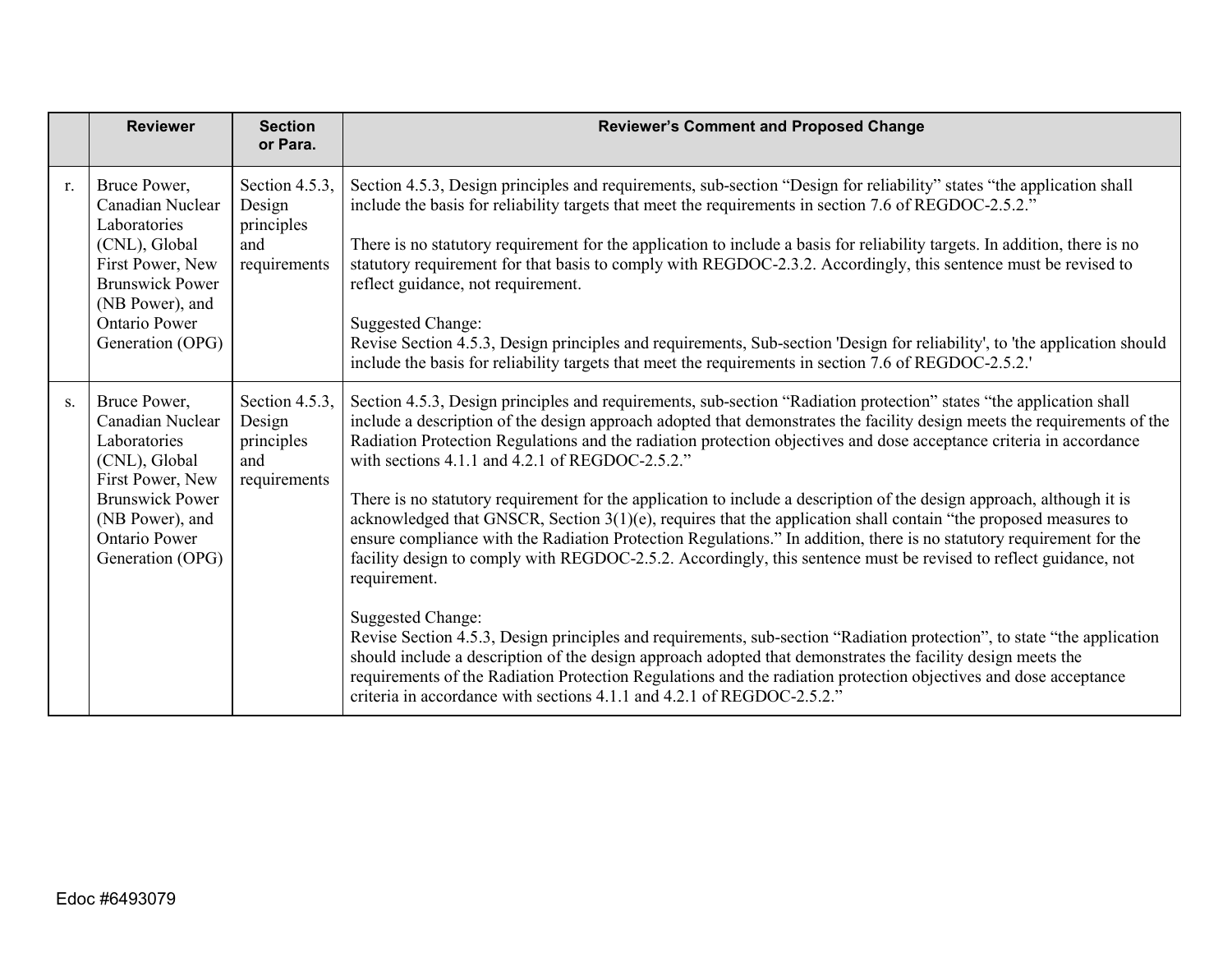|    | <b>Reviewer</b>                                                                                                                                                                | <b>Section</b><br>or Para.                                                                              | <b>Reviewer's Comment and Proposed Change</b>                                                                                                                                                                                                                                                                                                                                                                                                                                                                                                                                        |
|----|--------------------------------------------------------------------------------------------------------------------------------------------------------------------------------|---------------------------------------------------------------------------------------------------------|--------------------------------------------------------------------------------------------------------------------------------------------------------------------------------------------------------------------------------------------------------------------------------------------------------------------------------------------------------------------------------------------------------------------------------------------------------------------------------------------------------------------------------------------------------------------------------------|
| t. | Bruce Power,<br>Canadian Nuclear<br>Laboratories<br>(CNL), Global<br>First Power, New<br><b>Brunswick Power</b><br>(NB Power), and                                             | Section 4.5.5,<br>Structure<br>design                                                                   | The REGDOC states that "the application shall present relevant information on the design of the site layout and on civil<br>engineering works and structures associated with the nuclear facility, with sufficient detail for CNSC staff to verify that<br>the design is in accordance with  REGDOC-2.5.2"<br>There is no statutory requirement for site layout to comply with REGDOC-2.5.2. (However, it is acknowledged that the<br>Class I NFR, Section 3(a), requires that the application includes a "description of the site of the activity to be<br>licensed".).             |
|    | <b>Ontario Power</b><br>Generation (OPG)                                                                                                                                       |                                                                                                         | <b>Suggested Change:</b><br>Revise Section 4.5.5, Structure design, to "the application should present relevant information on the design of the site<br>layout and on civil engineering works and structures associated with the nuclear facility, with sufficient detail for<br>CNSC staff to verify that the design is in accordance with  REGDOC-2.5.2".                                                                                                                                                                                                                         |
| u. | Bruce Power,<br>Canadian Nuclear<br>Laboratories<br>(CNL), Global<br>First Power, New<br><b>Brunswick Power</b><br>(NB Power), and<br><b>Ontario Power</b>                     | Sections 4.9,<br>Environment<br>al protection<br>and 4.9.1,<br>General<br>consideration<br>S.           | The REGDOC states 'the application shall include a comprehensive set of environmental protection measures that meet<br>the requirements of REGDOC-2.9.1.' There is no statutory requirement for the environmental protection measures to<br>comply with REGDOC-2.9.1. (This comment acknowledges that the application is required to include 'proposed<br>environmental protection policies and procedures', pursuant to the Class I NFR, Section 3(g).) Accordingly, this<br>sentence must be revised to separate the<br>guidance from the requirement.<br><b>Suggested Change:</b> |
|    | Generation (OPG)                                                                                                                                                               |                                                                                                         | Revise Section 4.9.1, General considerations, to 'the application shall include proposed environmental protection<br>policies and procedures. The application should include a comprehensive set of environmental protection measures that<br>meet the requirements of REGDOC-2.9.1.'                                                                                                                                                                                                                                                                                                |
| V. | Bruce Power,<br>Canadian Nuclear<br>Laboratories<br>(CNL), Global<br>First Power, New<br><b>Brunswick Power</b><br>(NB Power), and<br><b>Ontario Power</b><br>Generation (OPG) | Sections<br>4.9.5,<br>Protection of<br>the public<br>and 4.9.6,<br>Environment<br>al risk<br>assessment | The REGDOC states 'the application shall include an environmental risk assessment.' There is no statutory requirement<br>to complete or to submit an environmental risk assessment as part of an application for a licence to construct a nuclear<br>facility. Accordingly, this sentence must be revised to reflect guidance, not requirement.<br>Suggested Change:<br>Revise Section 4.9.6 to read, 'an environmental risk assessment should be completed prior to licence to construct<br>application.'                                                                           |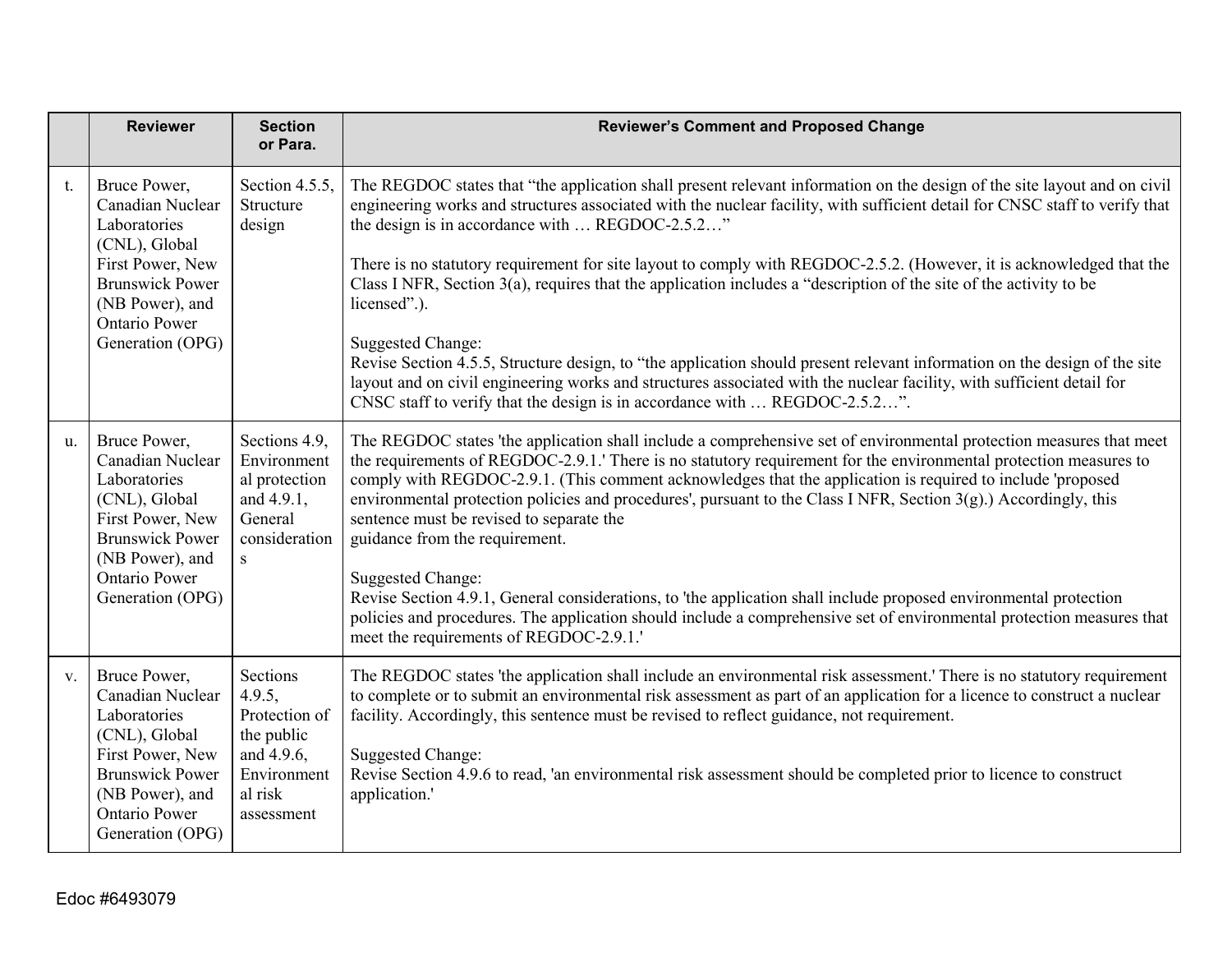|             | <b>Reviewer</b>                                                                                                                                                                | <b>Section</b><br>or Para.                                                                                             | <b>Reviewer's Comment and Proposed Change</b>                                                                                                                                                                                                                                                                                                                                                                                                                                                                                                                                                                                                                                                                                                                                                                                                                                                                                                                                                                                                                                                                                                                                                                                                                               |
|-------------|--------------------------------------------------------------------------------------------------------------------------------------------------------------------------------|------------------------------------------------------------------------------------------------------------------------|-----------------------------------------------------------------------------------------------------------------------------------------------------------------------------------------------------------------------------------------------------------------------------------------------------------------------------------------------------------------------------------------------------------------------------------------------------------------------------------------------------------------------------------------------------------------------------------------------------------------------------------------------------------------------------------------------------------------------------------------------------------------------------------------------------------------------------------------------------------------------------------------------------------------------------------------------------------------------------------------------------------------------------------------------------------------------------------------------------------------------------------------------------------------------------------------------------------------------------------------------------------------------------|
| W.          | Bruce Power,<br>Canadian Nuclear<br>Laboratories<br>(CNL), Global<br>First Power, New<br><b>Brunswick Power</b><br>(NB Power), and<br><b>Ontario Power</b><br>Generation (OPG) | Sections<br>4.10,<br>Emergency<br>management<br>and fire<br>protection<br>and 4.10.1,<br>General<br>consideration<br>S | The REGDOC states 'the application shall describe an emergency preparedness program that meets the requirements of:<br>REGDOC-2.3.1 [and] REGDOC-2.10.1.' There is no statutory requirement for the emergency preparedness program to<br>comply with REGDOC-2.3.1 and/or REGDOC-2.10.1. Accordingly, this sentence must be revised to reflect guidance,<br>not requirement. This comment acknowledges the statutory requirement for an application to include 'the proposed<br>measures to control releases of nuclear substances and hazardous substances into the environment', pursuant to the<br>Class I NFR, Section $5(k)$ .<br>The REGDOC also states 'the application shall provide proposed timelines and milestones for development of<br>provisions ' There is no statutory requirement for the application to provide timelines. Accordingly, this sentence<br>must be revised to reflect guidance, not requirement.<br><b>Suggested Change:</b><br>Revise Section 4.10.1, General considerations, to read:<br>• The application should describe an emergency preparedness program that meets the requirements of: REGDOC-2.3.1<br>[and] REGDOC-2.10.1.'<br>• 'the application should provide proposed timelines and milestones for development of provisions ' |
| $X_{\cdot}$ | Bruce Power,<br>Canadian Nuclear<br>Laboratories<br>(CNL), Global<br>First Power, New<br><b>Brunswick Power</b><br>(NB Power), and<br><b>Ontario Power</b><br>Generation (OPG) | Sections<br>$4.11$ , Waste<br>management<br>and 4.11.1,<br>General<br>consideration<br>S                               | The REGDOC states 'the application shall provide proposed timelines and milestones for development of provisions for<br>waste management during fuel-in commissioning and reactor facility operation.' There is no statutory requirement for<br>the application to provide timelines and milestones for development of waste management provisions applicable to<br>potential future licensed activity. Accordingly, this sentence must be revised to reflect guidance, not requirement.<br><b>Suggested Change:</b><br>Remove the section, as per the comment above. Otherwise, revise to 'the application should provide proposed timelines<br>and milestones for development of provisions for waste management during fuel-in commissioning and reactor facility<br>operation.'                                                                                                                                                                                                                                                                                                                                                                                                                                                                                         |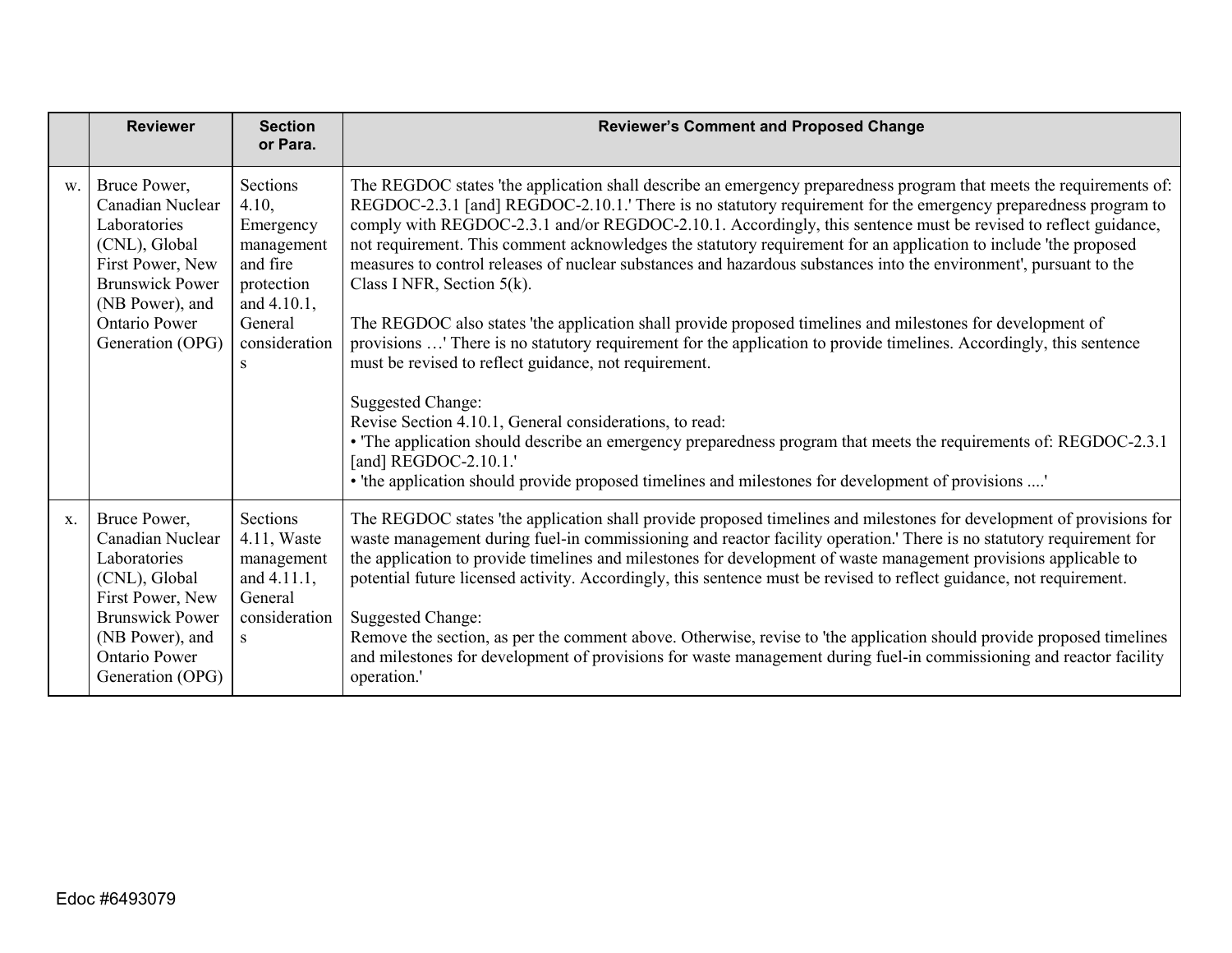| <b>Reviewer</b>                                                                                                                                                         | <b>Section</b><br>or Para.                                                                                                                | <b>Reviewer's Comment and Proposed Change</b>                                                                                                                                                                                                                                                                                                                                                                                                                                                                                                                                                                                                                                                                                                                                                                                                                                                 |
|-------------------------------------------------------------------------------------------------------------------------------------------------------------------------|-------------------------------------------------------------------------------------------------------------------------------------------|-----------------------------------------------------------------------------------------------------------------------------------------------------------------------------------------------------------------------------------------------------------------------------------------------------------------------------------------------------------------------------------------------------------------------------------------------------------------------------------------------------------------------------------------------------------------------------------------------------------------------------------------------------------------------------------------------------------------------------------------------------------------------------------------------------------------------------------------------------------------------------------------------|
| Bruce Power,<br>Canadian Nuclear<br>Laboratories<br>(CNL), Global<br>First Power, New<br><b>Brunswick Power</b><br>(NB Power), and<br>Ontario Power<br>Generation (OPG) | Sections<br>4.11.3, Waste<br>characterizati<br>on, $4.11.4$ ,<br>Waste<br>minimization<br>and 4.11.5,<br>Decommissio<br>ning<br>practices | (for section 4.11.5):<br>The REGDOC states 'the application shall include a preliminary decommissioning plan for the work required to<br>decommission the reactor facility, in accordance with REGDOC-2.11.2. There is no statutory requirement for the<br>preliminary decommissioning plan to comply with REGDOC-2.11.2. Accordingly, this sentence must be revised to<br>reflect guidance, not requirement. However, this comment acknowledges the statutory requirement for the application<br>to include a preliminary decommissioning plan, pursuant to Class I NFR, Section $3(k)$ .<br>Suggested Change:<br>Revise Section 4.11.5, Decommissioning practices, to 'the application shall include a preliminary decommissioning<br>plan for the work required to decommission the reactor facility. The preliminary decommissioning plan should be in<br>accordance with REGDOC-2.11.2.' |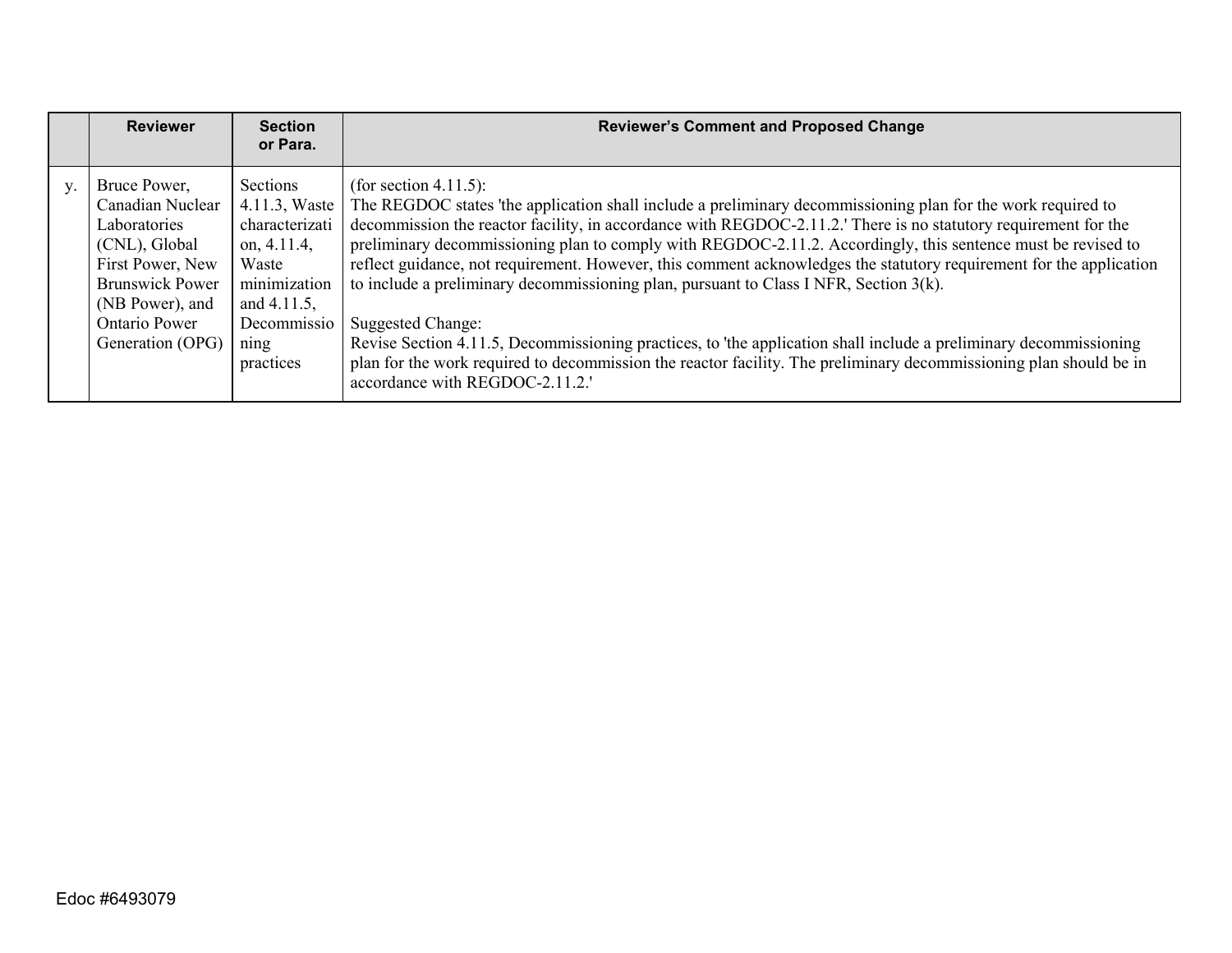|    | <b>Reviewer</b>                                                                                                                                                                | <b>Section</b><br>or Para.                          | <b>Reviewer's Comment and Proposed Change</b>                                                                                                                                                                                                                                                                                                                                                                                                                                                                                                                                                                                                                                                                                                                                                                                                                                                                                                                                                                                                                                                                                                                                                                                                                                                                                                                                                      |
|----|--------------------------------------------------------------------------------------------------------------------------------------------------------------------------------|-----------------------------------------------------|----------------------------------------------------------------------------------------------------------------------------------------------------------------------------------------------------------------------------------------------------------------------------------------------------------------------------------------------------------------------------------------------------------------------------------------------------------------------------------------------------------------------------------------------------------------------------------------------------------------------------------------------------------------------------------------------------------------------------------------------------------------------------------------------------------------------------------------------------------------------------------------------------------------------------------------------------------------------------------------------------------------------------------------------------------------------------------------------------------------------------------------------------------------------------------------------------------------------------------------------------------------------------------------------------------------------------------------------------------------------------------------------------|
| Z. | Bruce Power,<br>Canadian Nuclear<br>Laboratories<br>(CNL), Global<br>First Power, New<br><b>Brunswick Power</b><br>(NB Power), and<br><b>Ontario Power</b><br>Generation (OPG) | Section<br>4.12.1,<br>General<br>consideration<br>S | Licensees seek further clarity on the following:<br>1. The REGDOC states 'the application shall describe a security program that meets the requirements' of REGDOC-<br>2.12.1, Volume I, REGDOC-2.12.1, Volume II, REGDOC-2.12.2, REGDOC-2.12.3, and REGDOC-2.2.4. There is no<br>statutory requirement for the security program to comply with any or all of these REGDOCs. Accordingly, this<br>sentence must be revised to reflect guidance, not requirement. However, this comment acknowledges the statutory<br>requirement for the application to include a description of elements of the security program, pursuant to NSR, Section<br>3.<br>2. The guidance for security-related information is not consistent with other guidance for sensitive information<br>throughout the document. Specifically, Section 4.12.1 refers to 'Guidance Document on Confidential Filings.' However,<br>in other sections of the REGDOC, reference is made to REGDOC-2.12.3 and the TBCS Policy on Government<br>Security. References to guidance with respect to sensitive information should be consistent throughout the licence<br>application guide.<br>3. The REGDOC states 'the application shall provide proposed timelines and milestones for development of provisions<br>for security during fuel-in commissioning and reactor facility operation.' There is no statutory requirement for the |
|    |                                                                                                                                                                                |                                                     | application to provide proposed timelines for the development of activities that are relevant to a potential future<br>licensed activity. Accordingly, this sentence must be revised to reflect guidance, not requirement.<br><b>Suggested Changes:</b><br>Revise this section:<br>1. To read, 'The application should describe a security program that meets the requirements' of REGDOC-2.12.1,<br>Volume I, REGDOC-2.12.1, Volume II, REGDOC-2.12.2, REGDOC-2.12.3, and REGDOC-2.2.4.<br>2. To refer to REGDOC-2.12.3 instead of 'Guidance Document on Confidential Filings.'                                                                                                                                                                                                                                                                                                                                                                                                                                                                                                                                                                                                                                                                                                                                                                                                                   |
|    |                                                                                                                                                                                |                                                     | 3. To read, 'The application should provide proposed timelines and milestones for development of provisions for<br>security during fuel-in commissioning and reactor facility operation.' "                                                                                                                                                                                                                                                                                                                                                                                                                                                                                                                                                                                                                                                                                                                                                                                                                                                                                                                                                                                                                                                                                                                                                                                                        |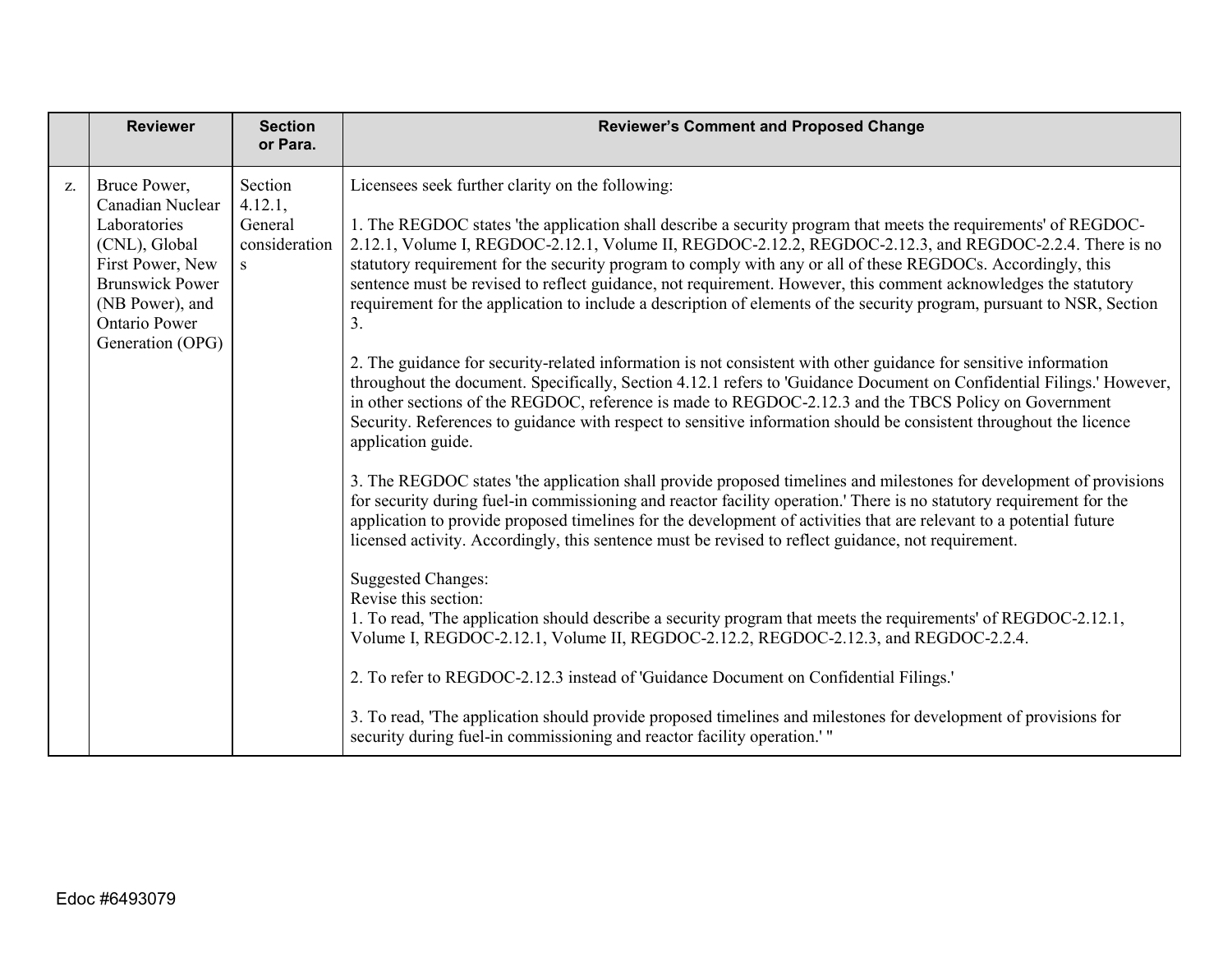|     | <b>Reviewer</b>                                                                                                                                                                | <b>Section</b><br>or Para.                                                                                                                | <b>Reviewer's Comment and Proposed Change</b>                                                                                                                                                                                                                                                                                                                                                                                                                                                                                                                                                                                                                                                                                                                                                                                                                                                                                                                                                                                                                                                                                                                                                                                                                                                                                                                                                                                            |
|-----|--------------------------------------------------------------------------------------------------------------------------------------------------------------------------------|-------------------------------------------------------------------------------------------------------------------------------------------|------------------------------------------------------------------------------------------------------------------------------------------------------------------------------------------------------------------------------------------------------------------------------------------------------------------------------------------------------------------------------------------------------------------------------------------------------------------------------------------------------------------------------------------------------------------------------------------------------------------------------------------------------------------------------------------------------------------------------------------------------------------------------------------------------------------------------------------------------------------------------------------------------------------------------------------------------------------------------------------------------------------------------------------------------------------------------------------------------------------------------------------------------------------------------------------------------------------------------------------------------------------------------------------------------------------------------------------------------------------------------------------------------------------------------------------|
| aa. | Bruce Power,<br>Canadian Nuclear<br>Laboratories<br>(CNL), Global<br>First Power, New<br><b>Brunswick Power</b><br>(NB Power), and<br><b>Ontario Power</b><br>Generation (OPG) | Sections<br>4.12.4,<br>Security<br>practices,<br>4.12.5,<br>Security<br>training and<br>qualification<br>and 4.12.6,<br>Cyber<br>security | The REGDOC states 'the application shall describe the measures in place to ensure response workers are trained and<br>capable of performing the duties described in Section 30 of the Nuclear Security Regulations and in accordance with<br>[REGDOC-2.12.1, Volume I].'<br>There is no statutory requirement for the security program to comply with REGDOC-2.12.1, Volume I and no need for<br>this information during the construction phase.<br><b>Suggested Change:</b><br>Remove this section as this does not apply during the construction phase of a project.                                                                                                                                                                                                                                                                                                                                                                                                                                                                                                                                                                                                                                                                                                                                                                                                                                                                   |
| bb. | Bruce Power,<br>Canadian Nuclear<br>Laboratories<br>(CNL), Global<br>First Power, New<br><b>Brunswick Power</b><br>(NB Power), and<br>Ontario Power<br>Generation (OPG)        | Section 4.13,<br>Safeguards<br>and non-<br>proliferation                                                                                  | The REGDOC states that this section 'addresses the requirements' of the Canada/IAEA safeguards agreements<br>(INFCIRC/164 and INFCIRC/164/Addendum 1).<br>However, the safeguards agreements place no statutory requirements upon an applicant for a licence. Instead, the<br>agreement between IAEA and the Government of Canada should be—and are—executed through legal requirements<br>under the NSCA and through activities undertaken by the CNSC. Therefore, the REGDOC incorrectly implies that<br>requirements of INFCIRC/164 and INFCIRC/164/Addendum 1 directly apply to the application. Instead, the obligation<br>of the applicant is with respect to the NSCA alone.<br>Note as well that INFCIRC/164 and INFCIRC/164/Addendum 1 were not cited in Section 1.3., Relevant legislation,<br>nor in Appendix A, Legislative Clauses. In order to avoid confusion, the REGDOC should be revised to remove any<br>implication that INFCIRC/164 and INFCIRC/164/Addendum 1 directly apply to the applicant and the application.<br>However, this comment acknowledges the statutory requirements for the applicant and licensee to comply with the<br>NSCA (doing so will ensure that Canada meets its obligation to the IAEA).<br><b>Suggested Change:</b><br>Revise to this section to contain guidance applicable to licence to construct, such as the DIQ; and remove the licence to<br>operation application requirements. |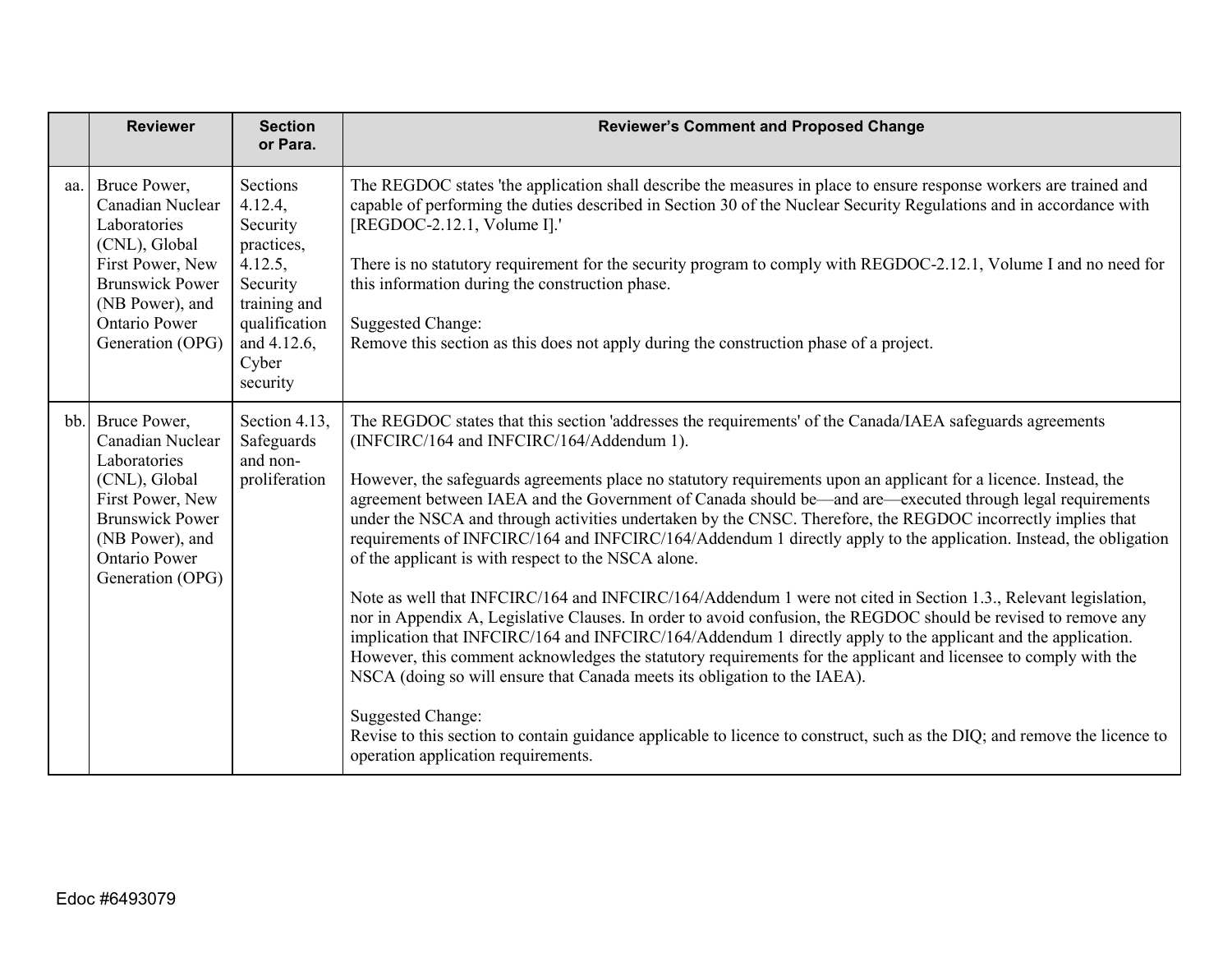|     | <b>Reviewer</b>                                                                                                                                                                | <b>Section</b><br>or Para.                                                                                                                                                                         | <b>Reviewer's Comment and Proposed Change</b>                                                                                                                                                                                                                                                                                                                                                                                                                                                                                                                                                                                                                                                                                                                                                                                                                                                                                                                                                                                                                                                                               |
|-----|--------------------------------------------------------------------------------------------------------------------------------------------------------------------------------|----------------------------------------------------------------------------------------------------------------------------------------------------------------------------------------------------|-----------------------------------------------------------------------------------------------------------------------------------------------------------------------------------------------------------------------------------------------------------------------------------------------------------------------------------------------------------------------------------------------------------------------------------------------------------------------------------------------------------------------------------------------------------------------------------------------------------------------------------------------------------------------------------------------------------------------------------------------------------------------------------------------------------------------------------------------------------------------------------------------------------------------------------------------------------------------------------------------------------------------------------------------------------------------------------------------------------------------------|
| cc. | Bruce Power,<br>Canadian Nuclear<br>Laboratories<br>(CNL), Global<br>First Power, New<br><b>Brunswick Power</b><br>(NB Power), and<br><b>Ontario Power</b><br>Generation (OPG) | Sections<br>4.13.1,<br>General<br>consideration<br>s and 4.13.2,<br>Nuclear<br>accountancy<br>and control                                                                                          | The REGDOC states that 'the application shall describe how the arrangements address the requirements in<br>REGDOC.2.13.2 and REGDOC-2.13.1 and are in accordance with  REGDOC-2.5.2.'<br>There is no statutory requirement for the safeguards arrangements to comply with REGDOC-2.13.2, REGDOC-2.13.1,<br>and/or REGDOC-2.5.2. Accordingly, this sentence must be revised to reflect guidance, not requirement. However, this<br>comment acknowledges that some statutory requirements may be embedded in any REGDOC. Any such statutory<br>requirement would of course apply (not because it is cited in the REGDOC, but because it is a requirement under the<br>NSCA)."<br><b>Suggested Change:</b><br>Revise Section 4.13.1, General considerations, to 'the application should describe how the arrangements address the<br>applicable requirements in REGDOC.2.13.2 and REGDOC-2.13.1 and are in accordance with  REGDOC-2.5.2.'                                                                                                                                                                                     |
| dd. | Bruce Power,<br>Canadian Nuclear<br>Laboratories<br>(CNL), Global<br>First Power, New<br><b>Brunswick Power</b><br>(NB Power), and<br><b>Ontario Power</b><br>Generation (OPG) | Sections<br>4.14,<br>Packaging<br>and transport,<br>4.14.1,<br>Package<br>design and<br>maintenance,<br>4.14.2,<br>Packaging<br>and transport<br>program and<br>4.14.3,<br>Registration<br>for use | The REGDOC states that 'the applicant shall describe the measures in place to ensure compliance with all requirements<br>of the Packaging and Transport of Nuclear Substances Regulations, 2015, and the Transportation of Dangerous Goods<br>Regulations.'<br>There is no statutory requirement for the application to describe arrangements in place to comply with the TDG<br>Regulations. Accordingly, this sentence must be revised to reflect guidance, not requirement.<br>However, this comment acknowledges the statutory requirement to describe the measures in place with respect to the<br>Packaging and Transport of Nuclear Substances Regulations, 2015, pursuant to the GNSCR, Section 3(1)(e).<br><b>Suggested Change:</b><br>Revise Section 4.14.2, Packaging and transport program, to 'the applicant shall describe the measures in place to ensure<br>compliance with all requirements of the Packaging and Transport of Nuclear Substances Regulations, 2015. The<br>applicant should describe the measures in place to ensure compliance with the Transportation of Dangerous Good<br>Regulations.' |
| ee. | Bruce Power,<br>Canadian Nuclear<br>Laboratories<br>(CNL), Global<br>First Power, New<br><b>Brunswick Power</b>                                                                | Sections 5.0,<br>Other<br>Matters of<br>Regulatory<br>Interest, 5.1,<br>Reporting                                                                                                                  | Licensees have the following concerns with the section on reporting requirements:<br>1. The title of the document has changed from 'Licence to Construct a Nuclear Power Plant' to 'Licence to Construct a<br>Nuclear Reactor Facility' and thus including Class-1b nonpower reactor facilities. Yet this draft does not include<br>reporting as per REGDOC-3.1.2, Reporting Requirements, Volume I: Non-Power Reactor Class I Nuclear Facilities<br>and Uranium Mines and Mills.                                                                                                                                                                                                                                                                                                                                                                                                                                                                                                                                                                                                                                           |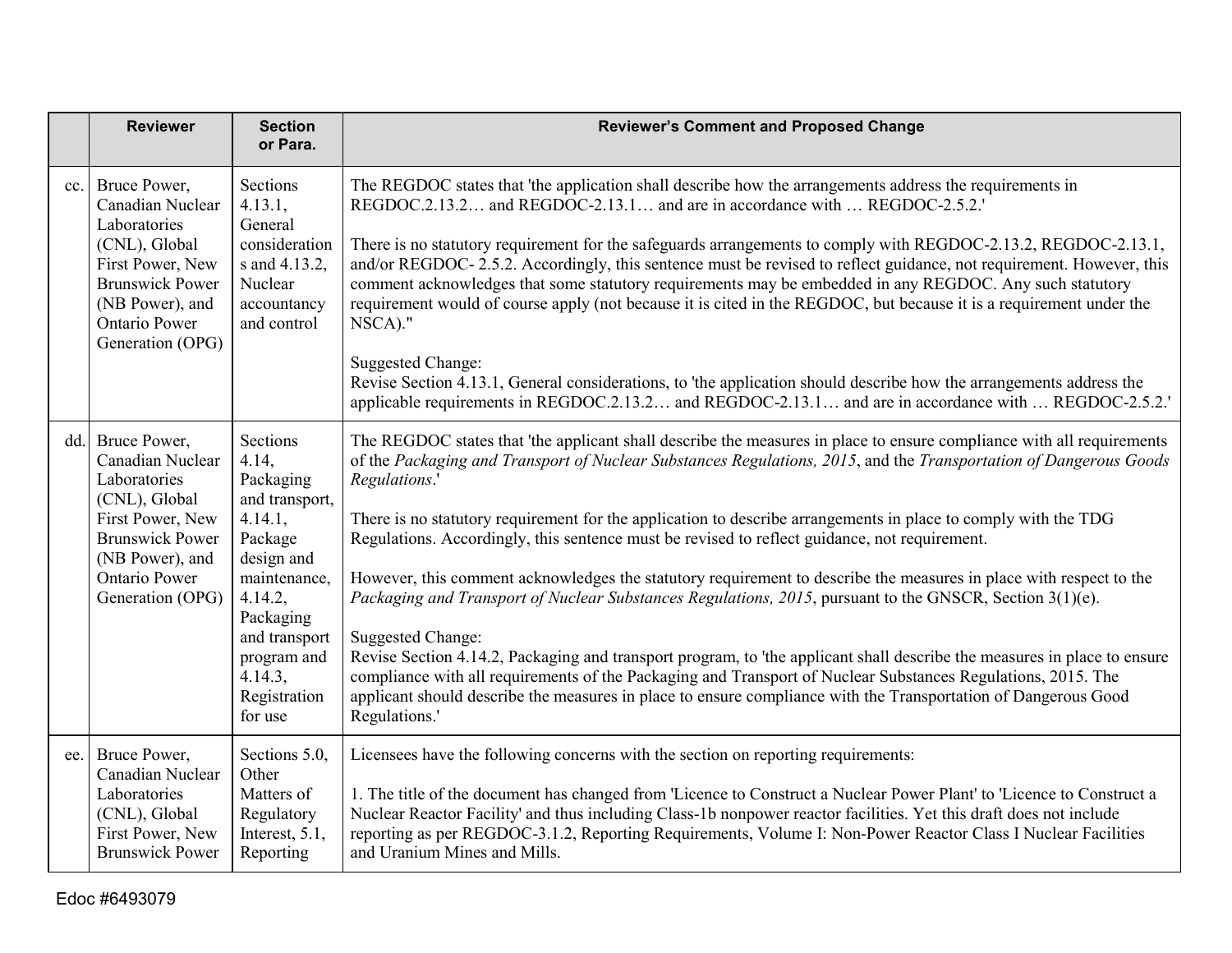| <b>Reviewer</b>                                             | <b>Section</b><br>or Para.                                                           | <b>Reviewer's Comment and Proposed Change</b>                                                                                                                                                                                                                                                                                                                                                                                                                                                                                                                                                                                                                                                                                                                                                                                                                                                                                                                                                                                                                                                                                                                                                                                                                                                                                                                                                                                                                                                                                                                                                                                                                                                                                                                                                                                                    |
|-------------------------------------------------------------|--------------------------------------------------------------------------------------|--------------------------------------------------------------------------------------------------------------------------------------------------------------------------------------------------------------------------------------------------------------------------------------------------------------------------------------------------------------------------------------------------------------------------------------------------------------------------------------------------------------------------------------------------------------------------------------------------------------------------------------------------------------------------------------------------------------------------------------------------------------------------------------------------------------------------------------------------------------------------------------------------------------------------------------------------------------------------------------------------------------------------------------------------------------------------------------------------------------------------------------------------------------------------------------------------------------------------------------------------------------------------------------------------------------------------------------------------------------------------------------------------------------------------------------------------------------------------------------------------------------------------------------------------------------------------------------------------------------------------------------------------------------------------------------------------------------------------------------------------------------------------------------------------------------------------------------------------|
| (NB Power), and<br><b>Ontario Power</b><br>Generation (OPG) | requirements<br>and $5.2$ ,<br>Public<br>information<br>and<br>disclosure<br>program | 2. The REGDOC states that 'the applicant shall describe how the reporting and trending programs, processes and<br>procedures meet the requirements of REGDOC-3.1.1. There is no statutory requirement for the reporting program to<br>comply with REGDOC-3.1.1. Additionally, it is not clear that REGDOC-3.1.1 should apply during licensed<br>construction activities. Accordingly, the reference to REGDOC-3.1.1 should be removed, as it does not reflect<br>requirement, and does not represent appropriate guidance. However, this comment acknowledges that statutory<br>requirements for reporting do apply to applicants for a licence (e.g., GNSCR, Section 15) and to licensees in general.<br>3. The REGDOC lists 'reporting requirements' as an element of 'other regulatory areas.' Typically, reporting<br>requirements are included as part of the 'operating performance' SCA (see, for example, Appendix B). For clarity and<br>consistency, it would be appropriate to move reporting requirements to Section 4.3, Operating performance.<br><b>Suggested Changes:</b><br>CNSC staff is urged to amend this section to:<br>1. Address reporting for Class-1b non-power reactor facilities and include appropriate text for reporting under<br>REGDOC-3.1.2, Reporting Requirements, Volume I: Non-Power Reactor Class I Nuclear Facilities and Uranium<br>Mines and Mills.<br>2. Read, 'The applicant should describe how the reporting and trending programs, processes, and procedures meet the<br>statutory reporting requirements under the NSCA.'<br>3. Move Section 5.1 to a sub-section within Section 4.3, Operating performance.<br>MAJOR Impact on Industry:<br>Lack of clarity could delay the licensing process and project schedules while overly prescriptive "guidance" could stifle<br>innovative approaches. |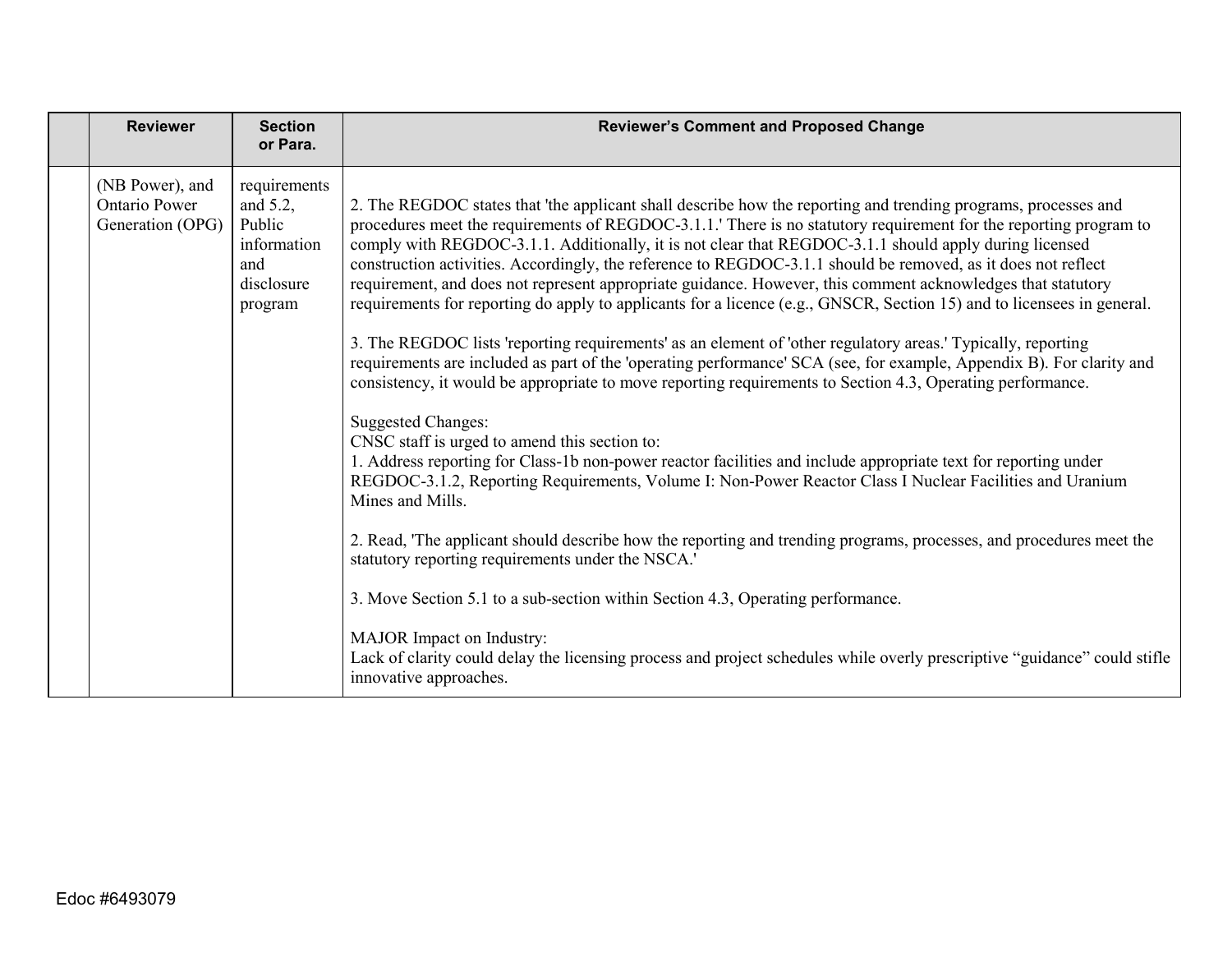|     | <b>Reviewer</b>                                                                                                                                                         | <b>Section</b><br>or Para.                                                                                                                                             | <b>Reviewer's Comment and Proposed Change</b>                                                                                                                                                                                                                                                                                                                                                                                                                                                                                                                                                                                                                                                                                                                                                                |
|-----|-------------------------------------------------------------------------------------------------------------------------------------------------------------------------|------------------------------------------------------------------------------------------------------------------------------------------------------------------------|--------------------------------------------------------------------------------------------------------------------------------------------------------------------------------------------------------------------------------------------------------------------------------------------------------------------------------------------------------------------------------------------------------------------------------------------------------------------------------------------------------------------------------------------------------------------------------------------------------------------------------------------------------------------------------------------------------------------------------------------------------------------------------------------------------------|
| ff. | Bruce Power,<br>Canadian Nuclear<br>Laboratories<br>(CNL), Global<br>First Power, New<br><b>Brunswick Power</b><br>(NB Power), and<br>Ontario Power<br>Generation (OPG) | Sections 5.0,<br>Other<br>Matters of<br>Regulatory<br>Interest, 5.1,<br>Reporting<br>requirements<br>and 5.2,<br>Public<br>information<br>and<br>disclosure<br>program | The REGDOC states 'the applicant shall describe how their proposed public information and disclosure program<br>meets the requirements in REGDOC-3.2.1.' There is no statutory requirement for the public information and disclosure<br>program to comply with REGDOC-3.2.1. Accordingly, this sentence must be revised to reflect guidance, not<br>requirement. However, this comment acknowledges the statutory requirement for the application to include a proposed<br>public information and disclosure program, pursuant to the Class I NFR, Section $3(i)$ .<br>Suggested Change:<br>Revise Section 5.2, Public information and disclosure program, to 'the applicant shall describe their proposed public<br>information and disclosure program, which should meet the requirements in REGDOC-3.2.1. |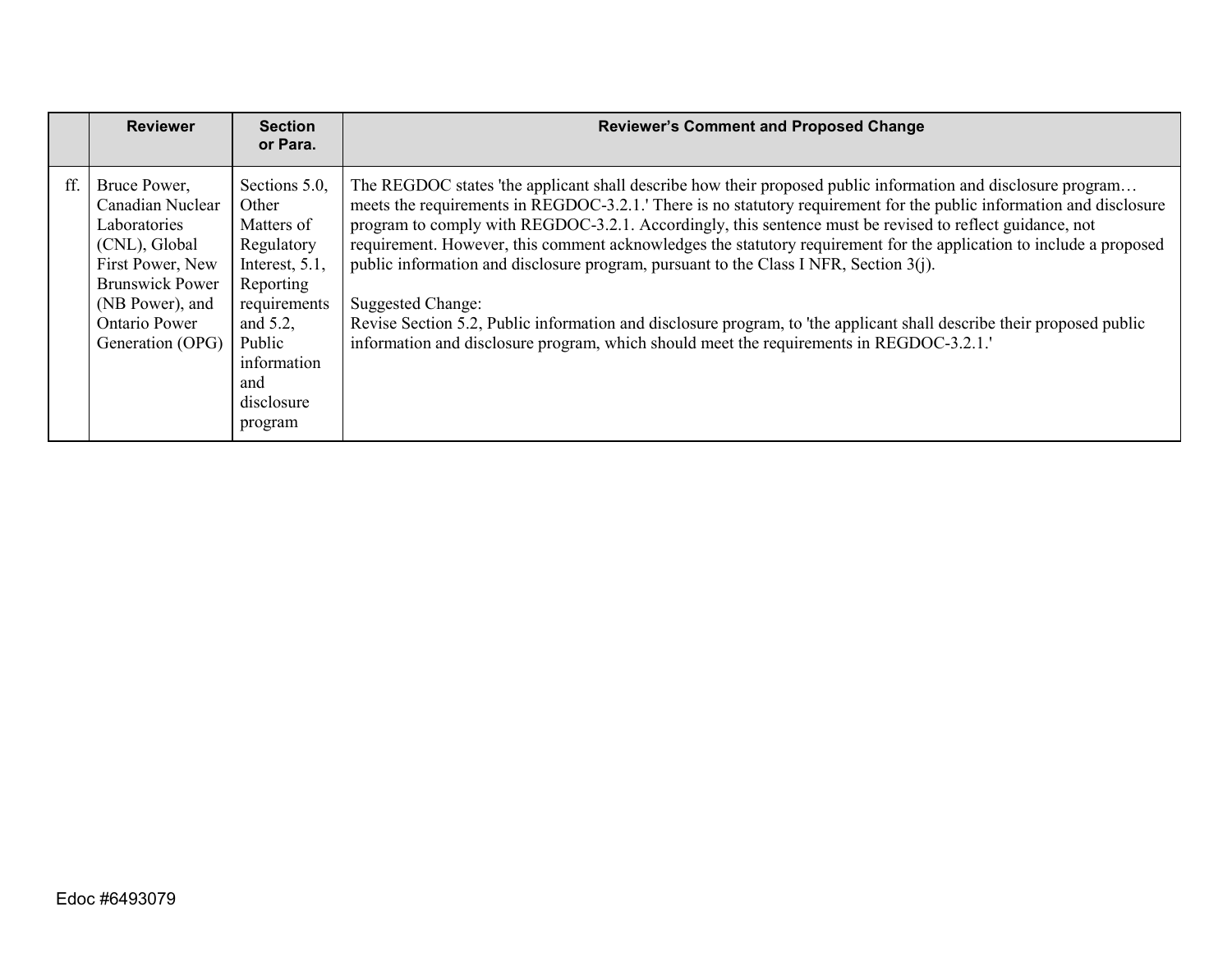**Table E**: Theme: This licence application guide applies to a construction project, not for ongoing operations (this table consolidates all specific comments received that have been consolidated into comment #NN)

|    | <b>Reviewer</b>                                                                                                                                                                | <b>Section</b><br>or Para.                               | <b>Reviewer's Comment and Proposed Change</b>                                                                                                                                                                                                                                                                                                                                                                                                                                                                                                                                                                                                                                                                                                                                                                                                                                                                                                                                                                                                                                                                                                                                                                                                                                                                                                                                                                                                                                                                                                                                                                                                                                                                                                                                                                                                                                                                                                                                                                                                                                                                                                                                                                                      |
|----|--------------------------------------------------------------------------------------------------------------------------------------------------------------------------------|----------------------------------------------------------|------------------------------------------------------------------------------------------------------------------------------------------------------------------------------------------------------------------------------------------------------------------------------------------------------------------------------------------------------------------------------------------------------------------------------------------------------------------------------------------------------------------------------------------------------------------------------------------------------------------------------------------------------------------------------------------------------------------------------------------------------------------------------------------------------------------------------------------------------------------------------------------------------------------------------------------------------------------------------------------------------------------------------------------------------------------------------------------------------------------------------------------------------------------------------------------------------------------------------------------------------------------------------------------------------------------------------------------------------------------------------------------------------------------------------------------------------------------------------------------------------------------------------------------------------------------------------------------------------------------------------------------------------------------------------------------------------------------------------------------------------------------------------------------------------------------------------------------------------------------------------------------------------------------------------------------------------------------------------------------------------------------------------------------------------------------------------------------------------------------------------------------------------------------------------------------------------------------------------------|
| Ι. | Bruce Power,<br>Canadian Nuclear<br>Laboratories<br>(CNL), Global<br>First Power, New<br><b>Brunswick Power</b><br>(NB Power), and<br><b>Ontario Power</b><br>Generation (OPG) | Section 2.5,<br>Completing<br>the licence<br>application | Licensees have significant concerns with the following passages:<br>1. The REGDOC says the applicant "shall" submit improvement plans and "shall" identify standards to be met.<br>Additionally, it says the applicant "shall" provide a performance assessment. The mandatory "shall" does not have a<br>statutory basis. Unless REGDOC-1.1.2 is cited in a licence, the "shall" has no weight in this context<br>2. More importantly, improvement plans and performance assessments do not belong in a licence to construct. These<br>are more appropriate during licence renewals, or licences to operate. The REGDOC is asking for information that<br>would not exist for first constructors3. The need to cite 'other' codes and standards as per the 1 <sup>st</sup> sentence of the 2nd<br>paragraph should be clarified. Codes and standards are not regulatory documents, per se.<br><b>Suggested Change:</b><br>CNSC staff is urged to:<br>1. Either remove the references to improvement plans and performance assessments or note that, in the case of a licence<br>renewal, 'the applicant should submit improvement plans' and where changes are planned, 'the applicant should identify<br>the standard to be met.'<br>2. Correct Section 2.5 to note that, in the case of a licence renewal, 'the applicant should provide a statement of<br>performance assessment where warranted.'<br>3. Amend the 1st sentence of the 2nd paragraph to read, 'The application should cite CNSC regulatory documents, and<br>other codes and standards that will govern program objectives that demonstrate the applicant's ability to implement the<br>safety and control measures.'<br>MAJOR Impact on Industry:<br>It is important to maintain a clear distinction between requirements and guidance in all aspects of the regulatory<br>framework. By citing items like improvement plans and performance assessments, this draft does not seem to recognize<br>these are construction projects not ongoing operations. Firsttime constructors cannot be required to submit information<br>that will not exist. A requirement to submit an improvement plan, if not warranted, will result in unnecessary project<br>work. |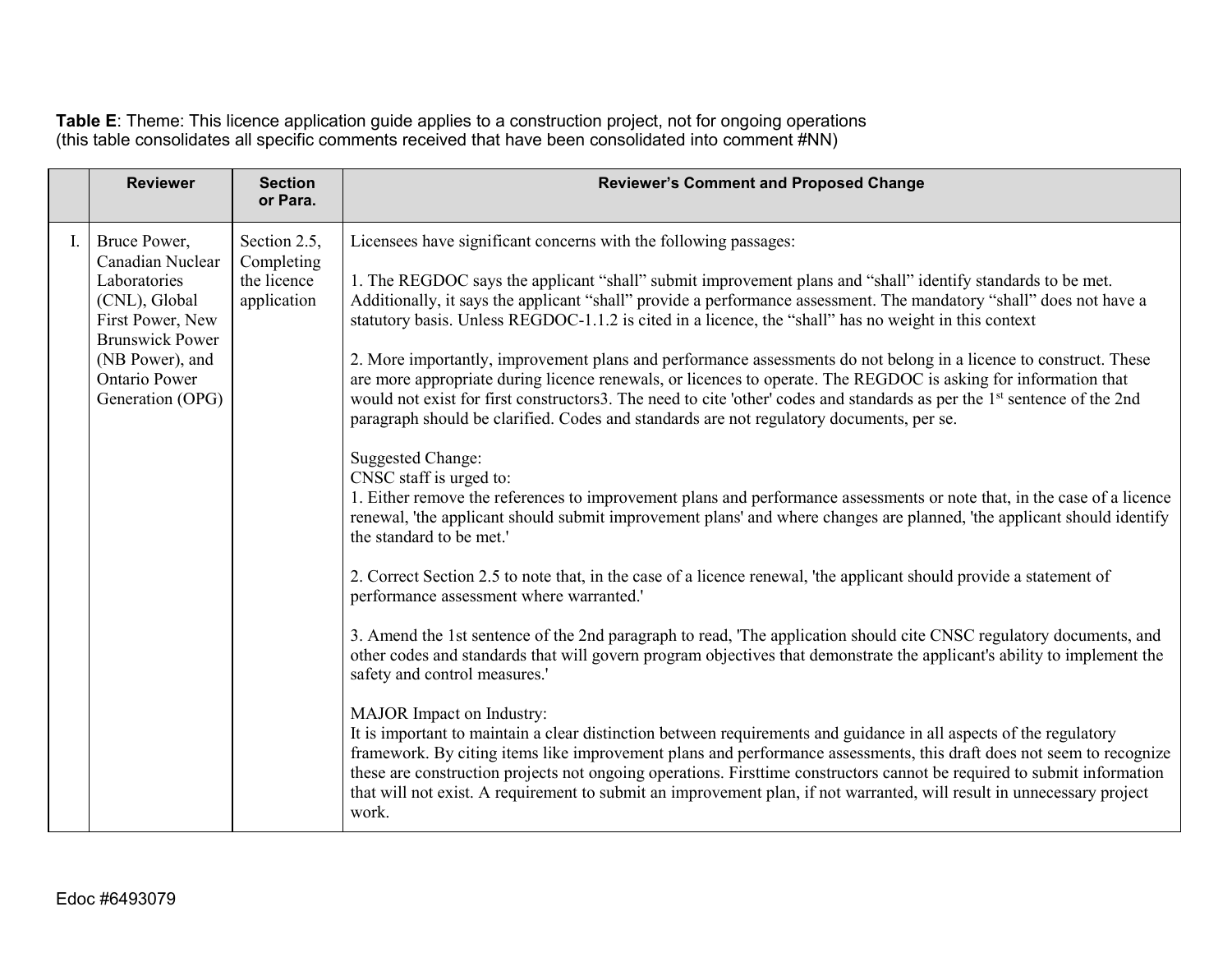|      | <b>Reviewer</b>                                                                                                                                                                | <b>Section</b><br>or Para.             | <b>Reviewer's Comment and Proposed Change</b>                                                                                                                                                                                                                                                                                                                                                                                                                                                                                                                                                                                                                                                                                                                                                                                                                                                                                                           |
|------|--------------------------------------------------------------------------------------------------------------------------------------------------------------------------------|----------------------------------------|---------------------------------------------------------------------------------------------------------------------------------------------------------------------------------------------------------------------------------------------------------------------------------------------------------------------------------------------------------------------------------------------------------------------------------------------------------------------------------------------------------------------------------------------------------------------------------------------------------------------------------------------------------------------------------------------------------------------------------------------------------------------------------------------------------------------------------------------------------------------------------------------------------------------------------------------------------|
| II.  | Bruce Power,<br>Canadian Nuclear<br>Laboratories<br>(CNL), Global<br>First Power, New<br><b>Brunswick Power</b><br>(NB Power), and<br><b>Ontario Power</b><br>Generation (OPG) | Section 4.1.2,<br>Management<br>system | As per the previous comment, the level of detail expected in this section is unrealistic at time of licence to construct<br>application. Large construction projects will typically involve multiple contractual partners including the licensee,<br>technology developer and EPC organizations. Therefore, it is unlikely the requested detail will be finalized at the time<br>of a licence to construct application.<br><b>Suggested Change:</b><br>The CNSC is urged to provide rationales, guidance, and examples on what information is to be provided at the various<br>phases of a project including the construction, commissioning and operation stages.<br>MAJOR Impact on Industry:<br>A proponent's inability to provide requested detail at the time of a licence to construct application will delay licensing<br>timelines and cause undue delays to projects.                                                                          |
| III. | Bruce Power,<br>Canadian Nuclear<br>Laboratories<br>(CNL), Global<br>First Power, New<br><b>Brunswick Power</b><br>(NB Power), and<br><b>Ontario Power</b><br>Generation (OPG) | Section 4.1.3,<br>Organization         | Licensees have a series of significant concerns and requests for clarity with the sub-section on Organization. Once<br>again, this draft document is seeking information that is either overly broad, not available in the construction phase,<br>speculative or geared toward existing, large-scale organizations.<br><b>Suggested Change:</b><br>CNSC staff is urged to revisit this entire section to ensure it seeks information that is applicable to all potential<br>applicants and available at the time of a licence to construct application.<br>MAJOR Impact on Industry:<br>This document appears to have been written exclusively for current CANDU designs and construction by large utilities.<br>Will there be another licence to construct for SMRs, or is this exclusive to all makes of nuclear models? This lack of<br>clarity could weaken Canada's ability to capitalize on first-mover advantage as outlined in the SMR Roadmap. |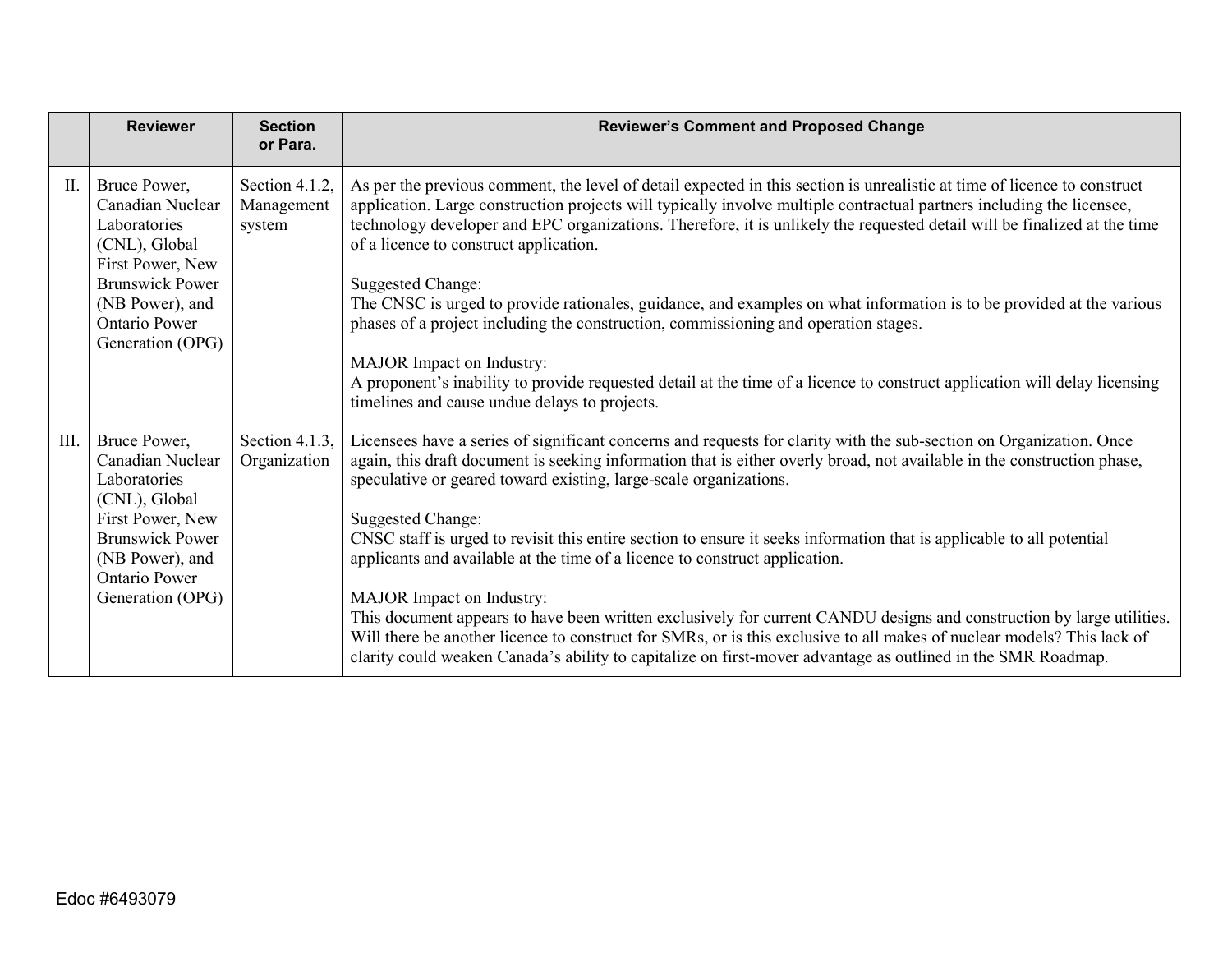|     | <b>Reviewer</b>                                                                                                                                                                | <b>Section</b><br>or Para.     | <b>Reviewer's Comment and Proposed Change</b>                                                                                                                                                                                                                                                                                                                                                                                                                                                                                                                                                                                             |
|-----|--------------------------------------------------------------------------------------------------------------------------------------------------------------------------------|--------------------------------|-------------------------------------------------------------------------------------------------------------------------------------------------------------------------------------------------------------------------------------------------------------------------------------------------------------------------------------------------------------------------------------------------------------------------------------------------------------------------------------------------------------------------------------------------------------------------------------------------------------------------------------------|
| IV. | Bruce Power,<br>Canadian Nuclear<br>Laboratories<br>(CNL), Global<br>First Power, New<br><b>Brunswick Power</b><br>(NB Power), and<br><b>Ontario Power</b><br>Generation (OPG) | Section 4.1.3,<br>Organization | Licensees believe the following is not appropriate guidance at this phase of a potential project:<br>ensure the right resources are available at the right time with the right skills and experience to meet the core<br>capabilities of the organization at all stages of the reactor facility's lifecycle.<br><b>Suggested Change:</b><br>Remove this reference.<br>MAJOR Impact on Industry:<br>This is overly broad at this phase of a potential project. A proponent's inability to provide requested detail at the time of<br>a licence to construct application will delay licensing timelines and cause undue delays to projects. |
| V.  | Bruce Power,<br>Canadian Nuclear<br>Laboratories<br>(CNL), Global<br>First Power, New<br><b>Brunswick Power</b><br>(NB Power), and<br>Ontario Power<br>Generation (OPG)        | Section 4.1.3,<br>Organization | Licensees believe the following is not appropriate guidance at this phase of a potential project:<br>'In most cases, the applicant is also the responsible organization that will later operate the reactor facility.'<br><b>Suggested Change:</b><br>Remove this reference.<br>MAJOR Impact on Industry:<br>This is speculative and does not recognize that this may be different for the construction of SMRs.                                                                                                                                                                                                                          |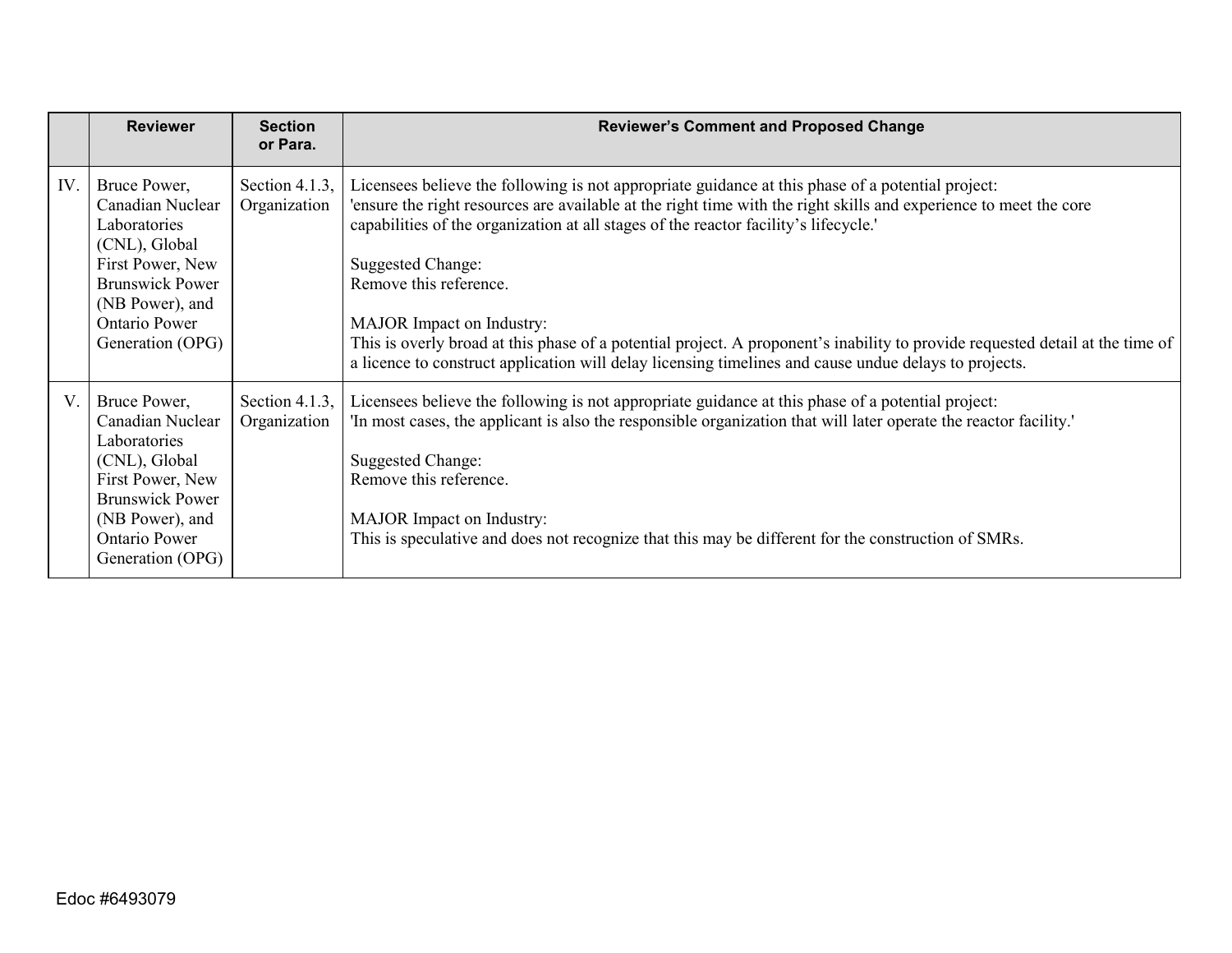|     | <b>Reviewer</b>                                                                                                                                            | <b>Section</b><br>or Para.     | <b>Reviewer's Comment and Proposed Change</b>                                                                                                                                                                                                                                                                                                                                                                                                                                                                                                                                                                                                                                                                                                                |
|-----|------------------------------------------------------------------------------------------------------------------------------------------------------------|--------------------------------|--------------------------------------------------------------------------------------------------------------------------------------------------------------------------------------------------------------------------------------------------------------------------------------------------------------------------------------------------------------------------------------------------------------------------------------------------------------------------------------------------------------------------------------------------------------------------------------------------------------------------------------------------------------------------------------------------------------------------------------------------------------|
| VI. | Bruce Power,<br>Canadian Nuclear<br>Laboratories<br>(CNL), Global<br>First Power, New<br><b>Brunswick Power</b><br>(NB Power), and<br><b>Ontario Power</b> | Section 4.1.3,<br>Organization | Licensees believe the following is not appropriate guidance at this phase of a potential project:<br>• "Top-level organizational charts with references to the full organizational charts (including the staffing levels)".<br>It's unclear why staffing levels are pertinent for this application to the regulator. Staffing level can be dependent on<br>many factors and set by business objectives.<br>• "The application should describe the resource strategy, indicating the quantity of resources and the mix of disciplines<br>and skills required as construction progresses through the various phases of the project (that is, design, pre-                                                                                                      |
|     | Generation (OPG)                                                                                                                                           |                                | construction, construction, commissioning and operation)."<br>Is the same level of detail for resource identification required for all phases of licensing? It's unclear why resource<br>strategies are pertinent for this application. Resources and the mix of disciplines can depend on many factors and are set<br>by business objectives.<br><b>Suggested Change:</b>                                                                                                                                                                                                                                                                                                                                                                                   |
|     |                                                                                                                                                            |                                | Remove the inclusion of staffing levels and resource strategy.<br>MAJOR Impact on Industry:<br>This section implies a minimum staff complement as required for a larger organization. This would start to drive<br>business objectives and models that would render SMRs non-cost competitive. Staffing levels (i.e. minimum<br>complement) are used by existing licensees to stipulate the minimum number of required resources to respond to a<br>station emergency (at an operating facility). There is no such requirement for any facility personnel not credited in this<br>function. Therefore, the number of staff outside of the "minimum complement" is at the discretion of the organization<br>and not within the jurisdiction of the regulator. |
|     |                                                                                                                                                            |                                | Similarly, requiring a resource strategy is inappropriate in this document. As per earlier comments, the regulator should<br>not insert itself into the business functions of an organization as long as licensees can demonstrate that work is being<br>performed to the expected quality standard by qualified individuals (irrespective of who employs them).                                                                                                                                                                                                                                                                                                                                                                                             |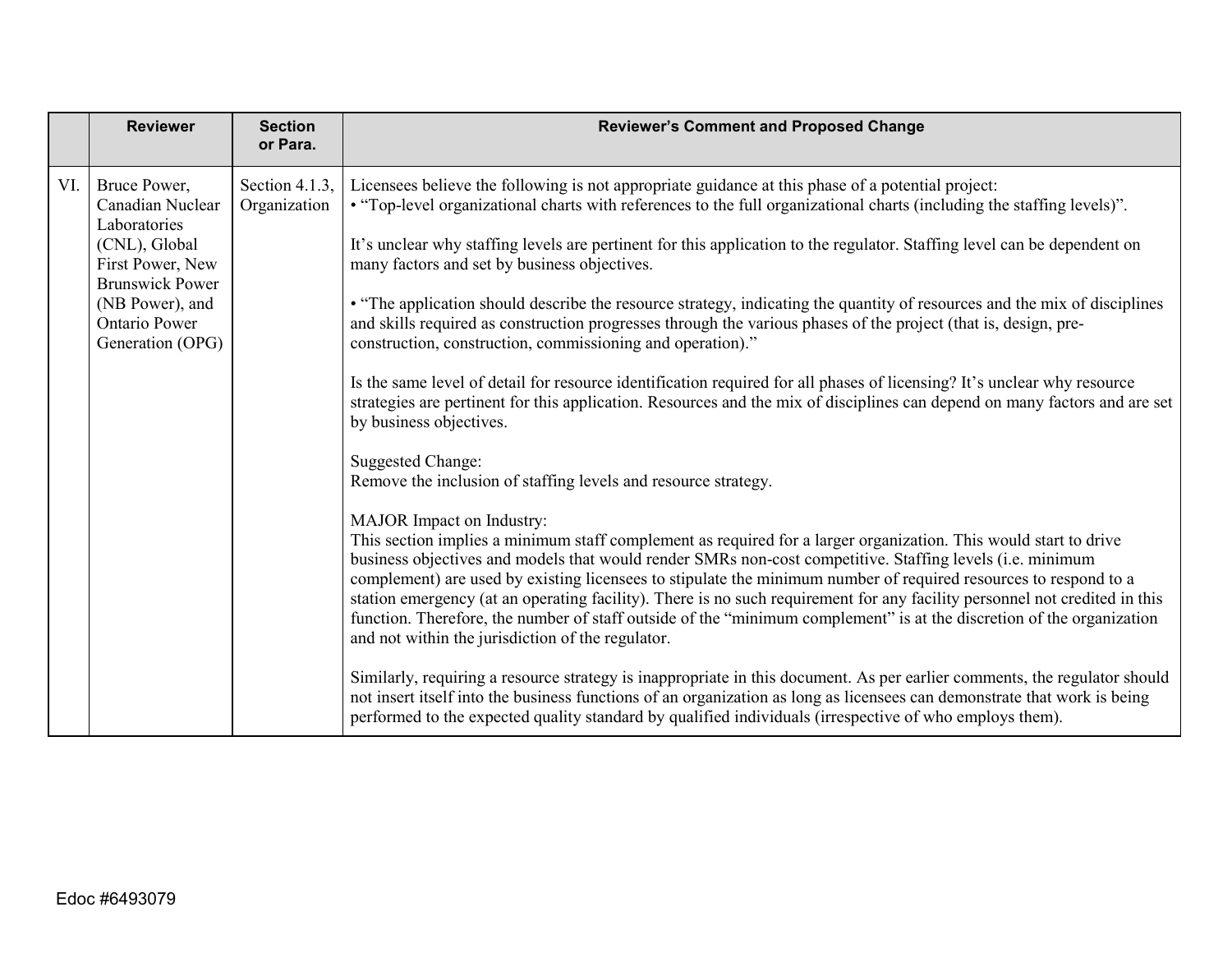|       | <b>Reviewer</b>                                                                                                                                                                | <b>Section</b><br>or Para.     | <b>Reviewer's Comment and Proposed Change</b>                                                                                                                                                                                                                                                                                                                                                                                                                                                                                                                                                                                                                                                                                                                                                                                                                                                                                                                              |
|-------|--------------------------------------------------------------------------------------------------------------------------------------------------------------------------------|--------------------------------|----------------------------------------------------------------------------------------------------------------------------------------------------------------------------------------------------------------------------------------------------------------------------------------------------------------------------------------------------------------------------------------------------------------------------------------------------------------------------------------------------------------------------------------------------------------------------------------------------------------------------------------------------------------------------------------------------------------------------------------------------------------------------------------------------------------------------------------------------------------------------------------------------------------------------------------------------------------------------|
| VII.  | Bruce Power,<br>Canadian Nuclear<br>Laboratories<br>(CNL), Global<br>First Power, New<br><b>Brunswick Power</b><br>(NB Power), and<br><b>Ontario Power</b><br>Generation (OPG) | Section 4.1.3,<br>Organization | Licensees believe the following is not appropriate guidance at this phase of a potential project:<br>'verification that adequate organizational structures and resources will be in place to meet the nuclear safety<br>management needs of the licensed facility or activity.'<br>It is unclear what is implied by 'verification.' How is 'adequate' defined? In addition, this statement seems to focus<br>solely on nuclear safety. It is equally relevant to maintenance, operation, other business functions, namely that the<br>structure of the organization needs to needs of the business it is conducting.<br><b>Suggested Change:</b><br>Clarify what is meant by 'verification' or 'adequate.' Lack of clarity in expectation could cause delays to licensing<br>process.                                                                                                                                                                                      |
| VIII. | Bruce Power,<br>Canadian Nuclear<br>Laboratories<br>(CNL), Global<br>First Power, New<br><b>Brunswick Power</b><br>(NB Power), and<br><b>Ontario Power</b><br>Generation (OPG) | Section 4.1.3,<br>Organization | Licensees believe the following is not an accurate reflection of the industry's safety culture and inappropriate guidance<br>at this phase of a potential project:<br>"confirmation that the applicant is in control of the licensed facility and activities and will not be subject to undue<br>influence by any other organization."<br>How would this be practically implemented? Business objective and policies seek to control behaviours through code<br>of conduct.<br><b>Suggested Change:</b><br>Remove this statement.<br>MAJOR Impact on Industry:<br>Implementation would be costly and hard to validate. At best, it creates an administrative burden for very little impact<br>to nuclear safety at this stage of a project. Values can be informed through code of conduct policies. As written, this<br>statement is counter to the industry's well-established safety culture as described by INPO/WANO and unnecessary to<br>demonstrate at this phase. |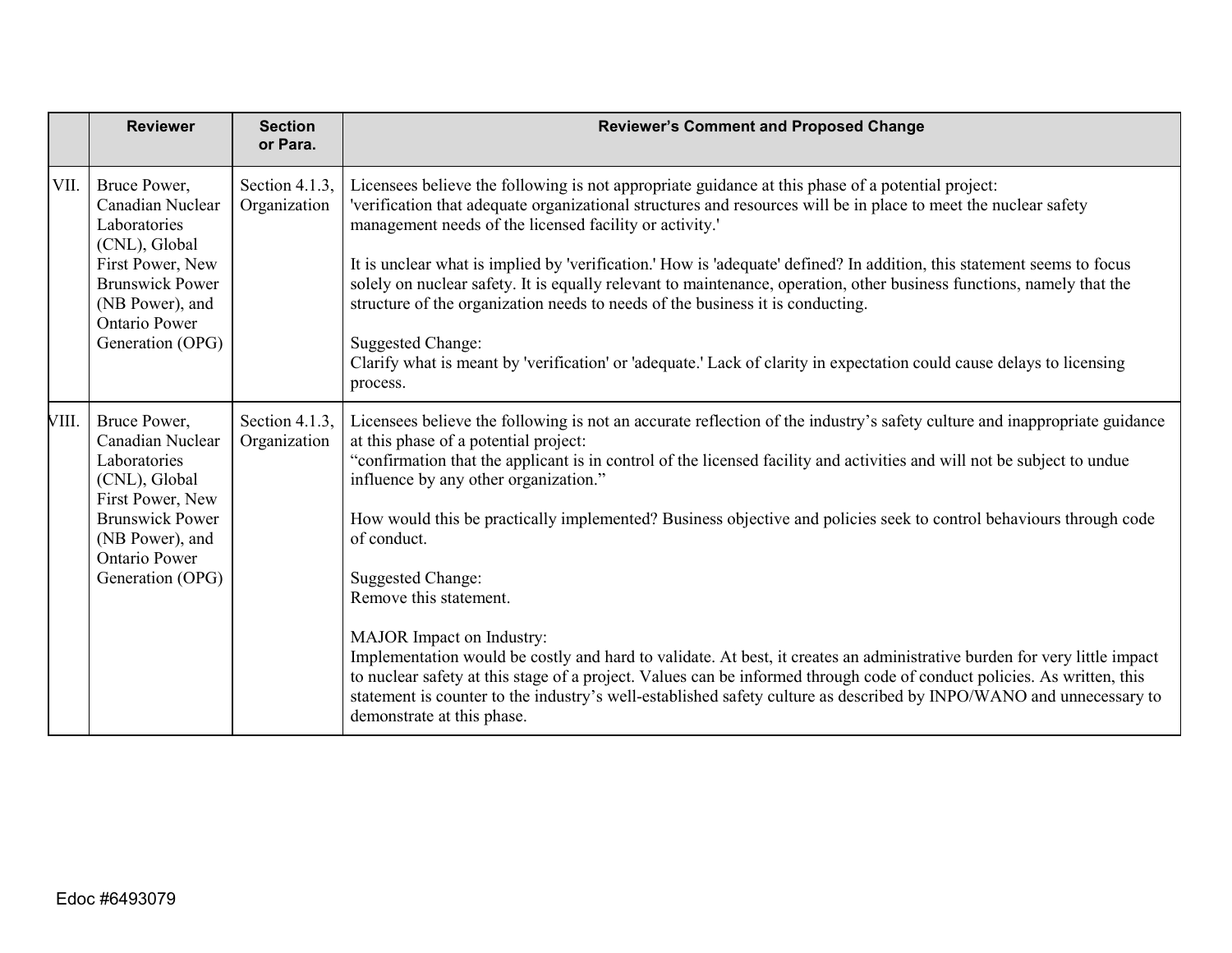|     | <b>Reviewer</b>                                                                                                                                                                | <b>Section</b><br>or Para.     | <b>Reviewer's Comment and Proposed Change</b>                                                                                                                                                                                                                                                                                                                                                                                                                                                                                                                                                                                                                                                                                                                                           |
|-----|--------------------------------------------------------------------------------------------------------------------------------------------------------------------------------|--------------------------------|-----------------------------------------------------------------------------------------------------------------------------------------------------------------------------------------------------------------------------------------------------------------------------------------------------------------------------------------------------------------------------------------------------------------------------------------------------------------------------------------------------------------------------------------------------------------------------------------------------------------------------------------------------------------------------------------------------------------------------------------------------------------------------------------|
| IX. | Bruce Power,<br>Canadian Nuclear<br>Laboratories<br>(CNL), Global<br>First Power, New<br><b>Brunswick Power</b><br>(NB Power), and<br><b>Ontario Power</b><br>Generation (OPG) | Section 4.1.3,<br>Organization | Licensees believe the following is not appropriate guidance at this phase of a potential project:<br>'The design principles used to develop the organizational structure; some examples of design principles are:<br>• number of layers of hierarchy<br>• length of decision-making chains<br>• scope of managerial control<br>• policy for the use of contracted resources to supplement inhouse capability'<br>It is hard to see the relevance of this to regulation. A business model and structure is to be determined by business<br>objectives, which will change with time and circumstance.<br>Suggested Change:<br>Remove this statement and its supporting bullets.<br>MAJOR Impact on Industry:<br>This is overly broad and irrelevant at this phase of a potential project. |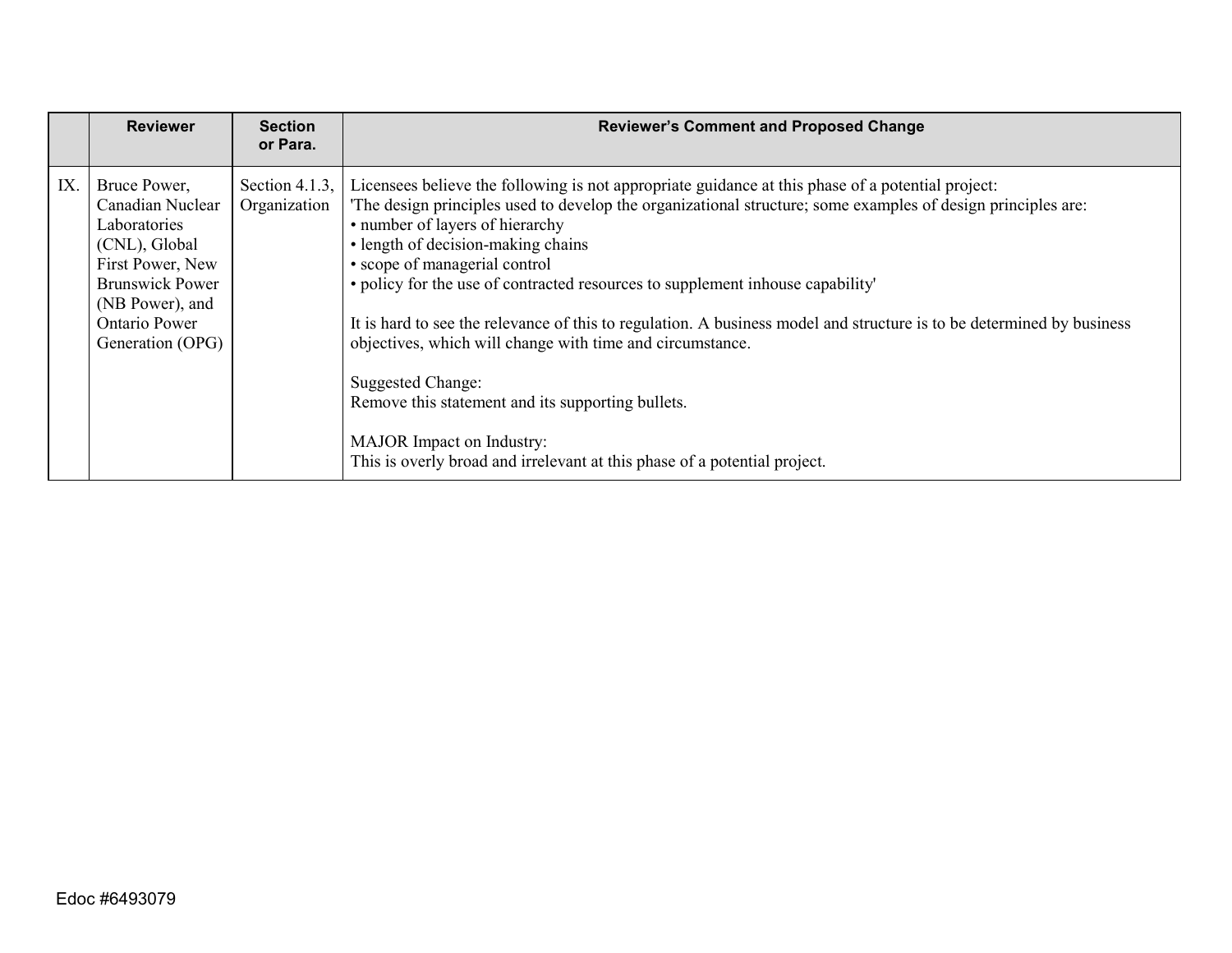|    | <b>Reviewer</b>                                                                                                                                                                | <b>Section</b><br>or Para.     | <b>Reviewer's Comment and Proposed Change</b>                                                                                                                                                                                                                                                                                                                                                                                                                                                                                                                                                                                                                                                                                                                                                                                                                                                                                                                                                                                                                                                                                                                                                                                                                                                                                                                                                                                                                          |
|----|--------------------------------------------------------------------------------------------------------------------------------------------------------------------------------|--------------------------------|------------------------------------------------------------------------------------------------------------------------------------------------------------------------------------------------------------------------------------------------------------------------------------------------------------------------------------------------------------------------------------------------------------------------------------------------------------------------------------------------------------------------------------------------------------------------------------------------------------------------------------------------------------------------------------------------------------------------------------------------------------------------------------------------------------------------------------------------------------------------------------------------------------------------------------------------------------------------------------------------------------------------------------------------------------------------------------------------------------------------------------------------------------------------------------------------------------------------------------------------------------------------------------------------------------------------------------------------------------------------------------------------------------------------------------------------------------------------|
| X. | Bruce Power,<br>Canadian Nuclear<br>Laboratories<br>(CNL), Global<br>First Power, New<br><b>Brunswick Power</b><br>(NB Power), and<br><b>Ontario Power</b><br>Generation (OPG) | Section 4.1.3,<br>Organization | Licensees believe the following is not appropriate guidance at this phase of a potential project:<br>The approach taken to ensure the applicant has all the capabilities necessary to provide nuclear safety and ensure the<br>integrity of the safety case, including how the applicant will retain sufficient in-house core capability to:<br>• manage the licensed facility and activities<br>• prevent degradation of the in-house core capability through over-reliance on contractors<br>• maintain technical subject matter expertise for all topics necessary for nuclear safety,<br>• including "intelligent customer" roles where expertise is contracted out<br>• be an "intelligent customer" for items or services procured from the supply chain' (*please see [other comment] for a<br>related concern with this particular bullet)<br>This seems to be defining business objectives and organizational structure. A business may choose to maintain no<br>internal capability services and may make use of other methods to fulfill services as an intelligent customer. This also<br>inappropriately presumes a business model where core capabilities are always in house.<br>Suggested Change:<br>Remove this statement and its supporting bullets.<br>MAJOR Impact on Industry:<br>Implementation would be impractical and costly. This would start to drive business objective and models that would<br>render SMR projects non cost-competitive. |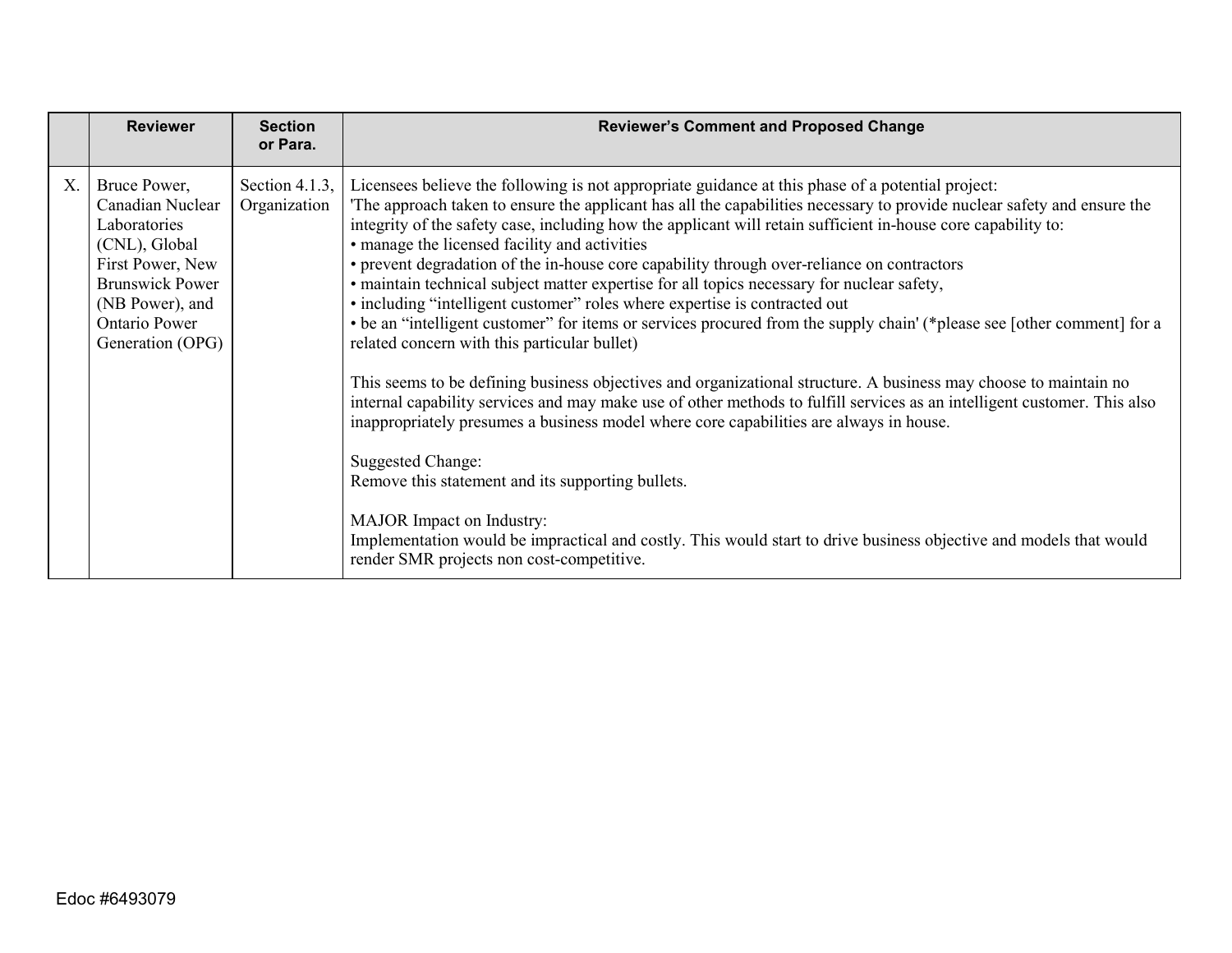|     | <b>Reviewer</b>                                                                                                                                                         | <b>Section</b><br>or Para.     | <b>Reviewer's Comment and Proposed Change</b>                                                                                                                                                                                                                                                                                                                                                                                                                                                                                                                                                                                                                                                                                                                                                                                                                                                                                                                                                                                                                              |
|-----|-------------------------------------------------------------------------------------------------------------------------------------------------------------------------|--------------------------------|----------------------------------------------------------------------------------------------------------------------------------------------------------------------------------------------------------------------------------------------------------------------------------------------------------------------------------------------------------------------------------------------------------------------------------------------------------------------------------------------------------------------------------------------------------------------------------------------------------------------------------------------------------------------------------------------------------------------------------------------------------------------------------------------------------------------------------------------------------------------------------------------------------------------------------------------------------------------------------------------------------------------------------------------------------------------------|
| XI. | Bruce Power,<br>Canadian Nuclear<br>Laboratories<br>(CNL), Global<br>First Power, New<br><b>Brunswick Power</b><br>(NB Power), and<br>Ontario Power<br>Generation (OPG) | Section 4.1.3,<br>Organization | Licensees believe the following is not appropriate guidance at this phase of a potential project: "The application should<br>describe the resource strategy, indicating the quantity of resources and the mix of disciplines and skills required as<br>construction progresses through the various phases of the project (that is, design, preconstruction, construction,<br>commissioning and operation)."<br>Once again, this seems to be defining the managing of a business staffing levels, which will depend on how the<br>business wishes to proceed in execution of a business model. This is beyond expectations for a management system<br>outlined in CSA N286 and REGDOC-2.1.1.<br>Suggested Change:<br>Remove this statement or revise the document to more accurately recognize the level of detail available at the various<br>phases of licensing.<br><b>MAJOR</b> Impact on Industry:<br>Implementation would be impractical and costly. This would start to drive business objective and models that would<br>render SMR projects non cost-competitive." |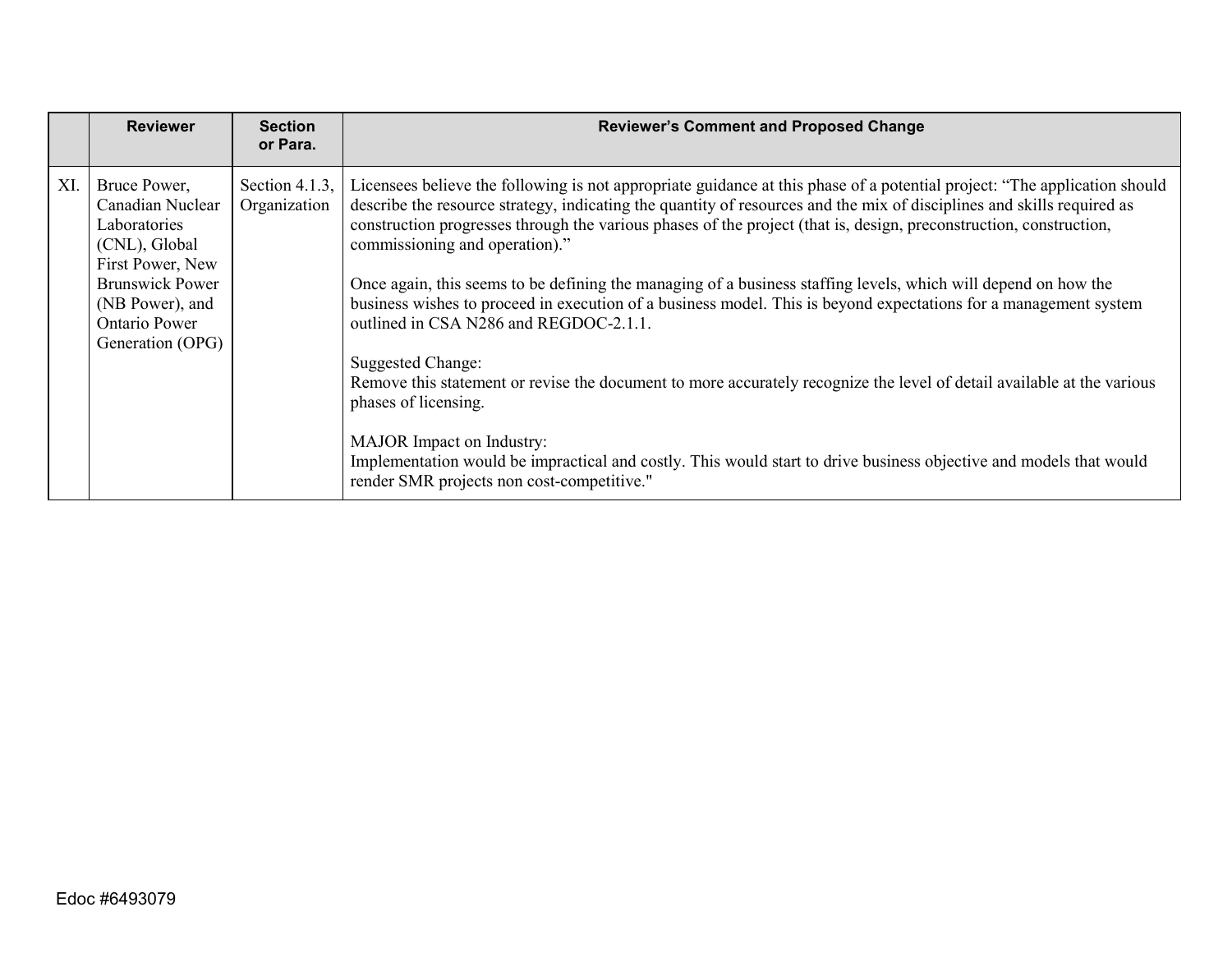|       | <b>Reviewer</b>                                                                                                                                                                | <b>Section</b><br>or Para.                                                                                                                                                                                                                         | <b>Reviewer's Comment and Proposed Change</b>                                                                                                                                                                                                                                                                                                                                                                                                                                                                                                                                                                                                                                                                                                                                                                                                                                                                                                                                                                                                                                                                                                                            |
|-------|--------------------------------------------------------------------------------------------------------------------------------------------------------------------------------|----------------------------------------------------------------------------------------------------------------------------------------------------------------------------------------------------------------------------------------------------|--------------------------------------------------------------------------------------------------------------------------------------------------------------------------------------------------------------------------------------------------------------------------------------------------------------------------------------------------------------------------------------------------------------------------------------------------------------------------------------------------------------------------------------------------------------------------------------------------------------------------------------------------------------------------------------------------------------------------------------------------------------------------------------------------------------------------------------------------------------------------------------------------------------------------------------------------------------------------------------------------------------------------------------------------------------------------------------------------------------------------------------------------------------------------|
| XII.  | Bruce Power,<br>Canadian Nuclear<br>Laboratories<br>(CNL), Global<br>First Power, New<br><b>Brunswick Power</b><br>(NB Power), and<br><b>Ontario Power</b><br>Generation (OPG) | Section 4.1.4,<br>Performance<br>assessment,<br>improvement<br>and<br>management<br>review;<br>Section 4.1.5,<br>Operating<br>experience;<br>4.1.7, Safety<br>culture;<br>4.1.9, Business<br>continuity;<br>4.2.2, Human<br>performance<br>program | Similar to [the comment for section 2.5], licensees believe the sections on Performance Assessment, OPEX, Safety<br>Culture, Business Continuity and Human Performance do not belong in a licence to construct. These are more<br>appropriate during licence renewals, or licences to operate. The REGDOC is asking for information that would not<br>exist for first constructors.<br><b>Suggested Change:</b><br>Either remove the references to Performance Assessments, OPEX, Safety Culture, Business Continuity and Human<br>Performance or note that, in the case of a licence renewal, applicants should submit information on these topics.<br>MAJOR Impact on Industry:<br>Although 'should' is stated, these sections imply that all aspects of these programs are required. Unless REGDOC-1.1.2<br>is cited in a licence, it cannot impose requirements. Again, this draft does not appropriately recognize these are<br>construction projects, not ongoing operations. First-time constructors cannot be required to submit information that will<br>not exist.<br>This identical comment was submitted for sections 4.1.4, 4.1.5, 4.1.7, 4.1.9, and 4.2.2. |
| XIII. | Bruce Power,<br>Canadian Nuclear<br>Laboratories<br>(CNL), Global<br>First Power, New<br><b>Brunswick Power</b><br>(NB Power), and<br>Ontario Power<br>Generation (OPG)        | Section 4.2.4,<br>Personnel<br>certification                                                                                                                                                                                                       | Licensees believe the following is not appropriate guidance at this phase of a potential project: 'The application should<br>describe the program and schedule established for the certification of personnel for work relating to fuel-in<br>commissioning and operation of the reactor facility.'<br>References to certified positions and fuel loading in a licence to construct application are misplaced and cause more<br>confusion than clarity.<br><b>Suggested Change:</b><br>Remove this section.<br>MAJOR Impact on Industry:<br>This draft does recognize these are construction projects. This creates a large overlap of requirements (redundant)<br>between Construction & Operating licences. As presently written, draft REGDOC-1.1.2 is nearly identical to<br>REGDOC-1.1.3, Licence Application Guide: Licence to Operate a Nuclear Power Plant.                                                                                                                                                                                                                                                                                                      |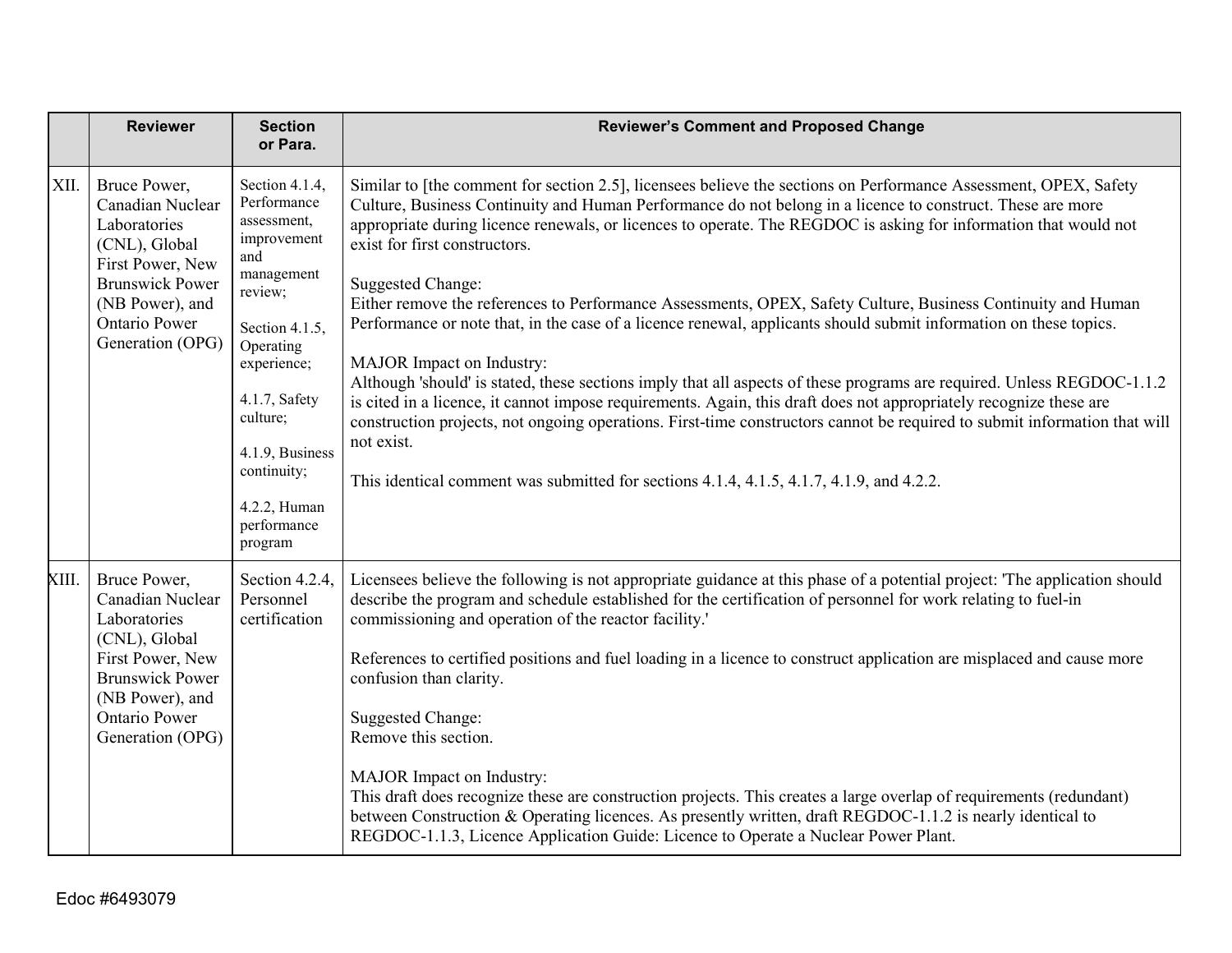|      | <b>Reviewer</b>                                                                                                                                                                | <b>Section</b><br>or Para.                                  | <b>Reviewer's Comment and Proposed Change</b>                                                                                                                                                                                                                                                                                                                                                                                                                                                                                                                                                                                                                                                   |
|------|--------------------------------------------------------------------------------------------------------------------------------------------------------------------------------|-------------------------------------------------------------|-------------------------------------------------------------------------------------------------------------------------------------------------------------------------------------------------------------------------------------------------------------------------------------------------------------------------------------------------------------------------------------------------------------------------------------------------------------------------------------------------------------------------------------------------------------------------------------------------------------------------------------------------------------------------------------------------|
| XIV. | Bruce Power,<br>Canadian Nuclear<br>Laboratories<br>(CNL), Global<br>First Power, New<br><b>Brunswick Power</b><br>(NB Power), and<br><b>Ontario Power</b><br>Generation (OPG) | Section 4.2.6,<br>Work<br>organization<br>and job<br>design | Licensees believe the section on Work Organization is not required at this phase of a potential project. Staffing levels<br>and minimum complement considerations are not applicable for a construction site. They are business/financial<br>considerations only and not related to nuclear safety. Nor is timeliness for construction.<br><b>Suggested Change:</b><br>Remove this section.<br><b>MAJOR</b> Impact on Industry:<br>This creates a large overlap of requirements (redundant) between Construction & Operating licences. As presently<br>written, draft REGDOC-1.1.2 is nearly identical to REGDOC-1.1.3, Licence Application Guide: Licence to Operate a<br>Nuclear Power Plant. |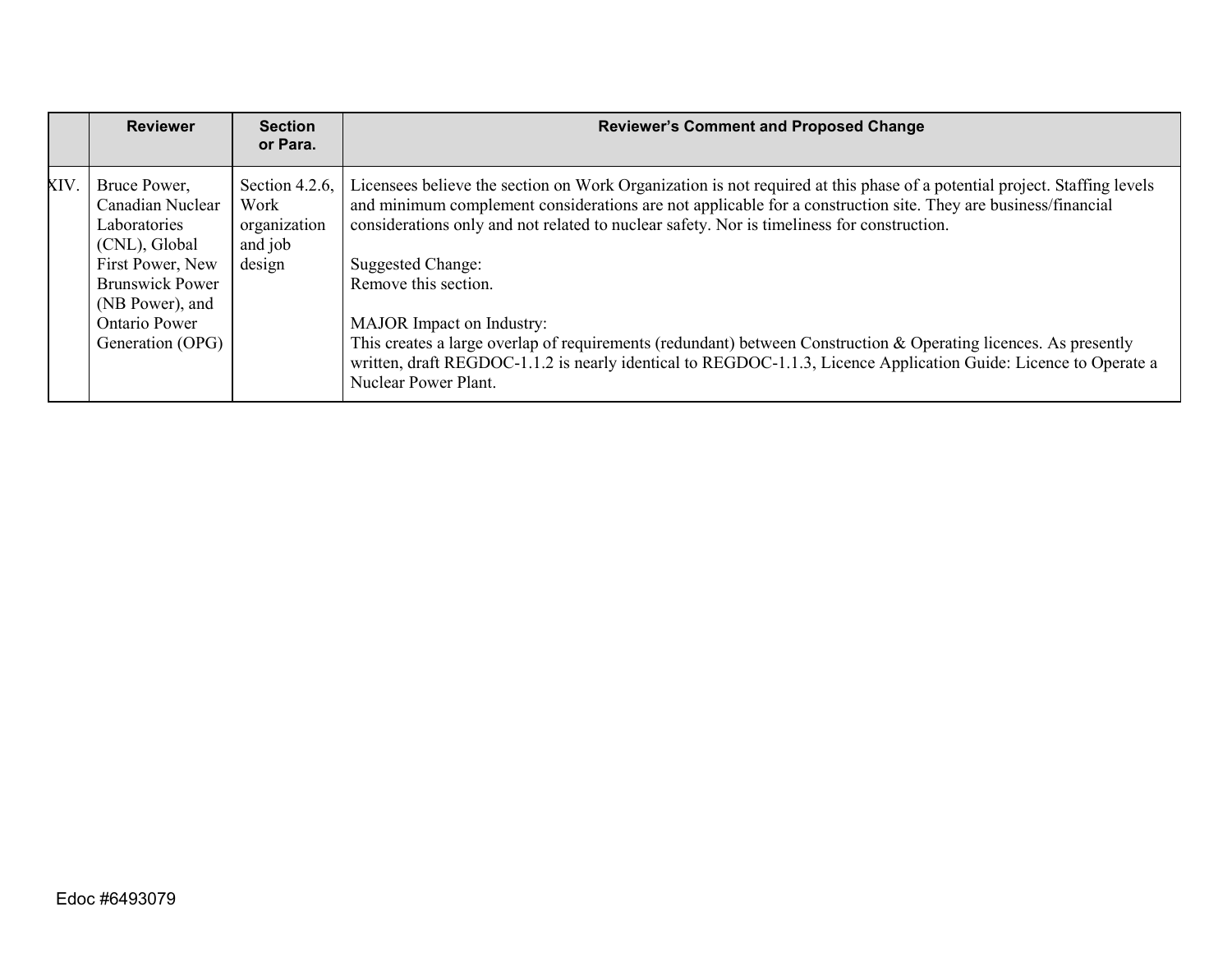|     | <b>Reviewer</b>                                                                                                                                                                | <b>Section</b><br>or Para.                                                                                                                                                                                                                                                                   | <b>Reviewer's Comment and Proposed Change</b>                                                                                                                                                                                                                                                                                                                                                                                                                                                                                                                                                                                                                                                                                                                                                                                                                                                                                                                                                                                                                                                                                                                                                                                                                                                                                                                                                                                                                        |
|-----|--------------------------------------------------------------------------------------------------------------------------------------------------------------------------------|----------------------------------------------------------------------------------------------------------------------------------------------------------------------------------------------------------------------------------------------------------------------------------------------|----------------------------------------------------------------------------------------------------------------------------------------------------------------------------------------------------------------------------------------------------------------------------------------------------------------------------------------------------------------------------------------------------------------------------------------------------------------------------------------------------------------------------------------------------------------------------------------------------------------------------------------------------------------------------------------------------------------------------------------------------------------------------------------------------------------------------------------------------------------------------------------------------------------------------------------------------------------------------------------------------------------------------------------------------------------------------------------------------------------------------------------------------------------------------------------------------------------------------------------------------------------------------------------------------------------------------------------------------------------------------------------------------------------------------------------------------------------------|
| XV. | Bruce Power,<br>Canadian Nuclear<br>Laboratories<br>(CNL), Global<br>First Power, New<br><b>Brunswick Power</b><br>(NB Power), and<br><b>Ontario Power</b><br>Generation (OPG) | Section 4.2.7,<br>Fitness for<br>duty;<br>Sections<br>4.3.3, Safe<br>operating<br>envelope,<br>4.3.4, Outage<br>management<br>performance<br>and 4.3.5,<br>Accident and<br>severe<br>accident<br>management<br>and recovery;<br>Sections 4.4,<br>Safety<br>analysis and<br>4.4.1,<br>General | As per the previous comments, the sections on Fitness for Duty, Readiness for Operation, SOE, Outage Management,<br>Accident and Severe Accident Management, Safety Analysis, Identification of Plant States & Operational<br>Configuration are requirement for a Power Reactor Operator Licence. They are inappropriately included in guidance on<br>how to apply for a licence to construct. In particular, the "Readiness for Operation" section expects a disproportionate<br>amount of detail at time of application for a construction licence, particularly for a first-of-a-kind project such as an<br>SMR.<br><b>Suggested Change:</b><br>Remove these sections.<br>MAJOR Impact on Industry:<br>This draft does appropriately recognize these are construction projects, not ongoing operations. Expectations for<br>information of this kind, which is out of sequence for a potential project, would require significant resources with no<br>corresponding improvement to nuclear safety. Any guidance in future drafts needs to provide some flexibility with<br>regards to the level of development needed for a construction licence application. A proponent's inability to provide the<br>requested detail at time of licence to construct application will delay licensing timelines and cause undue delays to<br>projects.<br>[CNSC's note: The identical comment was submitted for sections 4.2.7, 4.3.3, 4.3.4, 4.3.5, 4.4, 4.4.1, and 4.5.3.] |
|     |                                                                                                                                                                                | consideration<br>Section 4.5.3,<br>Design                                                                                                                                                                                                                                                    |                                                                                                                                                                                                                                                                                                                                                                                                                                                                                                                                                                                                                                                                                                                                                                                                                                                                                                                                                                                                                                                                                                                                                                                                                                                                                                                                                                                                                                                                      |
|     |                                                                                                                                                                                | principles<br>and<br>requirements                                                                                                                                                                                                                                                            |                                                                                                                                                                                                                                                                                                                                                                                                                                                                                                                                                                                                                                                                                                                                                                                                                                                                                                                                                                                                                                                                                                                                                                                                                                                                                                                                                                                                                                                                      |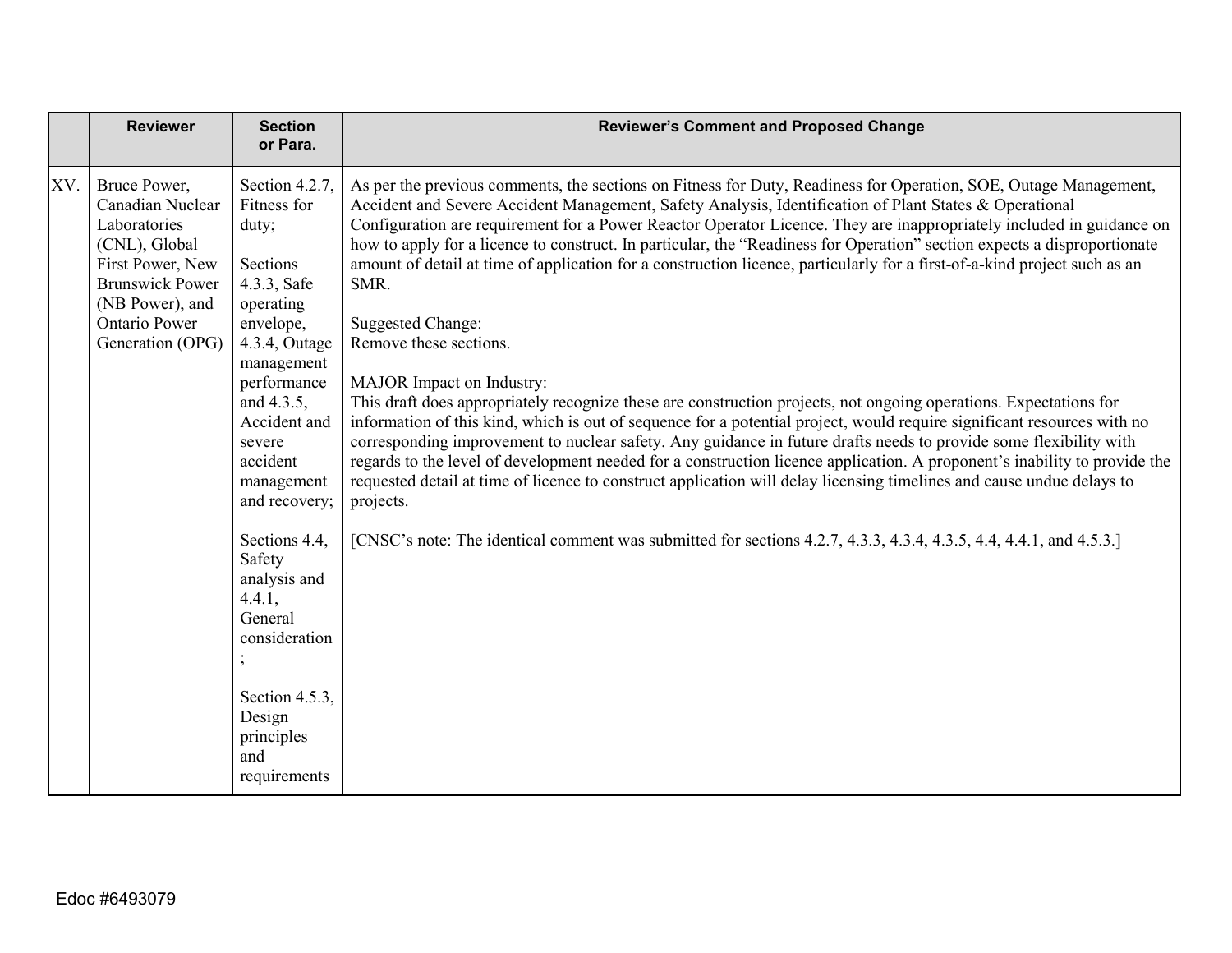|      | <b>Reviewer</b>                                             | <b>Section</b><br>or Para.           | <b>Reviewer's Comment and Proposed Change</b>                                                                                                                                                                                                                                                                                 |
|------|-------------------------------------------------------------|--------------------------------------|-------------------------------------------------------------------------------------------------------------------------------------------------------------------------------------------------------------------------------------------------------------------------------------------------------------------------------|
| XVI. | Bruce Power,<br>Canadian Nuclear<br>Laboratories            | Sections<br>4.10,<br>Emergency       | Licensees understand that a limited fire protection program would be expected for construction, but not an emergency<br>management program during the construction phase.                                                                                                                                                     |
|      | (CNL), Global<br>First Power, New<br><b>Brunswick Power</b> | management<br>and fire<br>protection | Also, the descriptions and requirements in this section should align with CSA N1600 - General Requirements for<br><b>Emergency Management Programs.</b>                                                                                                                                                                       |
|      | (NB Power), and<br><b>Ontario Power</b>                     | and 4.10.1,<br>General               | <b>Suggested Change:</b><br>Revise this section to:                                                                                                                                                                                                                                                                           |
|      | Generation (OPG)                                            | consideration<br>S                   | • Indicate that a limited fire protection programs would be expected for construction, but not a full emergency<br>management program.                                                                                                                                                                                        |
|      |                                                             |                                      | • Add a reference to CSA N1600 and replace the list of four program elements in 4.10.1 with the following:<br>a) program management;<br>b) planning basis;<br>c) communication;                                                                                                                                               |
|      |                                                             |                                      | d) nuclear emergency response plan and procedures;<br>e) nuclear emergency recovery plan and procedures;<br>f) training;                                                                                                                                                                                                      |
|      |                                                             |                                      | g) facilities and equipment maintenance;<br>h) public awareness and education; and<br>i) exercises."                                                                                                                                                                                                                          |
|      |                                                             |                                      | MAJOR Impact on Industry:<br>This draft does not appropriately recognize these are construction projects, not ongoing operations. Expectations for<br>information of this kind, which is out of sequence for a potential project, would require significant resources with no<br>corresponding improvement to nuclear safety. |
|      |                                                             |                                      | Without a clear reference to CSA N1600, the requirements are open to interpretation and may not align with<br>expectations.                                                                                                                                                                                                   |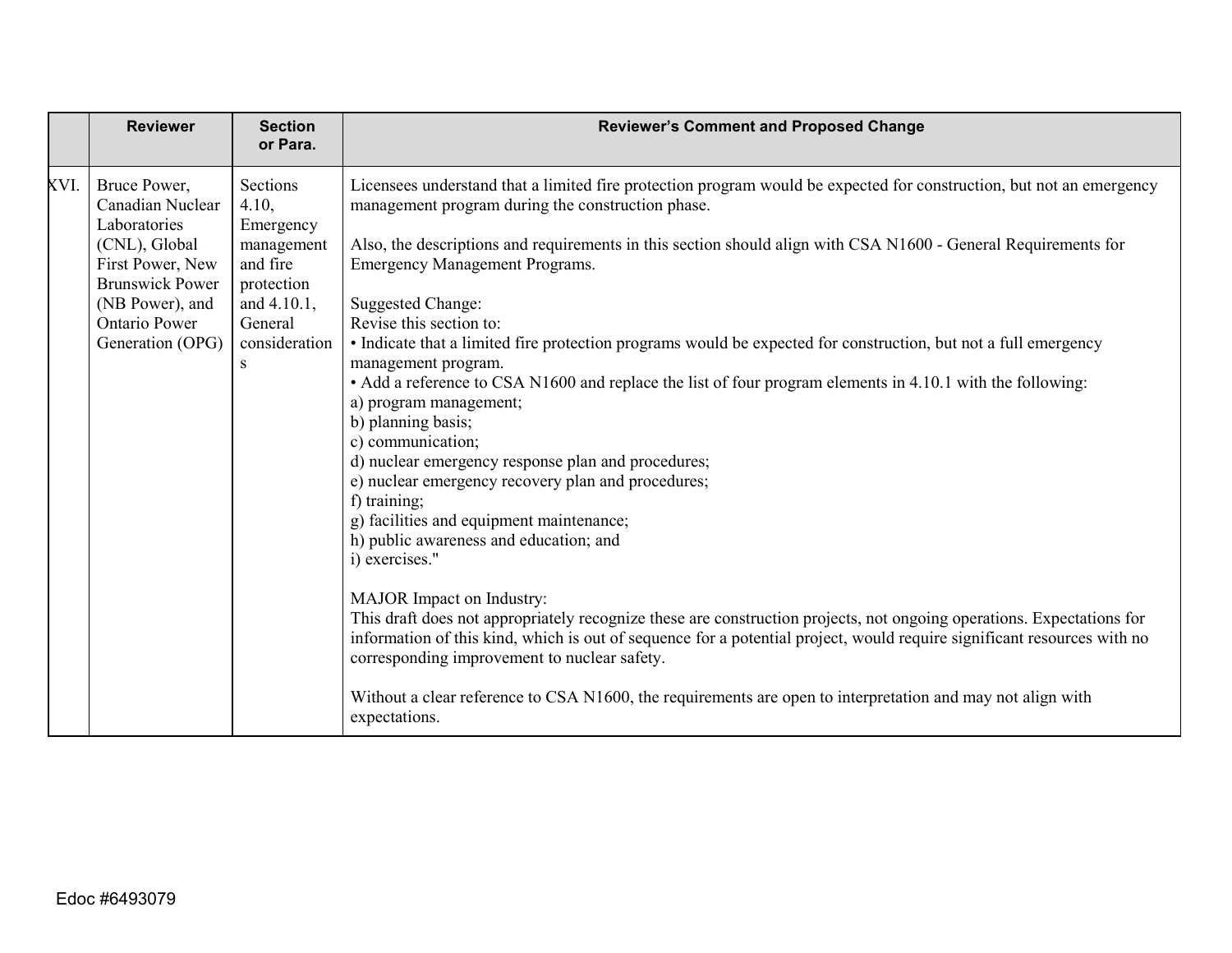|      | <b>Reviewer</b>              | <b>Section</b><br>or Para.                                                 | <b>Reviewer's Comment and Proposed Change</b>                                                                                                                                                                                                                                                                                                                                                                                                                                                                                                                                                                                                                                                                                                                                              |
|------|------------------------------|----------------------------------------------------------------------------|--------------------------------------------------------------------------------------------------------------------------------------------------------------------------------------------------------------------------------------------------------------------------------------------------------------------------------------------------------------------------------------------------------------------------------------------------------------------------------------------------------------------------------------------------------------------------------------------------------------------------------------------------------------------------------------------------------------------------------------------------------------------------------------------|
| VII. | <b>Global First</b><br>Power | Section<br>4.10.2,<br>Nuclear<br>emergency<br>preparedness<br>and response | Per the note at the beginning of section 4.10, "This SCA includes conventional emergency and fire response."<br>However, section 4.10.2 is on "Nuclear emergency preparedness and response" and is an identical copy of the similar<br>section from REGDOC-1.1.3 (re Licence to Operate)<br>Suggested Change:<br>Section 4.10.2 should be removed from REGDOC-1.1.2, otherwise will be very confusing for licence applicants and<br>users of this REGDOC.<br>Major Impact on industry:<br>This draft does not appropriately recognize these are construction projects, not ongoing operations. Expectations for<br>information of this kind, which is out of sequence for a potential project, would require significant resources with no<br>corresponding improvement to nuclear safety. |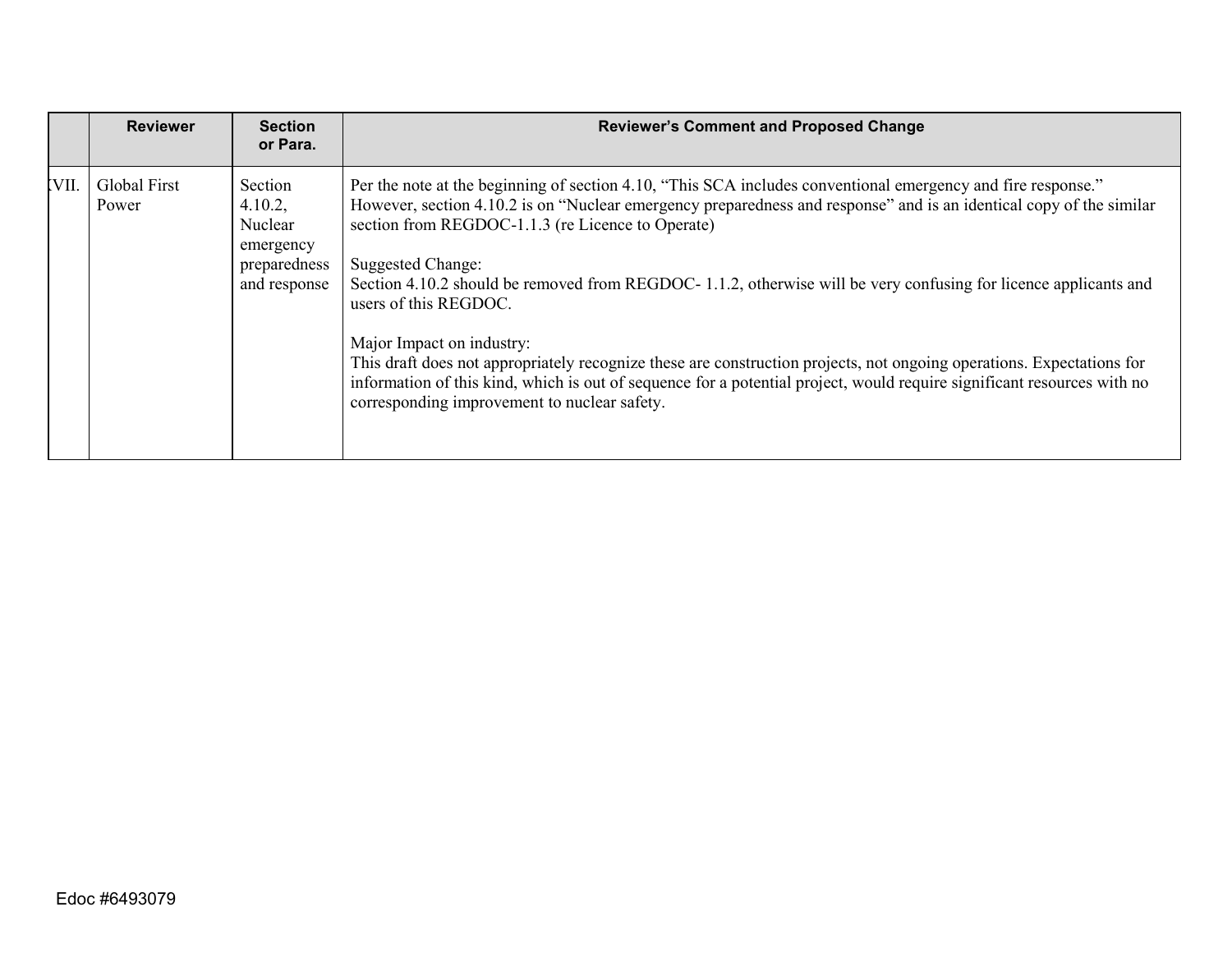|       | <b>Reviewer</b>                                                                                                                                                         | <b>Section</b><br>or Para.                                                                             | <b>Reviewer's Comment and Proposed Change</b>                                                                                                                                                                                                                                                                                                                                                                                                                                                                                                                                                                                                                                                                                                                                                                                                                                                                                                                                                                                                                                                                                                                                                                                                                                                                                                                                                                                                                                                                                                                                                                                                                                                           |
|-------|-------------------------------------------------------------------------------------------------------------------------------------------------------------------------|--------------------------------------------------------------------------------------------------------|---------------------------------------------------------------------------------------------------------------------------------------------------------------------------------------------------------------------------------------------------------------------------------------------------------------------------------------------------------------------------------------------------------------------------------------------------------------------------------------------------------------------------------------------------------------------------------------------------------------------------------------------------------------------------------------------------------------------------------------------------------------------------------------------------------------------------------------------------------------------------------------------------------------------------------------------------------------------------------------------------------------------------------------------------------------------------------------------------------------------------------------------------------------------------------------------------------------------------------------------------------------------------------------------------------------------------------------------------------------------------------------------------------------------------------------------------------------------------------------------------------------------------------------------------------------------------------------------------------------------------------------------------------------------------------------------------------|
| VIII. | Bruce Power,<br>Canadian Nuclear<br>Laboratories<br>(CNL), Global<br>First Power, New<br><b>Brunswick Power</b><br>(NB Power), and<br>Ontario Power<br>Generation (OPG) | Sections<br>$4.11$ , Waste<br>management<br>and $4.11.1$ ,<br>General<br>consideration<br><sub>S</sub> | As per [the comment for section 4.4.1], the section on waste management is a requirement for a Power Reactor<br>Operator Licence. It is inappropriately included in the guidance on how to apply for a licence to construct.<br>Also, the following paragraphs contradict one another:<br>• The waste management SCA covers internal waste-related programs that form part of the facility's operations up to<br>the point where the waste is removed from the facility to a separate waste management facility.'<br>• ', and its transfer to the waste storage facility or an authorized facility.'<br>One states the removal of waste from the facility is outside the scope of the SCA, the other includes the transfer of<br>waste. Industry assumes the former is correct and that the latter should be removed from this SCA if the entire section<br>is not removed.<br><b>Suggested Change:</b><br>Remove this section.<br><b>MAJOR</b> Impact on Industry:<br>During construction, waste management would be limited to conventional waste. As such, this draft does not<br>appropriately recognize these are construction projects, not ongoing operations. Expectations for information of this<br>kind, which is out of sequence for a potential project, would require significant<br>resources with no corresponding improvement to nuclear safety. Any guidance in future drafts needs to provide some<br>flexibility with regards to the level of development needed for a construction licence application. A proponent's<br>inability to provide the requested detail at time of licence to construct application will delay licensing timeline and<br>cause undue delay to projects. |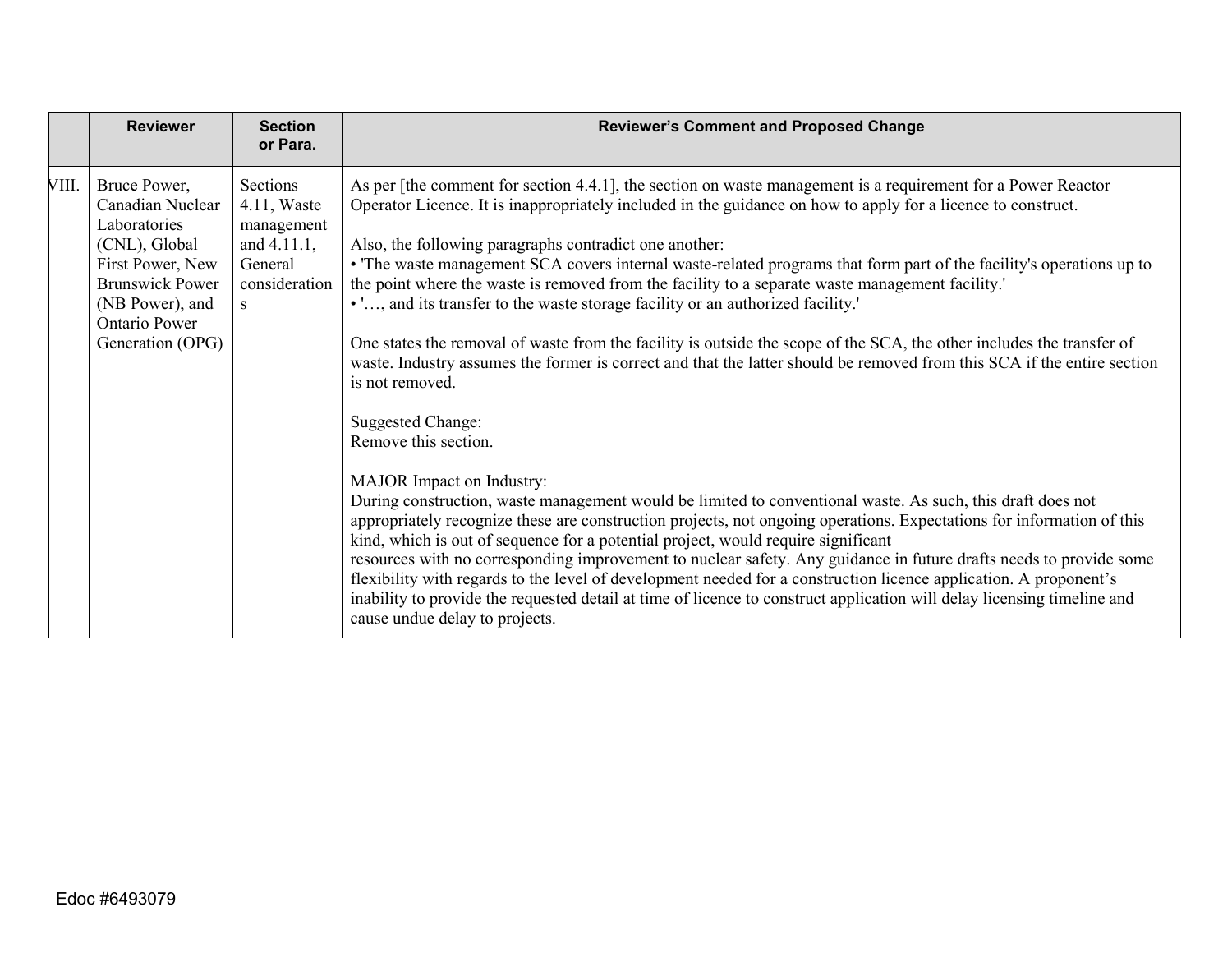|      | <b>Reviewer</b>              | <b>Section</b><br>or Para.                              | <b>Reviewer's Comment and Proposed Change</b>                                                                                                                                                                                                                                                                                                                                                                                                                                                                                                                                                                                                                                                                                                              |
|------|------------------------------|---------------------------------------------------------|------------------------------------------------------------------------------------------------------------------------------------------------------------------------------------------------------------------------------------------------------------------------------------------------------------------------------------------------------------------------------------------------------------------------------------------------------------------------------------------------------------------------------------------------------------------------------------------------------------------------------------------------------------------------------------------------------------------------------------------------------------|
| XIX. | <b>Global First</b><br>Power | Sections<br>$4.11$ , Waste<br>management<br>and 4.11.1, | Paragraph 1 of Section 4.11.1 requires the applicant to 'address management of hazardous substance wastes', i.e. not<br>including radioactive waste recognizing that the application's scope is construction including fuel-out (or phase A)<br>commissioning.                                                                                                                                                                                                                                                                                                                                                                                                                                                                                             |
|      |                              | General<br>consideration<br>S                           | Paragraph 2 of Section 4.11.1 then requires the application to 'provide proposed timelines and milestones for<br>development of provisions for waste management during fuel in commissioning and reactor facility operation.' (thus, it<br>is limited to timelines and milestones).                                                                                                                                                                                                                                                                                                                                                                                                                                                                        |
|      |                              |                                                         | However, the rest of Section 4.11.1 and the entire following sections 4.11.2 through and including 4.11.4 are almost<br>identical with the corresponding sections of REGDOC-1.1.3 (for Licence to Operate) and notwithstanding that 'overall'<br>could mean 'general' (see above), it seems that CNSC is requiring the construction licence application to include the<br>same scope on waste management as for the operating licence application; that is - to include also information on<br>radioactive wastes (which contradicts the first paragraph of Section 4.11.1).                                                                                                                                                                               |
|      |                              |                                                         | <b>Suggested Change:</b><br>CNSC is requested to revise the entire sections 4.11.1 to 4.11.4 and scrub them to remove all unnecessary references to<br>radioactive wastes and associated requirements/expectations, or limit requesting radioactive waste information only to<br>'timelines and milestones'. Otherwise, the entire section will remain very confusing for licence applicants and users of<br>this REGDOC.                                                                                                                                                                                                                                                                                                                                  |
|      |                              |                                                         | MAJOR Impact on Industry:<br>During construction, waste management would be limited to conventional waste. As such, this draft does not<br>appropriately recognize these are construction projects, not ongoing operations. Expectations for information of this<br>kind, which is out of sequence for a potential project, would require significant resources with no corresponding<br>improvement to nuclear safety. Any guidance in future drafts needs to provide some flexibility with regards to the level<br>of development needed for a construction licence application. A proponent's inability to provide the requested detail at<br>time of licence to construct application will delay licensing timeline and cause undue delay to projects. |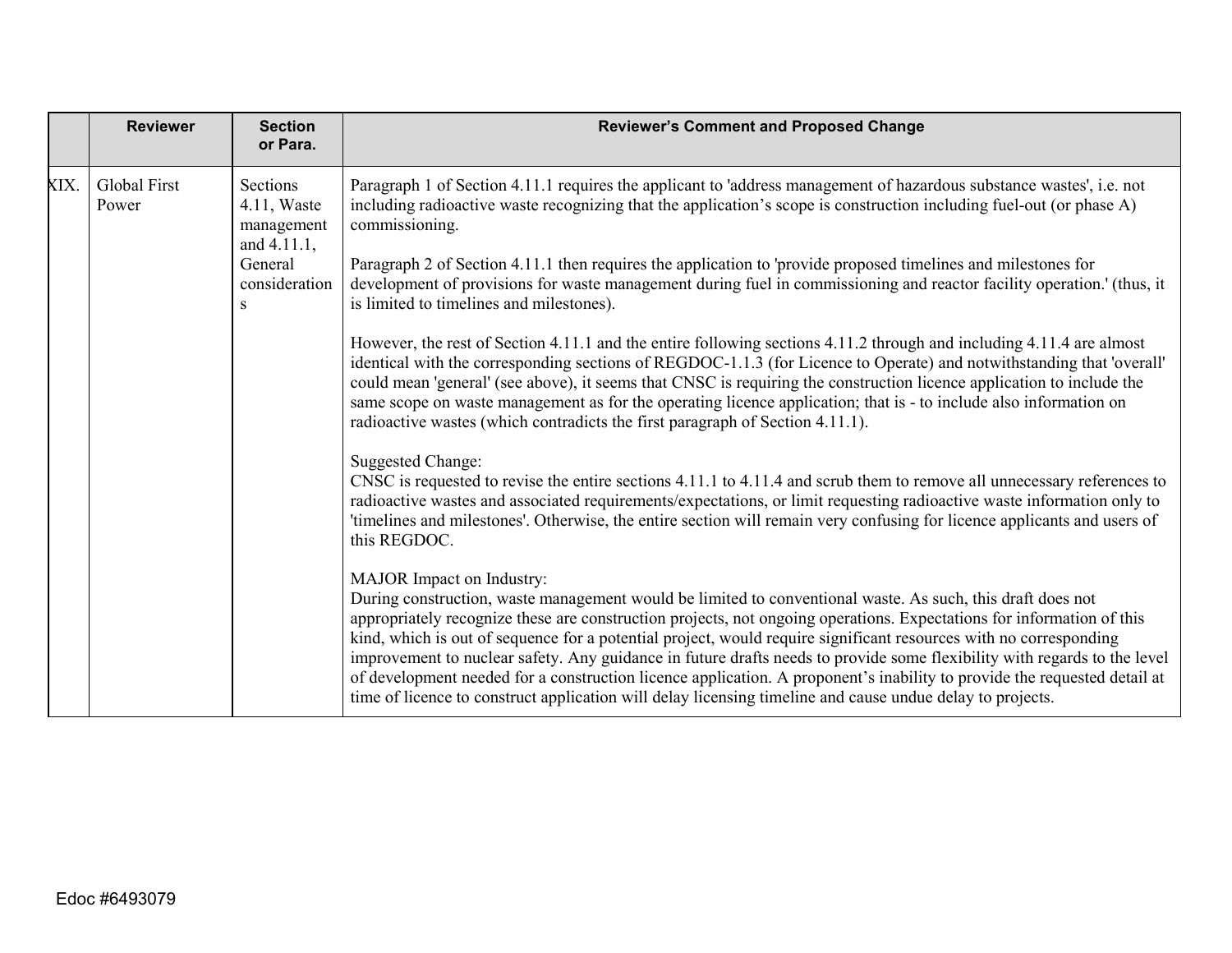|      | <b>Reviewer</b>                                                                                                                                                                | <b>Section</b><br>or Para.                                                                                                                | <b>Reviewer's Comment and Proposed Change</b>                                                                                                                                                                                                                                                                                                                                                                                                                                                                                                                                                                                                                                                                                                                                                                                                                                                                                                                                                                                                                                                                                                                                                                                                                                                                                                             |
|------|--------------------------------------------------------------------------------------------------------------------------------------------------------------------------------|-------------------------------------------------------------------------------------------------------------------------------------------|-----------------------------------------------------------------------------------------------------------------------------------------------------------------------------------------------------------------------------------------------------------------------------------------------------------------------------------------------------------------------------------------------------------------------------------------------------------------------------------------------------------------------------------------------------------------------------------------------------------------------------------------------------------------------------------------------------------------------------------------------------------------------------------------------------------------------------------------------------------------------------------------------------------------------------------------------------------------------------------------------------------------------------------------------------------------------------------------------------------------------------------------------------------------------------------------------------------------------------------------------------------------------------------------------------------------------------------------------------------|
| XX.  | Bruce Power,<br>Canadian Nuclear<br>Laboratories<br>(CNL), Global<br>First Power, New<br><b>Brunswick Power</b><br>(NB Power), and<br>Ontario Power<br>Generation (OPG)        | Section 4.12,<br>Security                                                                                                                 | This section 4.12 is identical with the corresponding section from REGDOC-1.1.3. Therefore, it is not clear if the<br>CNSC's expectations are identical for the two licence applications or, if different, what the differences would be.<br>Clarification is needed on whether the scope would be limited for this phase and to extract the rest of the requirements<br>from the current text.<br>Sections 4.12.1 through 4.12.6, which are identical with REGDOC-1.1.3 content, should be left for that phase of<br>licensing, for the applicant to comply with the requirements or provide the arguments that requirements are not<br>applicable.<br><b>Suggested Change:</b><br>The guidance captured in this section should be specific to a licence to construct application.<br>Section 4.12 should be reflective of a construction licence application and the fact that nuclear material will not be<br>present. Furthermore, this section should be reflective of the pending changes to the Nuclear Security Regulations to<br>move from a prescriptive regulation to a deterministic assessment based on risk.<br>MAJOR Impact on Industry:<br>This affects the scope of the application. The security response force requirements should be for this licensing phase<br>and consider the unique features of the facility and reactor design. |
| XXI. | Bruce Power,<br>Canadian Nuclear<br>Laboratories<br>(CNL), Global<br>First Power, New<br><b>Brunswick Power</b><br>(NB Power), and<br><b>Ontario Power</b><br>Generation (OPG) | Sections<br>4.12.4,<br>Security<br>practices,<br>4.12.5,<br>Security<br>training and<br>qualification<br>and 4.12.6,<br>Cyber<br>security | The REGDOC states 'the application shall describe the measures in place to ensure response workers are trained and<br>capable of performing the duties described in Section 30 of the Nuclear Security Regulations and in accordance with<br>[REGDOC-2.12.1, Volume I].'<br>There is no statutory requirement for the security program to comply with REGDOC-2.12.1, Volume I and no need for<br>this information during the construction phase.<br><b>Suggested Change:</b><br>Remove this section as this does not apply during the construction phase of a project.                                                                                                                                                                                                                                                                                                                                                                                                                                                                                                                                                                                                                                                                                                                                                                                    |